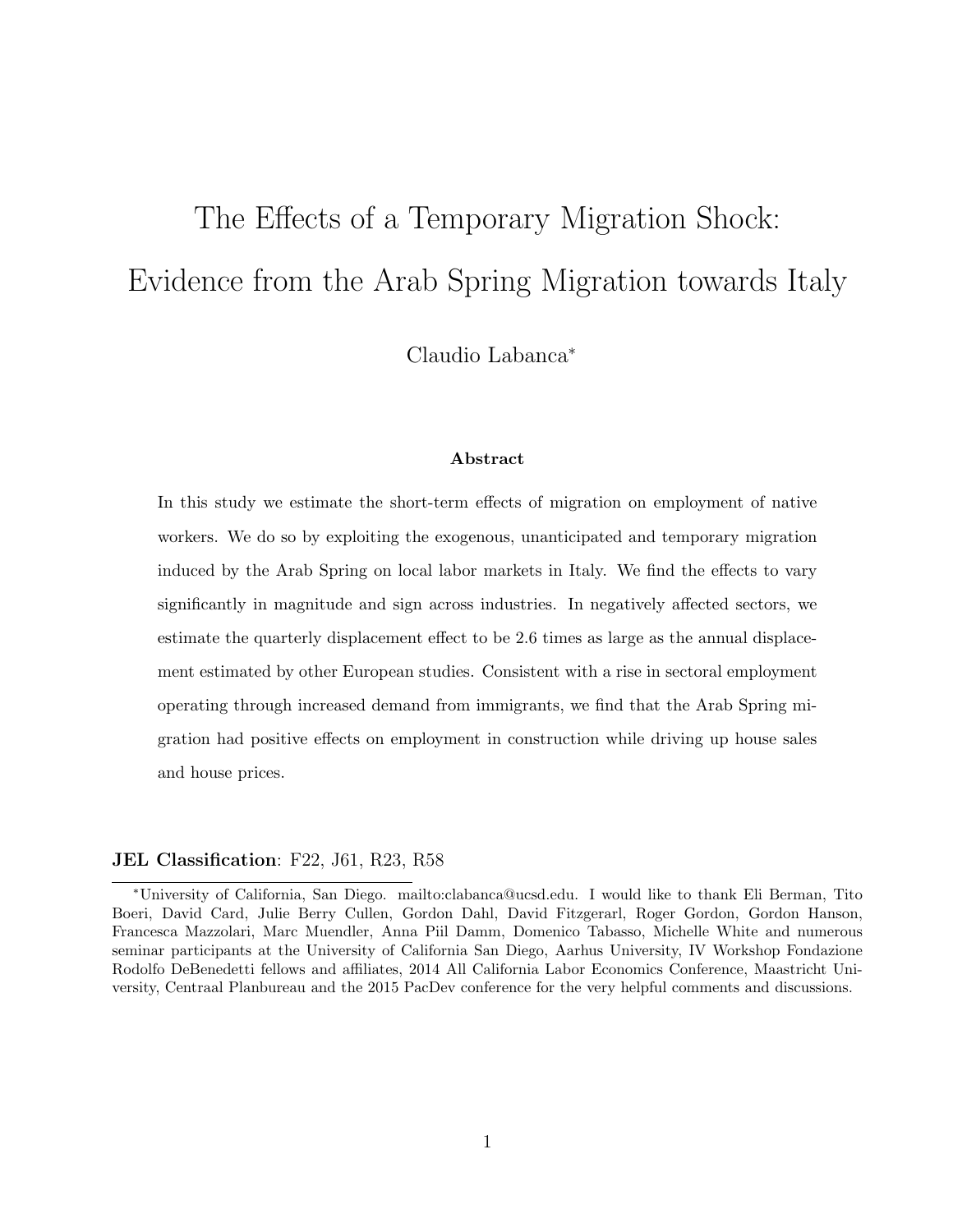### 1 Introduction

The debate over the effects of migration on wages and employment of native workers is a long standing one in the labor economics literature. Several studies exploit the heterogeneous distribution of immigrants across local labor markets to derive causal estimates of the effects of migration on natives' labor market outcomes. Most of these studies find little or no effect of migration on wages and employment<sup>[1](#page-1-0)</sup>. This evidence is inconsistent with the standard labor market model, unless the labor demand is assumed to be perfectly elastic or perfectly inelastic<sup>[2](#page-1-1)</sup>. To explain the lack of effects, the literature has thus proposed different channels through which either native workers or firms respond to migration over time, equalizing wages and employment opportunities across local labor markets<sup>[3](#page-1-2)</sup>.

This study provides new estimates of the impact of migration on employment of natives that isolate the short-term component from other confounding factors or longer-term responses. This is accomplished by using quarterly data while exploiting the unique characteristics of the migration to Italy induced by the Arab Spring.

There are multiple reasons why the Arab Spring induced migration is particularly suitable for this analysis. First, the political instability in northern Africa was likely exogenous to the dynamics prevailing in Italian local labor markets at the time of the uprisings. Second, the Arab Spring caused a large spike in immigrants to Italy in a relatively short time period. In the first six months of 2011 the fraction of immigrants from Egypt, Libya, Tunisia and Yemen<sup>[4](#page-1-3)</sup> residing in Italy increased by 23%. During the same period the Italian population experienced close to zero growth<sup>[5](#page-1-4)</sup>. In the first three quarters of 2011 more than  $57,000$  individuals entered

<span id="page-1-3"></span><sup>4</sup>Those are the countries in which the government was overthrown by the rebels during the uprisings.

<span id="page-1-0"></span><sup>&</sup>lt;sup>1</sup>See for example [Altonji and Card](#page-30-0) [\(1991\)](#page-30-0), [Card](#page-31-1) [\(1990\)](#page-31-0), Card [\(2005\)](#page-31-1), [Card and Lewis](#page-31-2) [\(2007\)](#page-31-2) in the U.S., [Hunt](#page-32-0) [\(1992\)](#page-32-0) in France, [Pischke and Velling](#page-33-0) [\(1997\)](#page-33-0) in Germany, [Dustmann et al.](#page-32-1) [\(2005\)](#page-32-1) in the UK, [Gonzlez and](#page-32-2) [Ortega](#page-32-2) [\(2011\)](#page-32-2) in Spain.

<span id="page-1-1"></span><sup>&</sup>lt;sup>2</sup>In case the labor demand is perfectly inelastic, migration has no effect on employment. On the contrary, if the labor demand is assumed to be perfectly elastic, migration has no effect on wages.

<span id="page-1-2"></span><sup>&</sup>lt;sup>3</sup> Natives might find it convenient to move from those regions experiencing larger inflows to those less affected, thus offsetting the differential effects of migration across regions [\(Borjas](#page-30-1) [\(2003\)](#page-30-1)[,Borjas](#page-30-2) [\(2006\)](#page-30-2)). Firms might adjust their use of labor inputs to the local labor supply, thus reducing the effects of migration on wages and employment [\(Lewis](#page-33-1) [\(2003\)](#page-33-1), [Card and Lewis](#page-31-2) [\(2007\)](#page-31-2)[,Lewis](#page-33-2) [\(2011\)](#page-33-2)).

<span id="page-1-4"></span><sup>&</sup>lt;sup>5</sup>The number of Italian citizens went down by 0.005 percent in the first 6 months of 2011.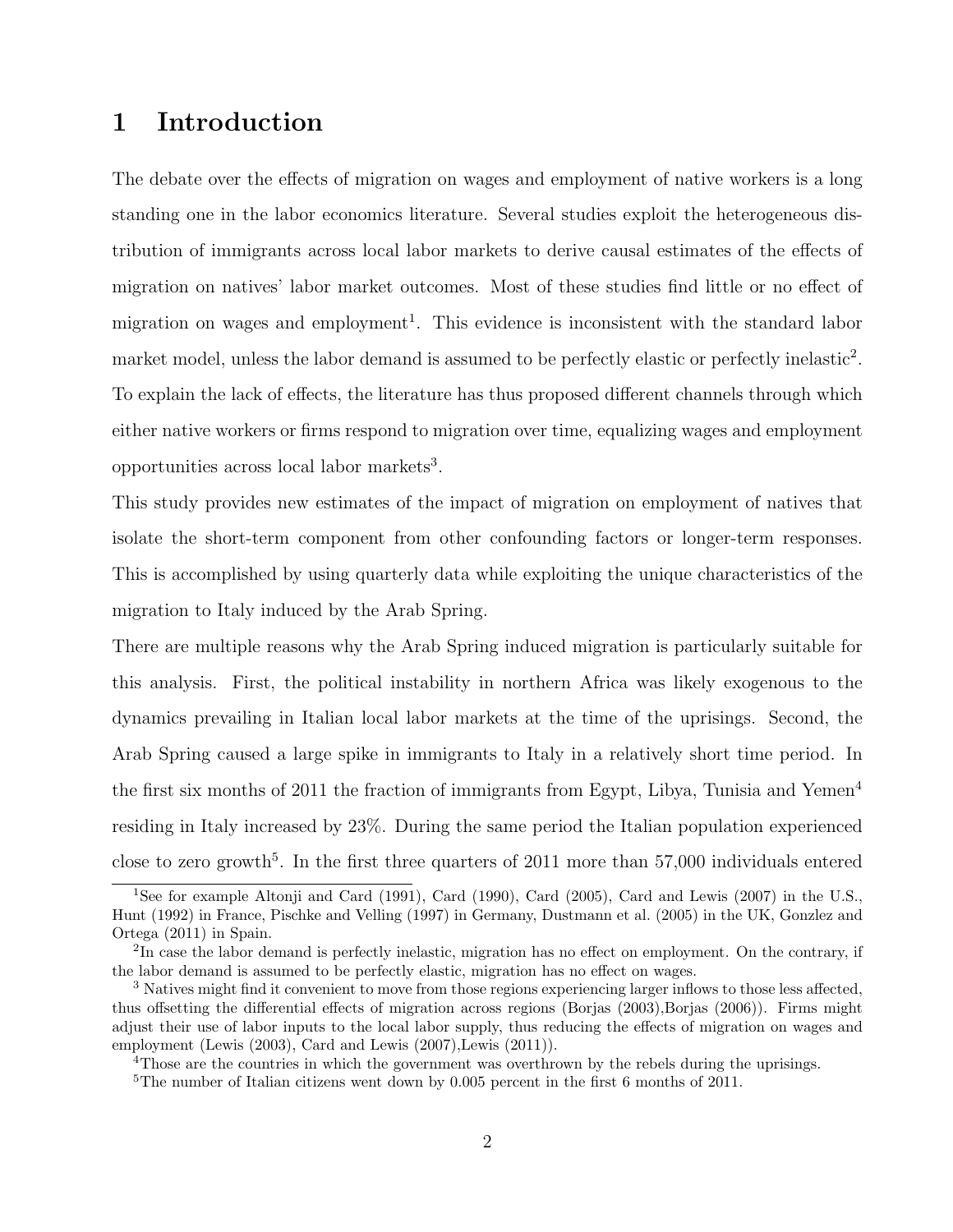Italy illegally, averaging 19,000 individuals a quarter. This compares to an average of 1,300 individuals per quarter in the two years prior to the uprisings. Finally and most important, the Arab Spring induced a temporary migration wave. It is estimated that 95% of the (legal) immigrants who arrived in Italy during the uprisings left the country within one year.

The temporary, unanticipated and exogenous nature of the Arab Spring migration combined with the use of quarterly data, makes it possible to isolate the short-run effects of migration from the longer-run adjustments that it induces<sup>[6](#page-2-0)</sup>.

The estimation strategy exploits the heterogeneous distribution of immigrants across Italian regions. As in most studies that use geographical variation of migration flows, we account for the endogenous settlement by using the share of immigrants from the same origin country previously living in each Italian region, as an instrument for the distribution of immigrants across regions during the Arab Spring<sup>[7](#page-2-1)</sup>. We combine this static measure of migration intensity with the flow of illegal entries in Italy over the same period to form a new instrument.

Two general findings emerge from this analysis. First, temporary migration has considerably larger employment effects in the short term than in the medium and long term. We estimate quarterly displacement effects of 7.8 unemployed natives for every 10 immigrants that find a job. This is around 2.6 times as large as the annual displacement effect estimated by other comparable studies in Europe<sup>[8](#page-2-2)</sup>. Consistent with the temporary nature of the shock, the quarterly displacement effects associated with the Arab Spring are estimated to be around 4 times as large as the annual ones<sup>[9](#page-2-3)</sup>. Second, in the short term the effects of migration on employment

<span id="page-2-0"></span><sup>&</sup>lt;sup>6</sup>Most of the existing studies focus on longer and more permanent migration waves thus estimating effects that combine together short and long-run responses (e.g. [Altonji and Card](#page-30-0) [\(1991\)](#page-30-0), [Card](#page-31-3) [\(2007\)](#page-31-3), [Cortes](#page-31-4) [\(2008\)](#page-31-4)). The fewer studies that focus on short migration events, use data at annual or lower frequency (e.g. [Card](#page-31-0) [\(1990\)](#page-31-0), [Hunt](#page-32-0) [\(1992\)](#page-32-0), [Carrington and de Lima](#page-31-5) [\(1996\)](#page-31-5)). Since agents in the labor market are more likely to react to migration over longer time horizons (e.g. [Campos Vazquez](#page-31-6) [\(2008\)](#page-31-6), [Monras](#page-33-3) [\(2013\)](#page-33-3)), the effects of short-term migration events estimated with low frequency data might still capture longer-term responses.

<span id="page-2-1"></span><sup>7</sup>The instrument was originally introduced in [Altonji and Card](#page-30-0) [\(1991\)](#page-30-0) and then used in several other studies (e.g. [Hunt](#page-32-0) [\(1992\)](#page-32-0), [Pischke and Velling](#page-33-0) [\(1997\)](#page-33-0), [Cortes](#page-31-4) [\(2008\)](#page-31-4)).

<span id="page-2-2"></span><sup>8</sup>[Glitz](#page-32-3) [\(2012\)](#page-32-3) and [Campos Vazquez](#page-31-6) [\(2008\)](#page-31-6) estimate annual displacement effects of 0.3 unemployed natives for each immigrant hired.

<span id="page-2-3"></span><sup>&</sup>lt;sup>9</sup>Since most of the immigrants left Italy within one year, we expect the difference between quarterly and annual effects of the Arab Spring migration to be larger than the difference between quarterly effects from the Arab Spring and the annual effects that other studies in the European literature find. In line with this we find that, on an annual basis, each Arab Spring immigrant hired displaces 0.2 native workers.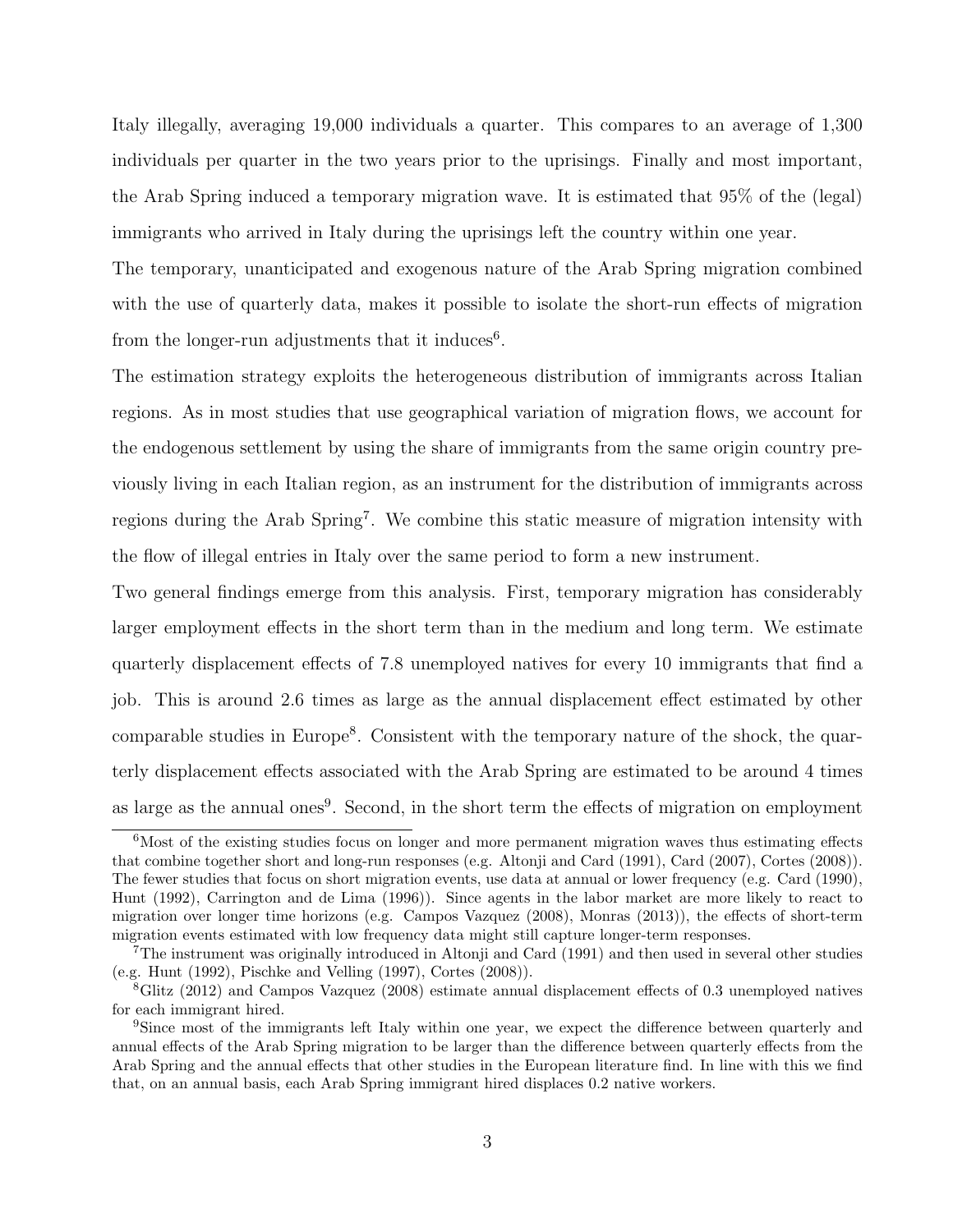vary in sign and magnitude across sectors. In particular, we find that the Arab Spring migration has a positive effect on employment of natives in construction and educational services and a negative effect in mining, wholesale trade, hotels and restaurants. Taken together, those findings suggest that a substantial part of the action induced by migration on local labor markets takes place in the very short run and it quickly dissipates overtime.

To explain the coexistence of positive and negative employment effects, we show evidence of a shift in native workers across industries. With some assumptions, we estimate that an inflow of 1,000 new immigrants into a region caused around 50 native workers to move from either mining, wholesale trade or hotels and restaurants into construction. We explain the expansion of employment in construction as driven by the rise in the demand for housing by the Arab Spring immigrants. Consistent with this hypothesis, we find positive effects of the Arab Spring migration on house sales in regional capital cities and house prices in the most central neighborhoods of the regional capital cities. In line with other studies in the literature [\(Saiz](#page-33-4)  $(2007)$ , we estimate that a 1% increase in migration flows increases house prices by around 3%. Finally, we discuss the possibility that employment in educational services went up as an effect of the contemporaneous increase in the demand for educational services that the Arab Spring migration induced. The role played by immigrants in affecting natives' employment while acting as consumers, explains better the positive effects on employment than the stan-dard complementarity argument<sup>[10](#page-3-0)</sup>.

Estimating the short-term effects of migration is relevant for multiple reasons. First, measuring the short-term effects provides a benchmark from which to judge the further adjustments generating the estimated longer-term effects. A better assessment of the longer-term adjustments may help to reconcile the empirical evidence of little or no effect of migration on local labor markets with the predictions from the standard labor market model. Second, while the literature has extensively focused on the effects of migration in final destination countries, to date there is little evidence on the effects of migration in countries that are located between origin

<span id="page-3-0"></span> $10$ Differently from what implied by the standard complementarity argument in fact, we do not find evidence of immigrants entering the sectors in which employment of natives goes up. We also do not find positive effects of migration on earnings of native workers.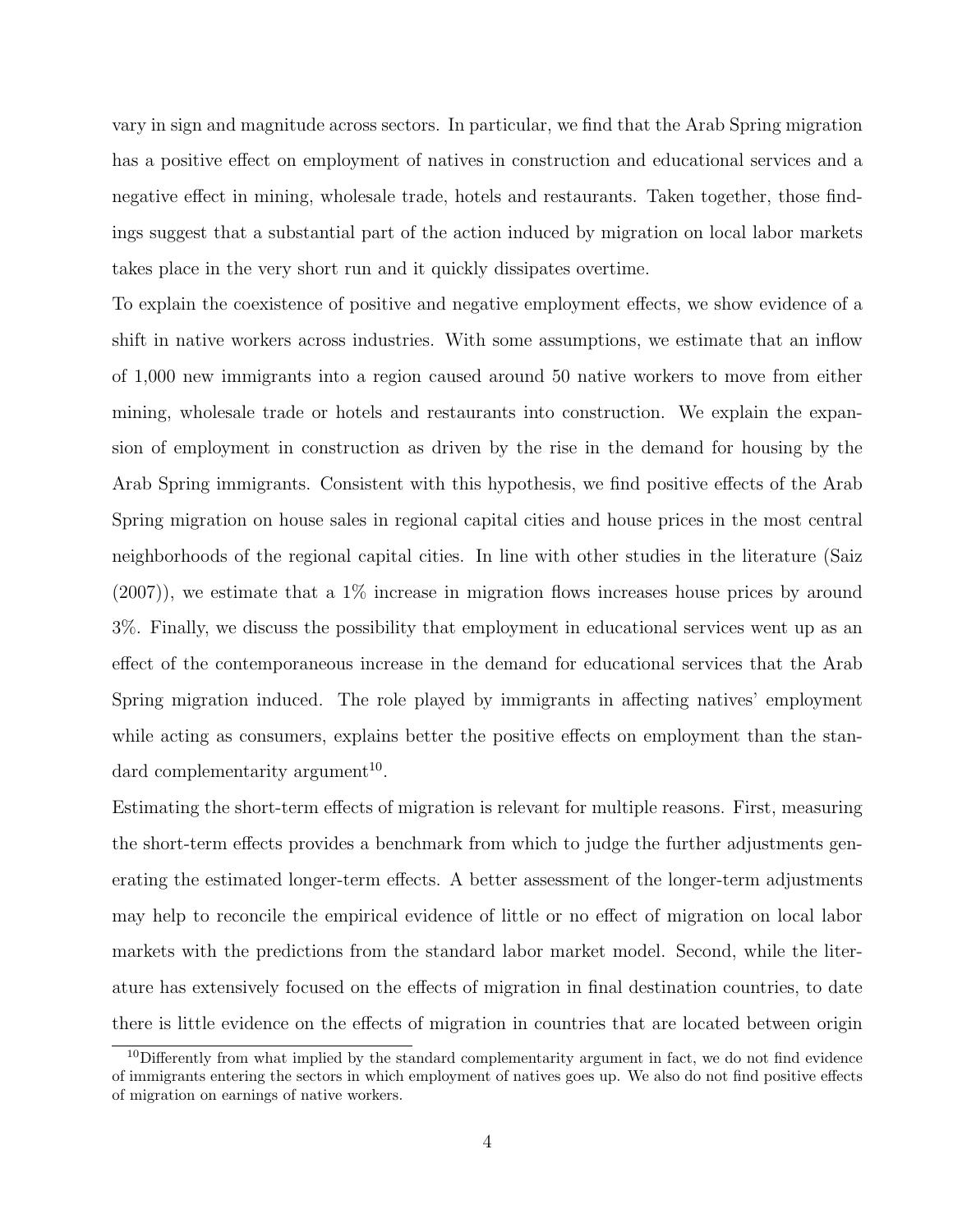and final destination countries (i.e. intermediate countries). The results of this study can thus be relevant to other intermediate countries such as Mexico for migration flows from Central or South America to North America<sup>[11](#page-4-0)</sup>, or other southern European countries, such as Spain or Greece, for migration flows from Africa or the Middle East to northern European countries. Finally, estimating the effects of the Arab Spring migration contributes to better inform the political debate on the African migration to Europe. The current instability of the northern African countries suggests that such a debate will acquire increasing importance in the future. The paper is organized as follows. Section [2](#page-4-1) describes the the Arab Spring induced migration towards Italy. Section [3](#page-9-0) discusses the data. Section [4](#page-11-0) introduces the empirical methodology. Section [5](#page-15-0) presents the results of the analysis on the labor market effects of migration. Section [6](#page-25-0) presents the results of the analysis on the housing market effects of migration. Lastly, Section [7](#page-28-0) concludes.

#### <span id="page-4-1"></span>2 The Arab Spring induced migration towards Italy

The series of revolts that has become known as the Arab Spring was sparked by the first protest that occurred in Sidi Bouzid (Tunisia) on the 18th of December 2010. In less than one month protesters succeeded in overthrowing the existing Tunisian government. The success of this first revolt triggered a wave of violent revolts in the neighboring countries. By August 2011, governments had been overthrown in four countries: Egypt, Libya, Tunisia and Yemen. The chaos that followed the ousting of Ben  $\text{Ali}^{12}$  $\text{Ali}^{12}$  $\text{Ali}^{12}$  in January 2011 led to the temporary disruption of the coastal control activities performed by the Tunisian police. The lack of controls and the political instability of the region triggered a substantial migration from the unstable countries to Italy, the nearest European country.

Figure [1](#page-35-0) provides graphical evidence of this migration. The top panel plots legal immigrants from Egypt, Libya, Tunisia and Yemen as a percentage of the Italian population. Consistent

<span id="page-4-0"></span><sup>&</sup>lt;sup>11</sup>Studies in the literature document the temporary nature of the migration flows that go through Mexico (e.g. [Hamilton and Chinchilla](#page-32-4) [\(1991\)](#page-32-4), [Garca](#page-32-5) [\(2006\)](#page-32-5)).

<span id="page-4-2"></span> $12$ The Tunisian president at the time of the revolts.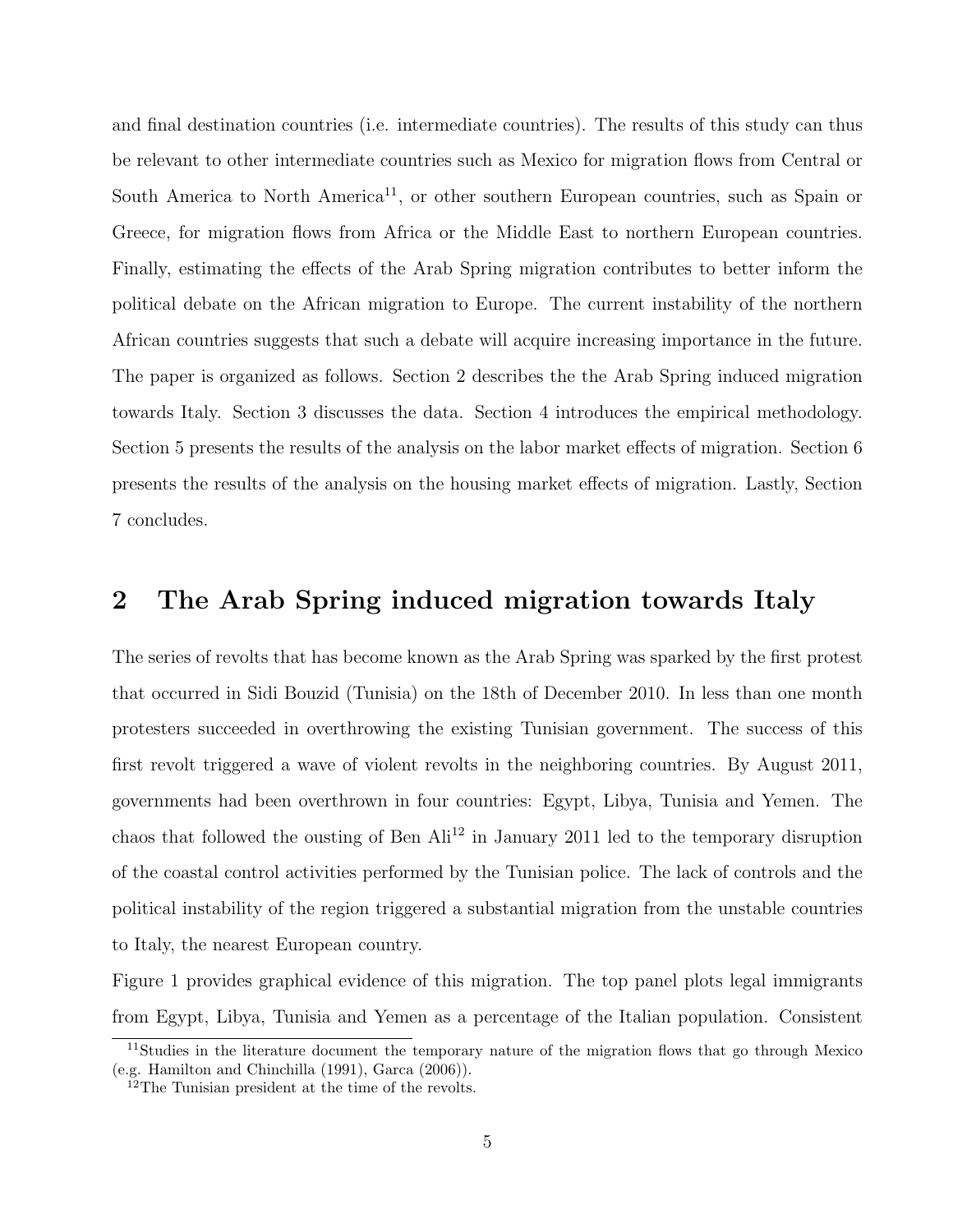with the timing of the revolts, in the first half of 2011 the number of immigrants from the Arab Spring countries increased by  $23\%^{13}$  $23\%^{13}$  $23\%^{13}$ . This is equivalent to an inflow of about 56,000 individuals, around 42,000 of them were of working age. In the same 6 months the growth rate of the Italian population remained close to  $zero^{14}$  $zero^{14}$  $zero^{14}$ .

The bottom panel of Figure [1](#page-35-0) plots illegal entries into Italy through the Central Mediterranean route as a percentage of the Italian population<sup>[15](#page-5-2)</sup>. Due to the proximity of Sicily and the Italian Pelagic islands to Tunisia, the central Mediterranean route is believed to have channeled most of the illegal immigrant flows induced by the uprisings<sup>[16](#page-5-3)</sup>. Consistent with the timing of the revolts, the bottom panel in Figure [1](#page-35-0) shows a spike in illegal entries in the first 3 quarters of 2011. Such a spike amounts to a total inflow of more than 57,000 illegal immigrants, averaging more than 19,000 immigrants a quarter. In contrast, only 10,000 illegal immigrants entered Italy through the Central Mediterranean route in the 2 years prior to the Arab Spring, averaging 1,300 individuals a quarter. The sizable inflow of illegal immigrants within such a short period received extensive coverage by the Italian and the international media[17](#page-5-4). It was largely unexpected in Italy that in February 2011 declared the state of emergency. The joint effort of the Tunisian, Italian and European institutions, succeeded in stopping the exceptionally high flow of illegals that went back to the pre-crisis levels by the end of 2011.

The top panel in Figure [1](#page-35-0) highlights one other important feature of the Arab Spring induced migration. Among the immigrants who arrived in Italy, only a limited fraction of them remained in the country for a period longer than one year. In particular, slightly less than 95%

<span id="page-5-0"></span><sup>&</sup>lt;sup>13</sup>We believe the pattern followed by legal immigrants in 2009 to reflect, at least partially, the reduction in employment opportunities that resulted from the Euro crisis. This is, in fact, often mentioned as one of the reasons behind the decline in migration flows towards Europe in the second half of 2009 (the quarterly reports from Frontex Fran 2010 Q1). In this study we focus on the migration flows induced by the uprisings. Those can be better thought as exogenous to the local labor market conditions at the time of the revolts in Italy.

<span id="page-5-1"></span><sup>&</sup>lt;sup>14</sup>The number of Italian citizens went down by 0.005 percent in the first 6 months of 2011 (Source: Italian Labor force survey data).

<span id="page-5-2"></span><sup>&</sup>lt;sup>15</sup>The Central Mediterranean route refers to irregular migration flows from northern Africa towards Italy and Malta through the Mediterranean sea (Frontex).

<span id="page-5-4"></span><span id="page-5-3"></span><sup>&</sup>lt;sup>16</sup>See also the quarterly reports from Frontex Fran 2012 Q2 and [Fargues and Fandrich](#page-32-6) [\(2012\)](#page-32-6).

 $^{17}E.g.$  "Italy declares state of emergency after 4,000 illegal immigrants fleeing Tunisia unrest land at its ports in four days" Dailymail, February 13 2011. "Italy declares state of emergency over influx of 5,000 Tunisian immigrants" The Telegraph, February 13 2011. "Crescono le richieste di asilo. Il 102% in piu' da Tunisia e Libia" La Repubblica, December 5 2011.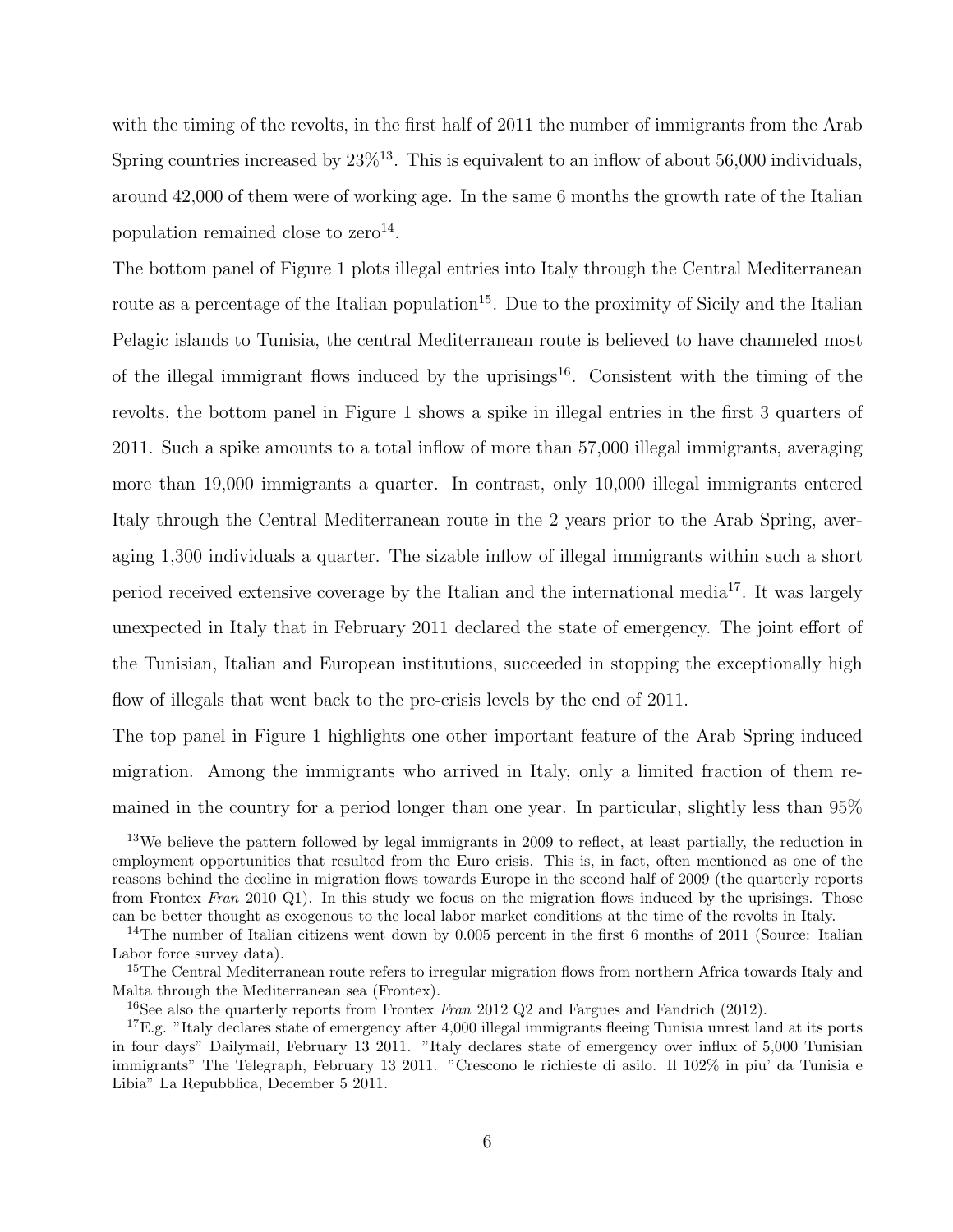of the 56,000 immigrants who entered Italy in the first half of 2011 left the country by the end of that same year<sup>[18](#page-6-0)</sup>. In other words, the Arab Spring induced a temporary rather than permanent migration to Italy. The temporary migration of Africans through Italy has been increasingly documented in the the Italian press over the last few years<sup>[19](#page-6-1)</sup>. Once in Europe, African immigrants try to move to those countries that can offer better job opportunities (e.g. Germany, Scandinavian countries) and/or lower linguistic barriers (i.e. France). The Dublin II Regulation however, requires the asylum applications to be processed by the country through which asylum seekers first access the EU territory<sup>[20](#page-6-2)</sup>. This can explain why the Arab Spring immigrants stayed in Italy for few months before leaving<sup>[21](#page-6-3)</sup>.

While the available data do not provide precise information on when immigrants enter Italy nor do they follow immigrants over time[22](#page-6-4), there are reasons to believe that, while in Italy, the Arab Spring immigrants participated into the (formal or informal) labor market. First, we can think at the Arab Spring immigrants as those whose decision to migrate was largely unplanned. Once in Italy, they likely worked for a short time period to afford a new migration. Second, while on a pending or refugee status, immigrants are in principle eligible to receive state-financed assistance. As documented by the Italian and the international media however<sup>[23](#page-6-5)</sup>, those programs can accommodate only a very limited number of people. The other immigrants are left to fend for themselves. Quoting Laura Boldrini, the spokeswoman for the United Nations High Commissioner for Refugees in Italy at the time of the uprisings: "If you're not lucky to get one of those (spots in the assistance programs), you're on your own. You have to find a way to

<span id="page-6-0"></span><sup>&</sup>lt;sup>18</sup>In the last quarter of 2011 there were around 197,000 legal immigrants from Egypt, Libya, Tunisia and Yemen in Italy, only around 3,000 more than the last quarter of 2010 (Italian Labor Force Survey data).

<span id="page-6-1"></span><sup>19</sup>E.g. "Immigrati, boom di sbarchi ma pochi restano in Italia" La Stampa, June 23 2014. "Immigrati, ne arrivano sempre meno, se ne vanno sempre di piu' e 300 mila sono senza documenti" La Repubblica, December 10 2013.

<span id="page-6-3"></span><span id="page-6-2"></span> $^{20}\rm{For}$  more details see EU Council Regulation (EC) No 343/2003 of February 18 2003.

<sup>&</sup>lt;sup>21</sup>The number of pending asylum applications quadrupled in between March and September 2011. In that same period the number of applications received by the Italian border police went up to 37,350, more than twice the average of the previous 2 years (i.e. 15,605) (source: Eurostat). Longer waiting times on asylum application decisions provide one more reason to explain why immigrants remained in Italy for few months before leaving.

<span id="page-6-5"></span><span id="page-6-4"></span><sup>22</sup>Section [3](#page-9-0) explains the data into more details.

<sup>&</sup>lt;sup>23</sup>Quote extracted from "In Italy, Shantytowns of Refugees Reflect Paradox on Asylum" New York Times, December 26 2012. "Gli hotel della disperazione. L'emergenza infinita dei rifugiati" La Repubblica, January 2 2013.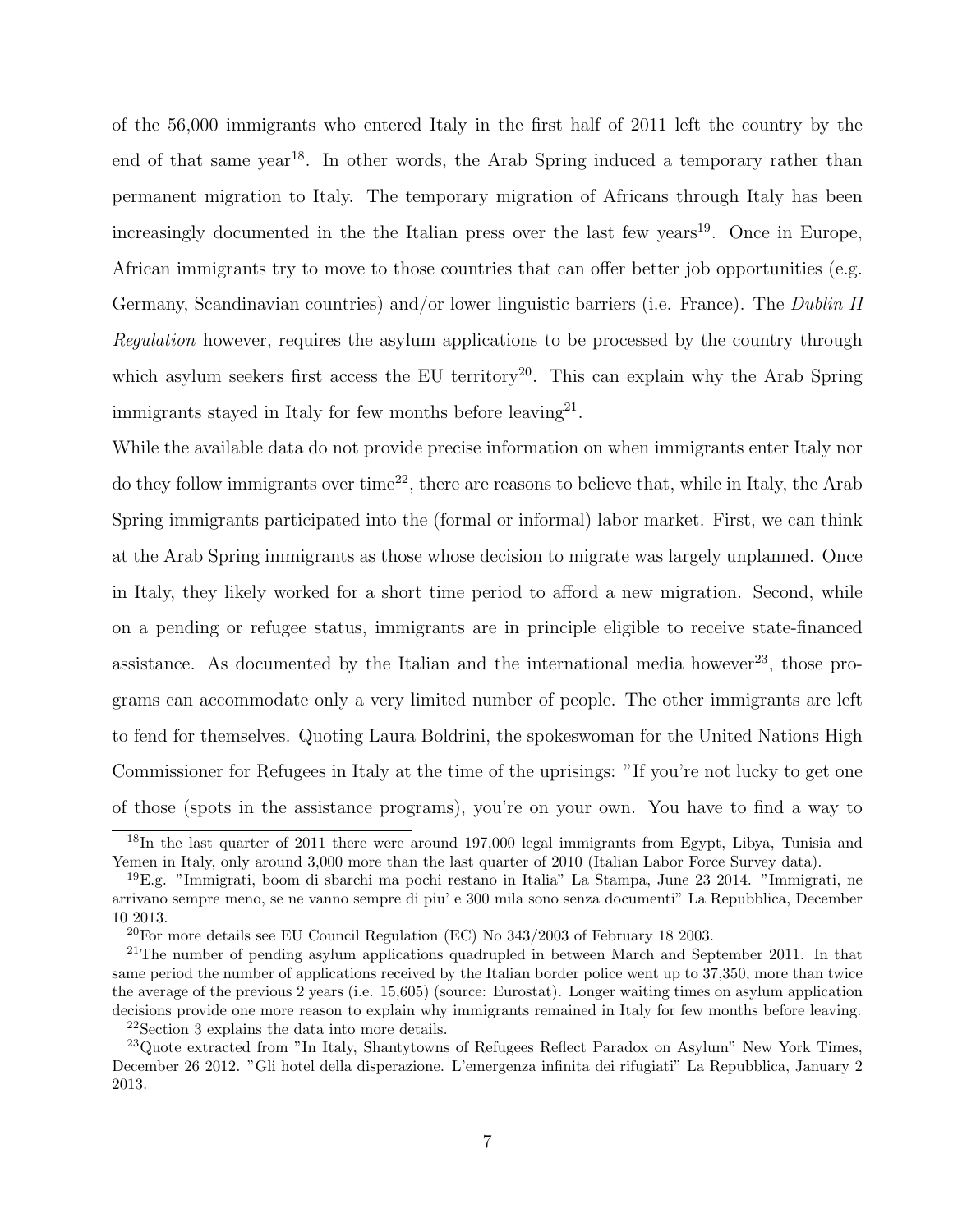support yourself, learn the language, get a house and a job"<sup>[24](#page-7-0)</sup>.

#### <span id="page-7-4"></span>2.1 The short versus long-term effects of migration

The existing literature outlines different ways in which agents in the labor market respond to migration overtime. First, native workers can choose to leave or not to move into those regions that receive larger inflows of immigrants. [Borjas](#page-30-2) [\(2006\)](#page-30-2) estimates that native migration attenuates the effect of immigration on wages in the U.S. by 40 to 60 percent. Firms also react to migration. In particular, firms in regions experiencing larger inflows of immigrants can adopt technologies that intensively use the labor input that migration makes relatively abundant [\(Card and Lewis](#page-31-2) [\(2007\)](#page-31-2), [Lewis](#page-33-2) [\(2011\)](#page-33-2)). This attenuates the effects of migration on employment and wages<sup>[25](#page-7-1)</sup>. Existing estimates show that firm adjustments can absorb as much as  $80\%$  of the labor supply change associated to migration<sup>[26](#page-7-2)</sup> [\(Lewis](#page-33-1) [\(2003\)](#page-33-1)). More recent studies show that agents are more likely to respond to migration over longer time horizons (e.g. [Campos Vazquez](#page-31-6) [\(2008\)](#page-31-6), [Monras](#page-33-3) [\(2013\)](#page-33-3)). Taken together, these studies provide reasons to expect different effects of migration on labor markets in the short term than in the medium and long term.

While several studies estimate the medium or long-term effects of migration, to date there is less empirical evidence on the short-term effects. Most of the existing studies focus on persistent migration waves<sup>[27](#page-7-3)</sup>, usually characterized by the permanent stay of immigrants in the destination country (e.g. [Altonji and Card](#page-30-0) [\(1991\)](#page-30-0), [Card](#page-31-3) [\(2007\)](#page-31-3), [Cortes](#page-31-4) [\(2008\)](#page-31-4)). Accordingly, they estimate the long-term effects of migration. Based on the discussion of the previous paragraph, the long-

<span id="page-7-1"></span><span id="page-7-0"></span><sup>24</sup>E.g. "In Italy, Shantytowns of Refugees Reflect Paradox on Asylum" New York Times, December 26 2012. <sup>25</sup>The effect on wage rates of this type of adjustments is a priori ambiguous. In a model in which firms exhibit CES production functions and where capital is fixed, wage rates of the native workers that are more intensely used in the production fall as a result of migration. The existing empirical evidence however does not support this prediction [\(Lewis](#page-33-1) [\(2003\)](#page-33-1) and [Card and Lewis](#page-31-2) [\(2007\)](#page-31-2)). When capital can change instead, firms might find it convenient to adjust their technologies of production substituting low skilled labor to capital. Assuming rental rates to be fixed in each local labor market, wages of low skilled workers do not fall as an effect of migration.

<span id="page-7-2"></span><sup>&</sup>lt;sup>26</sup>One alternative type of adjustment would imply that firms making more intensive use of immigrants' skills expand thus preventing migration from having effects on wages and employment (i.e. Rybczynski theorem). This type of adjustment is shown to play only a limited role [\(Lewis](#page-33-1) [\(2003\)](#page-33-1) and [Card and Lewis](#page-31-2) [\(2007\)](#page-31-2)).

<span id="page-7-3"></span><sup>&</sup>lt;sup>27</sup>Migration waves that last years or even decades (e.g. the Mexican migration towards the U.S.).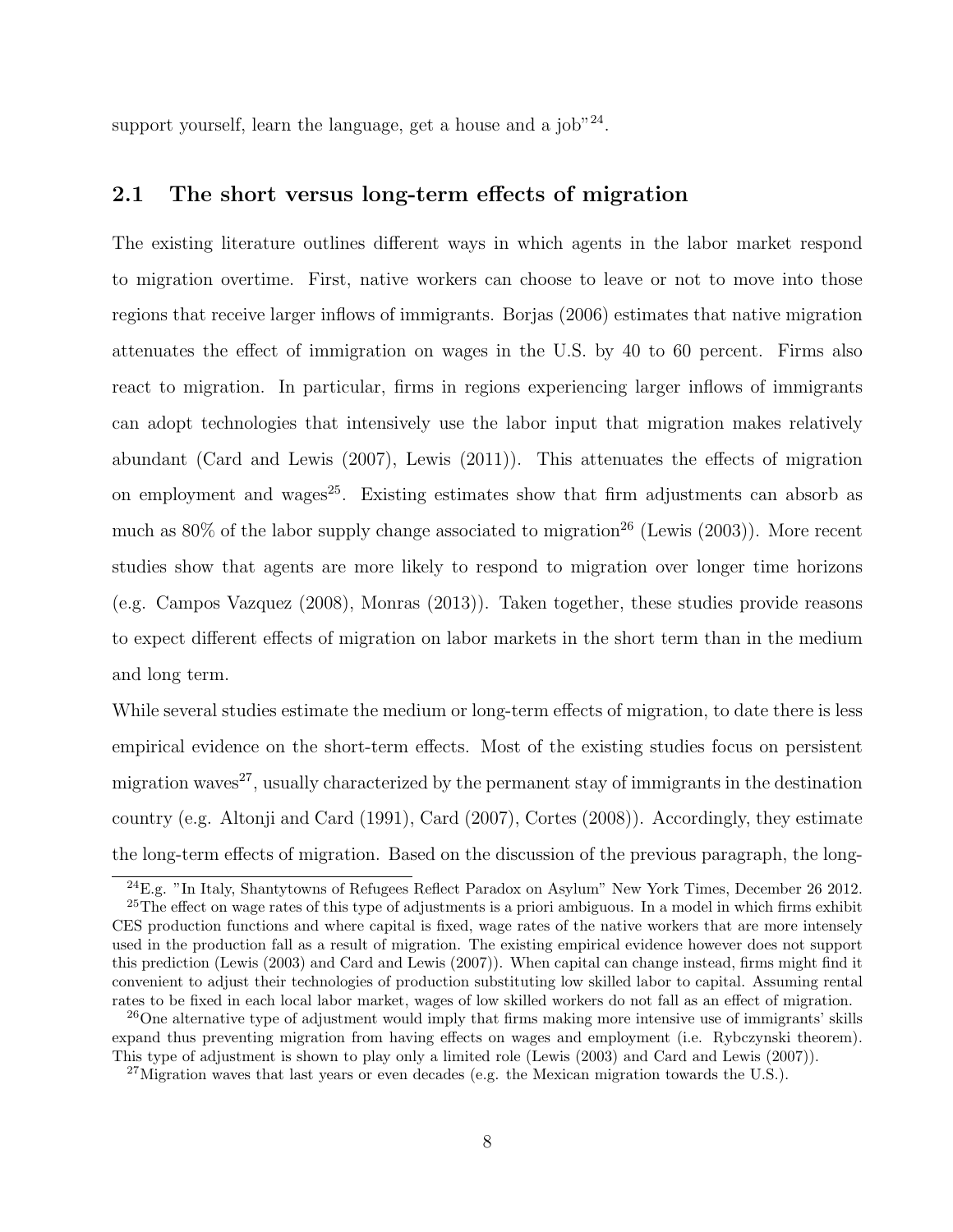term effects combine together the direct effects of migration and the attenuating adjustments to it. In line with this, most of those studies estimate the effects of migration to be close to zero (e.g. [Altonji and Card](#page-30-0) [\(1991\)](#page-30-0), [Card](#page-31-0) [\(1990\)](#page-31-0), [Card](#page-31-1) [\(2005\)](#page-31-1), [Card and Lewis](#page-31-2) [\(2007\)](#page-31-2) in the U.S., [Pischke and Velling](#page-33-0) [\(1997\)](#page-33-0) in Germany, [Dustmann et al.](#page-32-1) [\(2005\)](#page-32-1) in the UK[,Gonzlez](#page-32-2) [and Ortega](#page-32-2) [\(2011\)](#page-32-2) in Spain). Fewer studies analyze temporary migration events, and those that do, use annual or even lower frequency data [\(Card](#page-31-0) [\(1990\)](#page-31-0), [Hunt](#page-32-0) [\(1992\)](#page-32-0), [Carrington and](#page-31-5) [de Lima](#page-31-5) [\(1996\)](#page-31-5)). For the reasons discussed in the previous paragraph, with lower frequency data there is a greater chance of capturing attenuating responses to migration. Consistent with this possibility, those latter studies generally conclude that migration has little or no effects on employment and wages of native workers<sup>[28](#page-8-0)</sup>.

This study exploits the temporary, unanticipated and exogenous nature of the Arab Spring induced migration combined with the use of quarterly data to isolate the short-term effects of migration from the longer-run responses to it. Estimating the short-term effects of migration is important for multiple reasons. First, measuring the short-term effects provides a benchmark to judge the adjustments generating the estimated longer-term effects. A better understanding of the difference between short and longer-term effects can help to explain why, in contrast with the predictions from the standard labor market model, most of the empirical literature fails to find effects of migration on local labor markets. Second, measuring the short-term effects can be relevant for the study of the effects of migration in intermediate countries. These are countries in which immigrants stay only temporarily before proceeding towards their final destination. Mexico, for example, is known to be the country that channels migration flows from central and southern American countries to the U.S. or Canada [\(Hamilton and Chinchilla](#page-32-4) [\(1991\)](#page-32-4), [Garca](#page-32-5) [\(2006\)](#page-32-5)). In Europe, Spain or Greece are likely to serve as a bridge between the Middle East or Africa and northern European countries. Despite the rich literature on the labor market effects of migration in final destination countries, to date there is little work on the effects of migration in intermediate countries. This paper fills that gap.

<span id="page-8-0"></span><sup>&</sup>lt;sup>28</sup>See for example [Card](#page-31-0) [\(1990\)](#page-31-0) who uses annual data and who finds no effects of migration on employment and wages of native workers. [Hunt](#page-32-0) [\(1992\)](#page-32-0) uses 1962 and 1968 Census data and finds close to negligible effects on wages and employment of natives.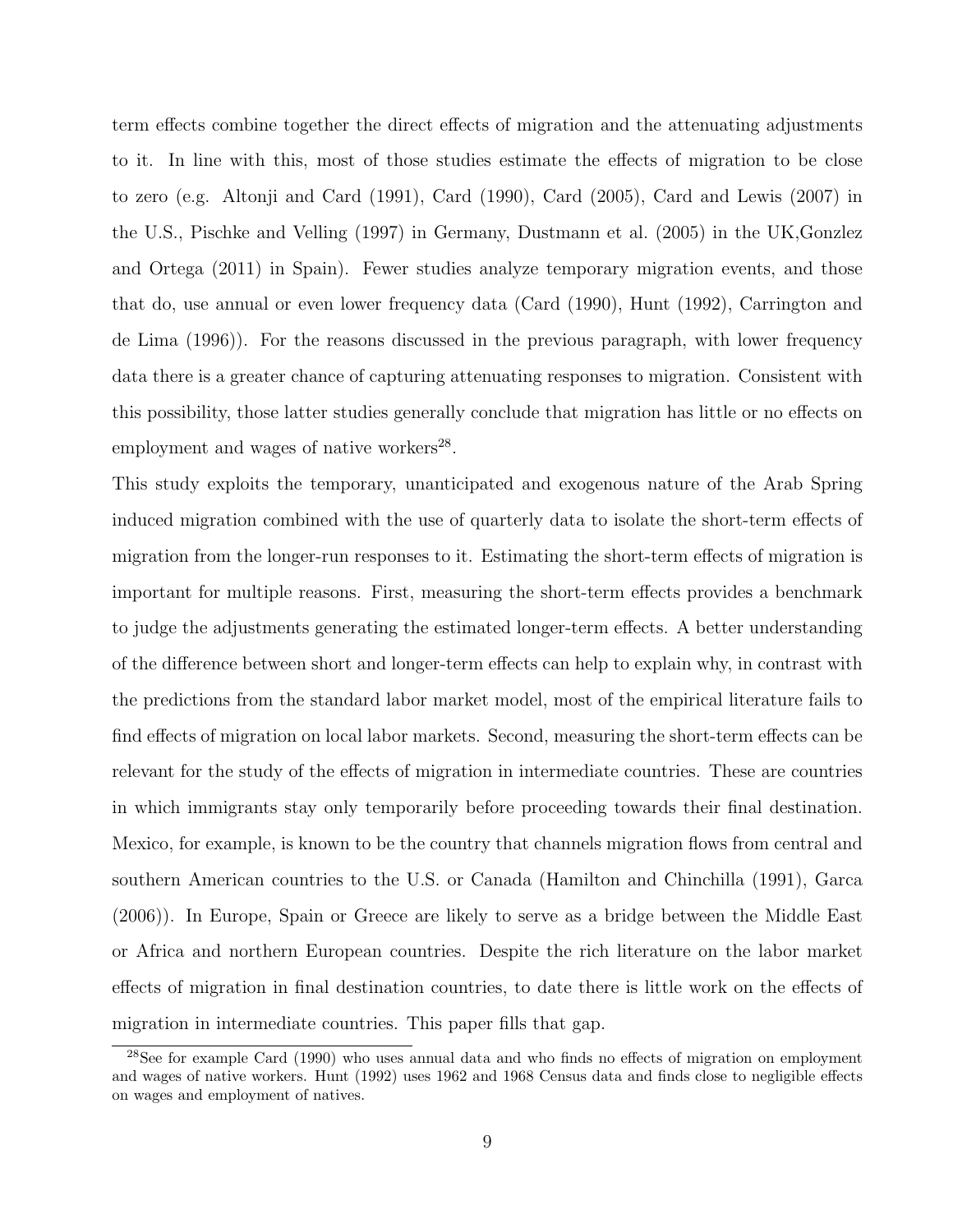### <span id="page-9-0"></span>3 The Data

We derive labor market and demographic information from the restricted version of the Italian Quarterly Labor Force Survey (Lfs). This survey collects information on about 70,000 households in 1,246 Italian municipalities for a total of 175,000 individuals representing 1.2% of the overall Italian population. The reference population consists of all household members residing in Italy. Immigrants who are granted a resident permit valid for at least one year are allowed to register as residents.

Consistent with the timing of the uprisings, we restrict our analysis to the years 2009-2012. This provides us with a total of sixteen quarters of data. The analysis is conducted at the regional level<sup>[29](#page-9-1)</sup>. Starting from micro level data we derive the employment rate of natives<sup>[30](#page-9-2)</sup> in each one of the 20 Italian regions, for each quarter and industry. We restrict our analysis to the sample of natives between 15 and 64 years old. We use the two digits SIC code information contained in the Lfs, to classify employed workers into  $12$  industries<sup>[31](#page-9-3)</sup>. Table [B.1](#page-0-0) in the online Appendix shows descriptive statistics on regional employment of natives by sector. Following the same aggregation procedure, we construct an extensive set of regional controls. Table [1](#page-37-0) shows descriptive statistics on the complete list of the controls used throughout the analysis $^{32}$  $^{32}$  $^{32}$ . Since our analysis is centered around the Arab Spring induced migration, we restrict our attention to the immigrants born in either Egypt, Libya, Tunisia or Yemen. These are the countries in which the government was overthrown by the rebels causing considerable disorders and the political instability that induced people to migrate. For each region and quarter we derive the change in the total number of immigrants from the Arab Spring countries relative to the native population. In between the last quarter of 2010 and the first six months of 2011 (i.e. the peak

<span id="page-9-2"></span><span id="page-9-1"></span> $29$ The Lfs is representative of the population at the Italian regional level.

<sup>&</sup>lt;sup>30</sup>In our baseline model we define natives as Italian citizens. In Section [5.2](#page-22-0) we also consider a specification of the empirical model in which natives are defined as individuals born in Italy.

<span id="page-9-3"></span><sup>&</sup>lt;sup>31</sup>More details on the industry classification can be found in the online Appendix [A.](#page-0-0) In aggregating individual level data to the regional and sectoral level, we use the individual weights provided by Istat, The National institute of Italian Statistics.

<span id="page-9-4"></span> $32\text{We}$  use the same procedure used on employment to derive average earnings of native workers (Appendix Table [B.2\)](#page-0-0).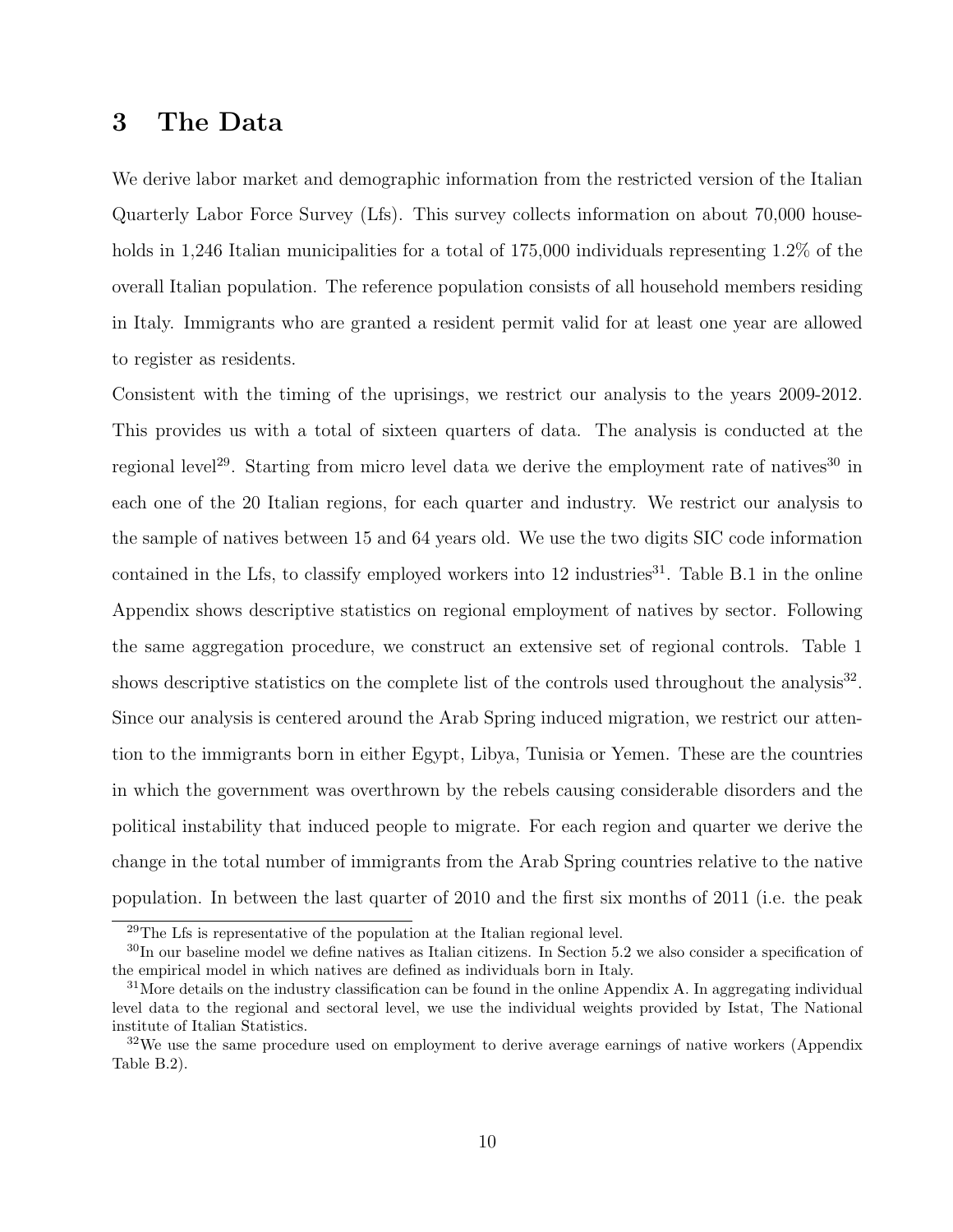of the Arab Spring), the average share of legal immigrants from these countries increased by 0.05%. This is equivalent to an inflow of around 1,000 individuals in the average region. There is variation in the size of migration flows across regions with some regions experiencing relative inflows ten times larger than the average<sup>[33](#page-10-0)</sup> (Table [1\)](#page-37-0).

We use Istat data on the number of Egyptian, Libyan, Tunisian or Yemenite citizens residing in Italy in 2003, to construct past shares of Arab Spring immigrants living in each region<sup>[34](#page-10-1)</sup>. The 2003 shares of resident immigrants widely vary across regions with some of the regions showing shares more than 9 times smaller than the average (Table [1\)](#page-37-0). This variation is important to the estimation strategy described in Section [4.](#page-11-0) As part of the instrumental variable approach that we develop, we use Frontex<sup>[35](#page-10-2)</sup> data on the *number of illegal border crossing detections* through the Central Mediterranean route net of arrivals on Maltese lands<sup>[36](#page-10-3)</sup>. The Central Mediterranean route refers to irregular migration flows from northern Africa towards Italy and Malta through the Mediterranean sea. Due to a mix of political<sup>[37](#page-10-4)</sup> and geographical reasons<sup>[38](#page-10-5)</sup>, this is the route that channeled most of the illegal migration associated with the uprisings.

In analyzing the effects of migration on the housing market, we use data on the number of residential property sales from Agenzia delle Entrate- Osservatorio del mercato immobiliare. The data are collected on a quarterly basis and they cover all major Italian cities (*capoluoghi* di provincia) and surrounding counties (province). We use data on house prices and rents in regional capital cities from the database *Quotazioni Immobiliari*<sup>[39](#page-10-6)</sup>. The data are available on a semiannual basis. We derive data on house prices and rents in 4 zones in each regional capital city<sup>[40](#page-10-7)</sup>. Only for the most central zone (zone A) we differentiate between prices and rents of

<span id="page-10-1"></span><span id="page-10-0"></span><sup>33</sup>This point is discussed also in Section [4.](#page-11-0)

 $34$ The data can be accessed through *I.stat* - "Foreign resident population on the 1st January - focus on citizenship". 2003 is the earliest year for which data on residents by nationality are made freely available by Istat on line.

<span id="page-10-3"></span><span id="page-10-2"></span><sup>&</sup>lt;sup>35</sup>This is the agency that coordinates and develops the European border management.

<sup>&</sup>lt;sup>36</sup>The data on illegal entries are collected by Frontex and provided by the 30 FRAN (Frontex Risk Analysis Network) border control authorities of the member states.

<span id="page-10-4"></span> $37$ The temporary disruption of border patrol activities in Tunisia (see also Section [4\)](#page-11-0).

<span id="page-10-5"></span> $38$ Italy and Malta are closer to Tunisia than any other European country (Section [2\)](#page-4-1).

<span id="page-10-6"></span> $39$ The data are made available by Agenzia delle Entrate- Osservatorio del mercato immobiliare.

<span id="page-10-7"></span><sup>40</sup>Figure [B.1](#page-0-0) in the online Appendix provides a graphical example of the 4 zones.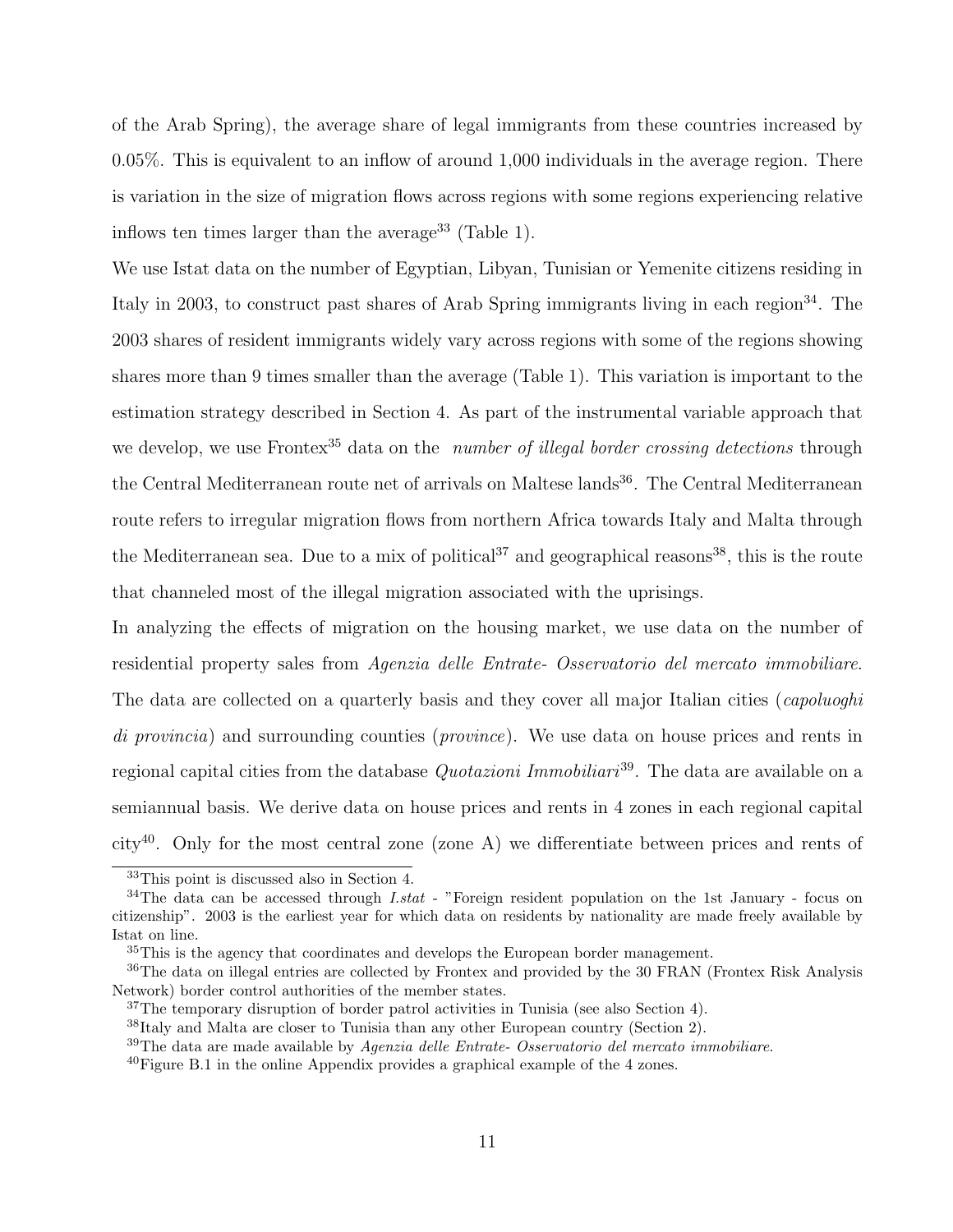more expensive versus less expensive housing units<sup>[41](#page-11-1)</sup>.

Table [2](#page-38-0) compares demographic and socioeconomic characteristics of natives and immigrants from the Arab Spring countries. Only for immigrants, we also differentiate between the pre and post Arab Spring period. More than 60% of the immigrants in our database are males. Most of them are from Tunisia, the closest country, and Egypt, the most populated country. Even if immigrants show educational attainments similar to natives, the former are much more likely to work in agriculture, construction, hotels and restaurants. This descriptive evidence is generally consistent with that part of the literature that shows that similarly educated immigrants and natives often work in very different industries [\(Steinhardt](#page-34-0) [\(2011\)](#page-34-0)) or perform different tasks [\(Peri and Sparber](#page-33-5) [\(2009\)](#page-33-5)). More generally Table [2](#page-38-0) highlights the importance of analyzing the effects of migration differentiating across industries. Being the Arab Spring immigrants unevenly distributed across sectors, we would expect some industries to be more affected than others. The comparison between statistics on the pre and post Arab Spring period suggests that the immigrants moved by the uprisings are more likely to be males, Tunisians, young and less educated than the immigrants from the Arab Spring countries who used to live in Italy prior to the revolts. This is generally consistent with the available information on the characteristics of the immigrants moved by the uprisings<sup>[42](#page-11-2)</sup>.

### <span id="page-11-0"></span>4 The Empirical Strategy

To estimate the effects of the Arab Spring migration on employment we exploit the variation of migration flows across Italian regions. The estimating equation takes the following form:

<span id="page-11-3"></span>
$$
\Delta y_{rt} = \alpha_1 + \alpha_2 \, \Delta I m_{rt}^{AS} + \alpha_3 \, \Delta X_{rt} + \gamma_y + \gamma_t + \Delta \epsilon_{rt} \tag{1}
$$

<span id="page-11-1"></span><sup>&</sup>lt;sup>41</sup>The Appendix Table [B.3](#page-0-0) shows descriptive statistics on house sales, house prices and rents. The online Appendix [A](#page-0-0) describes the construction of house prices and rents into more details.

<span id="page-11-2"></span> $^{42}$ In particular, the quarterly reports from Frontex Fran Q1 2011 and Q2 2011 document the abnormal migration of Tunisians during the uprisings. Fran Q2 2012 describes the Tunisians arriving in Italy as "[..]young (18-35 years) unmarried males with primary level of education[..]".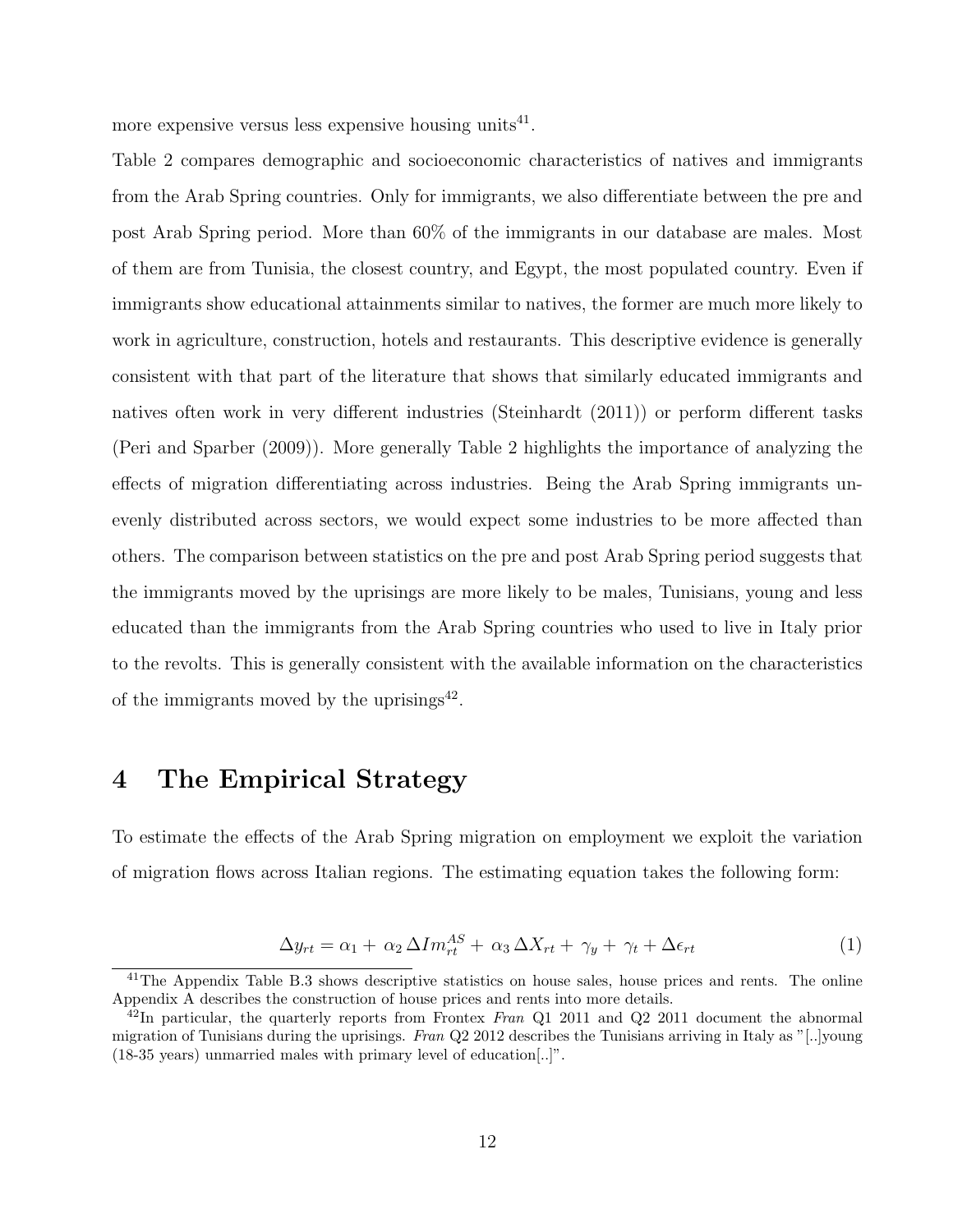where  $\Delta y_{rt}$  is the change in employment of native workers in region r from time  $t - 1$  to time t relative to the working age native population in region r at time  $t-1$ .  $\Delta Im_{rt}^{AS}$  is the change in the number of legal immigrants from the Arab Spring countries in region  $r$  relative to the lagged value of the working age native population in the same region.  $X_{rt}$  is a set of region specific controls<sup>[43](#page-12-0)</sup>, while  $\gamma_y$  and  $\gamma_t$  are respectively year and quarter fixed effects. To account for heterogeneous effects of migration across industries, we estimate model [\(1\)](#page-11-3) separately for employment of natives in 12 different sectors<sup>[44](#page-12-1)</sup>.

In this empirical model, the identification of the effects of migration on employment hinges on two conditions. First, there must be variation in migration flows across Italian regions. Second, migration flows to each given region need to be uncorrelated with unobserved factors driving contemporaneous changes in native employment.

For what concerns the first condition, Figure [2](#page-35-1) shows the distribution of legal migration flows across regions at the peak of the Arab Spring migration. The figure highlights a substantial heterogeneity, with the northern regions experiencing larger relative inflows. Presumably because of their proximity to the countries affected by the uprisings, some regions in the south, such as Sicily and Apulia, also experienced moderately large flows<sup>[45](#page-12-2)</sup>. Turning to the second condition, Figure [2](#page-35-1) suggests that this is unlikely to be satisfied in this setting. The figure shows that the Arab Spring immigrants moved to the richer regions in the north. These regions were also more likely to experience higher employment growth. This suggests that there might be a positive spurious correlation between migration flows to a given region and employment changes. This would bias upwards the estimated effects of migration on employment.

To deal with the endogenous settlement of immigrants across regions, we propose an instrument that uses the distribution of immigrants from the Arab Spring countries across Italian regions in 2003 to allocate a share of the Arab Spring induced migration flows to each region. We

<span id="page-12-0"></span><sup>&</sup>lt;sup>43</sup>This includes: average age, the fraction of males, the regional population, the fraction of full-time workers, white collar and tenured workers, the fraction of high school and college graduates.

<span id="page-12-1"></span><sup>44</sup>In practice, this is done by using the change in native employment in each sector as dependent variable in estimating equation [\(1\)](#page-11-3). We thus estimate a separate regression for each sector. The set of controls in each regression (i.e. the right hand side of equation [\(1\)](#page-11-3)) is the same in all sectoral regressions.

<span id="page-12-2"></span><sup>&</sup>lt;sup>45</sup>Immigrants on a pending or refugee status are legally allowed to freely move within the Italian territory.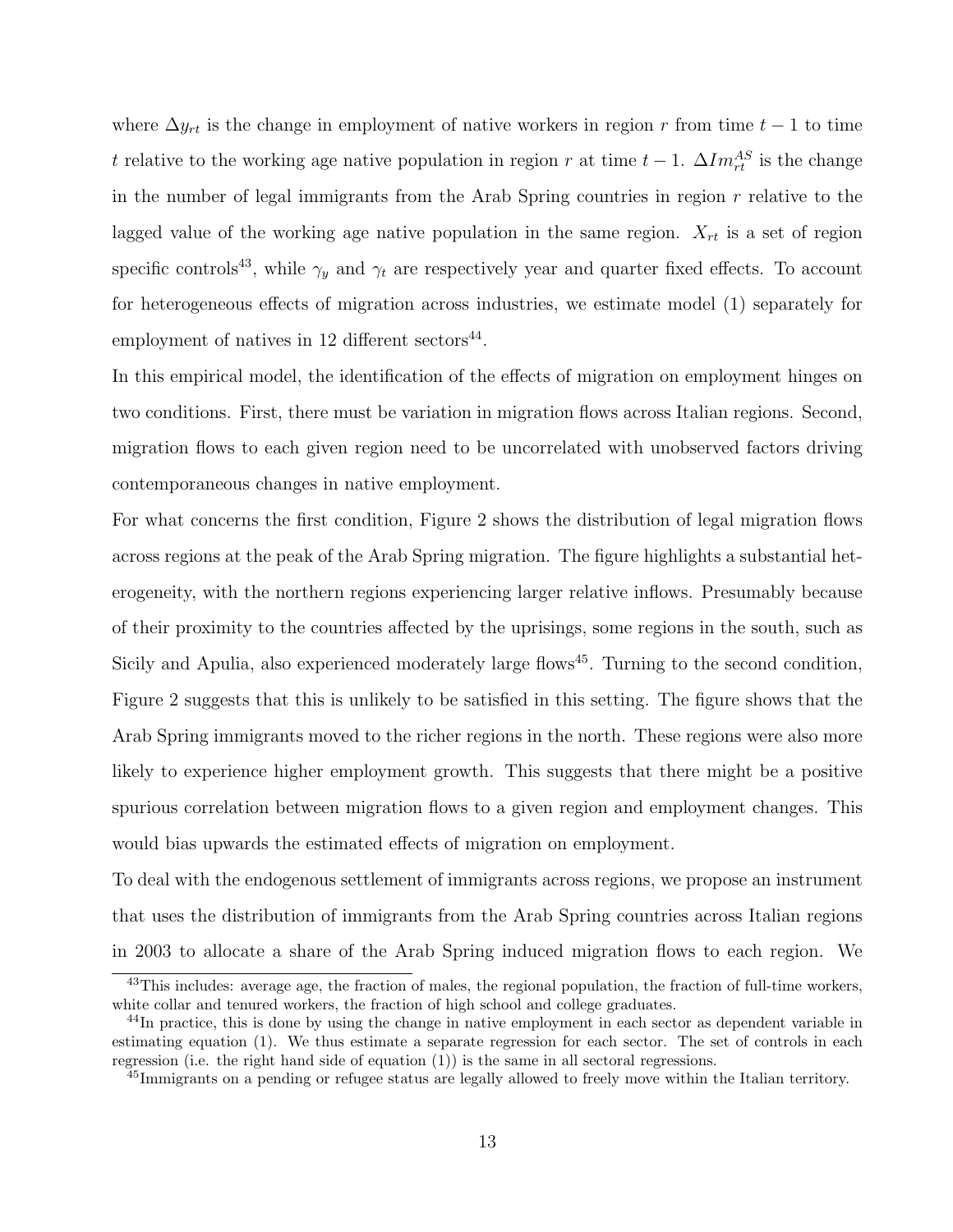measure the migration flows induced by the Arab Spring using quarterly data on illegal entries into Italy through the Central Mediterranean route between 2009 and 2012. The instrument takes the following form:

$$
\left(\frac{Im_{r2003}^{AS}}{Im_{2003}^{AS}}\right)\times\left(\frac{\Delta Illegal_t}{pop_{rt-1}}\right)
$$

where  $\Delta Illegal_t$  is the quarterly change in the illegal entries through the Central Mediterranean route and  $pop_{rt-1}$  is the lagged value of the working age native population in region r.  $Im_{r2003}^{AS}$ is the number of immigrants from Egypt, Lybia, Tunisia and Yemen (i.e. the Arab Spring countries) living in region r in 2003.  $Im_{2003}^{AS}$  is the total number of immigrants from the Arab Spring countries living in Italy in 2003<sup>[46](#page-13-0)</sup>.

The relevance of the instrument relies on the fact that immigrants tend to move to those regions that host large communities of immigrants from the same countries of origin. This is usually the case because older immigrants can provide new arrivals with primary help while integrating them into existing networks that offer higher chances of finding a job [\(Munshi](#page-33-6)  $(2003)$ <sup>[47](#page-13-1)</sup>.

The validity of the instrument requires three conditions to be satisfied. First, the unobserved factors that contribute to determine the variation of the native employment need to be uncorrelated to the determinants of settlement choices in 2003. Second, the flow of illegal entries through the Central Mediterranean route needs to be uncorrelated with the unobserved part of the variation of the native employment in each Italian region. Third, the instrument affects the changes in employment of natives only through migration changes (i.e. the exclusion restriction).

<span id="page-13-0"></span><sup>46</sup>One alternative way of instrumenting migration flows would be to use the breakdown on single nationalities. Unfortunately when migration flows to each region in each quarter are broken down by nationality, the number of observations we are left with for some regions is very small. The resulting quarter to quarter changes in migration flows are thus much more volatile and the instrument misses the precision to perform reliable analyses. Similarly, when estimating the effect of migration on employment at the industry level we use the same instrument for all sectors. The number of industry-quarter-region observations in fact, is too small to construct a reliable sector level instrument. In addition to this, data on 2003 regional shares of immigrants by sector of employment are not available.

<span id="page-13-1"></span><sup>&</sup>lt;sup>47</sup>This regularity was at first noticed in [Bartel](#page-30-3) [\(1989\)](#page-30-3) and then used in [Altonji and Card](#page-30-0) [\(1991\)](#page-30-0) to estimate the effects of migration on employment and wages across Metropolitan Statistical Areas in the U.S.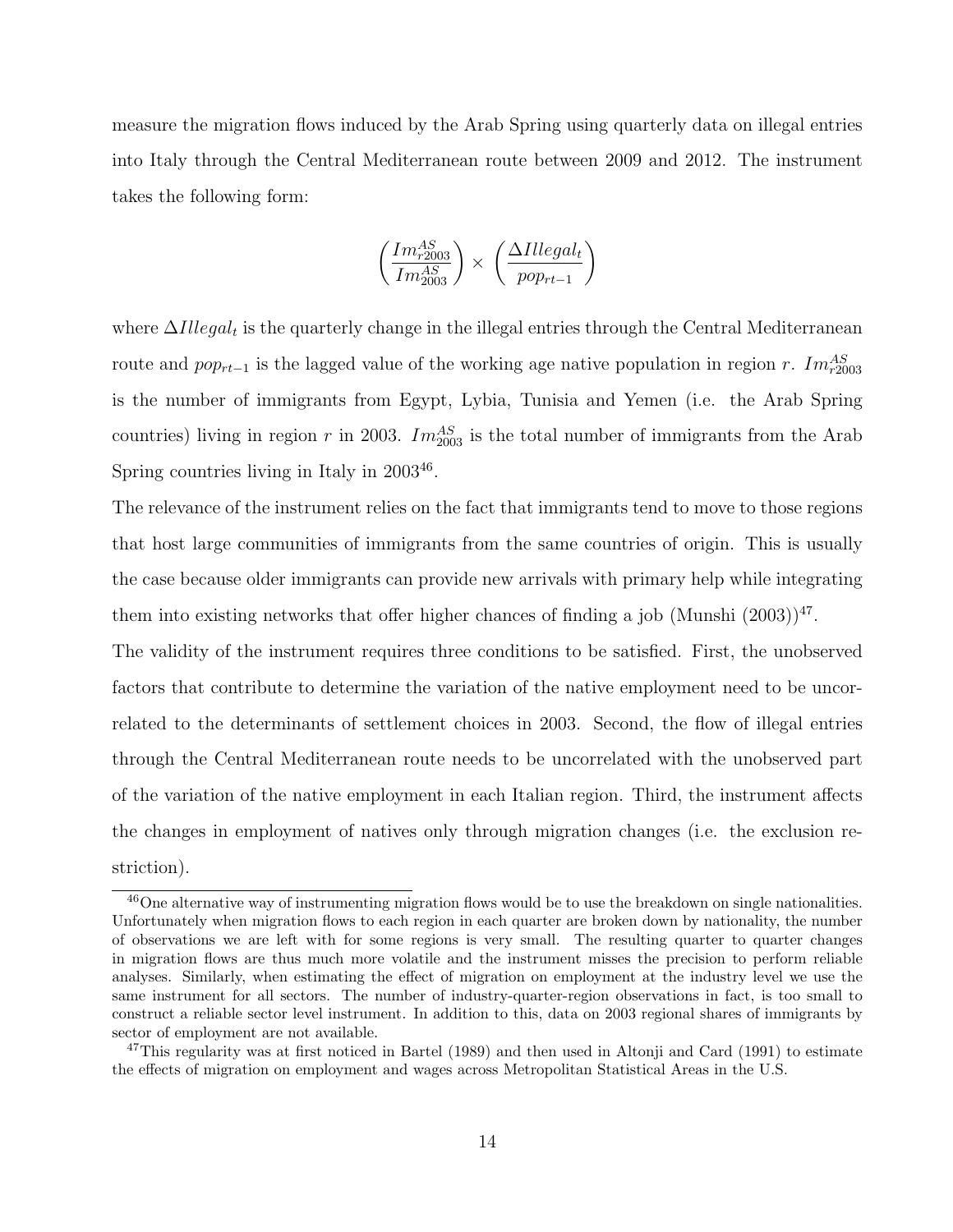For what concerns the first condition, most of the studies that look at the effects of migration on local labor market outcomes make similar types of assumptions (e.g. [Altonji and Card](#page-30-0) [\(1991\)](#page-30-0), [Card](#page-31-7) [\(2001\)](#page-31-7)). The main threat to the validity of this assumption is the existence of unobserved regional factors that drive employment growth and that persistently affect the settlement of immigrants overtime. In order to reduce these concerns, we add region fixed effects to the baseline specification. In Section [5.2](#page-22-0) we then present an exhaustive set of robustness checks and we show that the results are robust to the use of a different instrument. Turning to the second condition necessary for validity, we see the spike in illegal entries observed in the first six months of 2011 as determined by the disruption of the border patrol activities on the Tunisian shores. This was one of the unintended consequences of the revolts. Following the fall of Ben Ali's regime in fact, part of the domestic security forces (e.g. police, national guards) deserted the policy stations as they had become targets of violent attacks during the revolution. For weeks, the Tunisian army remained the main law enforcement body operating on the entire Tunisian territory. This resulted in loosened border patrol activities and thus in massive departure of illegal immigrants from Tunisia towards Italy<sup>[48](#page-14-0)</sup> [\(Boubakri](#page-30-4) [\(2013\)](#page-30-4)). For this reason we see the flow of illegals as uncorrelated with the unobserved part of native employment changes in local labor markets in Italy[49](#page-14-1). Finally, regarding the third condition for validity, we might worry that the revolts had disruptive effects on the trade flows between Italy and the Arab Spring countries. If the regions where immigrants move are also those that maintain closer trade relations with the Arab Spring countries, then the existence of trade effects might violate the exclusion restriction. The Arab Spring in fact, might affect native employment through trade and not only through migration. In Section [5](#page-15-0) we show that most of the employment effects that we find involve sectors that produce nontraded goods. This suggests that these concerns do not play a major role in the setting analyzed by our study<sup>[50](#page-14-2)</sup>.

<span id="page-14-1"></span><span id="page-14-0"></span> $^{48}$ For more details see also the report Fran Q1 2011 and Q2 2011 (Frontex).

<sup>&</sup>lt;sup>49</sup>To measure migration flows from the Arab Spring we might have used the national flows of legal immigrants to Italy (similar to [Cortes](#page-31-4) [\(2008\)](#page-31-4) ). We believe that illegal flows better capture the exogenous part of the Arab Spring induced migration.

<span id="page-14-2"></span><sup>50</sup>The instrument that we propose can not distinguish between the effects of legal and illegal migration. The estimated effects have to be interpreted as combined effects of regular and irregular migration on employment.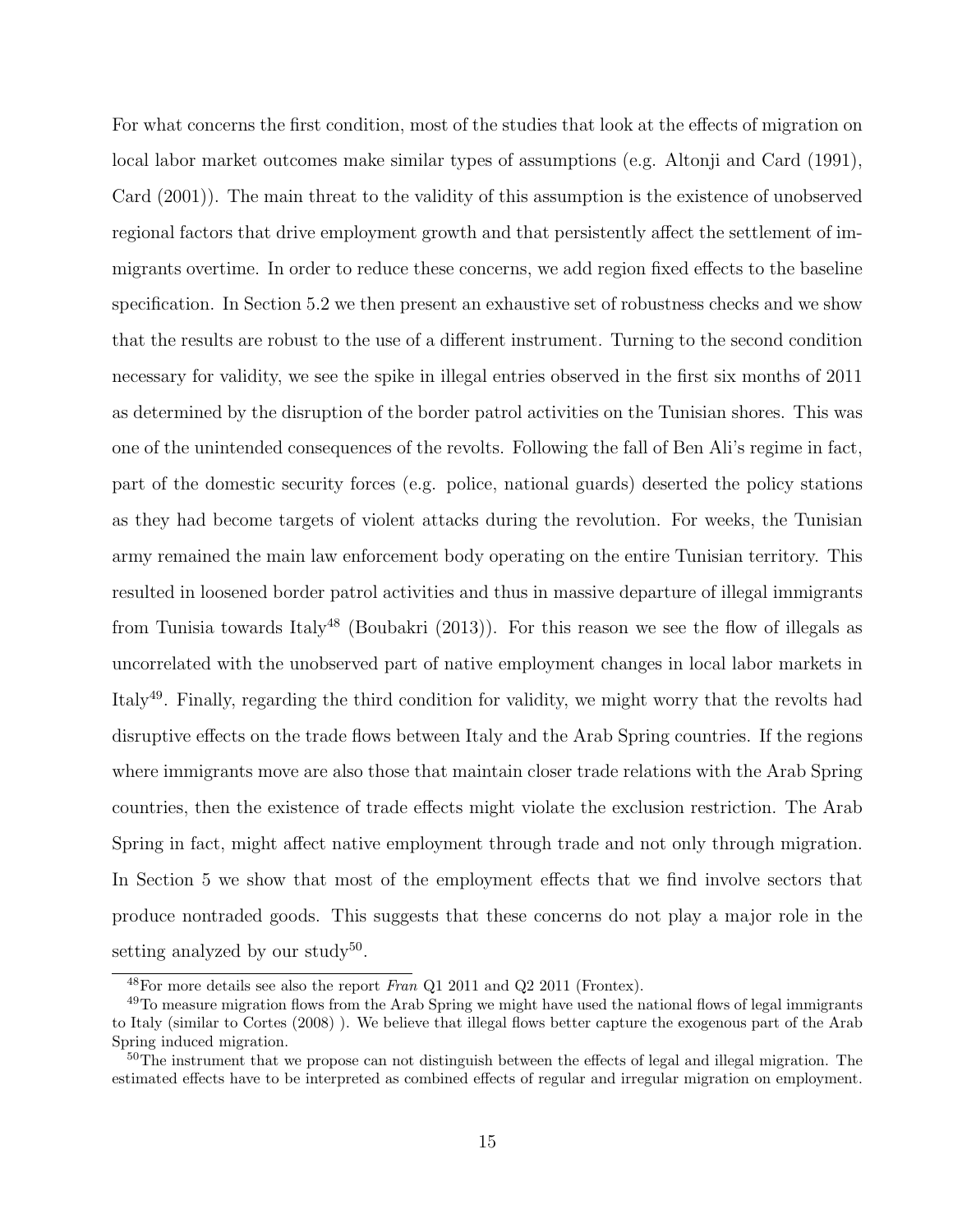### <span id="page-15-0"></span>5 Results

Panel A in Table [3](#page-39-0) shows the results of the first stage regression. The instrument is relevant and its predictive power is robust to the inclusion of region fixed effects. Based on these estimates, a rise of 1% in illegal border crossing detections increases the number of legal immigrants from the Arab Spring countries by  $0.27\%$  into the average (in terms of 2003 shares) region<sup>[51](#page-15-1)</sup>. This is generally in line with the statistics on asylum acceptance rates in Italy. In 2011 in fact, around  $30\%$  of the asylum applications in Italy were accepted in first instance decisions<sup>[52](#page-15-2)</sup>.

Panel B in Table [3](#page-39-0) shows the coefficients estimated from equation [\(1\)](#page-11-3). Focusing on the IV estimates, we find no evidence of significant effects of the Arab Spring migration on overall native employment *(All sectors)*. The aggregate results, however, hide significant differences across industries. When we estimate the effects at the sector level in fact, we find evidence of negative and significant effects on employment in mining, wholesale trade, hotels and restaurants. In these sectors a 1% increase in the number of Arab Spring immigrants reduces employment by respectively 0.15%, 1.7% and 1.2%. These negative effects are countered by the positive effects in construction and educational services. We find that a 1% increase in migration flows into a region increases native employment by 1.17% and 1.76% in construction and educational services respectively. The OLS estimates are generally larger than the corresponding IV estimates. This is consistent with the descriptive evidence from Figure [2](#page-35-1) showing that immigrants moved to richer regions in northern Italy.

Table [4](#page-40-0) shows the estimated changes in the number of native workers employed in industries in which migration significantly impacted. The Arab Spring migration induced around 1,000 new immigrants to enter the average region<sup>[53](#page-15-3)</sup>. With the exception of mining, this inflow induced

<span id="page-15-1"></span> $51$ The average 2003 share across regions is 0.1669. 0.27 is obtained as the product of 0.1669 and the estimate coefficient (i.e. 1.590).

<span id="page-15-2"></span><sup>&</sup>lt;sup>52</sup>In particular, the Italian authorities received 24165 asylum applications, 17010 of them were accepted. We here only consider first instance acceptance rates because first instance decisions are thought as more likely to happen within 3 months. The data on asylum applications are available from Eurostat as First instance decisions on applications by type of decision - annual aggregated data.

<span id="page-15-3"></span><sup>&</sup>lt;sup>53</sup>Here the average region is defined as the region that experienced average migration flows during the peak of the Arab Spring migration. For more details see the footnotes on Table [4.](#page-40-0)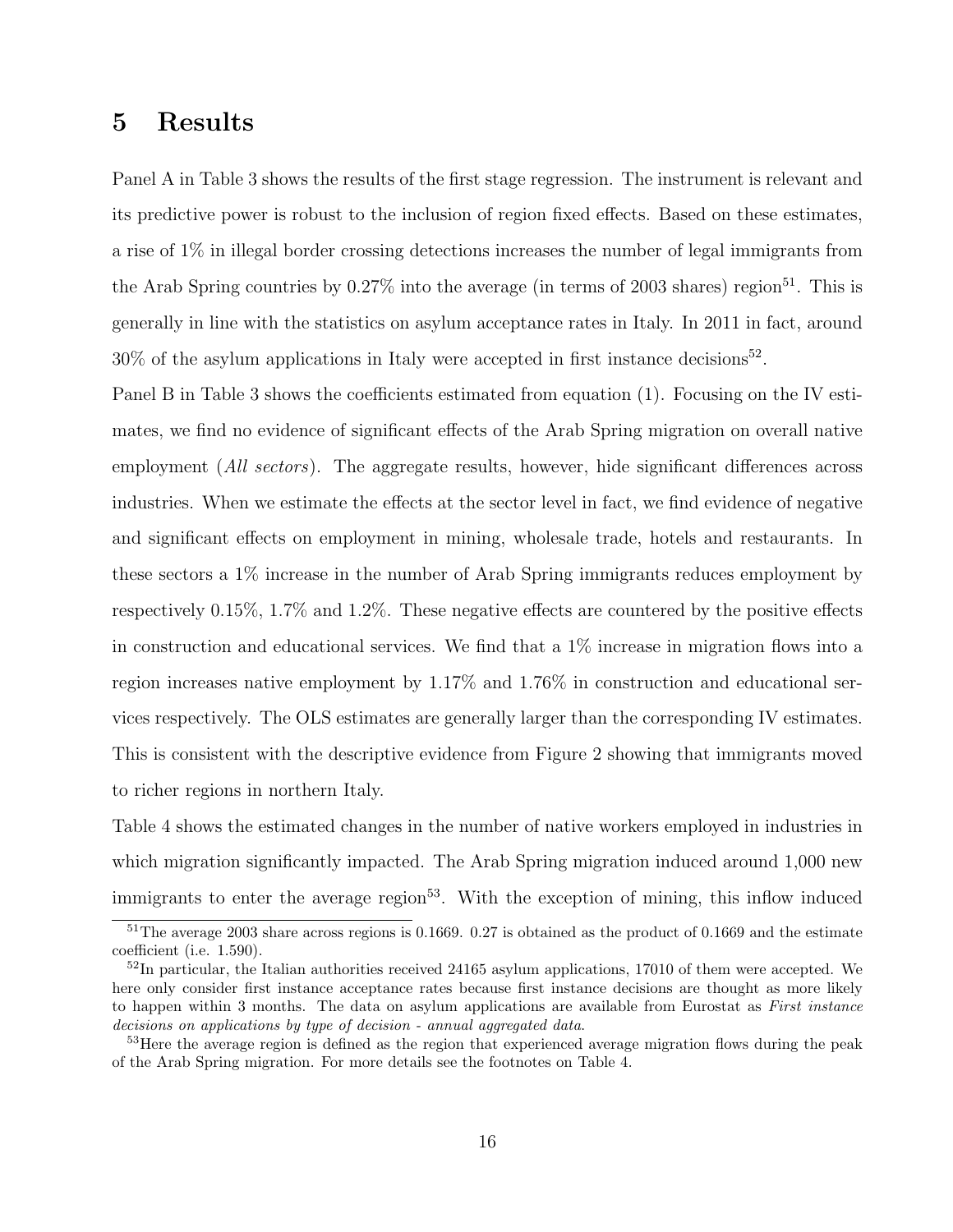non negligible average effects on native employment in all the other sectors affected.

While the main focus of this analysis is on employment, Table [B.4](#page-37-0) in the online Appendix shows the estimated effects of the Arab Spring migration on average earnings. These were obtained from the same estimation strategy discussed in Section [4,](#page-11-0) except using changes in average earnings rather than employment as the dependent variable. We find the effects on earnings to be small. In particular, we only find average earnings in construction to be negatively affected by the Arab Spring migration. This is consistent with the institutionalized nature of the Italian labor market. Reduced flexibility into the labor market in fact, can amplify the negative effects of migration on employment [\(Angrist and Kugler](#page-30-5) [\(2003\)](#page-30-5)). Other studies on the effects of migration in Europe find similar evidence<sup>[54](#page-16-0)</sup>.

#### <span id="page-16-2"></span>5.1 Discussion of the results

The findings of the previous section suggest that, on a quarterly basis, migration has sizable effects on local labor markets. The unique characteristics of the Arab Spring migration towards Italy and the use of quarterly data for the analysis in fact, allow us to isolate the short-term effects from the longer-term adjustments that migration induces (Section [2.1\)](#page-7-4). This is in line with Figure [3,](#page-36-0) which plots the coefficients obtained while estimating the effects of the Arab Spring migration on employment using data at different frequencies. As data at progressively lower frequencies are used, the estimated effects monotonically converge to zero. In particular, the average estimated effects of migration decrease by 50% at a semiannual frequencies and by  $75\%$  at annual frequencies when they become insignificant<sup>[55](#page-16-1)</sup> (see also Table [5\)](#page-41-0). This is generally in line with other studies in the literature that find the effects of migration to decrease over wider time horizons [\(Campos Vazquez](#page-31-6) [\(2008\)](#page-31-6), [Monras](#page-33-3) [\(2013\)](#page-33-3)). The convergence towards zero is however much faster in Italy where the effects of the Arab Spring migration vanish within 1

<span id="page-16-0"></span><sup>&</sup>lt;sup>54</sup>In particular, [Glitz](#page-32-3) [\(2012\)](#page-32-3) finds evidence of employment being more reactive to migration than wages in Germany, a country characterized by institutionalized local labor markets.

<span id="page-16-1"></span><sup>&</sup>lt;sup>55</sup>Figure [3](#page-36-0) and Table [5](#page-41-0) are obtained using rolling panels for all frequencies but the quarterly one. In doing so, I keep the observation window fixed (2009-2012). As an alternative approach, one might keep the number of observations fixed. The results obtained while using the latter approach are very similar to those shown in Figure [3](#page-36-0) and Table [5.](#page-41-0)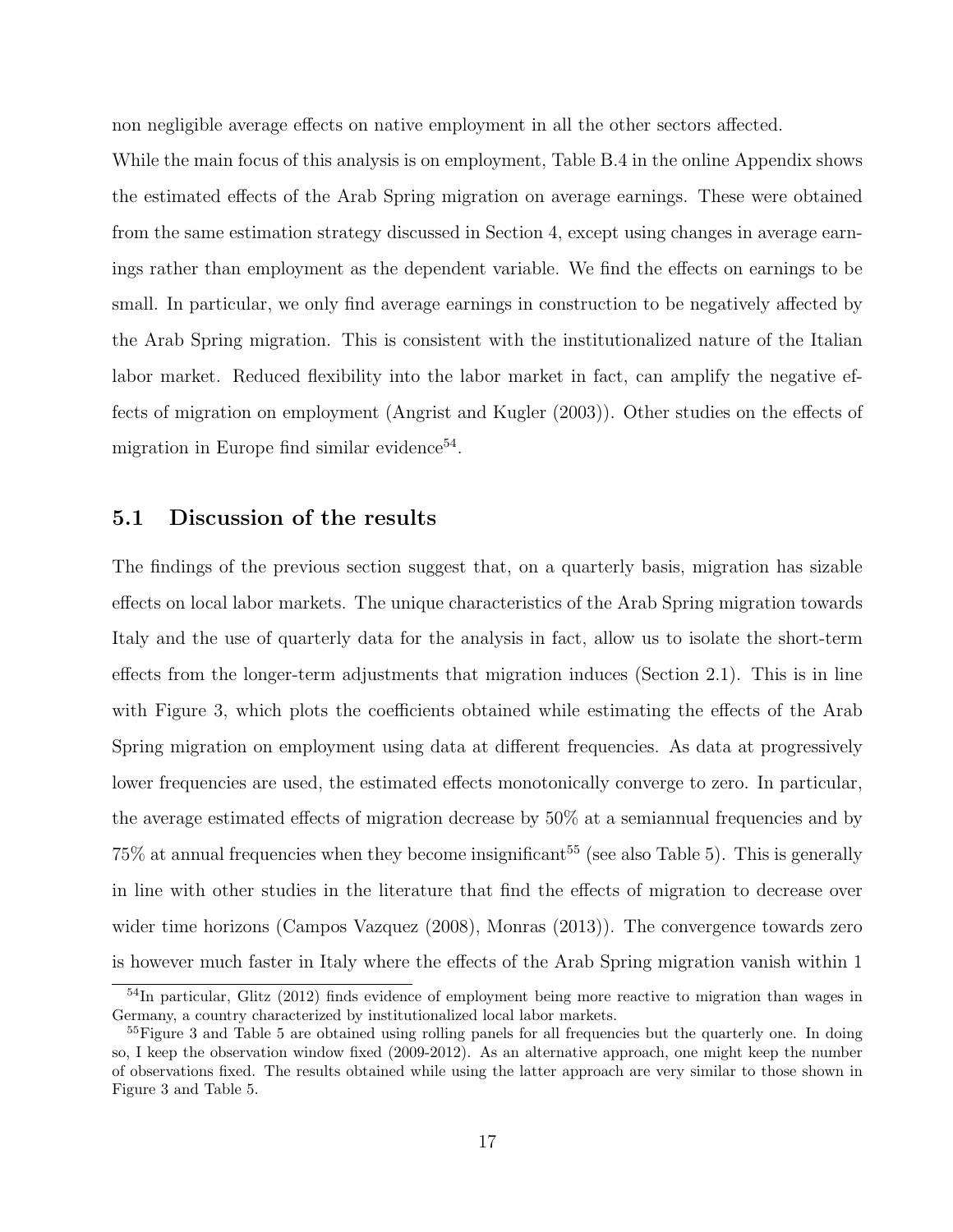year<sup>[56](#page-17-0)</sup>. This can be explained by the temporary nature of the shock. In the case of the Arab Spring migration in fact, most of the immigrants left Italy within one year from their arrival thus making the adjustments to the pre-Arab Spring levels of employment faster. Even if it happened faster, the size of the adjustments that we estimate while moving from quarterly to annual frequencies (i.e. 75%) is generally in line with previous studies in the literature. Those estimate migration to induce response that can absorb between 40 and 80% of the effects [\(Bor](#page-30-2)[jas](#page-30-2) [\(2006\)](#page-30-2), [Lewis](#page-33-1) [\(2003\)](#page-33-1)).

While we do not observe the number of Arab Spring immigrants who were hired in each indus-try, we use cross-sectional data relative to the post-Arab Spring period<sup>[57](#page-17-1)</sup> on the labor market participation and the distribution of the immigrants across sectors to obtain the displacement effect of migration<sup>[58](#page-17-2)</sup>. We estimate that on a quarterly basis, in those sectors negatively affected by the Arab Spring migration, on average around 0.78 natives are displaced for each immigrant who is hired<sup>[59](#page-17-3)</sup>. Among the studies that find a displacement effect of migration, [Glitz](#page-32-3)  $(2012)$ estimate an annual displacement rate of about 0.3 to 1 in Germany. Using establishment-level data on German workers, [Campos Vazquez](#page-31-6) [\(2008\)](#page-31-6) finds a similar displacement of 0.3 displaced natives to 1 immigrant hired over a 1-2 year horizon. [Federman et al.](#page-32-7) [\(2006\)](#page-32-7) focus on Californian manicurists estimating that, depending on the model specification, 10 new Vietnamese displace 4 to 5 non-Vietnamese manicurists on a yearly basis. Consistent with our findings capturing the short-term effects of migration, the displacement rate that we obtain is significantly larger than those estimated in the literature. In particular, the quarterly displacement effect that we estimate is around 2.6 times as large as the annual displacement estimated by

<span id="page-17-0"></span><sup>56</sup>[Campos Vazquez](#page-31-6) [\(2008\)](#page-31-6) and [Monras](#page-33-3) [\(2013\)](#page-33-3) find the effects of migration to vanish within 2 to 5 years.

<span id="page-17-2"></span><span id="page-17-1"></span><sup>&</sup>lt;sup>57</sup>This consists of the years 2011 and 2012.

<sup>&</sup>lt;sup>58</sup>The average employment rate of immigrants from the Arab Spring countries over the period 2011-2012 is 57.29%. The distribution of employed immigrants across the industries in which the employment of natives was negatively affected is reported in Table [2.](#page-38-0)

<span id="page-17-3"></span><sup>&</sup>lt;sup>59</sup>Using Lfs data we obtain that 788 working age immigrants entered the average region over the period 2010Q4-2011Q2. 451 of them are assumed to be employed (0.5729\*788). Those 451 immigrants are then distributed across industries following Table [2.](#page-38-0) Namely 0.13% of them are employed in mining, 2.76% of them are employed in wholesale trade and 17.56% of them are employed in hotels and restaurants. The resulting total inflow in those 3 sectors is thus of around 92 immigrants. Based on Table [4,](#page-40-0) this inflow displaced a total of 72 immigrants. This is the sum of the negative effects in mining (0.12), wholesale trade (41.83), hotels and restaurants (30.56). The ratio of displaced natives over hired immigrants is thus 0.78.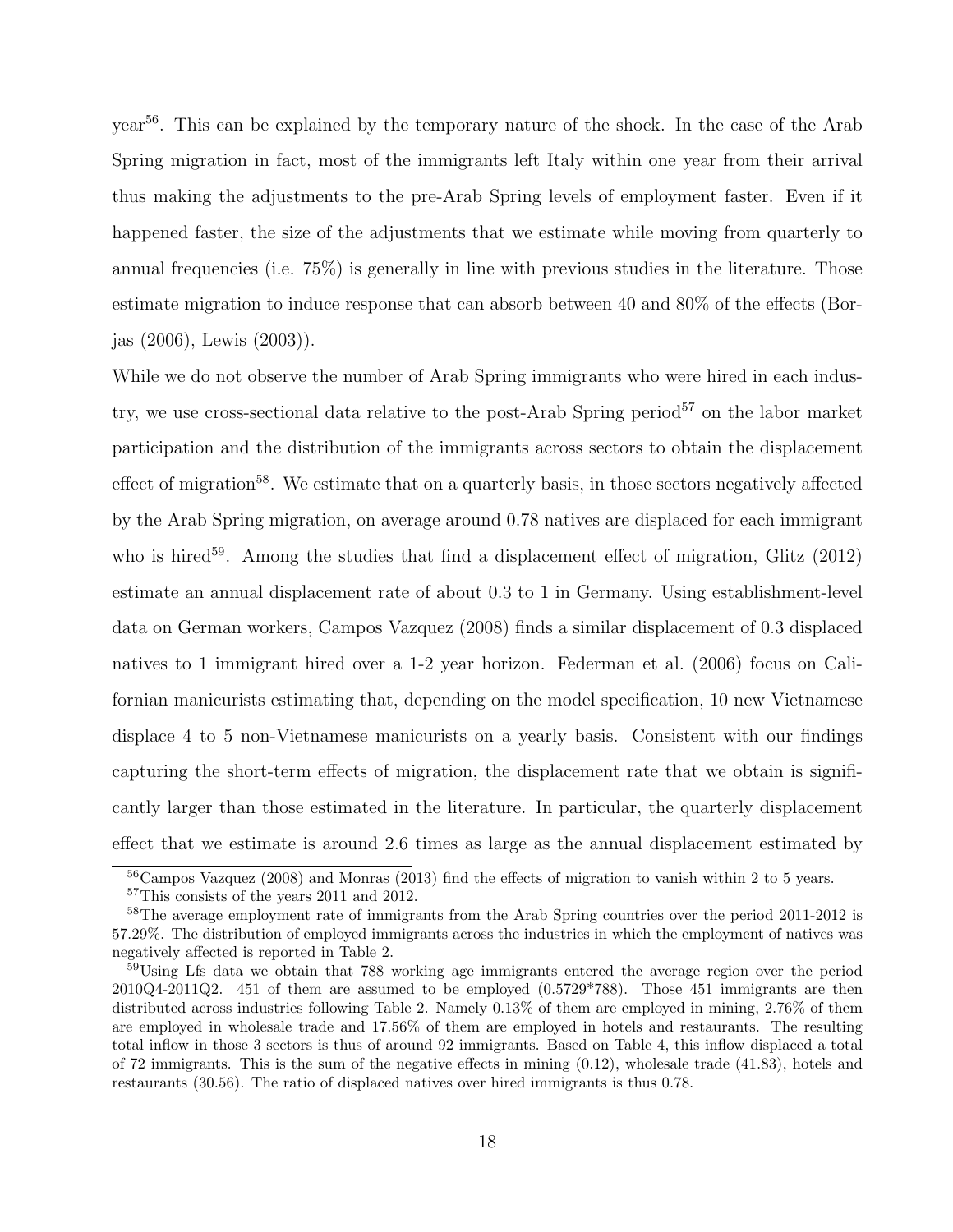[Campos Vazquez](#page-31-6) [\(2008\)](#page-31-6) and [Glitz](#page-32-3) [\(2012\)](#page-32-3) in Germany, and around 1.6 times larger than the displacement estimated in California by [Federman et al.](#page-32-7)  $(2006)^{60}$  $(2006)^{60}$  $(2006)^{60}$  $(2006)^{60}$ .

The sharp difference between short and long-term effects of migration can provide one possible explanation for why most of the studies that exploit the geographical distribution of immigrants to estimate the effects of migration on labor markets find little or no effects<sup>[61](#page-18-1)</sup>. Our findings suggest in fact, that a substantial part of the effects of migration on local labor markets takes place in the very short run. Most of the existing studies focus on longer migration waves using data at annual or lower frequency. In doing so, they measure the medium and long-term effects of migration that might thus only capture a small part of the action that migration actually induces on local labor markets.

We find that migration has positive effects on employment in construction (Table [3\)](#page-39-0). Table [4](#page-40-0) suggests one possible explanation for those effects. The bottom part of the table shows that we fail to reject the null hypothesis that the positive effects on employment in construction are equal to the sum of the negative effects in the other sectors. This suggests that the Arab Spring migration likely induced the displaced workers to find a new job in construction. To further investigate this possibility, Table [6](#page-42-0) shows the results obtained while using the instrumental variable approach described in Section [4](#page-11-0) to estimate the effects of migration on the fraction of workers moving from the sectors negatively affected into construction<sup>[62](#page-18-2)</sup>. The results show that migration induced a higher fraction of workers to find a job in construction. In particular we estimate that the arrival of 1,000 new immigrants induced around 48 native workers to move from mining, wholesale trade, hotels and restaurants into construction (Panel B). The magnitude of the effects is generally consistent with the estimated average effects from Table [4.](#page-40-0) These

<span id="page-18-0"></span> $602.6$  is obtained as the ratio of 0.78 (i.e. the displacement rate that we estimate) and 0.3 (i.e. the displacement in [Campos Vazquez](#page-31-6) [\(2008\)](#page-31-6) and [Glitz](#page-32-3) [\(2012\)](#page-32-3)) while 1.6 is the ratio of 0.78 and 0.5 (i.e. the displacement in [Federman et al.](#page-32-7) [\(2006\)](#page-32-7)).

<span id="page-18-1"></span><sup>61</sup>See for example [Altonji and Card](#page-30-0) [\(1991\)](#page-30-0), [Card](#page-31-0) [\(1990\)](#page-31-0), [Card](#page-31-1) [\(2005\)](#page-31-1), [Card and Lewis](#page-31-2) [\(2007\)](#page-31-2) on the U.S., [Hunt](#page-32-0) [\(1992\)](#page-32-0) on France, [Pischke and Velling](#page-33-0) [\(1997\)](#page-33-0) on Germany, [Dustmann et al.](#page-32-1) [\(2005\)](#page-32-1) on the UK, [Gonzlez](#page-32-2) [and Ortega](#page-32-2) [\(2011\)](#page-32-2) on Spain.

<span id="page-18-2"></span> $62$ That is, we use the change in the regional flows of natives between the sectors negatively affected and construction as dependent variable in equation [\(1\)](#page-11-3). We deal with the endogenous settlement of immigrants using the IV approach described in Section [4.](#page-11-0)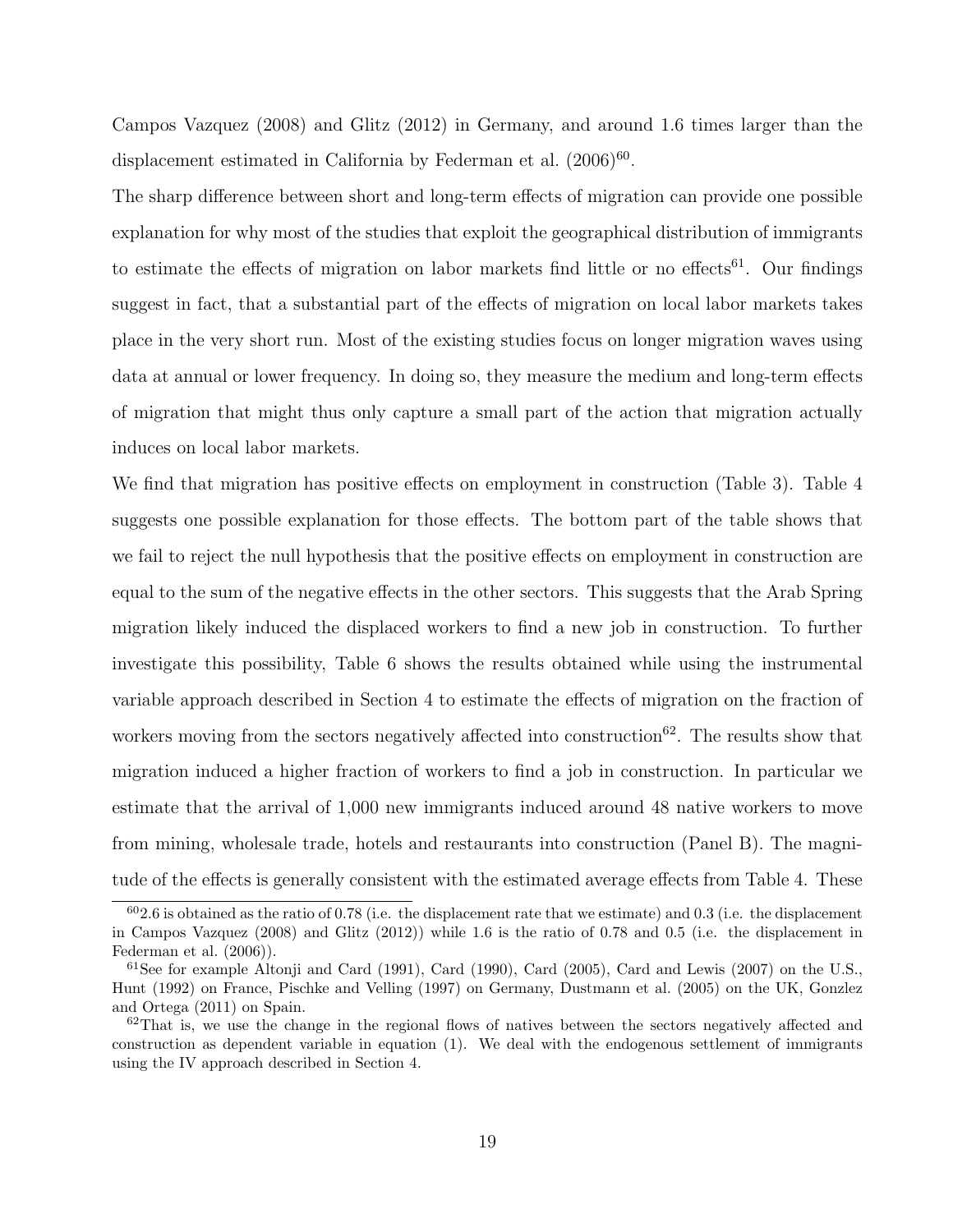findings however, need to be interpreted with caution as measuring the flows to construction on a quarterly basis using Italian Lfs data, requires assumptions on the timing of the shift from one sector to the other<sup>[63](#page-19-0)</sup>.

This interpretation of the results is also in line with the descriptive evidence from Table [2](#page-38-0) that shows how in the post Arab Spring period relatively larger shares of immigrants from the Arab Spring countries are found to work in mining, wholesale trade, hotels and restaurants if compared to the years prior to the uprisings. This is not the case in construction where the relative fraction of immigrants went slightly down from the pre to the post Arab Spring period. This is consistent with the sectoral shift hypothesis as it provides descriptive evidence of Arab Spring immigrants entering those sectors in which natives are displaced. The sectoral shift hypothesis can also help explain why earnings in construction are negatively affected by migration (Table [B.4](#page-37-0) in the online Appendix). In heavily institutionalized local labor markets such as the Italian ones, we would expect wages not to respond to migration. Within the sectoral shift hypothesis however, the decrease in earnings can be seen as due to a compositional change of the labor force in construction<sup>[64](#page-19-1)</sup>. The workers hired in construction were possibly less productive<sup>[65](#page-19-2)</sup> or less trained to work in construction and thus more likely to accept lower wages.

The sectoral shift hypothesis implies that the newly arrived immigrants did not find, or they preferred not to find, employment in construction. There are multiple reasons why this might be the case. First, based on the short-term nature of the migration, immigrants were probably more interested in finding short-term jobs. This can explain why they preferred hotels and restaurants to construction as jobs in the former industry are more likely to be short (Table [7\)](#page-43-0). Second, jobs in construction might require a more technical training and thus a better Italian knowledge. This might favor native workers over immigrants<sup>[66](#page-19-3)</sup>. Consistent with this, while the

<span id="page-19-0"></span><sup>63</sup>In particular, we assume that the individuals who shifted to construction, did it in the same quarter of the year prior to the interview. See the online Appendix [A](#page-0-0) for more details.

<span id="page-19-1"></span><sup>&</sup>lt;sup>64</sup>We do not find significant effects of migration on hours worked in construction (Table [B.5](#page-38-0) in the online Appendix). We thus see the effects on earnings as due to changes in (hourly) wages.

<span id="page-19-2"></span><sup>&</sup>lt;sup>65</sup>Average earnings in the pre-Arab Spring period in hotels and restaurants and wholesale trade are lower than in construction (Table [7\)](#page-43-0). Lower wages can reflect lower productivity. As an effect of migration, less productive workers might have moved to construction driving down average earnings.

<span id="page-19-3"></span> $66$ If we are willing to assume that jobs in the construction industry involve more interactive tasks (training in Italian can be seen as one of those), then our findings are generally consistent with those of [Peri and Sparber](#page-33-5)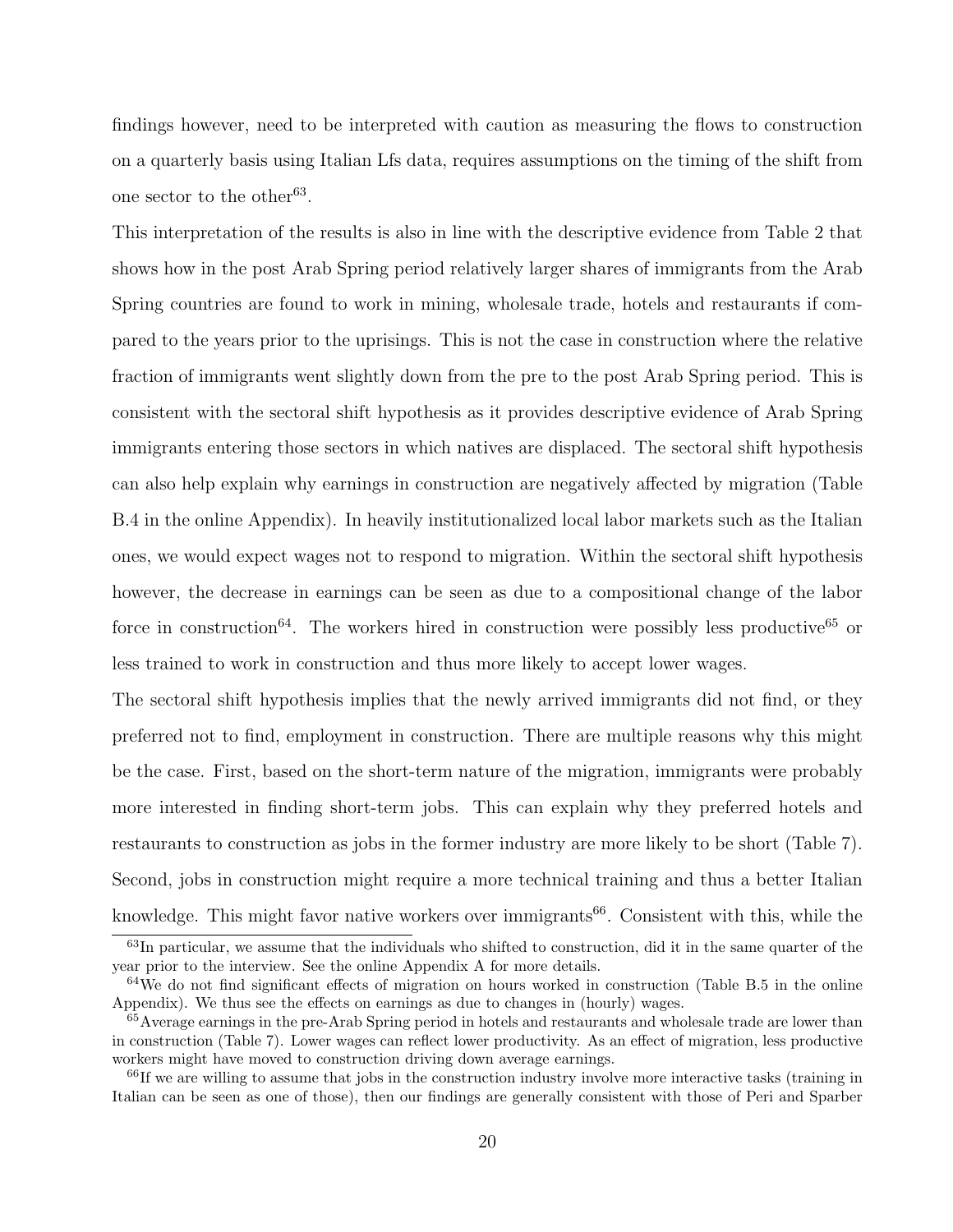fraction of Italian workers who participate in training activities is similar in hotels, restaurants and in construction, the corresponding fraction of foreigners is much lower in construction than in hotels and restaurants<sup>[67](#page-20-0)</sup> (Table [7\)](#page-43-0). A similar type of reasoning can be applied to the comparison between wholesale trade and construction. Third, construction is more institutionalized than other sectors. Working in construction is also more dangerous than working in any other industry[68](#page-20-1). For these reasons, native workers might be preferred to immigrants, especially if the former can not work legally. Consistent with this, the relative fraction of illegal workers, that is also used as a sector level measure of collective labor agreement coverage, is lower in construction than in hotels and restaurants (Table [7\)](#page-43-0).

The sectoral shift hypothesis also implies that the construction industry could expand over the Arab Spring period so to absorb the extra supply of native workers. Several studies in the literature show that migration has positive effects on the demand for housing (e.g. [Saiz](#page-33-7) [\(2003\)](#page-33-7), [Saiz](#page-33-4) [\(2007\)](#page-33-4)). One possible reason for the expansion of the construction industry might thus be the rise in the demand and thus in the supply of housing caused by the Arab Spring migration. We explore this possibility in Section [6.](#page-25-0)

Our results show that migration had a positive effect on employment in educational services (Table [3\)](#page-39-0). The rise can be linked to the increased demand for educational services from the immigrants. Based on Lfs data in fact, in the first six months of 2011 around 9,000 legal immigrants younger than 15 entered Italy. When we compare the average regional inflow of young immigrants with the estimated effects from Table [4,](#page-40-0) we obtain that for every 3.5 young immigrants entering the average region 1 native worker was hired in educational services<sup>[69](#page-20-2)</sup>. The

[<sup>\(2009\)</sup>](#page-33-5) in the U.S. and [D'Amuri and Peri](#page-31-8) [\(2011\)](#page-31-8) in Europe.

<span id="page-20-0"></span> $67$ Table [7](#page-43-0) shows descriptive evidence so it needs to be interpreted with caution. There might be differences in the composition of the Italian and foreigner population across sectors that might be driving those results. In particular, the skill composition of the two groups might be different in different sectors. As a partial check for this, when we breakdown these statistics by educational attainments we find similar results.

<span id="page-20-1"></span><sup>&</sup>lt;sup>68</sup>Based the latest available data, in between 1998 and 2007 on average 6,767 workers per 100,000 employees had an accident at work in construction. This compares to an average of 2,334 in retail and wholesale trade and 3,283 in hotels and restaurants (Source: INAIL - Infortuni sul lavoro (ESAW) fino al 2007 - Tav. 15 ). The higher risk involved by jobs in construction might deter employers from hiring illegal workers.

<span id="page-20-2"></span><sup>&</sup>lt;sup>69</sup>Based on Lfs data, the average regional number of young immigrants went up by 240. This is divided by the increase in employment in educational services from Table [4](#page-40-0) (i.e. 67) to obtain a ratio of 3.5.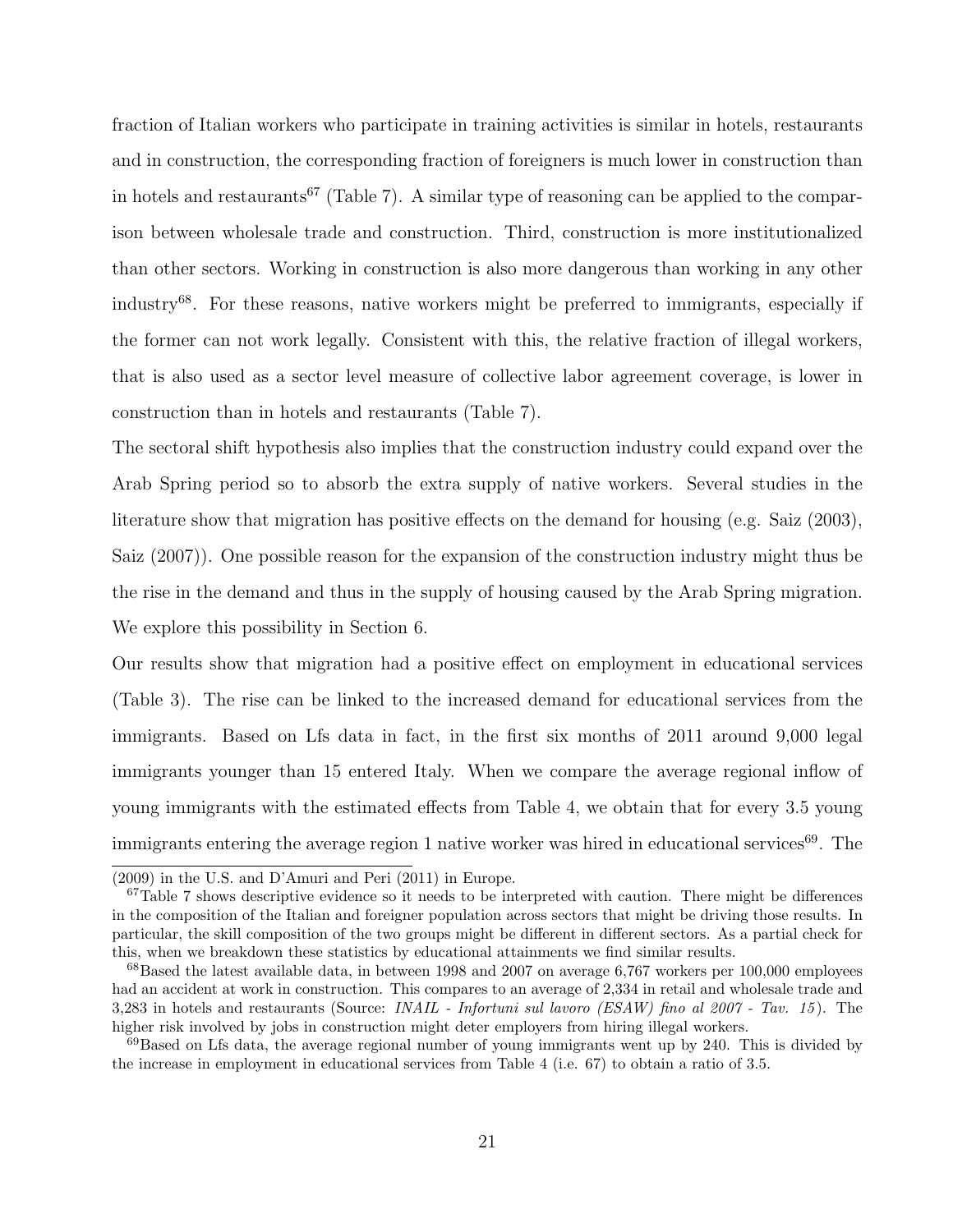large magnitude of the estimated effects, however, suggests that there might be other factors that contributed to the growth in employment of this sector<sup>[70](#page-21-0)</sup>. The educational services sector for example, likely served as channel for the governmental aids to the refugees. This probably contributed to its short-term expansion<sup>[71](#page-21-1)</sup>.

As already mentioned in Section [4,](#page-11-0) most of the sectors that we find to be affected by the Arab Spring migration produce nontraded goods or services. This suggests that the instrumental variable does not capture the effect of the uprisings on trade relations between Italy and the affected countries. Mining may be seen as the sole exception to this. The uprisings in Libya in fact, had big effects on the supply of oil. This likely affected the employment of Italians in mining. The effects in mining that we find are, however, very small and play a minor role in our findings (Table [4\)](#page-40-0). We do not find significant effects on employment in finance, insurance, real estate or manufacturing. Since these industries were heavily hit by the European debt crisis, we also exclude the possibility that the instrument captures the effects of the financial crisis on employment.

The existing literature on the effects of migration on labor market outcomes of Italian workers finds no evidence of negative effects and some evidence of positive effects on employment [\(Ven](#page-34-1)[turini and Villosio](#page-34-1) [\(2006\)](#page-34-1), [Giuntella](#page-32-8) [\(2012\)](#page-32-8)) and wages [\(Gavosto et al.](#page-32-9) [\(1999\)](#page-32-9), [Staffolani and](#page-33-8) [Valentini](#page-33-8) [\(2010\)](#page-33-8)). The positive effects are generally interpreted as evidence of complementary in production between immigrants and native workers. Most of these studies use different identification strategies, they all refer to a different time period and they do not show the detailed

<span id="page-21-0"></span><sup>70</sup>The average ratio of students to teaching staff in primary school in the OECD countries was 14 in 2012. In Italian primary and secondary schools the 2012 ratio was 12 (Source: Education at a Glance 2014 - OECD Indicators). When we consider all immigrants rather than just those younger than 15, the ratio immigrantsnatives employed goes up to 14. This is closer to the statistics from the OECD countries mentioned above. The ratio is obtained dividing average regional inflow (i.e. 917) and the estimated effects on employment (i.e. 67).

<span id="page-21-1"></span> $71$ We do not exclude the possibility that other factors played a role. We find the effect to be driven by female workers (Appendix Table [B.6\)](#page-39-0). Based on this, one concurrent explanation might be that migration had positive effects on the labor supply of female workers as in [Cortes and Tessada](#page-31-9) [\(2011\)](#page-31-9). One other possibility is that female workers were induced to enter the educational services sector to compensate for the loss of income at the household level deriving from the displacement of male workers in the other industries [\(Mincer](#page-33-9) [\(1960\)](#page-33-9), [Mincer](#page-33-10) [\(1962\)](#page-33-10)). We find in fact, most of the displacement effects to be concentrated on males (Appendix Table [B.6\)](#page-39-0). While those channels can explain an increase in the supply of labor by female workers, they can not explain why there was an excess demand for labor in the educational services sector at the time of the uprisings.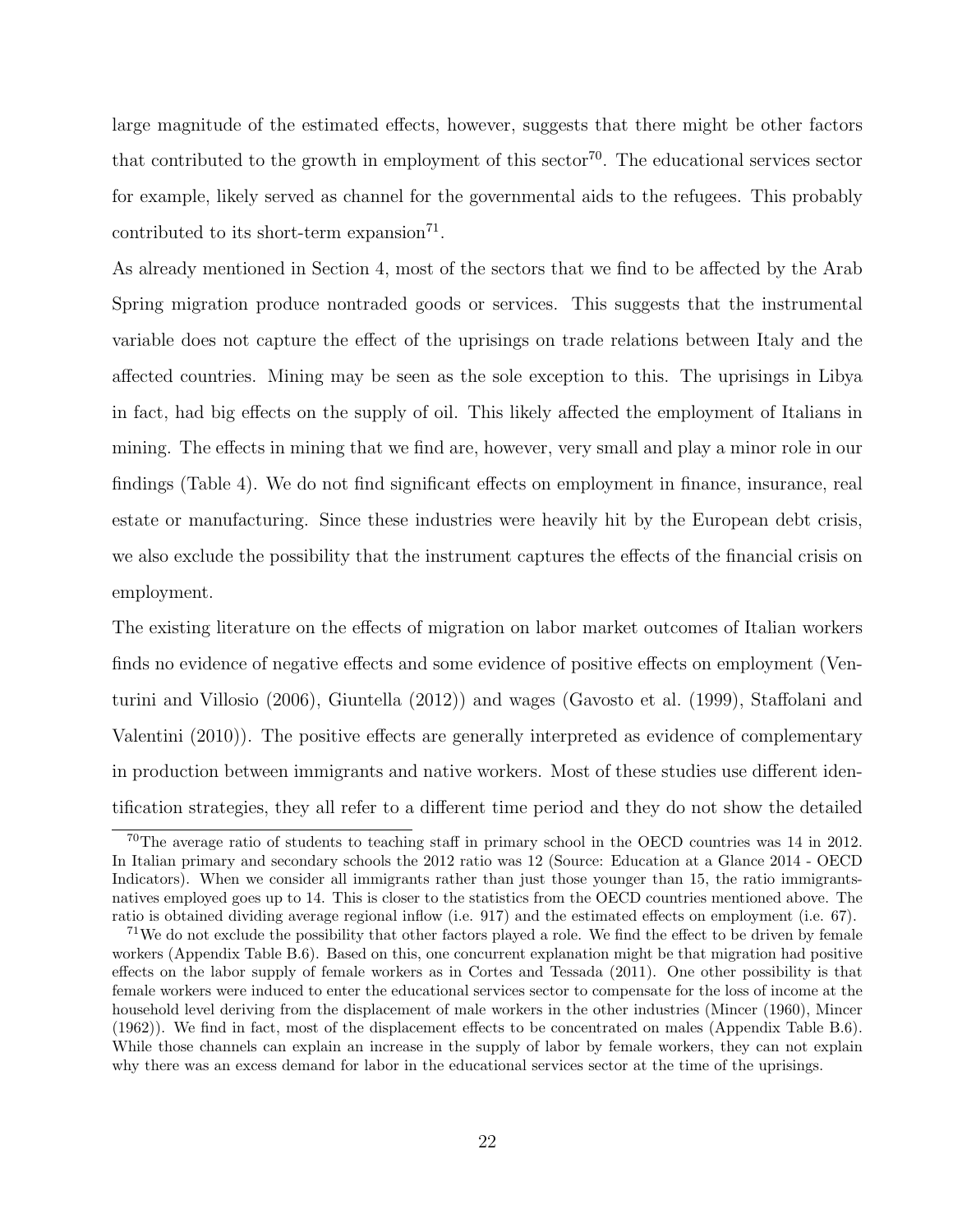industry breakdown that we show. The magnitude of the effects in these studies is thus difficult to be compared with our results. Similar to this literature however, we also find positive effects on employment in some of the industries (i.e. construction and educational services). Differently from the previous studies, we propose explanations of the positive effects that move away from the hypothesis of complementary in production. This is mainly because we do not find evidence of the Arab Spring immigrants entering those sectors in which we estimate pos-itive employment effects<sup>[72](#page-22-1)</sup>. We also do not find significant effects of migration on earnings in educational services while we find significant and negative effects on earnings in construction. These results are difficult to reconcile with the standard complementarity arguments<sup>[73](#page-22-2)</sup>.

#### <span id="page-22-0"></span>5.2 Robustness checks

To control for region specific effects that change over-time, we add to the empirical model year times region fixed effects and regional trends<sup> $74$ </sup>. We also include quarter times year fixed effects to control for unobserved factors specific of a given quarter-year. Finally we control for the stock of immigrants in the previous period and we instrument for it using 2003 shares of immigrants from the Arab Spring countries. This is done to control for lagged effects of migration that might change the interpretation of the coefficients estimated in the baseline model<sup>[75](#page-22-4)</sup>. The results are shown in Table [8.](#page-44-0) The baseline findings are robust to those robustness checks.

Table [9](#page-45-0) shows the results of a falsification test in which we restrict the sample used for the analysis to the pre Arab spring period (2009Q1-2010Q3). If the instrument only captures the flows of immigrants from the Arab Spring, we do not expect to find significant effects in the pre-Arab Spring period. The instrument remains relevant despite the lower number of observations (Panel A). The magnitude of the coefficients in the first stage is now larger than in Table

<span id="page-22-1"></span><sup>72</sup>On average, we observe around 21,900 immigrants employed in construction in the pre-Arab Spring period and 21,700 in the post-Arab Spring period. Similarly in educational services, there were around 1,600 immigrants employed prior to the uprisings and 900 after.

<span id="page-22-2"></span><sup>&</sup>lt;sup>73</sup>In the standard labor market model, if natives and immigrants are complements in production wages and employment of native workers are positively linked to the supply of labor from immigrants.

<span id="page-22-4"></span><span id="page-22-3"></span><sup>74</sup>We only show results on linear trends. We obtain similar results using higher order trends.

<sup>75</sup>In case migration has lagged effects on employment, the coefficients might capture the effects of past rather than contemporaneous migration.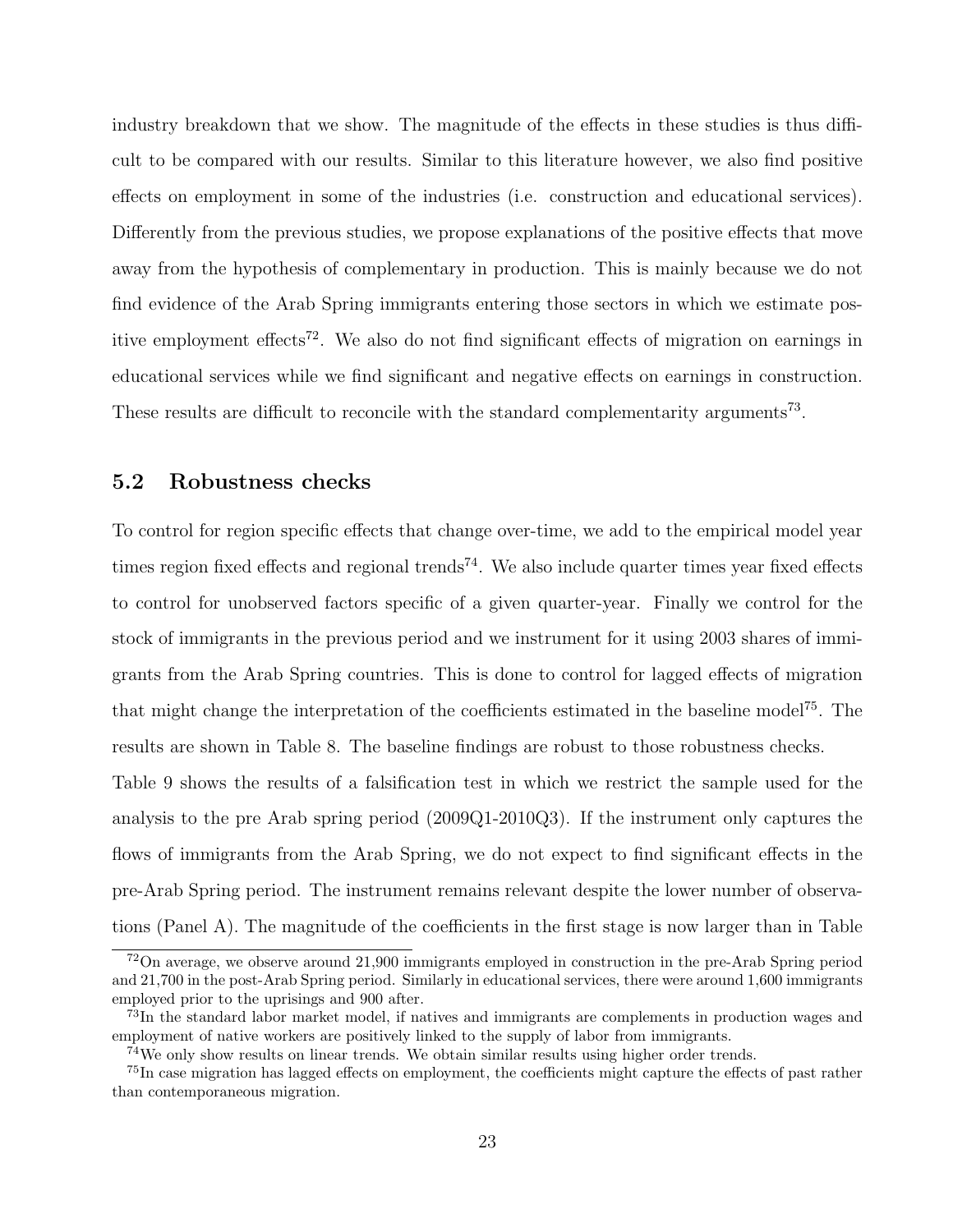[3](#page-39-0) because the number of illegal entries is lower if compared to the legal flows. Turning to the second stage regressions, we find no evidence of significant effects on total or industry specific employment (Panel B).

In the baseline specifications the standard errors are clustered at the regional level to account for serial correlation. The limited number of regions however<sup>[76](#page-23-0)</sup>, can cause the estimated standard errors to be biased toward zero [\(Bertrand et al.](#page-30-6) [\(2004\)](#page-30-6), [Cameron et al.](#page-31-10) [\(2008\)](#page-31-10)). To check that the significance of the estimated effects does not entirely depend on the limited number of clusters, we use the wild bootstrap procedure to derive new p-values on the estimated co-efficients<sup>[77](#page-23-1)</sup> [\(Cameron et al.](#page-31-10)  $(2008)$ ). The results are reported in Table [10.](#page-46-0) As expected, the p-values obtained from the wild bootstrap are greater than those from the baseline specification. With the exception of the effects on employment in mining however, the coefficients that are significant in the baseline specification remain significant in the wild bootstrap<sup>[78](#page-23-2)</sup>.

Other studies in the literature use 1995 shares of resident permits as an instrument for the endogenous settlement of immigrants across regions (e.g. [Barone and Mocetti](#page-30-7) [\(2011\)](#page-30-7), [Giuntella](#page-32-8) [\(2012\)](#page-32-8), [Bratti and Conti](#page-30-8) [\(2014\)](#page-30-8)). Table [B.9](#page-42-0) in the online Appendix reports the results obtained using those earlier shares. Panel A shows that the instrument obtained from the 1995 shares is weak. The estimated coefficients of the second stage regression are however, very similar to those estimated in the baseline model. Overall, we take this as evidence of our results being robust to the use of the 1995 in place of the 2003 shares. We thus prefer to use 2003 shares in the baseline model because they have greater predictive power.

In deriving the baseline estimates we do not distinguish between immigrants in and out of the working age. Old or very young immigrants, however, are arguably less likely to participate into the labor market. Table [B.10](#page-43-0) in the online Appendix shows the results obtained while using the flow of working age immigrants as dependent variable in the first stage regressions. As expected, the magnitude of the (second stage) effects on employment is now larger. This is because we better measure the relevant migration flow. The overall results however, are very

<span id="page-23-0"></span><sup>76</sup>In Italy there are 20 regions.

<span id="page-23-1"></span><sup>77</sup>In doing wild bootstrap on IV regressions, we follow [Davidson and MacKinnon](#page-31-11) [\(2010\)](#page-31-11).

<span id="page-23-2"></span> $78$ We reach similar conclusions when we do not cluster the standard errors (Appendix Table [B.8\)](#page-41-0).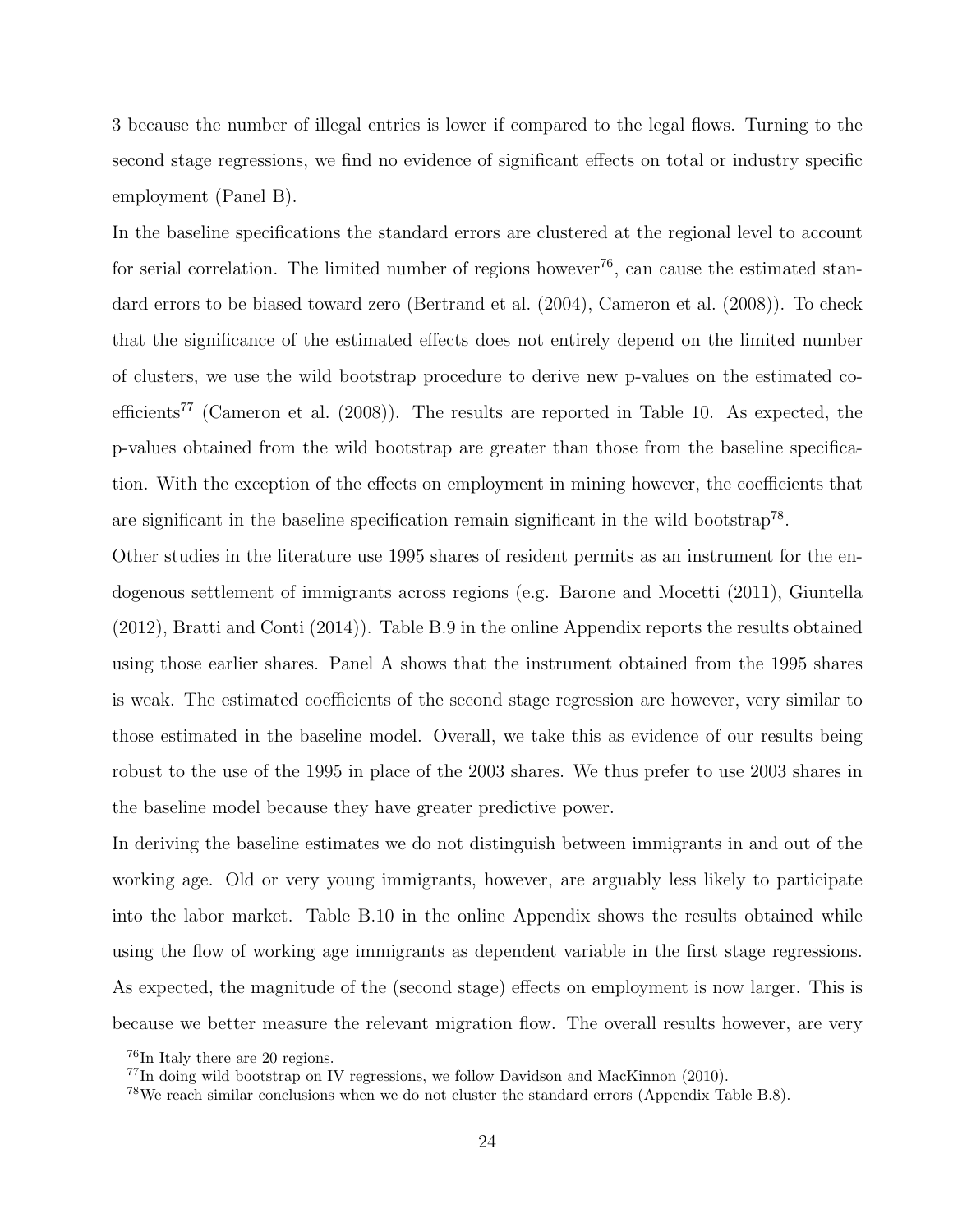similar to those obtained from the baseline model.

The existing literature provides evidence of negative effects of migration on labor market outcomes of older immigrants (e.g. [Cortes](#page-31-4) [\(2008\)](#page-31-4)). To investigate whether the affects are driven by older immigrants, we redefine native workers as Italian born<sup>[79](#page-24-0)</sup>. The results obtained while using this alternative definition are reported in Table [B.11](#page-44-0) in the Appendix. The effects are very similar to those of the baseline model. We thus infer that most of the effects that we find are on Italian born workers.

As discussed in Section [2.1,](#page-7-4) mobility can equalize labor market outcomes across regions [\(Bor](#page-30-2)[jas](#page-30-2) [\(2006\)](#page-30-2)). In the Table [B.12](#page-45-0) and [B.13](#page-46-0) in the Appendix, we use the instrumental variable approach described in Section [4](#page-11-0) to estimate the effects of the Arab Spring migration on the regional outflow and inflow of natives and other immigrants<sup>[80](#page-24-1)</sup>. We also estimate the effect of migration on inflow rates in those industries in which we find significant employment effects $81$ . We fail to find significant effects of the Arab Spring migration on regional migration inflows or outflows. Moving from one region to the other in fact, is costly and it is thus less likely to happen in the very short run. The absence of particular migration flows argues in favor of the effects discussed in Section [5.1](#page-16-2) as capturing the short-term effects of migration. The results, however, need to be interpreted with caution, as the construction of quarterly outflow/inflow rates using Lfs data requires assumptions on the timing of the migration from one region to the other<sup>[82](#page-24-3)</sup>.

Finally, in Table [B.14](#page-47-0) in the online Appendix we show the results obtained while using the average population and the population in the first quarter of 2009 as denominator in constructing changes in migration flows (independent variable) and changes in employment of natives (dependent variable) in equation [\(1\)](#page-11-3). The results are very similar to those of the baseline

<span id="page-24-1"></span><span id="page-24-0"></span><sup>79</sup>In the baseline model we define natives as Italian citizens.

<sup>&</sup>lt;sup>80</sup>The results are obtained using changes in inflows/outflows as dependent variables in [\(1\)](#page-11-3). Other immigrants include all immigrants with the exception of those born in the Arab Spring countries or in any other African country.

<span id="page-24-2"></span><sup>&</sup>lt;sup>81</sup>Due to a change of the industry classification used in the Lfs across time, we can not derive regional outflow rates at the industry level that are consistent overtime. For more details see Appendix [A.](#page-0-0)

<span id="page-24-3"></span><sup>82</sup>See the online Appendix [A](#page-0-0) for more details.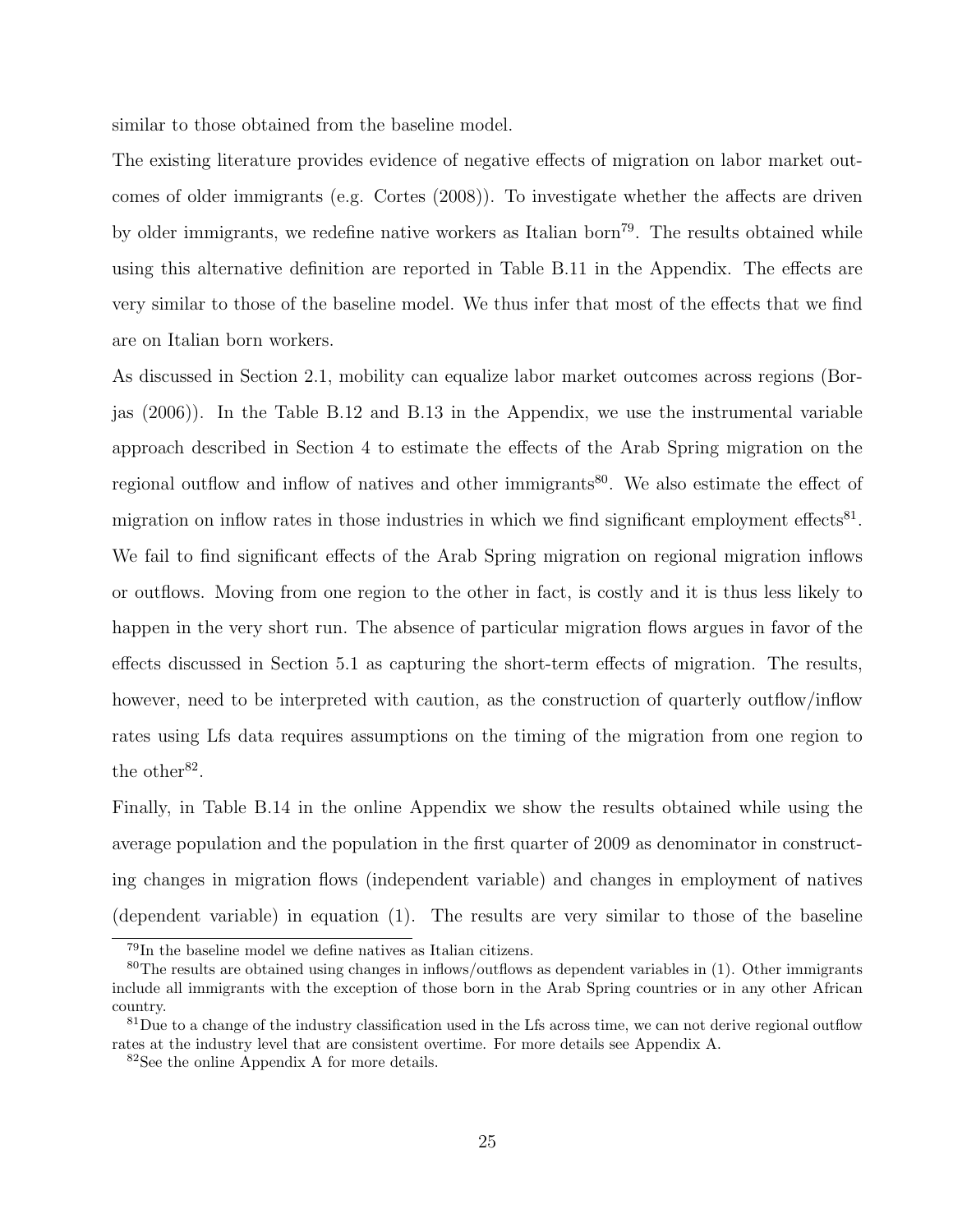model<sup>[83](#page-25-1)</sup>.

## <span id="page-25-0"></span>6 The effect of the Arab Spring migration on the housing market

In this section we investigate the effects of the Arab Spring migration on house sales, house prices and rents in Italy. Evidence of positive effects would suggest that migration caused a rise in the demand for housing. The increased demand for housing provides a possible explanation for the expansion of the construction sector over the Arab Spring period (Section [5\)](#page-15-0). Ideally, we would measure the effects of migration on the supply of housing. The supply effects in fact, would provide a more direct link between the rise of employment in construction and the dynamics prevailing in the housing market. Unfortunately however, we do not dispose of a measure of housing supply. We thus focus on prices, sales and rents.

Similar to what done in past studies (e.g. [Saiz](#page-33-4) [\(2007\)](#page-33-4)), we estimate the housing market effects of migration using an empirical model similar to the one described in Section [4.](#page-11-0) The IV approach in this case is meant to deal with the problems that originate from the possible existence of a spurious correlation between housing costs and the settlement of immigrants. In the analysis that follows we use a set of controls different from those used in the previous sections. The different controls capture the different determinants of the outcome variables of interest. In particular, we include lagged values of the regional employment rate and average income as independent variables in equation [\(1\)](#page-11-3). These variables are known to be important determinants of rents and house prices [\(Jud et al.](#page-32-10) [\(1996\)](#page-32-10)). Unfortunately we do not dispose of data on region or city specific amenities or other characteristics. We do, however, specify every regression in first difference and we control for region fixed effects as an attempt to deal with those unobservables.

Table [11](#page-47-0) shows the final results of this analysis. Focusing on the effects on residential property

<span id="page-25-1"></span><sup>&</sup>lt;sup>83</sup>This type of robustness checks also reduces the concerns relative to existence of measurement errors in the population that might be source of denominator bias [\(Angrist and Krueger](#page-30-9) [\(1999\)](#page-30-9)).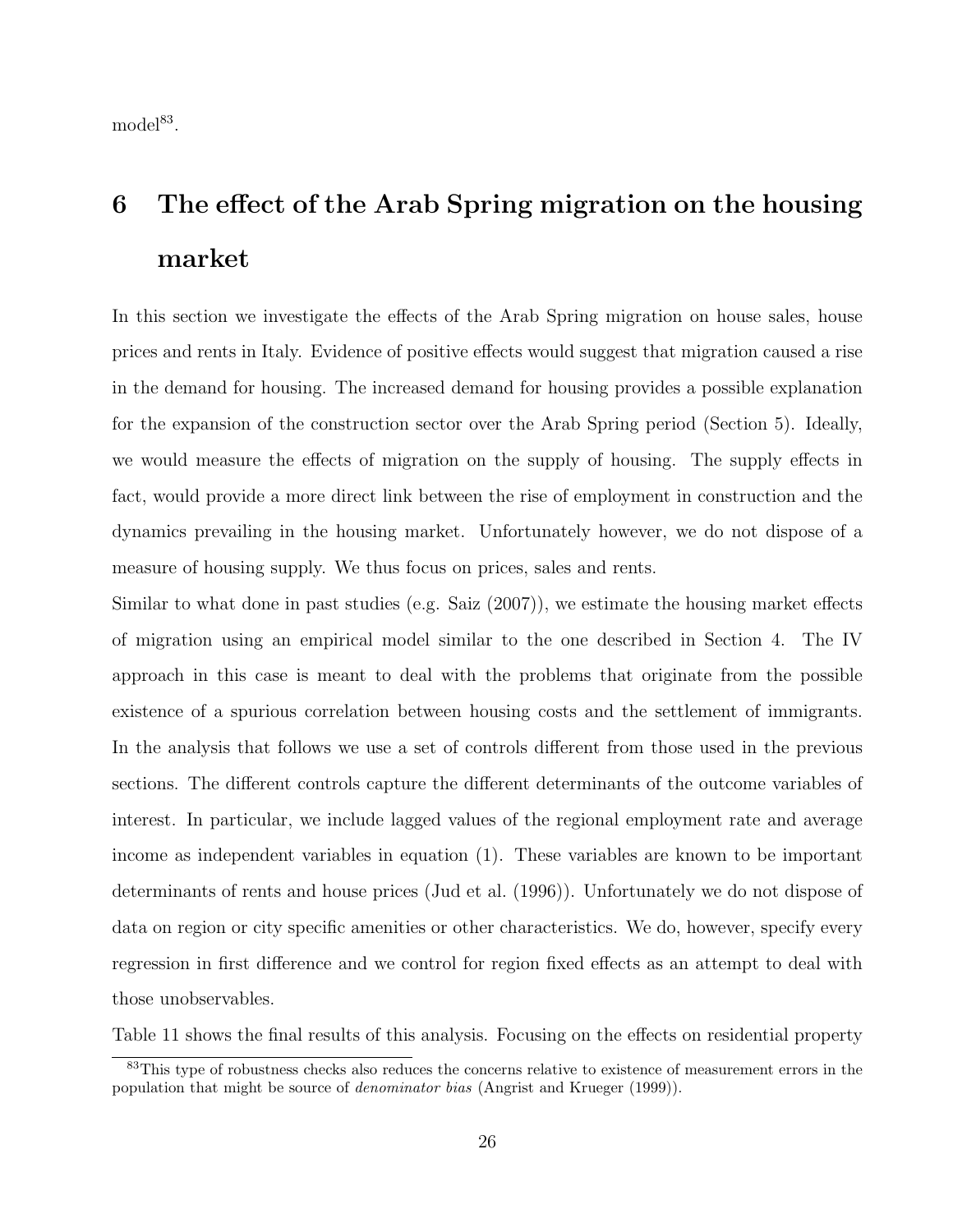sales at first, we find that the Arab Spring migration had considerable positive effects on the number of sales in regional capital cities. It is estimated that a 1% increase in the fraction of immigrants caused about 19% more house sales. Relative to the magnitude of the Arab Spring migration, the estimated effects translate into an average of  $23$  more transactions<sup>[84](#page-26-0)</sup>. Table [B.15](#page-0-0) in the online Appendix, shows the estimated effects on other relevant housing markets within a region. When we consider the number of transactions in the entire region, we do not find migration to have significant effects (Entire region in the table). Similarly, we do not find effects in the other main cities of the regions (*Provinces* in the table). Migration has however significant and smaller effects on house sales in the counties surrounding the capital cities. From this analysis we can conclude that there is evidence of effects of migration on the housing market of the regional capital cities. This is generally consistent with the well-established fact that immigrants tend to be much more spatially concentrated than natives [\(Bartel](#page-30-3) [\(1989\)](#page-30-3)[,Saiz](#page-33-4)  $(2007)$ .

Turning to the effect on house prices and rents, due to the high degree of heterogeneity across local housing markets, we perform separate analyses on narrowly defined markets. Based on the results of the previous paragraph, we restrict the following analysis to the regional capital cities only<sup>[85](#page-26-1)</sup>. Within each one of those cities we then identify four zones. We label the most central zone "zone A" (the red zone in the Appendix Figure [B.1\)](#page-0-0). Moving away from the city center the remaining 3 zones (the yellow, blue and violet zone in the figure) are labeled respectively as zone B, C and D. We thus estimate the effects of migration on house prices and rents in each one of those four zones. Table [11](#page-47-0) shows the results obtained while focusing on zone A only. The complete set of results is shown in Table [B.16](#page-0-0) and [B.17](#page-0-0) in the online Appendix. Unfortunately, data on prices and rents are only available at semiannual frequency. This drastically reduces the number of available observations. The limited number of observations, lowers the power of the instrument (Panel A and C in Table [11\)](#page-47-0) and it contributes to generate noisier second stage

<span id="page-26-0"></span><sup>&</sup>lt;sup>84</sup>The estimated average change in the number of transactions is derived as the product of the average number of transactions in the pre-Arab Spring period (2,346.6), the estimated coefficient (0.1859) and the average change in the percentage of immigrants from the Arab Spring countries (0.0529).

<span id="page-26-1"></span><sup>&</sup>lt;sup>85</sup>While performing the same type of analysis on the counties surrounding the capital cities, we fail to find significant effects. The results of this analysis are not reported in the paper.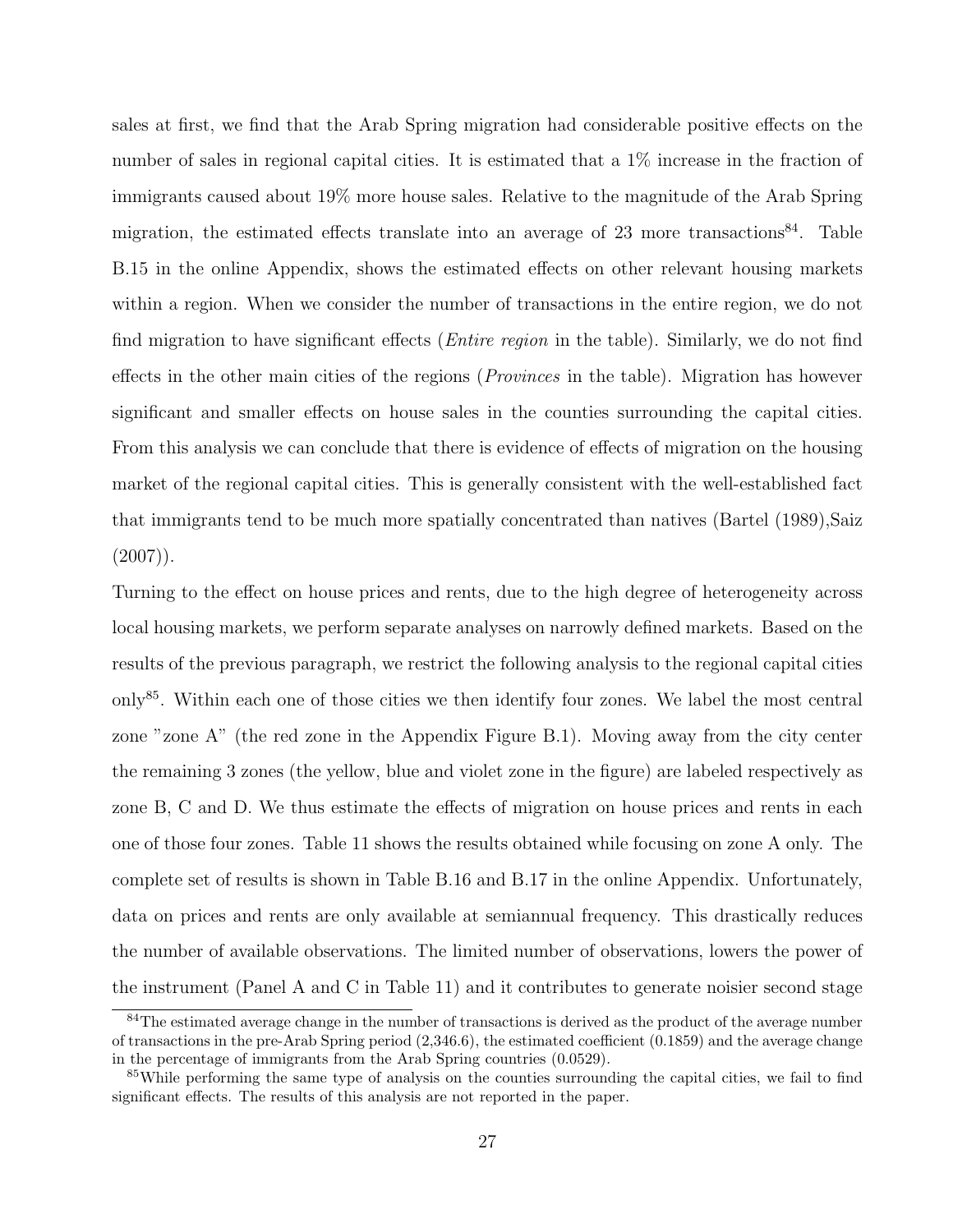estimates. Despite the low power of the instrument, Panel B in Table [11,](#page-47-0) shows a positive and significant (at  $10\%$  level) effect of migration on house prices in the most central zone (zone A) of the regional capital cities. It is estimated that a 1% increase in the fraction of immigrants living in the region drives prices up by around 3.5%. The magnitude of the estimated effects is in line with the existing literature. [Saiz](#page-33-4) [\(2007\)](#page-33-4), estimates the elasticity of house prices to migration in U.S. metropolitan areas to be in between 2.8 and 3.4. We do not find significant effects on prices in less central zones (i.e. zone B,C and D) of the capital cities (Appendix Table [B.16\)](#page-0-0). The most central neighborhoods in fact, are those in which immigrants from the Arab Spring countries are more likely to work $86$ .

When we break down the effects on prices by type of property (Panel D in Table [11\)](#page-47-0), we find suggestive evidence of the effects being driven by rents and prices of less expensive properties. Those findings are generally consistent with the existing literature that finds rents on cheaper housing units to be more affected by migration [\(Saiz](#page-33-7)  $(2003)$ ).

Migration can be thought to rise the demand of housing either because immigrants bid up rental prices or because they buy properties. Due to the temporary nature of the Arab Spring migration, it is unlikely that immigrants directly bought properties. The positive effect on prices might thus reflect the consequence of a rise in rents that made it more expensive to lease residential units and more convenient to rent them out. This might have pushed the housing demand and thus prices up. Based on the results of the previous paragraph, we would thus expect to find positive effects on rents in the most central zone of the regional capital cities. Unfortunately, the limited number of observations does not allow to obtain precise second stage estimates. The estimated coefficients on rents are thus insignificant (Table [11](#page-47-0) and Appendix Table [B.17\)](#page-0-0). Despite the big standard errors, the point estimates are not zero either. In particular, the elasticity of rents to migration in zone A is estimated to be in between 0.89 and 1.4 depending on the specification (Appendix Table [B.17\)](#page-0-0). This is in line with the existing literature on the U.S. In a study on the effects of the Mariel boatlift on rents in Miami, [Saiz](#page-33-7)

<span id="page-27-0"></span><sup>86</sup>Hotels and restaurants, for example, are concentrated in central neighborhoods.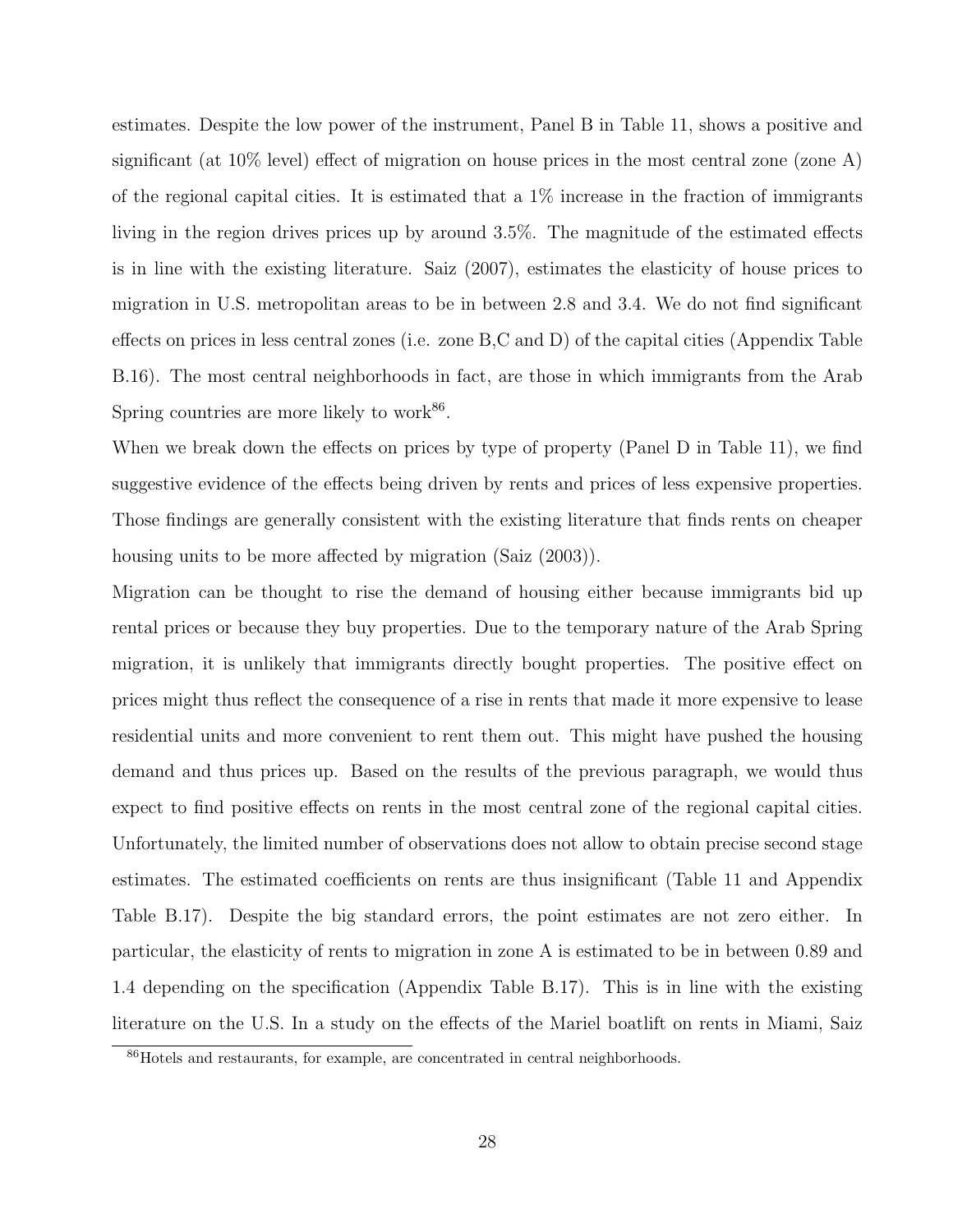$(2003)$  estimates the rent elasticity to be in between 0.89 and  $1.2^{87}$  $1.2^{87}$  $1.2^{87}$ . In a following study on the effects of migration on rents in the U.S. metropolitan areas, [Saiz](#page-33-4) [\(2007\)](#page-33-4) obtains estimates of the elasticity that range in between 0.89 and 1.02.

To conclude, in this section we provide evidence of a positive effect of migration on house sales in regional capital cities and house prices in the most central zone of the regional capital cities. We also show suggestive evidence of rents being driven up by migration. We find the effect on prices to be driven by less expensive housing units. Overall we take the results of this section as suggestive of the fact that the Arab Spring migration induced a rise of the housing demand in regional capital cities. Such a rise might have induced an expansion of the housing supply and thus of the employment in the construction industry.

### <span id="page-28-0"></span>7 Conclusions

The temporary, unanticipated and exogenous migration induced by the Arab Spring provides an ideal setting to estimate the short-term effects of migration. While focusing on the short-term, migration is found to have a considerable effect on employment of native workers. We estimate a quarterly displacement around 2.6 times lager than the annual displacement estimated by other studies in the European literature. We show that, using data at annual frequency, would only capture around 1/4 of the effects of the Arab Spring migration that can be obtained using data at quarterly frequency. The evidence of substantial short-term effects that quickly dissipate overtime, helps to reconcile the predictions on the effects of migration from the standard labor market model and the existing empirical evidence of little or no effects of migration in the medium and long-term. It suggests, in fact, that, as predicted by the standard labor market model model, migration affects employment of natives. Most of the effects however, concentrate in the very short run.

We find migration to have both positive and negative effects on employment of native work-

<span id="page-28-1"></span><sup>87</sup>[Saiz](#page-33-7) [\(2003\)](#page-33-7) estimates a rent differential between Miami and the comparison cities of 8-11%. The increase in the population due to the Mariel boatlift is estimated to be 9%. Thus the estimated elasticity ranges in between 0.89 and 1.2.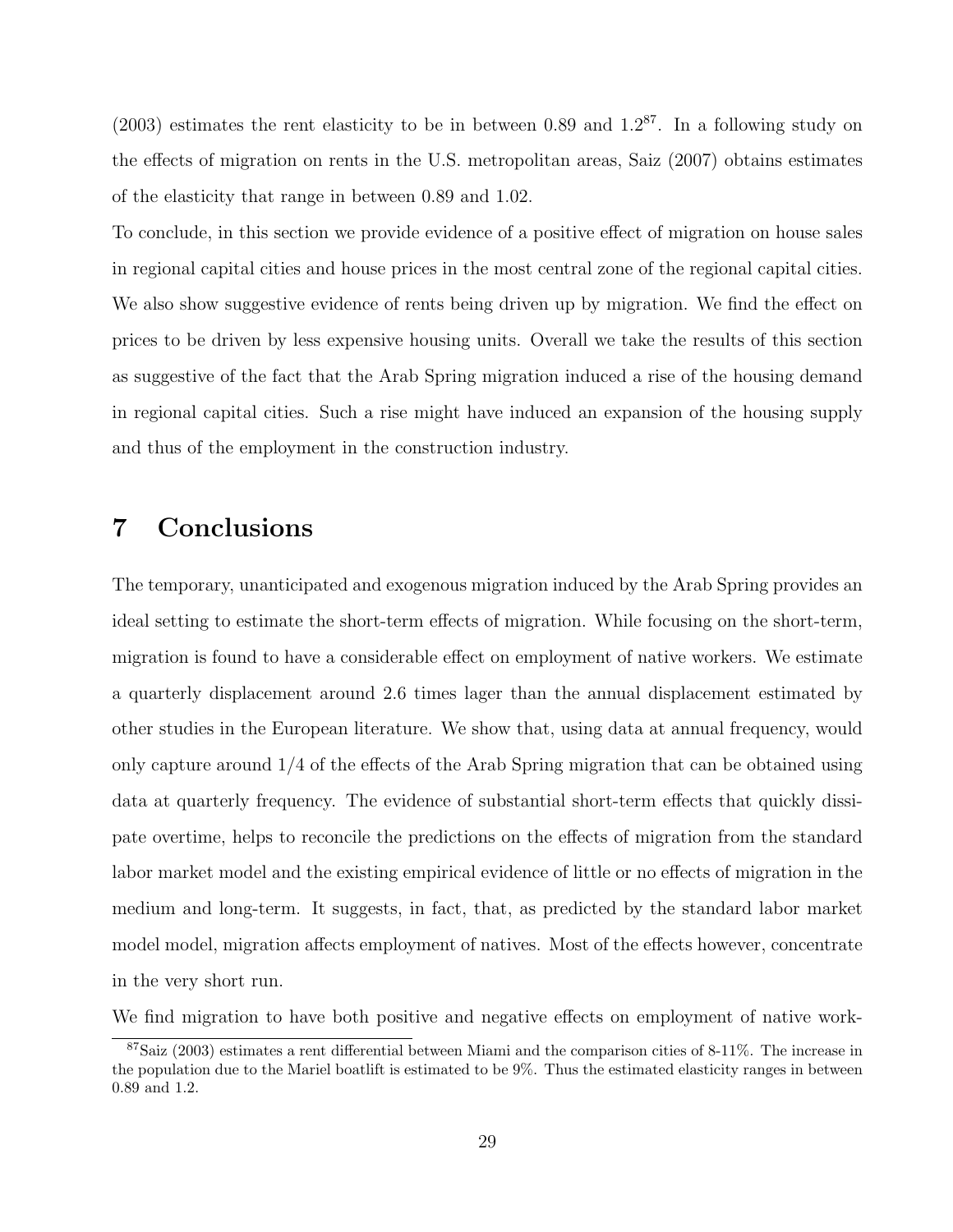ers. In particular, we find evidence of displacement effects in mining, hotels, restaurants and wholesale trade and positive effects on employment in construction and educational services. We show evidence in favor of migration inducing a short-term shift of displaced workers to construction that would be neglected while focusing on the longer-term effects of migration. We explain the rise of employment in construction and educational services as driven by the increased demand from immigrants rather than by the complementarity between immigrants and natives in production. Consistent with this interpretation, we find migration to have positive effects on house prices and house sales. This evidence supports the hypothesis that migration not only affects the supply, but can also change the demand for labor in local labor markets. The effects of migration on the demand for labor surely deserve further work.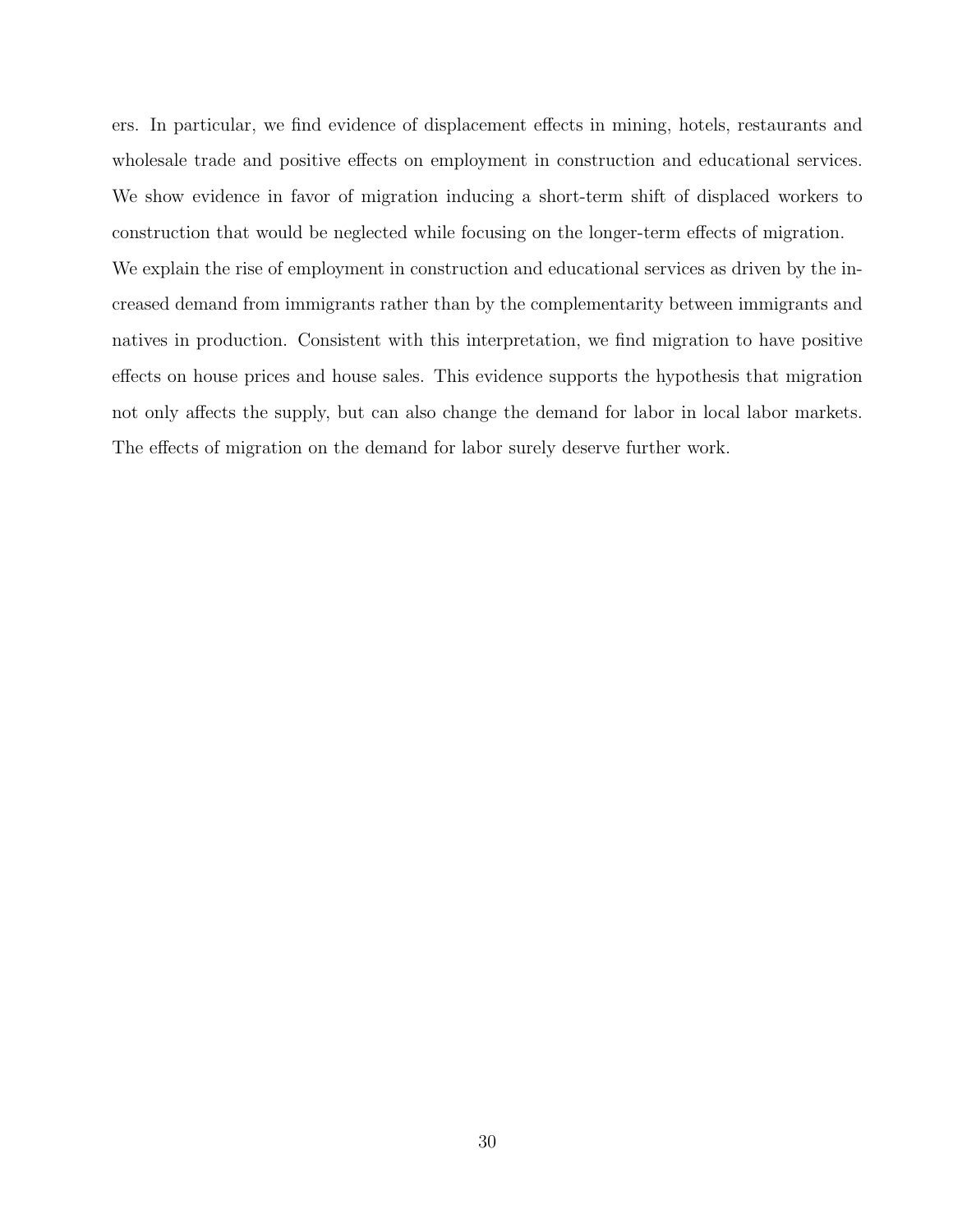### References

- <span id="page-30-0"></span>Altonji, J. and Card, D. (1991). The effects of immigration on the labor market outcomes of less-skilled natives. in Immigration, Trade and the Labor Market, NBER volume. University of Chicago Press.
- <span id="page-30-9"></span>Angrist, J. D. and Krueger, A. B. (1999). Emprirical strategies in labor economics. Handbook of Labor Economics, Ch. 23, 3, Part A:Pages 12771366.
- <span id="page-30-5"></span>Angrist, J. D. and Kugler, A. D. (2003). Protective or counter-productive? labour market institutions and the effect of immigration on eu natives. The Economic Journal, 113:F302– F331.
- <span id="page-30-7"></span>Barone, G. and Mocetti, S. (2011). With a little help from abroad: the effect of low-skilled immigration on the female labour supply. *Labour Economics*, 18:664–675.
- <span id="page-30-3"></span>Bartel, A. P. (1989). Where do the new U.S. immigrants live? *Journal of Labor Economics*, 7(4):371–391.
- <span id="page-30-6"></span>Bertrand, M., Duflo, E., and Mullainathan, S. (2004). How much should we trust differencesin-differences estimates? The Quarterly Journal of Economics, 119(1):249–275.
- <span id="page-30-1"></span>Borjas, G. J. (2003). The labor demand curve is downward sloping: Reexamining the impact of immigration on the labor market. The Quarterly Journal of Economics, 118 (4):1335–1374.
- <span id="page-30-2"></span>Borjas, G. J. (2006). Native internal migration and the labor market impact of immigration. Journal of Human Resources, 41 (2):221–258.
- <span id="page-30-4"></span>Boubakri, H. (2013). Revolution and iternational migration in tunisia. EUI Migration Policy Center Research Report.
- <span id="page-30-8"></span>Bratti, M. and Conti, C. (2014). The effect of (mostly unskilled) immigration on the innovation of Italian regions. IZA DP No. 7922, Institute for the Study of Labor (IZA).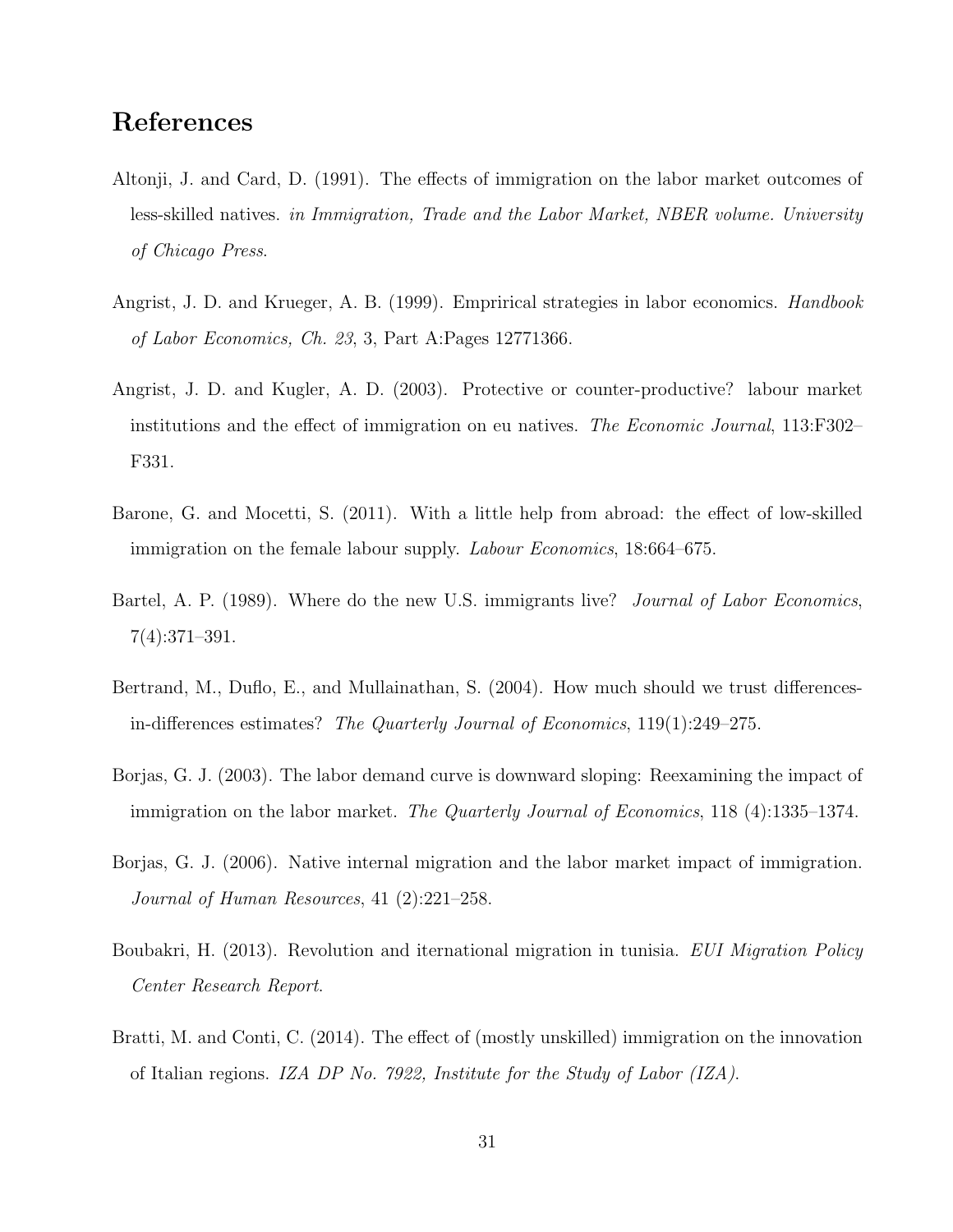- <span id="page-31-10"></span>Cameron, A. C., Gelbach, J. B., and Miller, D. L. (2008). Bootstrap-based improvements for inference with clustered errors. The Review of Economics and Statistics, 90(3):414–427.
- <span id="page-31-6"></span>Campos Vazquez, R. M. (2008). The substitutability of immigrant and native labor: Evidence at the establishment level. Unpublished Manuscript, Department of Economics, University of California, Berkeley.
- <span id="page-31-0"></span>Card, D. (1990). The impact of the Mariel Boatlift on the Miami labor market. Industrial and Labor Relations Review, 43( 2):245–257.
- <span id="page-31-7"></span>Card, D. (2001). Immigrant inflows, native outflows, and the local labor market impacts of higher immigration. *Journal of Labor Economics*, 19(1):22–64.
- <span id="page-31-1"></span>Card, D. (2005). Is the new immigration really so bad? The Economic Journal, 115:F300F323.
- <span id="page-31-3"></span>Card, D. (2007). How immigration affects U.S. cities. CReAM Discussion Paper, 11/07.
- <span id="page-31-2"></span>Card, D. and Lewis, E. (2007). The diffusion of mexican immigrants during the 1990s: Explanations and impacts. Mexican immigration to the United States-NBER.
- <span id="page-31-5"></span>Carrington, W. J. and de Lima, P. J. F. (1996). The impact of 1970s repatriates from africa on the Portuguese labor market. Industrial and Labor Relations Review, 49(2):330–347.
- <span id="page-31-4"></span>Cortes, P. (2008). The effect of low-skilled migration on u.s. prices: evidence from cpi data. Journal of Political Economy, 116(3):381–422.
- <span id="page-31-9"></span>Cortes, P. and Tessada, J. (2011). Low-skilled immigration and the labor supply of highly skilled women. American Economic Journal: Applied Economics, 3:88–123.
- <span id="page-31-8"></span>D'Amuri, F. and Peri, G. (2011). Immigration, jobs and employment protection: Evidence from Europe. NBER Working Paper No. 17139.
- <span id="page-31-11"></span>Davidson, R. and MacKinnon, J. G. (2010). Wild bootstrap tests for IV regression. *Journal of* Business and Economic Statistics, 28(1):128–144.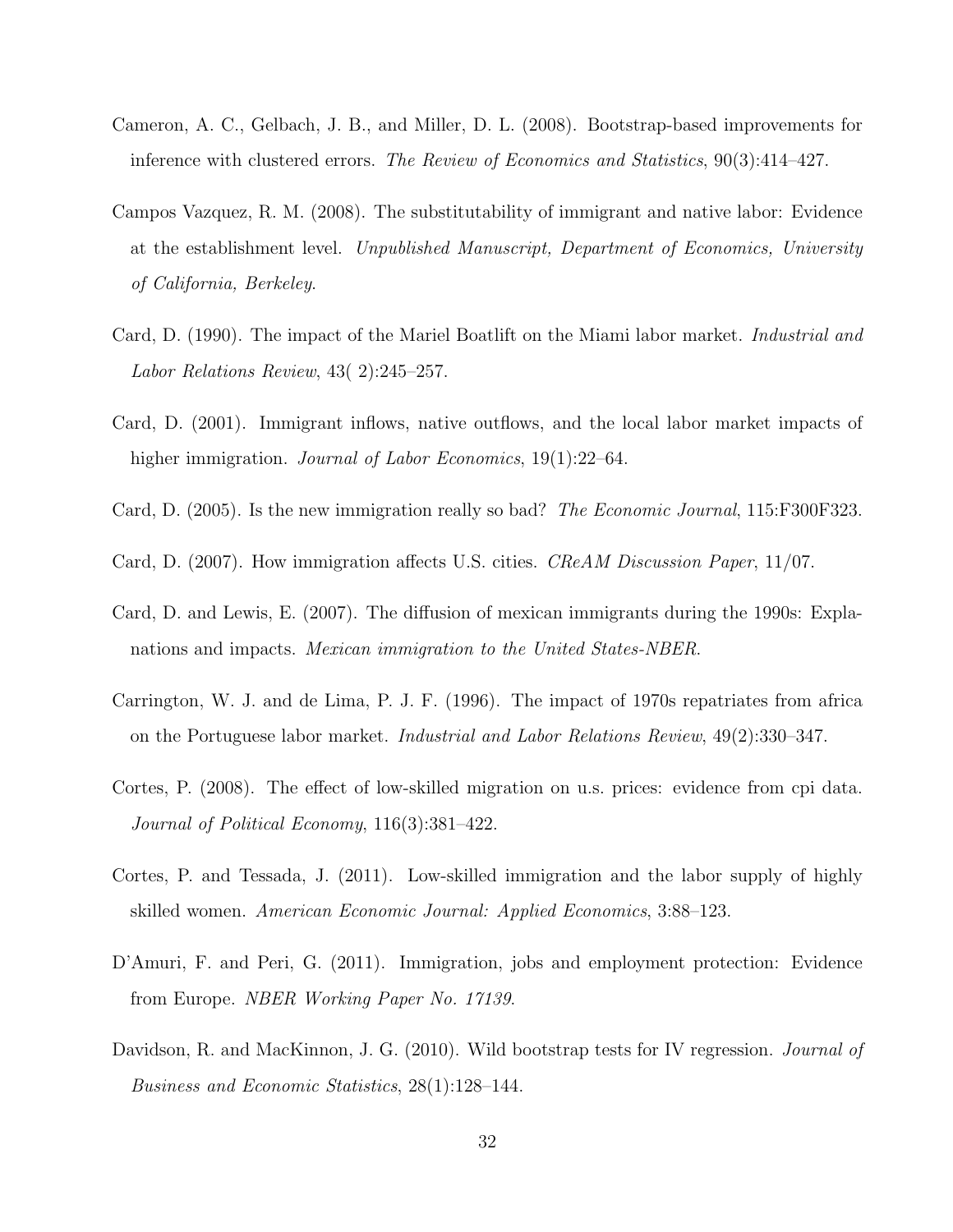- <span id="page-32-1"></span>Dustmann, C., Fabbri, F., and Preston, I. (2005). The impact of immigration on the British labour market. The Economic Journal, 115 (507):F324–F341.
- <span id="page-32-6"></span>Fargues, P. and Fandrich, C. (September 2012). Migration after the Arab Spring. EUI Migration Policy Center Research Report.
- <span id="page-32-7"></span>Federman, M. N., Harrington, D. E., and Krynski, K. J. (2006). Vietnamese manicurists: Are immigrants displacing natives or finding new nails to polish? Industrial and Labor Relations Review, 59(2):302–318.
- <span id="page-32-5"></span>Garca, D. M. C. (2006). Seeking Refuge: Central American Migration to Mexico, the United States, and Canada. University of California Press.
- <span id="page-32-9"></span>Gavosto, A., Venturini, A., and Villosio, C. (1999). Do immigrants compete with natives? Labour, 13(3):603621.
- <span id="page-32-8"></span>Giuntella, O. (2012). Do immigrants squeeze natives out of bad schedules? Evidence from Italy. IZA Journal of Migration 2012, 1:7, 1:7.
- <span id="page-32-3"></span>Glitz, A. (2012). The labor market impact of immigration: A quasi-experiment exploiting immigrant location rules in Germany. Journal of Labor Economics, 30(1):175–213.
- <span id="page-32-2"></span>Gonzlez, L. and Ortega, F. (2011). How do very open economies adjust to large immigration flows? Evidence from Spanish regions. *Labour Economics*, 18(1):57–70.
- <span id="page-32-4"></span>Hamilton, N. and Chinchilla, N. S. (1991). Central American migration: A framework for analysis. Latin American Research Review, 26(1):75–110.
- <span id="page-32-0"></span>Hunt, J. (1992). Impact of the 1962 repatriates from Algeria on the French labor market. Industrial and Labor Relations Review, 45:556.
- <span id="page-32-10"></span>Jud, G. D., Benjamin, J. D., and Sirmans, G. S. (1996). What do we know about apartments and their markets? Journal of Real Estate Research, 11(3):243.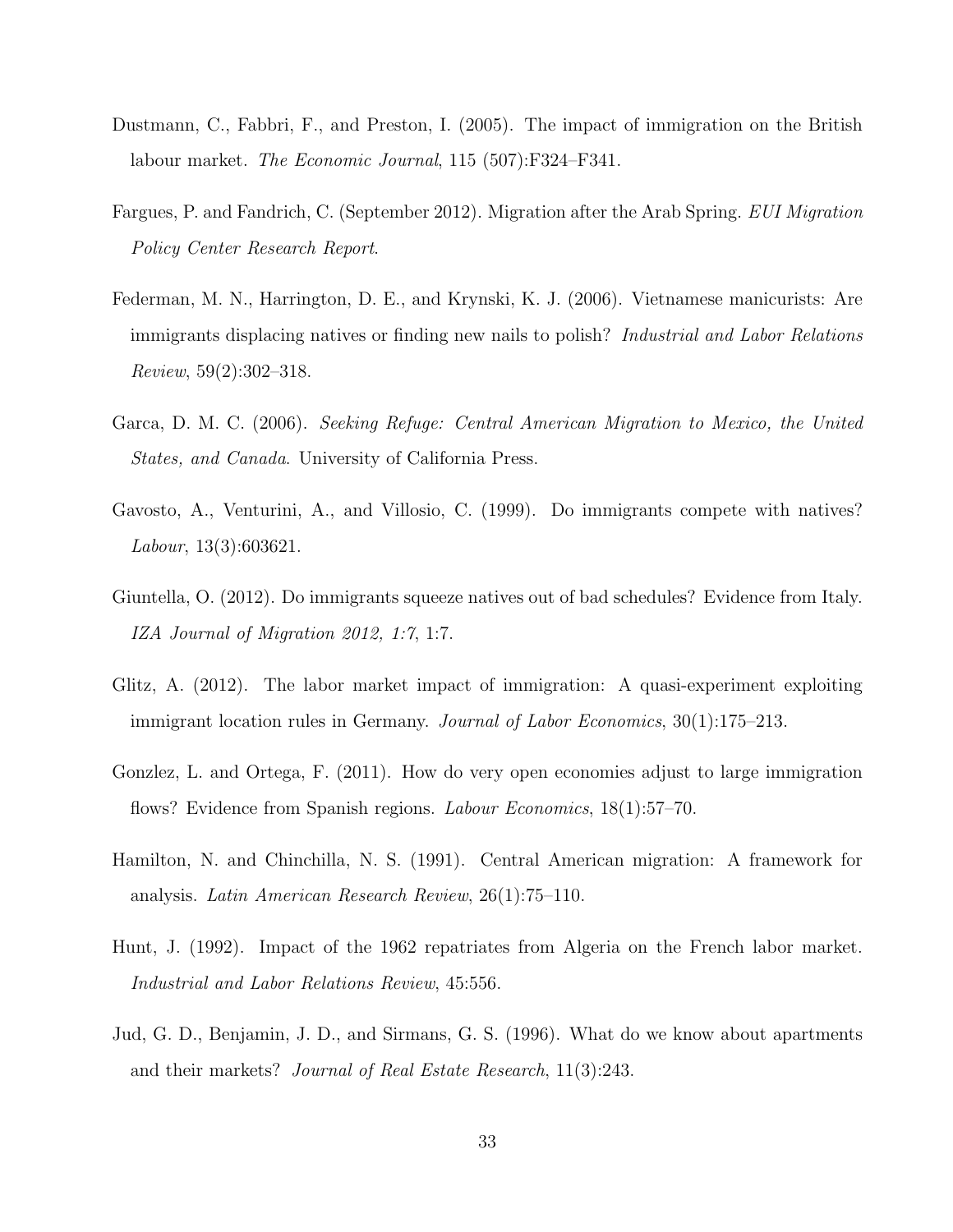- <span id="page-33-1"></span>Lewis, E. (2003). Local open economies in the U.S.: How do industries respond to immigration? Fderal reserve bank working paper 04-1.
- <span id="page-33-2"></span>Lewis, E. (2011). Immigration, skill mix, and capital skill complementarity. The Quarterly Journal of Economics, 2:1029–1069.
- <span id="page-33-9"></span>Mincer, J. (1960). Labor supply, family income, and consumption. The American Economic Review, 50(2):574–583.
- <span id="page-33-10"></span>Mincer, J. (1962). Aspects of Labor Economics: Labor Force Participation of Married Women: A Study of Labor Supply, pages 63 – 106. Princeton University Press.
- <span id="page-33-3"></span>Monras, J. (2013). Immigration and wage dynamics: Evidence from the Mexican Peso crisis. working paper.
- <span id="page-33-6"></span>Munshi, K. (2003). Networks in the modern economy: Mexican migrants in the U. S. labor market. The Quarterly Journal of Economics, 118(2):549–599.
- <span id="page-33-5"></span>Peri, G. and Sparber, C. (2009). Task specialization, immigration and wages. American Economic Journal: Applied Economics, 1-3:135–169.
- <span id="page-33-0"></span>Pischke, J.-S. and Velling, J. (1997). Employment effects of immigration to Germany: An analysis based on local labor markets. The Review of Economics and Statistics, 79 (4):594– 604.
- <span id="page-33-7"></span>Saiz, A. (2003). Room in the kitchen for the melting pot: immigrants and rental prices. The Review of Economics and Statistics, 85(3):502–521.
- <span id="page-33-4"></span>Saiz, A. (2007). Immigration and housing rents in American cities. Journal of Urban Economics, 61(2):345–371.
- <span id="page-33-8"></span>Staffolani, S. and Valentini, E. (2010). Does immigration raise blue and white collar wages of natives? The case of Italy. *Labour*, 24(3):295–310.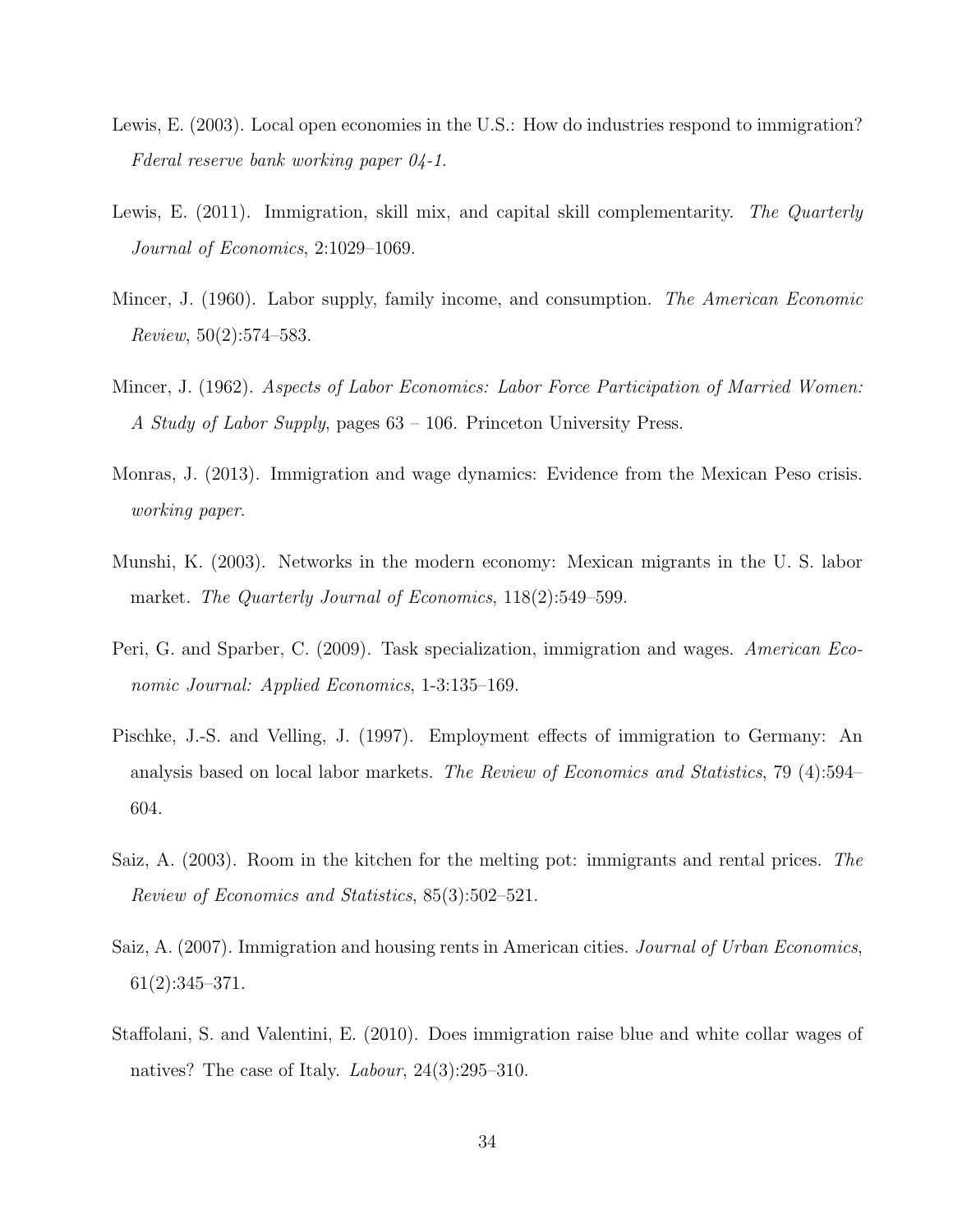- <span id="page-34-0"></span>Steinhardt, M. F. (2011). The wage impact of immigration in Germany - new evidence for skill groups and occupations. The B.E. Journal of Economic Analysis & Policy, 11(1):1935–1682.
- <span id="page-34-1"></span>Venturini, A. and Villosio, C. (2006). Labour market effects of immigration into Italy: An empirical analysis. International Labour Review, 145(1-2):91–118.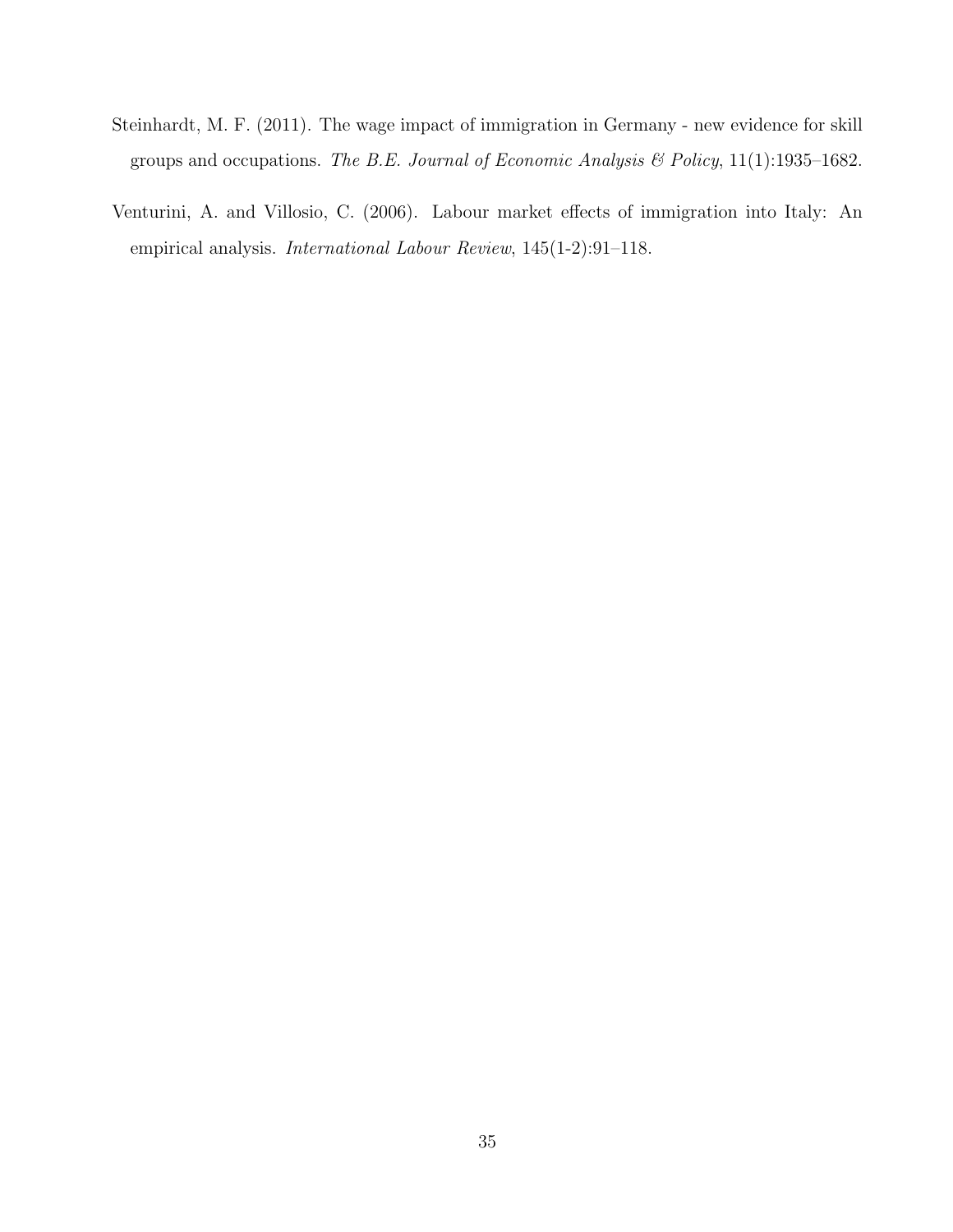<span id="page-35-0"></span>

Figure 1: The Arab Spring Migration

Source: Top panel - Italian Labor Force Survey (Istat), Bottom panel - Frontex and Frontex Malta

<span id="page-35-1"></span>Figure 2: Average change in immigrants from the Arab Spring countries (% native working age population) - 2011Q1-2011Q2



Source: Italian Labor Force Survey - Istat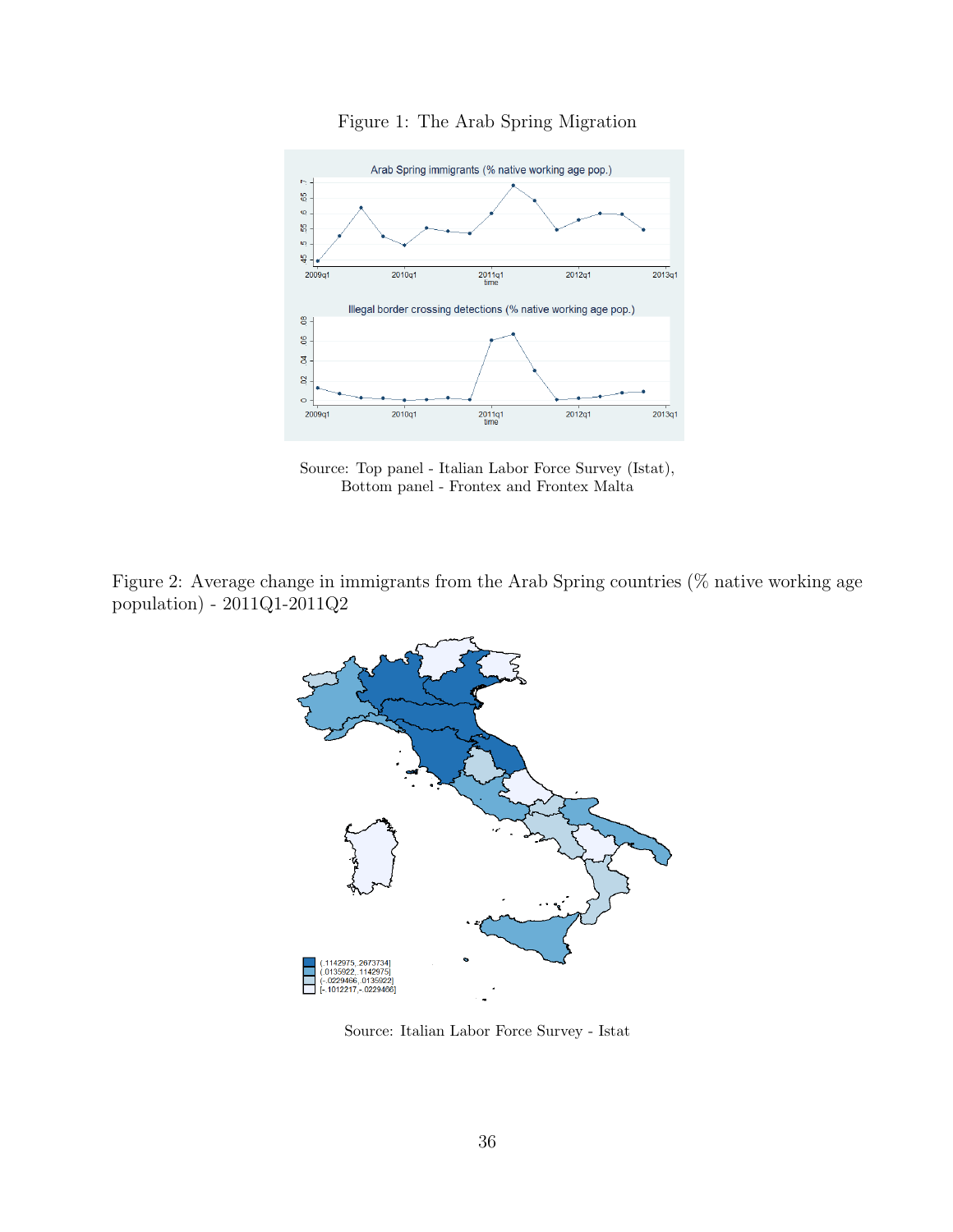

Figure 3: Short versus longer-term effects on employment of natives

Notes: Figure based on coefficients from Table [5](#page-41-0)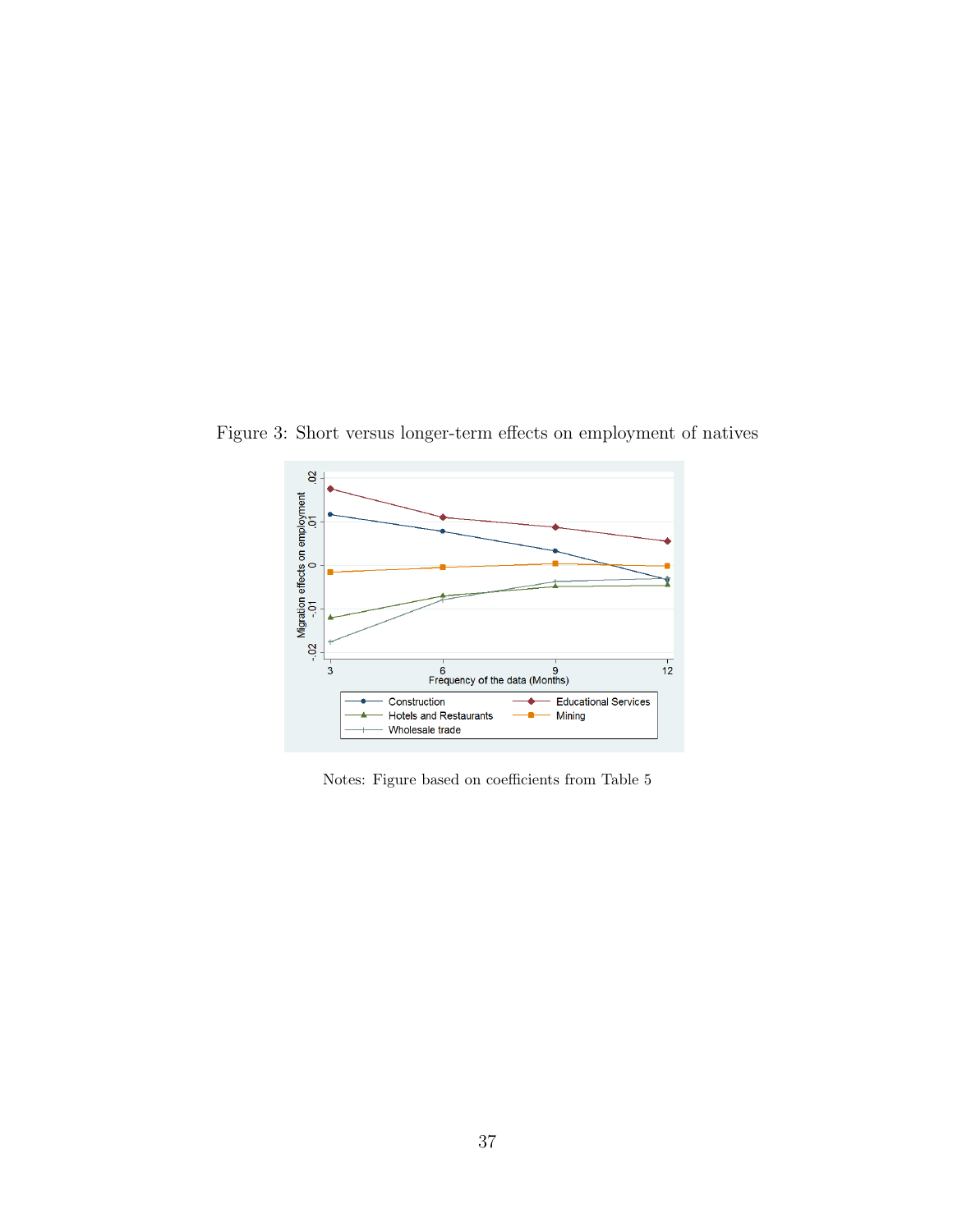|                                                                          | Obs.       | Mean    | Std. Dev. | Min      | Max     |
|--------------------------------------------------------------------------|------------|---------|-----------|----------|---------|
| Change immig. from Arab Spring<br>countries $(\%$ native pop.)           | 300        | 0.006   | 0.185     | $-0.761$ | 0.722   |
| Change immig. from Arab Spring<br>countries $10Q4-11Q2$ (% native pop.)  | 60         | 0.050   | 0.187     | $-0.402$ | 0.534   |
| 2003 share of AS imm.<br>(fraction of national AS imm.)                  | 20         | 0.167   | 0.129     | 0.018    | 0.383   |
| Illegal border crossing dectections<br>(number of people)                | 16         | 4783    | 7635      | 87       | 24193   |
| Illegal border<br>crossing dectections (number<br>of people) $10Q1-11Q3$ | $\sqrt{3}$ | 19029   | 7129.936  | 10894    | 24193   |
| Males (% working age pop.)                                               | 320        | 45.694  | 1.768     | 42.934   | 49.842  |
| Average Age                                                              | 320        | 41.012  | 1.098     | 38.758   | 42.994  |
| Elementary school or less<br>(% working age pop.)                        | 320        | 47.467  | 6.237     | 33.935   | 60.924  |
| High school diploma<br>(% working age pop.)                              | 320        | 32.422  | 2.839     | 24.781   | 39.793  |
| College degree or more<br>(% working age pop.)                           | 320        | 11.415  | 1.706     | 7.128    | 15.725  |
| Tenured workers (% native workers)                                       | 320        | 64.900  | 3.733     | 53.883   | 71.762  |
| Full-Time workers $(\%$ native workers)                                  | 320        | 85.599  | 1.870     | 78.631   | 91.426  |
| White collars (% native workers)                                         | 320        | 43.063  | 4.534     | 30.897   | 53.412  |
| Working age population                                                   | 320        | 1977665 | 1603703   | 82801.4  | 6512507 |
| Native working age population                                            | 320        | 1807053 | 1444980   | 75273    | 5775852 |
| <b>Total Population</b>                                                  | 320        | 3008085 | 2424482   | 125980.6 | 9967758 |

Table 1: Descriptive Statistics - Explanatory Variables

Sources: Italian Labor Force Survey Data - Istat, I.Stat - Istat, Frontex and FrontexWatch Malta

Regional observations are weighted by the corresponding population shares. AS stands for Arab Spring.

Elementary school is defined as primary (grade 1 to 5) and middle school (grade 6 to 8).

High school follows middle school. It can consist of 3 or 5 years of schooling depending on the field of study. College or more is defined as any type of degree issued by a university, independently of its length.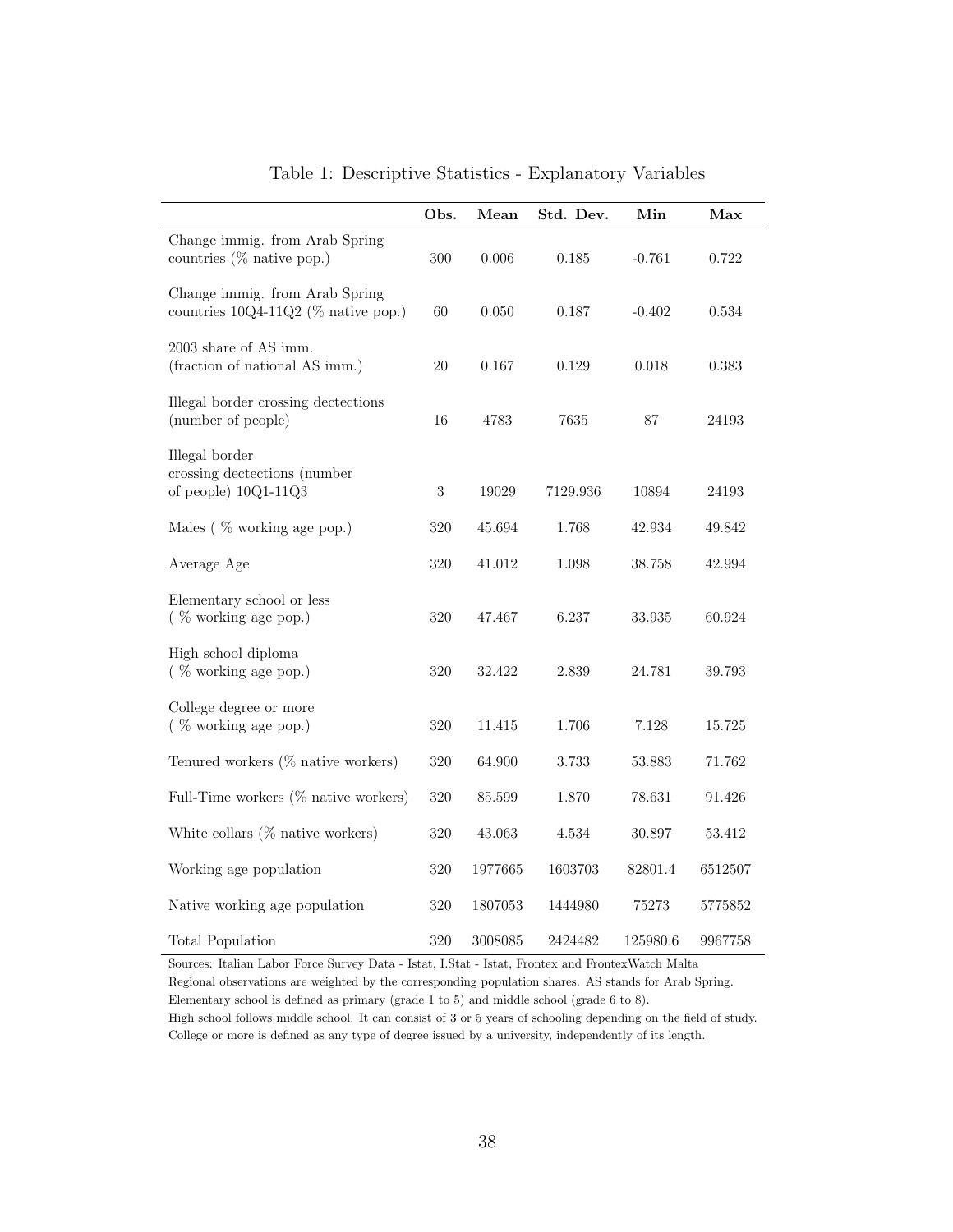|                                        |                 | <b>Immigrants from Arab Spirng Countries</b> | <b>Natives</b> |
|----------------------------------------|-----------------|----------------------------------------------|----------------|
|                                        | Pre-Arab Spring | Post-Arab Spring                             |                |
| Demographics                           |                 |                                              |                |
| Males (%total)                         | 61.52           | 62.66                                        | 48.59          |
| Mean Age                               | 45              | 44                                           | 43             |
| Number of individuals (thousand)       | 192.86          | 215.50                                       | 60215.19       |
| Observations (unweighted)              | 3416            | 3786                                         | 2424758        |
| Educational attainments (%total)       |                 |                                              |                |
| Elementary school or less              | 52.29           | 56.84                                        | 54.99          |
| High School                            | 33.67           | 33.00                                        | 33.95          |
| College or more                        | 14.04           | 10.16                                        | 11.06          |
| Observations (unweighted)              | 3209            | 3563                                         | 2113357        |
| Country of Origin (% total)            |                 |                                              |                |
| Egypt                                  | 40.37           | 38.80                                        |                |
| Tunisia                                | 40.76           | 44.07                                        |                |
| Lybia                                  | 18.38           | 16.92                                        |                |
| Yemen                                  | 0.48            | 0.21                                         |                |
| Observations (unweighted)              | 3416            | 3786                                         |                |
| Distribution of workers across sectors |                 |                                              |                |
| $(\% \ total)$                         |                 |                                              |                |
| Agriculture, Forestry and Fishing      | 6.51            | 6.85                                         | 3.66           |
| Mining                                 | 0.05            | 0.13                                         | 0.16           |
| Construction                           | $25.59\,$       | 22.03                                        | 7.43           |
| Manufacturing                          | 17.36           | 15.67                                        | 18.75          |
| Transportation, Communications,        |                 |                                              |                |
| Electric, Gas and Sanitary Services    | 7.47            | 5.43                                         | 8.86           |
| Wholesale Trade                        | 2.38            | 2.77                                         | 4.29           |
| Retail Trade                           | 5.43            | 7.43                                         | 8.88           |
| Finance, Insurance and Real Estate     | 2.20            | 1.19                                         | 3.75           |
| Hotels and Restaurants                 | 12.72           | 17.57                                        | 4.93           |
| Public Administration                  | 2.06            | 1.98                                         | 6.76           |
| <b>Educational Services</b>            | 1.88            | 0.92                                         | 7.29           |
| Other Services                         | 16.34           | 18.03                                        | 25.25          |
| Observations (unweighted)              | 1386            | 1548                                         | 822282         |

#### Table 2: Immigrants versus Natives - Descriptive Statistics

Source: Italian Labor Force Survey-Istat. Each observation is weighted by its relative population weight. "Number of individuals" refers to the average number per quarter. Elementary school is defined as primary (grade 1 to 5) and middle school (grade 6 to 8). High school follows middle school. It can consist of 3 or 5 years of schooling depending on the field of study. College or more is defined as any type of degree issued by a university, independently of its length. Natives are defined as Italian citizens. The pre-Arab Spring period consists of the years 2009 and 2010. The years 2011 and 2012 belong to the post-Arab Spring period.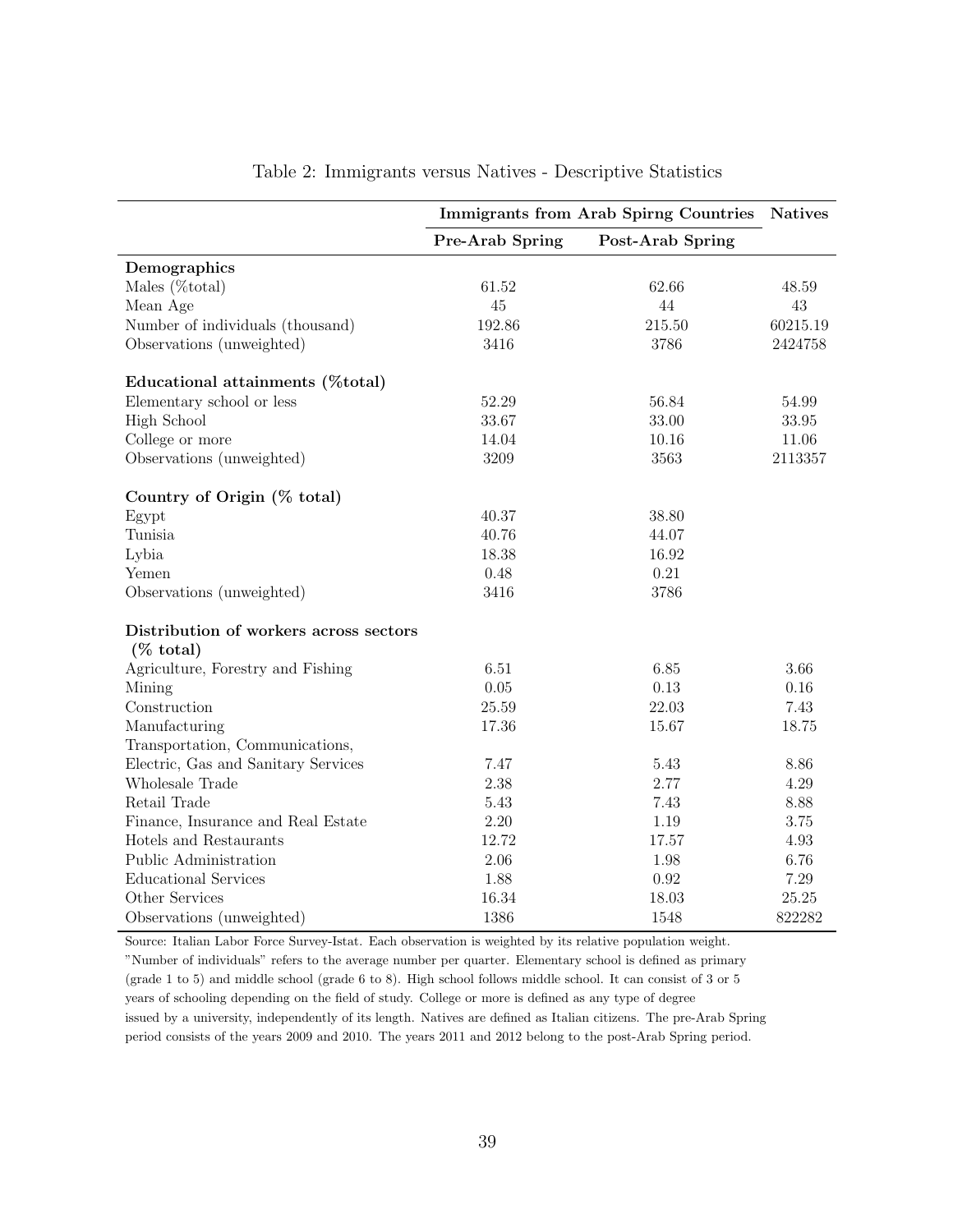<span id="page-39-0"></span>

| Panel A: First stage regressions<br>Change in immigrants from Arab Spring countries (% native working age pop.) |                                |                                |                                |                                |             |  |
|-----------------------------------------------------------------------------------------------------------------|--------------------------------|--------------------------------|--------------------------------|--------------------------------|-------------|--|
| Instrument                                                                                                      | (1)<br>$1.587***$<br>(0.195)   |                                | (2)<br>$1.590***$<br>(0.202)   |                                | Obs.<br>300 |  |
| R-squared                                                                                                       | 0.133                          |                                | 0.136                          |                                |             |  |
| Panel B: Second stage regressions                                                                               |                                |                                |                                |                                |             |  |
| Native employment change (share of native working age pop.)                                                     |                                |                                |                                |                                |             |  |
|                                                                                                                 | (1)<br>IV                      | (1)<br><b>OLS</b>              | (2)<br>IV                      | (2)<br><b>OLS</b>              | Obs.        |  |
| All sectors                                                                                                     | $-0.0034$<br>(0.0202)          | 0.0031<br>(0.0030)             | $-0.0032$<br>(0.0209)          | 0.0032<br>(0.0031)             | 300         |  |
| Agriculture, Forestry and Fishing                                                                               | 0.0074<br>(0.0066)             | 0.0016<br>(0.0013)             | 0.0074<br>(0.0068)             | 0.0016<br>(0.0014)             | 300         |  |
| Mining                                                                                                          | $-0.0015*$<br>(0.0007)         | $-0.0002$<br>(0.0004)          | $-0.0015*$<br>(0.0007)         | $-0.0002$<br>(0.0004)          | 300         |  |
| Construction                                                                                                    | $0.0117**$<br>(0.0041)         | 0.0009<br>(0.0025)             | $0.0117**$<br>(0.0044)         | 0.0009<br>(0.0026)             | 300         |  |
| Manufacturing                                                                                                   | $-0.0003$<br>(0.0113)          | $-0.0041$<br>(0.0054)          | $-0.0003$<br>(0.0119)          | $-0.0042$<br>(0.0056)          | 300         |  |
| Transportation, Communications,<br>Electric, Gas and Sanitary Services                                          | $-0.0004$<br>(0.0099)          | 0.0011<br>(0.0020)             | $-0.0004$<br>(0.0103)          | 0.0011<br>(0.0021)             | 300         |  |
|                                                                                                                 |                                |                                |                                |                                |             |  |
| Wholesale Trade                                                                                                 | $-0.0174***$<br>(0.0043)       | $0.0020*$<br>(0.0010)          | $-0.0175***$<br>(0.0046)       | $0.0020*$<br>(0.0011)          | 300         |  |
| Retail Trade                                                                                                    | $-0.0008$                      | $-0.0023$                      | $-0.0005$                      | $-0.0023$                      | 300         |  |
| Finance, Insurance and Real Estate                                                                              | (0.0090)<br>$-0.0067$          | (0.0023)<br>$-0.0021**$        | (0.0092)<br>$-0.0067$          | (0.0024)<br>$-0.0021**$        | 300         |  |
| Hotels and Restaurants                                                                                          | (0.0055)<br>$-0.0121***$       | (0.0009)<br>0.0023             | (0.0055)<br>$-0.0120***$       | (0.0009)<br>0.0023             | 300         |  |
| Public Administration                                                                                           | (0.0034)<br>$-0.0048$          | (0.0022)<br>0.0026             | (0.0036)<br>$-0.0048$          | (0.0023)<br>0.0026             | 300         |  |
| <b>Educational Services</b>                                                                                     | (0.0043)<br>$0.0176***$        | (0.0017)<br>0.0004             | (0.0044)<br>$0.0176***$        | (0.0018)<br>0.0005             | 300         |  |
| Other Services                                                                                                  | (0.0059)<br>0.0039<br>(0.0138) | (0.0010)<br>0.0008<br>(0.0034) | (0.0061)<br>0.0036<br>(0.0142) | (0.0011)<br>0.0009<br>(0.0035) | 300         |  |
| Quarter and year fixed effects<br>Region fixed effects                                                          | YES<br>NO                      | YES<br>NO                      | YES<br><b>YES</b>              | YES<br><b>YES</b>              |             |  |

### Table 3: The effects of the Arab Spring migration on employment

Each cell is a different regression. Each regression contains the following controls: average age, the fraction of males, the regional population, the fraction of full-time workers, white collar and tenured workers, the fraction of high

school and college graduates. Panel B only shows the coefficients relative to migration flows.

Standard errors in parentheses. Observations are weighted by quarter specific population shares.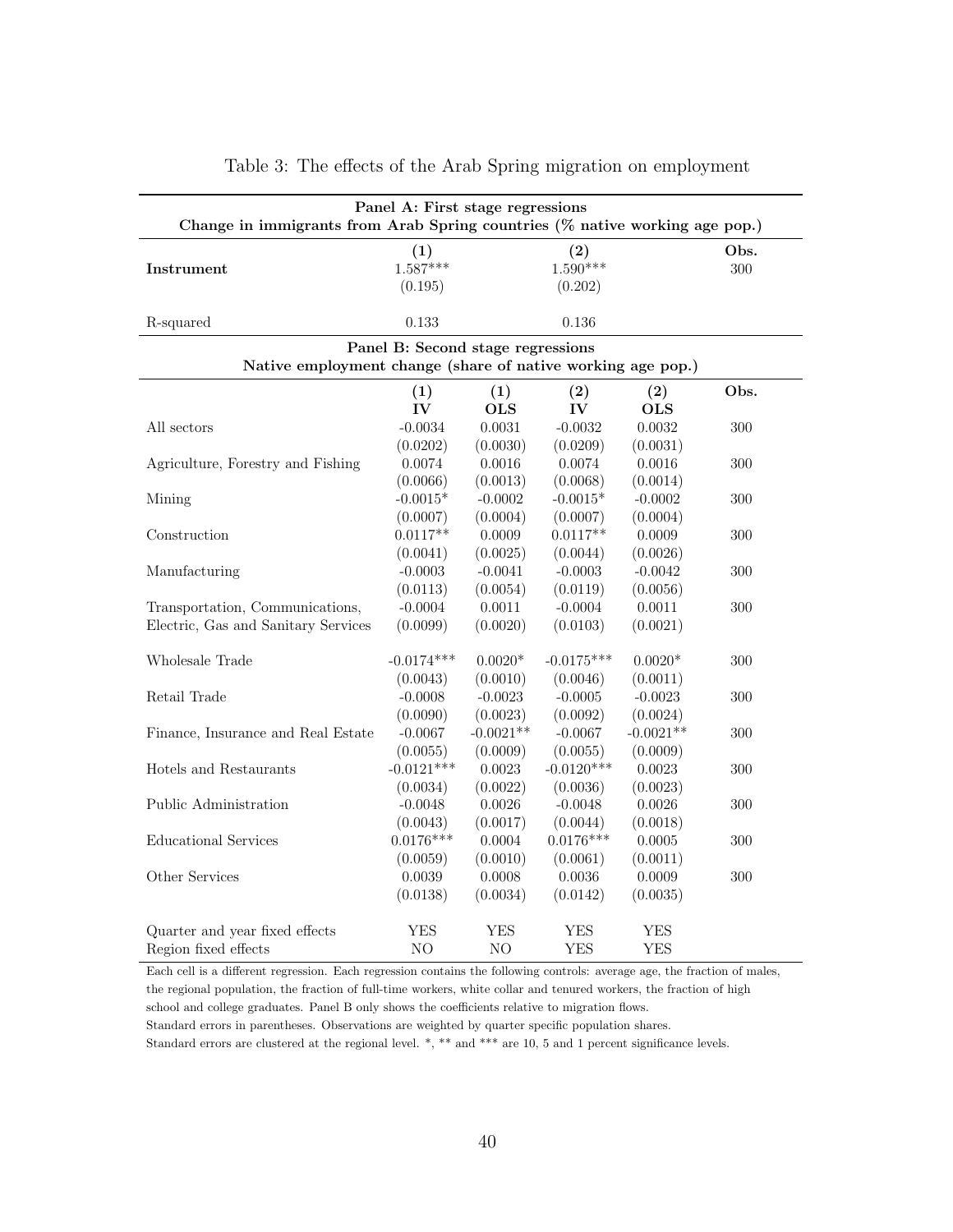Table 4: The employment effects of the Arab Spring migration: number of workers

<span id="page-40-0"></span>

| Average inflow of Immigrants 10Q4-11Q2<br>(number of individuals) | 917        |              |                    |                                  |                                |
|-------------------------------------------------------------------|------------|--------------|--------------------|----------------------------------|--------------------------------|
|                                                                   | Mining     | Construction | Wholesale<br>Trade | Hotels and<br><b>Restaurants</b> | Educational<br><b>Services</b> |
|                                                                   | (1)        | (2)          | (3)                | (4)                              | (5)                            |
| Estimated change in native employment<br>(number of workers)      | $-0.12*$   | $47.56**$    | $-42.06***$        | $-30.20***$                      | $67.50***$                     |
|                                                                   | (0.0587)   | (17.97)      | (11.00)            | (8.954)                          | (23.35)                        |
| Quarter, year and region fixed effects                            | <b>YES</b> | <b>YES</b>   | <b>YES</b>         | <b>YES</b>                       | <b>YES</b>                     |
| Test of equality                                                  |            |              |                    |                                  |                                |
| $H_0$ : (1)+ (2) + (3)+(4)=0                                      |            |              |                    |                                  |                                |
| F-stat                                                            | 1.46       |              |                    |                                  |                                |
| P-value                                                           | 0.24       |              |                    |                                  |                                |

Standard errors in parentheses. The average inflow of immigrants is derived as the product of the average change in migration flows at the peak of the Arab Spring induced migration (0.05%) and the average native working age population in the pre Arab Spring period (1819755). The estimated change in native employment is derived by multiplying the coefficients of Table [3](#page-39-0)

by the average change in migration flows (0.05%) and the average pre Arab Spring number of workers employed in each industry.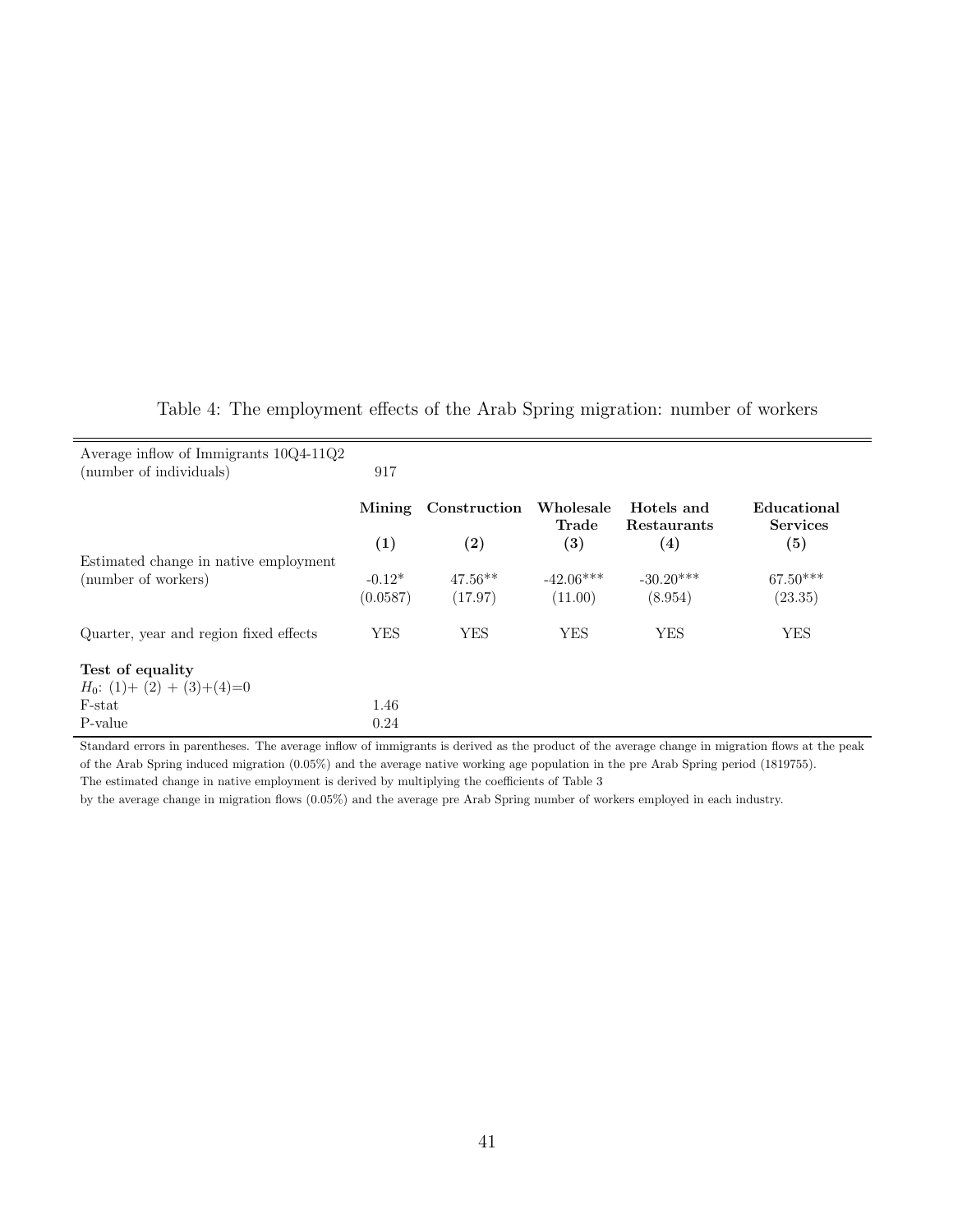<span id="page-41-0"></span>

| Panel A: First stage regressions<br>Change in Arab Spring immigrants $(\%$ native working age pop.) |                                               |                |                |                |  |  |
|-----------------------------------------------------------------------------------------------------|-----------------------------------------------|----------------|----------------|----------------|--|--|
|                                                                                                     | 3 months change 6 monts change 9 moths change |                |                | Annual changes |  |  |
| Instrument                                                                                          | $1.590***$                                    | $1.827***$     | $1.633***$     | $1.604***$     |  |  |
|                                                                                                     | (0.202)                                       | (0.296)        | (0.523)        | (0.312)        |  |  |
| Obs.                                                                                                | 300                                           | 280            | 260            | 240            |  |  |
| R-squared                                                                                           | 0.136                                         | 0.195          | 0.225          | 0.306          |  |  |
| Panel B: Second stage Regressions                                                                   |                                               |                |                |                |  |  |
| Employment change (share of native working age pop.)                                                |                                               |                |                |                |  |  |
|                                                                                                     | 3 months change                               | 6 monts change | 9 moths change | Annual changes |  |  |
| Mining                                                                                              | $-0.0015*$                                    | $-0.0004$      | 0.0004         | $-0.0001$      |  |  |
|                                                                                                     | (0.0007)                                      | (0.0007)       | (0.0007)       | (0.0008)       |  |  |
| Construction                                                                                        | $0.0117**$                                    | $0.0078**$     | 0.0033         | $-0.0033$      |  |  |
|                                                                                                     | (0.0044)                                      | (0.0030)       | (0.0047)       | (0.0044)       |  |  |
| Wholesale trade                                                                                     | $-0.0175***$                                  | $-0.0078**$    | $-0.0037$      | $-0.0029$      |  |  |
|                                                                                                     | (0.0046)                                      | (0.0036)       | (0.0052)       | (0.0042)       |  |  |
| Hotels and Restaurants                                                                              | $-0.0120***$                                  | $-0.0070**$    | $-0.0048$      | $-0.0045$      |  |  |
|                                                                                                     | (0.0036)                                      | (0.0033)       | (0.0038)       | (0.0028)       |  |  |
| Educational Services                                                                                | $0.0176***$                                   | $0.0110***$    | $0.0088*$      | 0.0055         |  |  |
|                                                                                                     | (0.0061)                                      | (0.0037)       | (0.0047)       | (0.0049)       |  |  |
| Obs                                                                                                 | 300                                           | 280            | 240            | 220            |  |  |
| Quarter, year and region fixed effects                                                              | YES                                           | <b>YES</b>     | <b>YES</b>     | <b>YES</b>     |  |  |

# Table 5: Shorter versus longer term changes in employment

Each cell is a different regression. Each regression contains the following controls: average age, the fraction of males, the regional population, the fraction of full-time workers, the fraction of white collar and tenured workers, the fraction of high school and college graduates. Panel B only shows the coefficients relative to migration flows. Observations are weighted by quarter specific population shares.

Standard errors in parentheses. Standard errors are clustered at the regional level. \*, \*\* and \*\*\* are 10, 5 and 1 percent significance levels.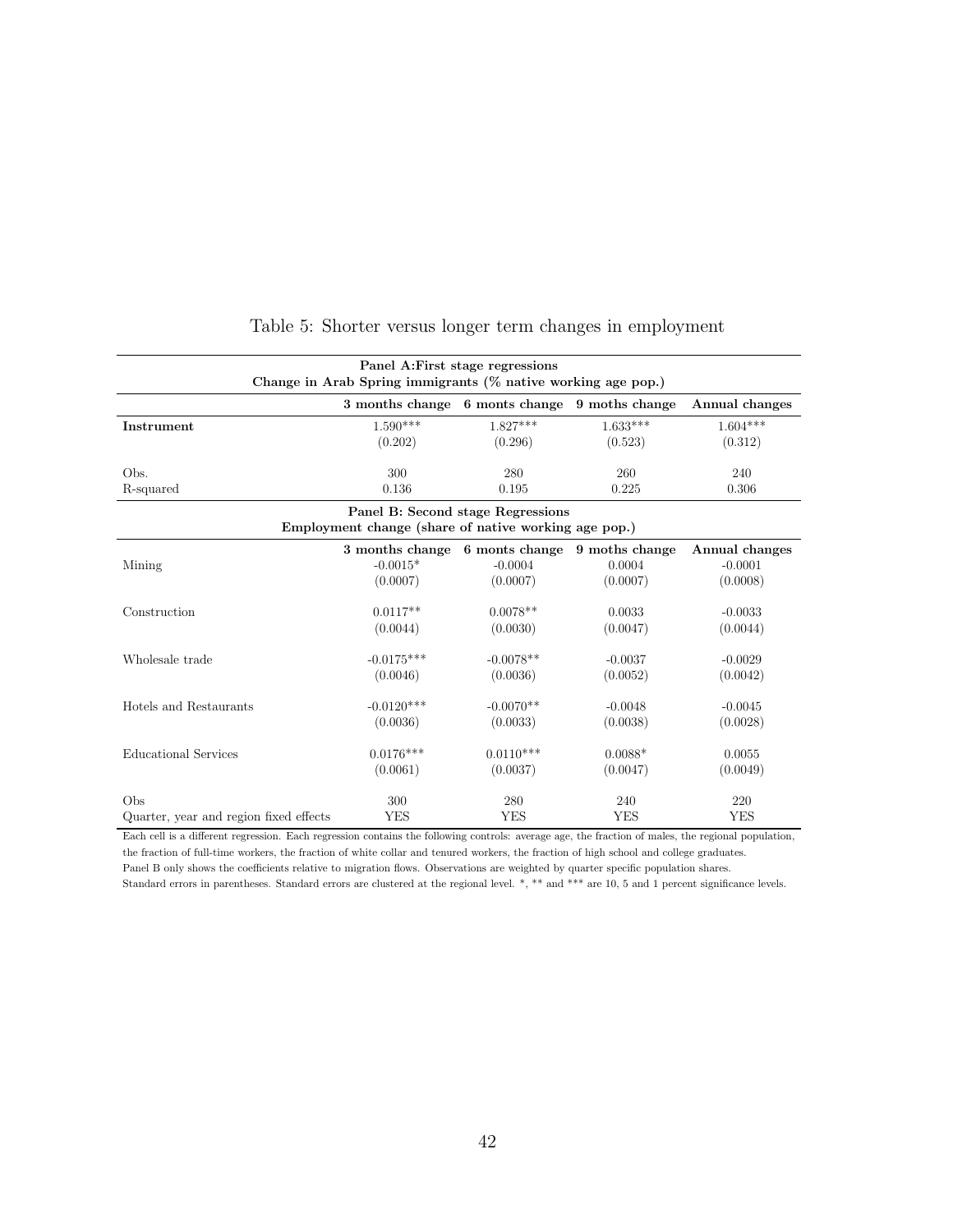| Panel A: First stage regression<br>Change in Arab Spring immigrants (% native working age pop.)                                                         |                                    |             |                                |             |  |
|---------------------------------------------------------------------------------------------------------------------------------------------------------|------------------------------------|-------------|--------------------------------|-------------|--|
| <b>Instrument</b>                                                                                                                                       | (1)<br>$1.8533***$ 220<br>(0.3866) | Obs.        | (2)<br>$1.8690***$<br>(0.4177) | Obs.<br>220 |  |
| R-squared                                                                                                                                               | 0.178                              |             | 0.178                          |             |  |
| Panel B: Second stage regression<br>Inflow into construction from mining, wholesale trade, hotels and restaurants<br>(share of native working age pop.) |                                    |             |                                |             |  |
| Arab Spring immigrants change $(\%)$                                                                                                                    | (1)<br>$0.0487*$<br>(0.0254)       | Obs.<br>220 | (2)<br>$0.0491*$<br>(0.0273)   | Obs.<br>220 |  |
| Quarter and year f.e.<br>Region f. e.                                                                                                                   | YES<br>NO                          |             | YES<br>YES                     |             |  |

Table 6: Sectoral shift of employment

Panel A and B: Each cell is a different regression. Each regression contains the following controls: average age, the fraction of males, the regional population, the fraction of full-time workers, the fraction of white collar and tenured workers, the fraction of high school and college graduates. Observations are weighted by quarter specific population shares. Standard errors in parentheses.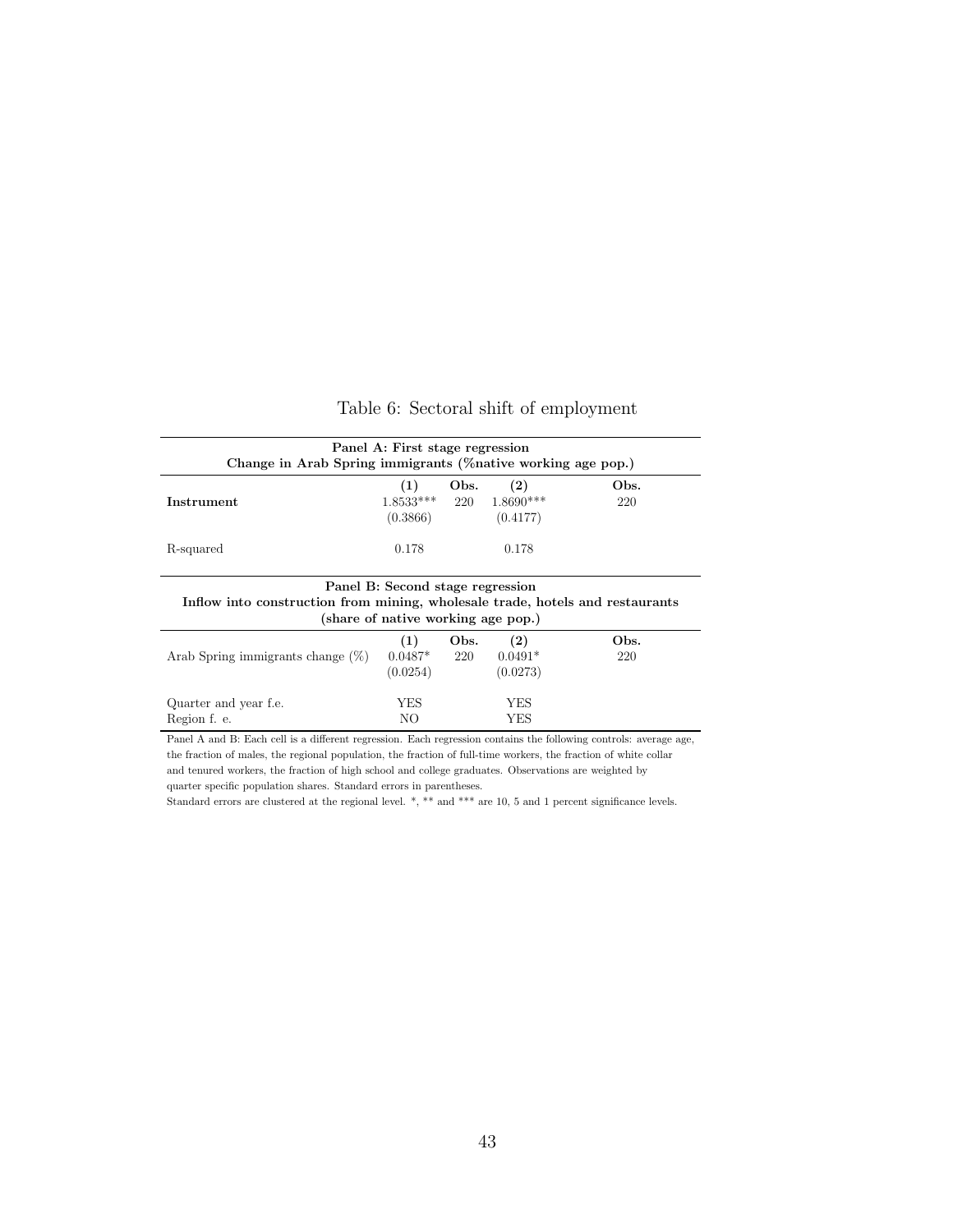|                                                                                                                                                                                                                                                                                                                                                                                                                            | Average earning                                        | Illegal workers                                        |                                | Training                             | Share of short term                               |
|----------------------------------------------------------------------------------------------------------------------------------------------------------------------------------------------------------------------------------------------------------------------------------------------------------------------------------------------------------------------------------------------------------------------------|--------------------------------------------------------|--------------------------------------------------------|--------------------------------|--------------------------------------|---------------------------------------------------|
|                                                                                                                                                                                                                                                                                                                                                                                                                            | at most<br>pre-Arab Spring period<br>Elementary School | Av. 2005-2009<br>$(\%$ total)                          | (% total Italians)<br>Italians | $(%$ total foreigners)<br>Foreigners | contracts (less than 6 months)<br>$\%$ total emp. |
| Agriculture, Forestry and Fishing                                                                                                                                                                                                                                                                                                                                                                                          | 992.04                                                 | 23.55                                                  | 1.54                           | 0.79                                 | 11.68                                             |
| Mining                                                                                                                                                                                                                                                                                                                                                                                                                     | 1304.13                                                | 4.87                                                   | 3.98                           | 0.35                                 | 2.66                                              |
| Construction                                                                                                                                                                                                                                                                                                                                                                                                               | 1181.15                                                | 10.63                                                  | 2.21                           | 0.07                                 | 2.24                                              |
| Manufacturing                                                                                                                                                                                                                                                                                                                                                                                                              | 1162.57                                                | 3.94                                                   | 3.10                           | 1.15                                 | 2.21                                              |
| Electric, Gas and Sanitary Services<br>Transportation, Communications,                                                                                                                                                                                                                                                                                                                                                     | 1303.04                                                | 28.26                                                  | 4.85                           | 2.18                                 | 2.34                                              |
| Wholesale Trade                                                                                                                                                                                                                                                                                                                                                                                                            | 1140.03                                                | 7.25                                                   | 3.79                           | 2.60                                 | 1.56                                              |
| Retail Trade                                                                                                                                                                                                                                                                                                                                                                                                               | 984.48                                                 | 7.25                                                   | 2.44                           | $0.76\,$                             | 2.48                                              |
| Finance, Insurance and Real Estate                                                                                                                                                                                                                                                                                                                                                                                         | 1326.57                                                | 9.04                                                   | 9.87                           | 7.10                                 | 0.90                                              |
| Hotels and Restaurants                                                                                                                                                                                                                                                                                                                                                                                                     | 886.90                                                 | 31.26                                                  | 2.17                           | 1.86                                 | 6.85                                              |
| Public Administration                                                                                                                                                                                                                                                                                                                                                                                                      | 1346.72                                                |                                                        | 5.37                           | 0.66                                 | 1.14                                              |
| <b>Educational Services</b>                                                                                                                                                                                                                                                                                                                                                                                                | 972.88                                                 | $6.74\,$                                               | 8.61                           | 5.55                                 | 2.24                                              |
| Other Services                                                                                                                                                                                                                                                                                                                                                                                                             | 938.37                                                 | 12.59                                                  | 7.25                           | 2.09                                 | 2.29                                              |
| The training variable is constructed looking at the number of workers who have attended at least one job training activity in the 4 weeks prior to the interview.<br>Elementary school is defined as primary (grade 1 to 5) and middle school (grade 6 to 8).<br>All the remaining statistics are from the Italian Labor Force survey data - Istat.<br>Source: Data on illegal workers from La misura dell'occupazione non |                                                        | regolare nelle stime di contabilitá nazionale - Istat. |                                |                                      |                                                   |

Table 7: Descriptive Statistics on Sectors Table 7: Descriptive Statistics on Sectors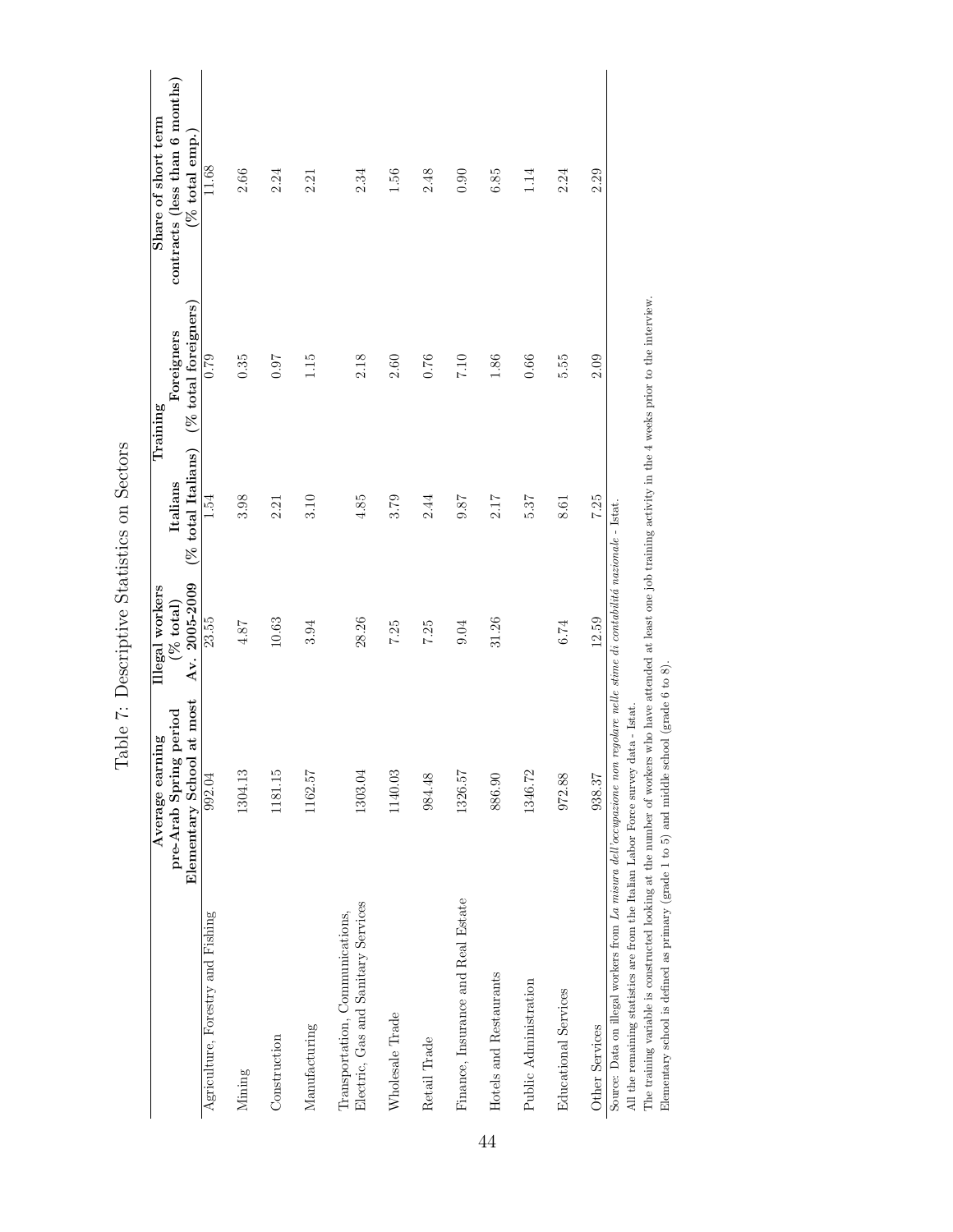| Second stage regression<br>Employment change (share of native working age pop.) |                |                |             |              |      |
|---------------------------------------------------------------------------------|----------------|----------------|-------------|--------------|------|
|                                                                                 | (1)            | (2)            | (3)         | (4)          | Obs. |
| All sectors                                                                     | $-0.0042$      | $-0.0049$      | $-0.0114$   | $-0.0035$    | 300  |
|                                                                                 | (0.0222)       | (0.0230)       | (0.0243)    | (0.0174)     |      |
| Agriculture, Forestry and Fishing                                               | 0.0073         | 0.0070         | 0.0164      | 0.0057       | 300  |
|                                                                                 | (0.0074)       | (0.0076)       | (0.0099)    | (0.0058)     |      |
| Mining                                                                          | $-0.0015*$     | $-0.0015$      | $-0.0024*$  | $-0.0015**$  | 300  |
|                                                                                 | (0.0008)       | (0.0009)       | (0.0013)    | (0.0007)     |      |
| Construction                                                                    | $0.0118**$     | $0.0120**$     | $0.0143*$   | $0.0101***$  | 300  |
|                                                                                 | (0.0046)       | (0.0050)       | (0.0079)    | (0.0037)     |      |
| Manufacturing                                                                   | $-0.0007$      | $-0.0008$      | $-0.0096$   | 0.0015       | 300  |
|                                                                                 | (0.0128)       | (0.0135)       | (0.0146)    | (0.0103)     |      |
| Transportation, Communications,                                                 | $-0.0004$      | $-0.0006$      | $-0.0079$   | $-0.0001$    | 300  |
| Electric, Gas and Sanitary Services                                             | (0.0113)       | (0.0117)       | (0.0132)    | (0.0089)     |      |
| Wholesale Trade                                                                 | $-0.0176***$   | $-0.0177***$   | $-0.0141**$ | $-0.0163***$ | 300  |
|                                                                                 | (0.0050)       | (0.0053)       | (0.0065)    | (0.0036)     |      |
| Retail Trade                                                                    | $-0.0008$      | $-0.0010$      | $-0.0009$   | $-0.0012$    | 300  |
|                                                                                 | (0.0100)       | (0.0104)       | (0.0110)    | (0.0084)     |      |
| Finance, Insurance and Real Estate                                              | $-0.0067$      | $-0.0067$      | $-0.0067$   | $-0.0067$    | 300  |
|                                                                                 | (0.0055)       | (0.0055)       | (0.0055)    | (0.0049)     |      |
| Hotels and Restaurants                                                          | $-0.0116***$   | $-0.0115**$    | $-0.0235**$ | $-0.0116***$ | 300  |
|                                                                                 | (0.0039)       | (0.0043)       | (0.0090)    | (0.0033)     |      |
| Public Administration                                                           | $-0.0052$      | $-0.0053$      | 0.0039      | $-0.0027$    | 300  |
|                                                                                 | (0.0051)       | (0.0052)       | (0.0075)    | (0.0040)     |      |
| <b>Educational Services</b>                                                     | $0.0173**$     | $0.0174**$     | $0.0223**$  | $0.0163***$  | 300  |
|                                                                                 | (0.0064)       | (0.0067)       | (0.0102)    | (0.0055)     |      |
| Other Services                                                                  | 0.0034         | 0.0036         | $-0.0071$   | 0.0029       | 300  |
|                                                                                 | (0.0154)       | (0.0162)       | (0.0204)    | (0.0126)     |      |
| Year f.e.                                                                       | <b>YES</b>     | <b>YES</b>     | <b>YES</b>  | <b>YES</b>   |      |
| Quarter f.e.                                                                    | <b>YES</b>     | <b>YES</b>     | NO          | <b>YES</b>   |      |
| Region times year f.e.                                                          | <b>YES</b>     | <b>YES</b>     | <b>YES</b>  | $\rm NO$     |      |
| Regional time trends                                                            | NO             | <b>YES</b>     | <b>YES</b>  | NO           |      |
| Quarter times year f.e.                                                         | NO             | $\rm NO$       | <b>YES</b>  | NO           |      |
| Region f.e.                                                                     | N <sub>O</sub> | N <sub>O</sub> | NO          | NO           |      |
| Stock of immigrants at t-1                                                      | N <sub>O</sub> | N <sub>O</sub> | NO          | <b>YES</b>   |      |

|  | Table 8: Employment effects - Robustness checks |  |  |  |
|--|-------------------------------------------------|--|--|--|
|--|-------------------------------------------------|--|--|--|

Each cell is a different regression. Each regression contains the following controls: average age, the fraction of males, the regional population, the fraction of full-time workers, white collar and tenured workers, the fraction of high school and college graduates. Observations are weighted by quarter specific population shares. Estimates in (4) are based on 280 obs. The table only shows the coefficients relative to migration flows.

Table [B.7](#page-40-0) in the online Appendix shows the first stage regressions. Standard errors in parentheses.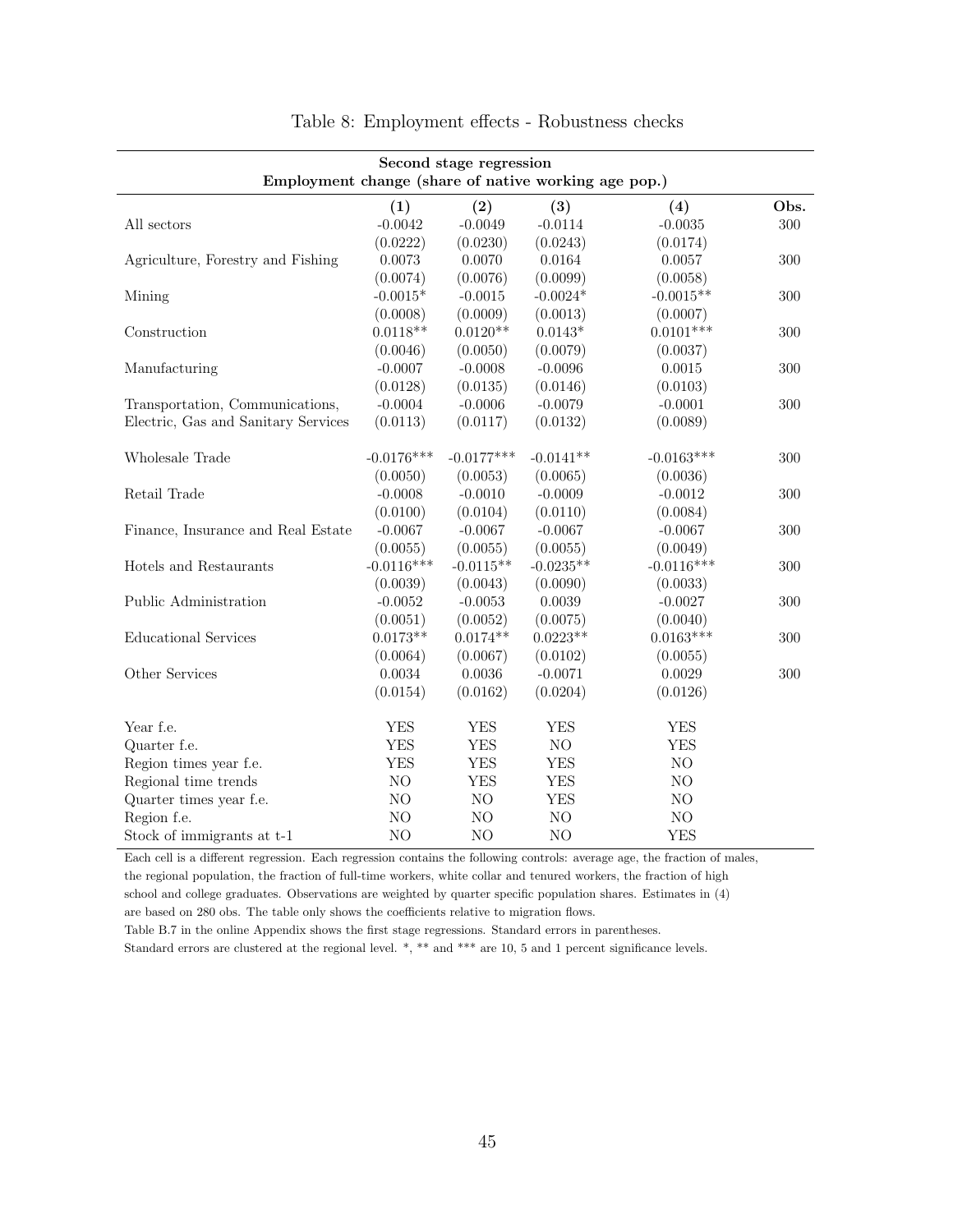| Panel A: First stage regressions<br>Change in Arab Spring immigrants (% native working age pop.) |                   |              |  |  |  |
|--------------------------------------------------------------------------------------------------|-------------------|--------------|--|--|--|
|                                                                                                  |                   | Observations |  |  |  |
| Instrument                                                                                       | $-19.279***$      | 120          |  |  |  |
|                                                                                                  | (3.459)           |              |  |  |  |
|                                                                                                  |                   |              |  |  |  |
| R-squared                                                                                        | 0.285             |              |  |  |  |
| Panel B: Second stage regressions                                                                |                   |              |  |  |  |
| Native employment change (share of native working age pop.)                                      |                   |              |  |  |  |
|                                                                                                  |                   | Observations |  |  |  |
| All sectors                                                                                      | $-0.0103$         | 120          |  |  |  |
|                                                                                                  | (0.019)           |              |  |  |  |
| Agriculture, Forestry and Fishing                                                                | 0.0020            | 120          |  |  |  |
|                                                                                                  | (0.005)           |              |  |  |  |
| Mining                                                                                           | $-0.0004$         | 120          |  |  |  |
|                                                                                                  | (0.001)           |              |  |  |  |
| Construction                                                                                     | 0.0104            | 120          |  |  |  |
|                                                                                                  | (0.007)           |              |  |  |  |
| Manufacturing                                                                                    | $-0.0045$         | 120          |  |  |  |
|                                                                                                  | (0.010)           |              |  |  |  |
| Transportation, Communications,                                                                  | $-0.0022$         | 120          |  |  |  |
| Electric, Gas and Sanitary Services                                                              | (0.005)           |              |  |  |  |
|                                                                                                  |                   |              |  |  |  |
| Wholesale Trade                                                                                  | 0.0069            | 120          |  |  |  |
| Retail Trade                                                                                     | (0.009)           | 120          |  |  |  |
|                                                                                                  | $-0.0092$         |              |  |  |  |
|                                                                                                  | (0.008)           | 120          |  |  |  |
| Finance, Insurance and Real Estate                                                               | $-0.0028$         |              |  |  |  |
| Hotels and Restaurants                                                                           | (0.003)<br>0.0024 | 120          |  |  |  |
|                                                                                                  | (0.004)           |              |  |  |  |
| Public Administration                                                                            | 0.0073            | 120          |  |  |  |
|                                                                                                  | (0.005)           |              |  |  |  |
| <b>Educational Services</b>                                                                      | $-0.0089$         | 120          |  |  |  |
|                                                                                                  | (0.007)           |              |  |  |  |
| Other Services                                                                                   | $-0.0112$         | 120          |  |  |  |
|                                                                                                  | (0.013)           |              |  |  |  |
|                                                                                                  |                   |              |  |  |  |
| Quarter and year f. e.                                                                           | <b>YES</b>        |              |  |  |  |

# Table 9: Placebo Test - Pre-Arab Spring period only (09Q1-10Q3)

Each cell is a different regression. Each regression contains the following controls: average age, the fraction of males, the regional population, the fraction of full-time workers, white collar and tenured workers, the fraction of high school and college graduates. Observations are weighted by quarter specific population shares.

Panel B only shows the coefficients relative to migration flows. Standard errors in parentheses.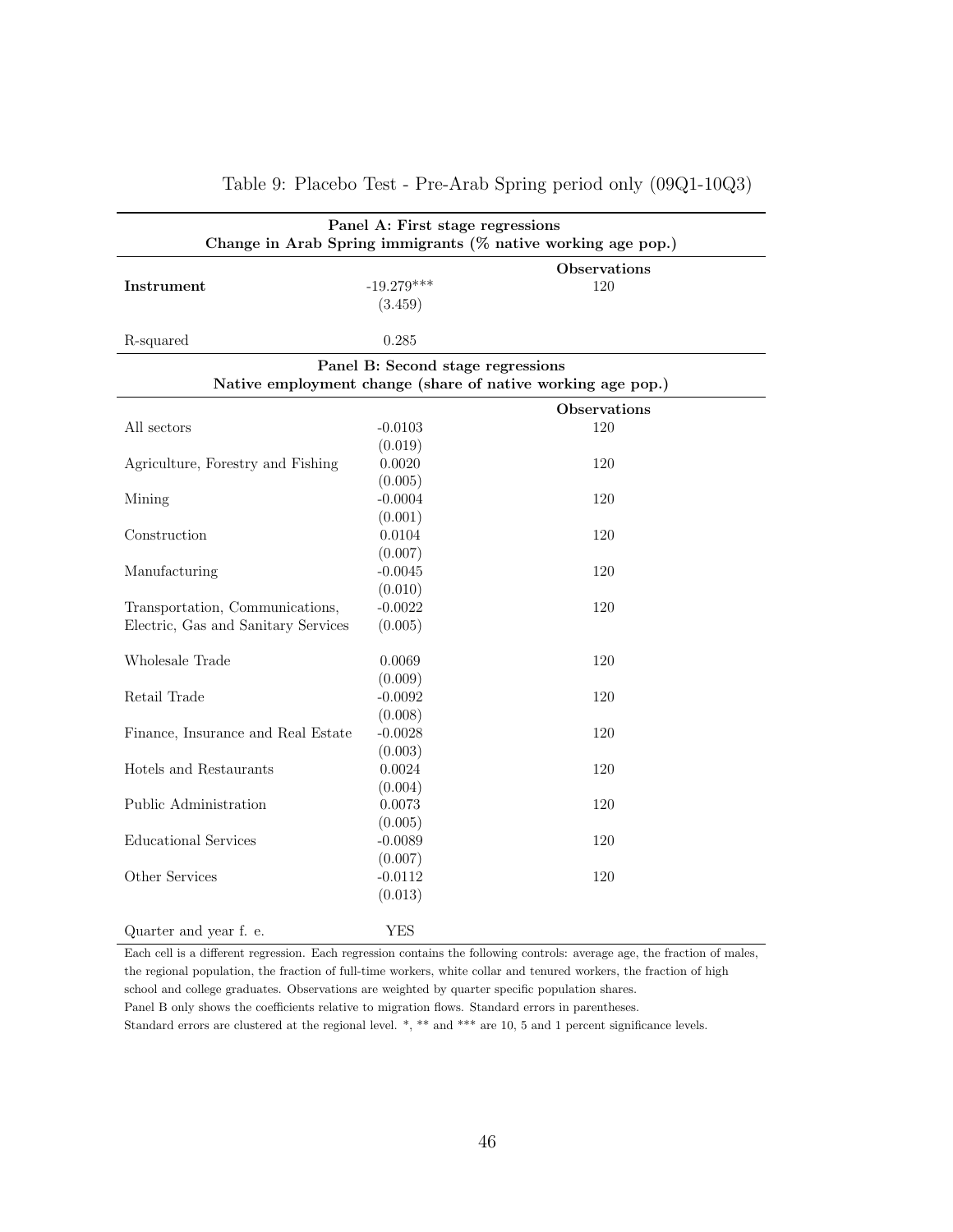| Second stage regressions<br>Native employment change (share of native working age pop.) |                |                   |              |  |
|-----------------------------------------------------------------------------------------|----------------|-------------------|--------------|--|
|                                                                                         |                |                   |              |  |
|                                                                                         | (1)            | $\left( 2\right)$ |              |  |
|                                                                                         | Clustered s.e. | Wild bootstrap    | Observations |  |
| Mining                                                                                  | $-0.0015*$     | $-0.0015$         | 300          |  |
| (p-value)                                                                               | (0.0546)       | (0.3442)          |              |  |
| Construction                                                                            | $0.0117**$     | $0.0117**$        | 300          |  |
| (p-value)                                                                               | (0.0107)       | (0.0374)          |              |  |
| Wholesale Trade                                                                         | $-0.0174***$   | $-0.0174**$       | 300          |  |
| $(p-value)$                                                                             | (0.0007)       | (0.0226)          |              |  |
| Hotels and Restaurants                                                                  | $-0.0121***$   | $-0.0121***$      | 300          |  |
| (p-value)                                                                               | (0.0019)       | (0.0026)          |              |  |
| Educational Services                                                                    | $0.0176***$    | $0.0176*$         | 300          |  |
| $(p-value)$                                                                             | (0.0076)       | (0.063)           |              |  |
| Quarter, year f.e.                                                                      | YES            | YES               |              |  |

### Table 10: Wild bootstrap versus clustered standard errors

Each cell is a different regression. Each regression contains the following controls:

average age, the fraction of males, the regional population, the fraction of full-time workers,

the fraction of white collar and tenured workers, the fraction of high school and college graduates. Observations are weighted by quarter specific population shares.

The table only shows the coefficients relative to migration flows.

Wild bootstrap performed as in Davidson and MacKinnon (2010). Results obtained from 999 repetitions. Standard errors in parentheses.  $^\ast,$   $^{\ast\ast}$  and  $^{\ast\ast\ast}$  are 10, 5 and 1 percent significance levels.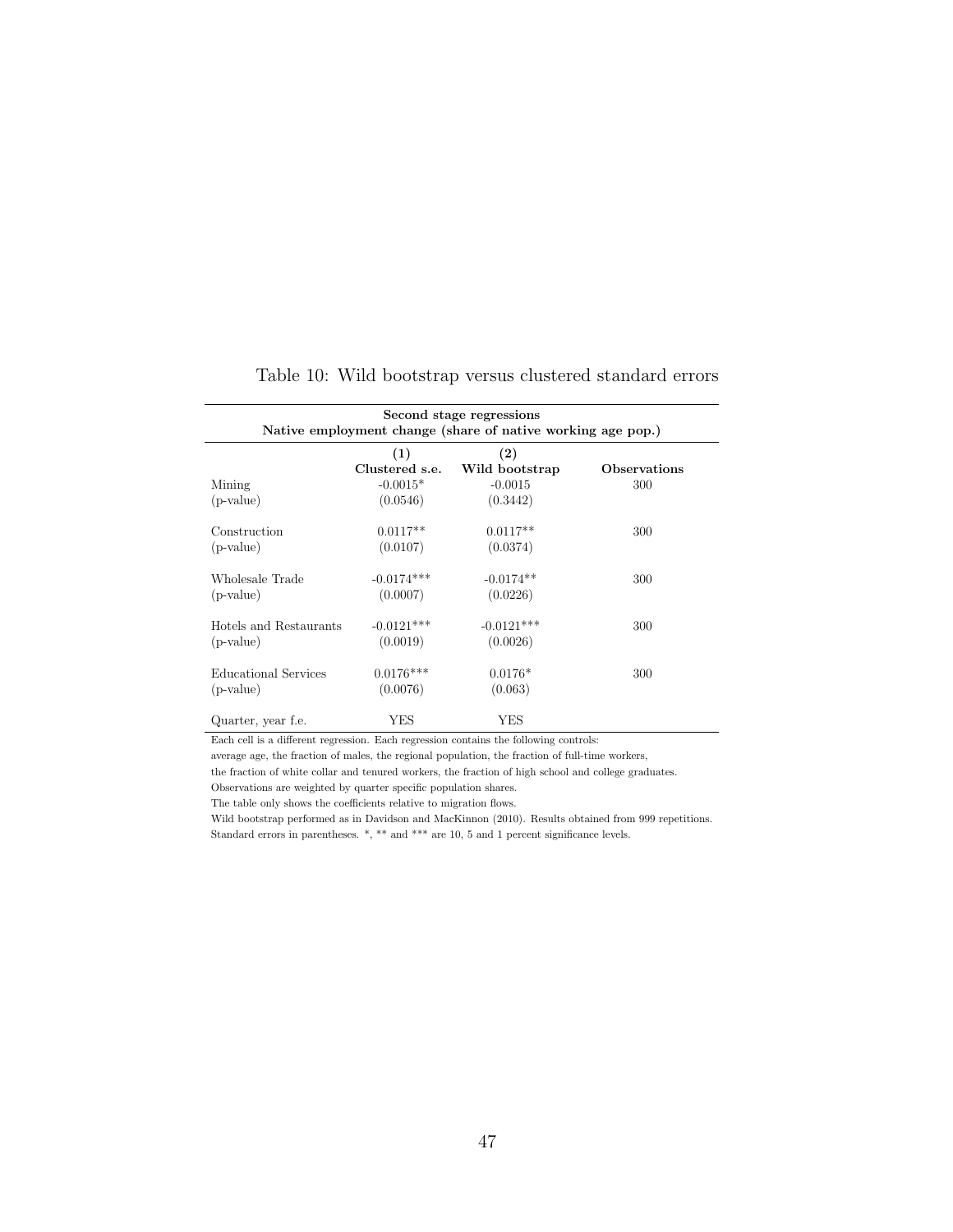| Panel A: First stage regressions for Panel B<br>Change in Arab Spring immigrants (%native working age pop.) |                                                      |              |                                                      |  |  |
|-------------------------------------------------------------------------------------------------------------|------------------------------------------------------|--------------|------------------------------------------------------|--|--|
| Instrument                                                                                                  | $2.0145***$                                          | $0.8932**$   | $0.8932**$                                           |  |  |
|                                                                                                             | (0.3818)                                             | (0.3892)     | (0.3892)                                             |  |  |
| Obs.                                                                                                        | 270                                                  | 133          | 133                                                  |  |  |
| R-squared                                                                                                   | 0.331                                                | 0.231        | 0.231                                                |  |  |
| Panel B: Second stage regressions<br>Regional capital city only                                             |                                                      |              |                                                      |  |  |
|                                                                                                             | <b>Change Number</b>                                 | Price change | Rental price change                                  |  |  |
|                                                                                                             | of transactions                                      | Zone A       | Zone A                                               |  |  |
| Arab Spring immigrants                                                                                      | $0.1859***$                                          | $0.0355*$    | 0.0140                                               |  |  |
| change $(\%)$                                                                                               | (0.0567)                                             | (0.0186)     | (0.0242)                                             |  |  |
| Obs.                                                                                                        | 270                                                  | 133          | 133                                                  |  |  |
| Year f.e.                                                                                                   | <b>YES</b>                                           | YES          | <b>YES</b>                                           |  |  |
| Quarter f.e.                                                                                                | YES                                                  | NO.          | NO.                                                  |  |  |
| Semester f.e.                                                                                               | N <sub>O</sub>                                       | <b>YES</b>   | <b>YES</b>                                           |  |  |
| Panel C: First stage regressions for Panel D<br>Change in Arab Spring immigrants (%native working age pop.) |                                                      |              |                                                      |  |  |
| Instrument                                                                                                  | $0.7238**$<br>(0.3113)                               |              | $0.8932**$<br>(0.3892)                               |  |  |
| Obs.                                                                                                        | 120                                                  |              | 133                                                  |  |  |
| R-squared                                                                                                   | 0.239                                                |              | 0.231                                                |  |  |
| Panel D: Second stage regressions<br>Regional capital city only                                             |                                                      |              |                                                      |  |  |
|                                                                                                             | Price change<br>less expensive hous. units<br>Zone A |              | Price change<br>more expensive hous. units<br>Zone A |  |  |
| Arab Spring immigrants                                                                                      | $0.0482*$                                            |              | 0.0133                                               |  |  |
| change $(\%)$                                                                                               | (0.0253)                                             |              | (0.0145)                                             |  |  |
| Obs.                                                                                                        | 120                                                  |              | 133                                                  |  |  |
| Year and Semester f.e.                                                                                      | <b>YES</b>                                           |              | <b>YES</b>                                           |  |  |

### Table 11: The effect of migration on the Italian housing market

Each cell is a different regression. Each regression contains the following controls: average age, one period lagged employment,

one period lagged (log)average earnings, the regional population, the fraction of white collars and tenured workers,the fraction of college graduates. Prices and rents are measured in euros per square meters. Observations are weighted by quarter specific transaction shares.

Standard errors in parentheses. Standard errors are clustered at the regional level. \*, \*\* and \*\*\* are 10, 5 and 1 percent significance levels.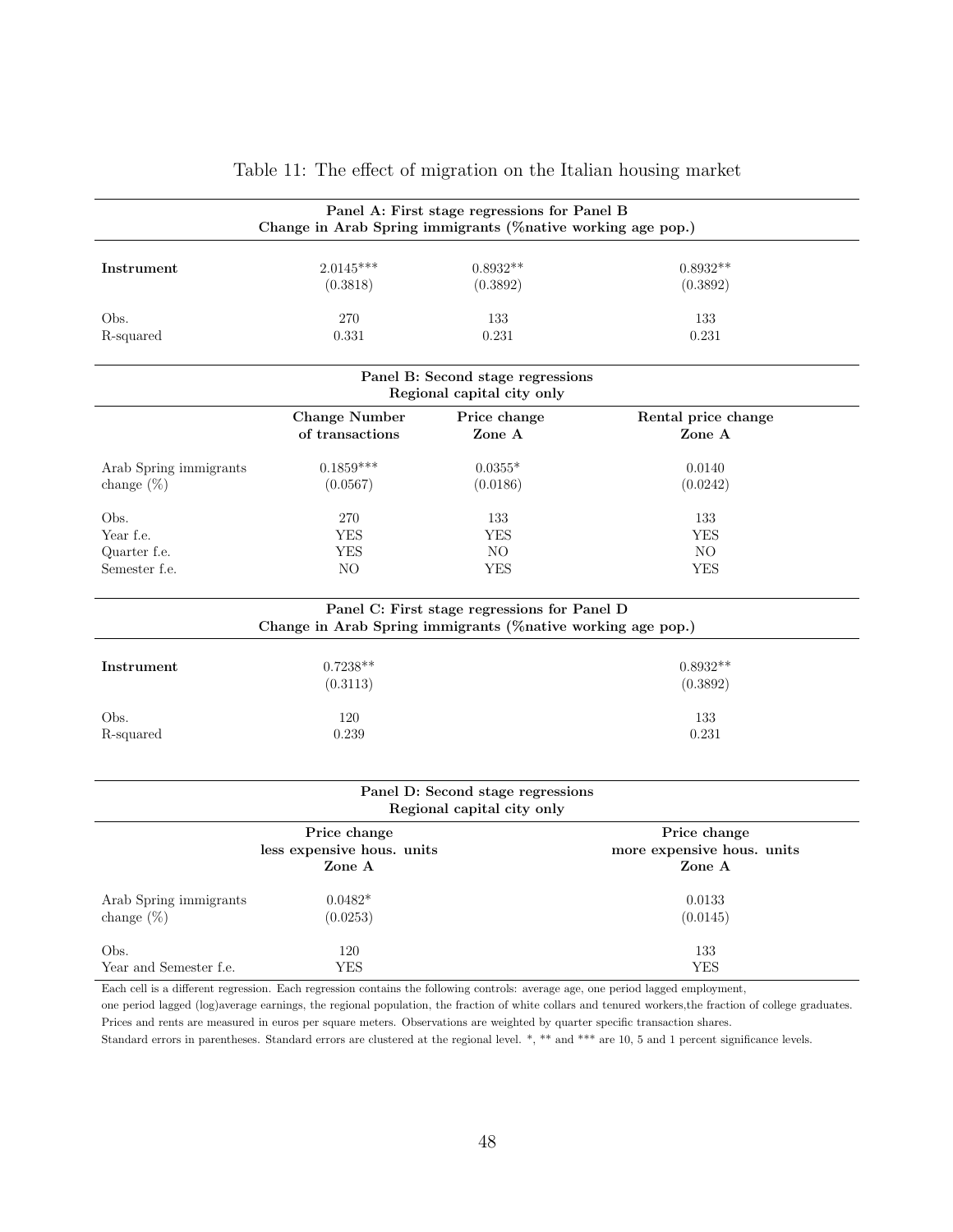# Online Appendix

# "The Effects of a Temporary Migration Shock: Evidence from the Arab Spring Migration towards Italy"

by Claudio Labanca

#### Abstract

In this study we estimate the short-term effects of migration on employment of native workers. We do so by exploiting the exogenous, unanticipated and temporary migration induced by the Arab Spring on local labor markets in Italy. We find the effects to vary significantly in magnitude and sign across industries. In negatively affected sectors, we estimate the quarterly displacement effect to be 2.6 times as large as the annual displacement estimated by other European studies. Consistent with a rise in sectoral employment operating through increased demand from immigrants, we find that the Arab Spring migration had positive effects on employment in construction while driving up house sales and house prices.

JEL Classification: F22, J43, J61, R23, R58

# A Appendix A: Additional information on the dataset

The industry classification- The classification of industry that we use follows the division classification of the US department of labor www.osha.gov/pls/imis/. We slightly depart from that classification in considering Hotels and Restaurants and Education Services separately from Services. We do that because the Arab Spring migration more strongly affected employment in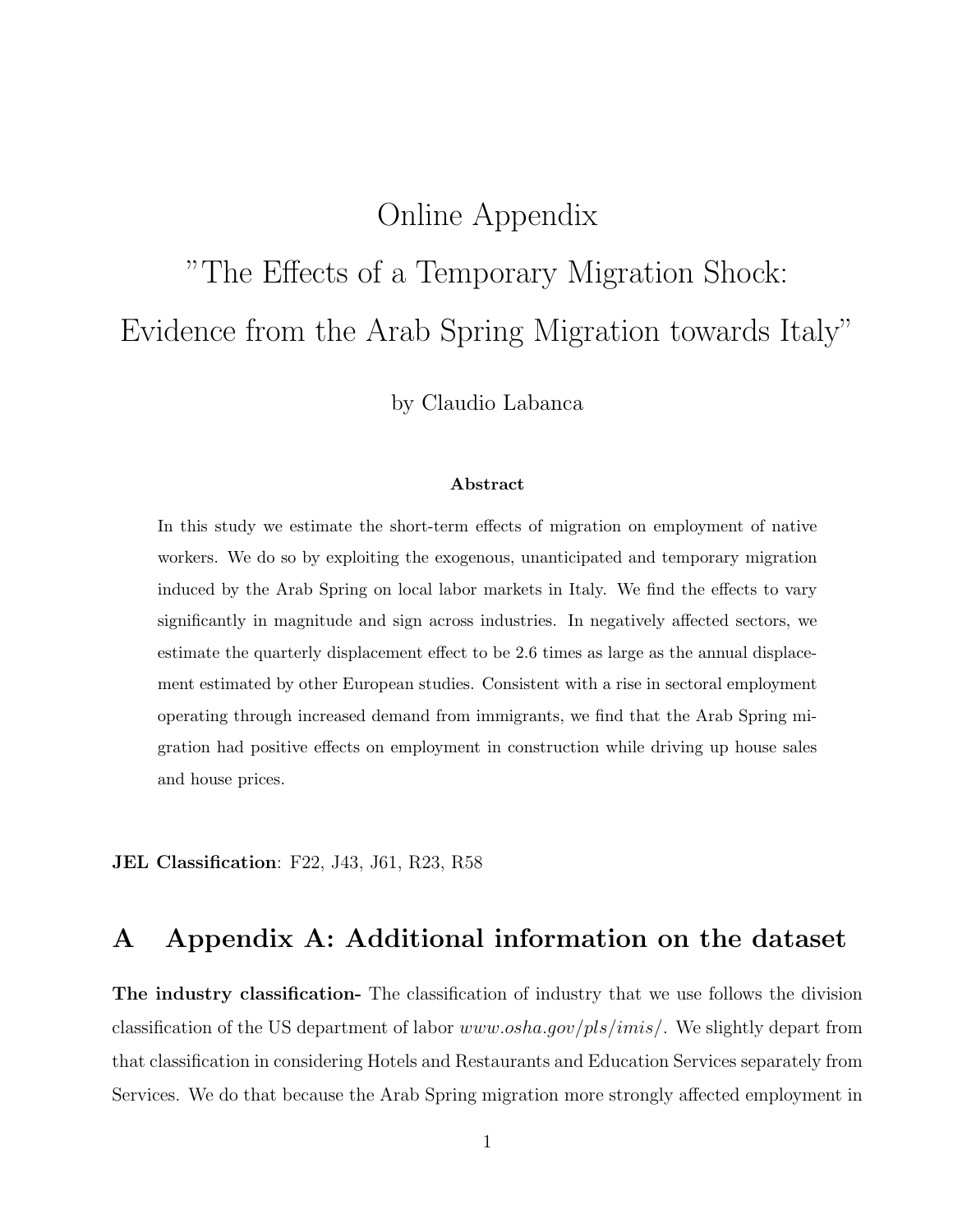those two industries. They thus deserve a separate treatment. The two digit classification in the Italian Lfs doesn't allow to distinguish between Wholesale and Retail trade of automotive dealer and mechanics. The distinction between retail and wholesale trade will turn out to be important for the analysis. For this reason we don't consider the Italian automotive dealer and mechanic sector in our analysis.

Illegal border crossing detections- The total number of illegal border crossing detections through the Central Mediterranean route was made available by Frontex upon request. To this we subtract the number illegal entries in Malta. Apart from Italy, Malta is the only other country on the Central Mediterranean route. Data on illegal entries in Malta can be found online from FrontexWatch Malta. We only consider the number of individuals alive upon arrival on Maltese lands.

**Housing market data-** The database *Quotazioni Immobiliari* provided by *Agenzia delle* Entrate- Osservatorio del mercato immobiliare provides information on the 95% confidence intervals on prices and rents of a given type of building (called tipologia) in a given micro-area (called zona OMI) for each town in Italy. We restrict our sample to the set of regional capital cities. The 95% confidence interval is based on the mean and the standard deviation that result from a representative sample<sup>[1](#page-49-0)</sup> of housing units and it is defined using a t-student distribution. The type of building is defined by looking at the reported characteristics and the scope of each given building. We only focus on residential units. Conditional on being assigned to a given typology, the location of the unit sampled determines the micro-area. Micro-areas can be aggregated into larger areas. Those are referred as fasce in the original database and here labeled as Zones A to D. For each micro-area and typology of building we derive the average price defined as the center of the 95% interval described above. We then take the average of those prices across micro-areas and type of building within the each zone (A to D). From this we obtain a price and a rental value for each zone, in each semester and in each regional capital city. We thus use this information to construct the dependent variables in table [11](#page-64-0) Panel B, Table [B.16](#page-67-0) and Table [B.17.](#page-68-0) In Table [11](#page-64-0) Panel C and Table [B.18](#page-69-0) we differentiate between more and less expensive types of buildings bases on the reported typology (tipologia). In particular

<span id="page-49-0"></span><sup>&</sup>lt;sup>1</sup>This sample must contain a minimum of 5 housing units.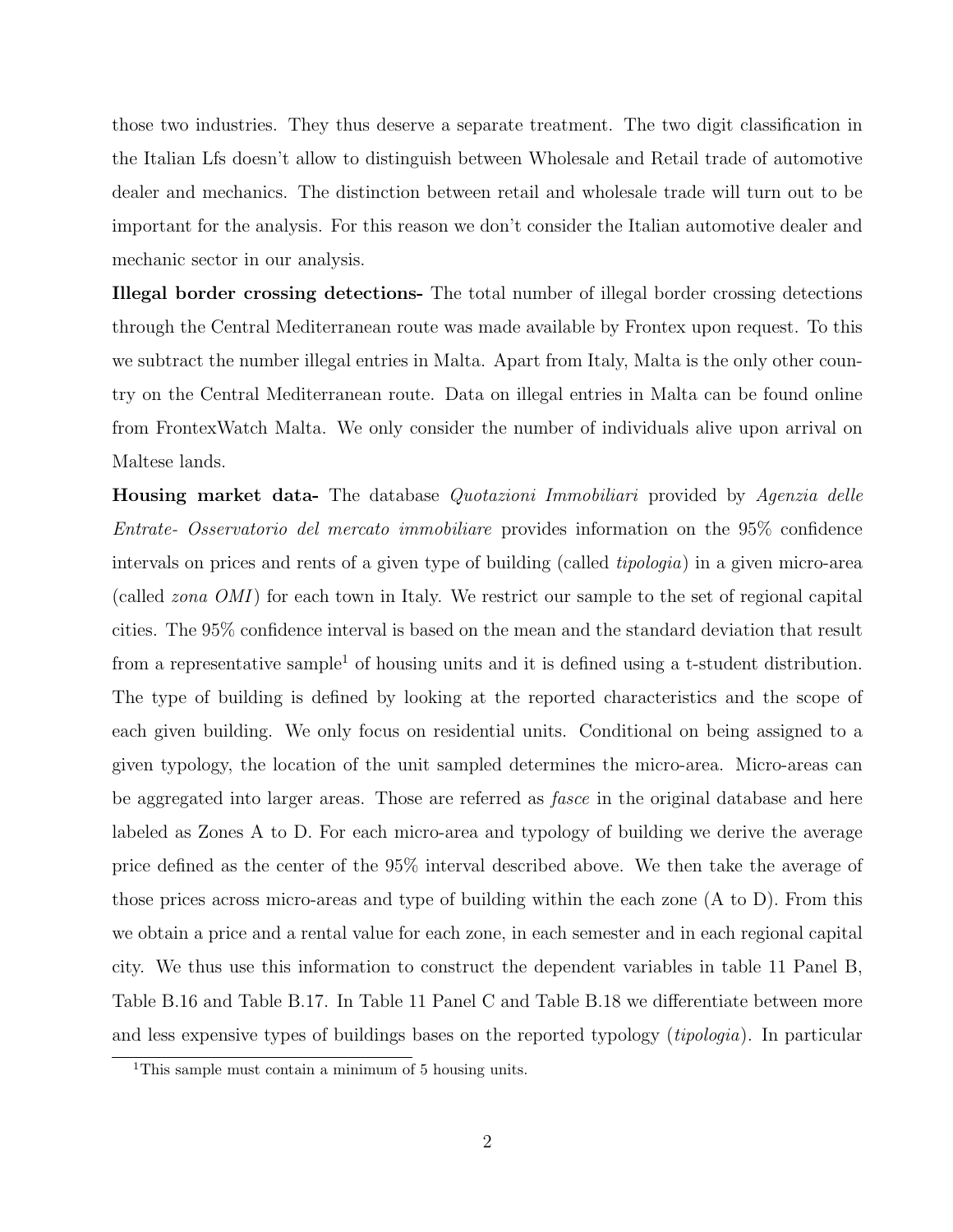we define as less expensive the residential units classified as *Abitazioni di tipo economico* and Abitazioni tipiche dei luoghi. We classified as more expensive Ville e Villini, abitazioni civili and abitazioni signorili. This classification is based on the description of each typology that can be found on the users guide (i.e. Manuale della Banca dati dell'osservatorio del marcato immobiliare) available on line from Agenzia delle Entrate.

Throughout the housing market analysis, we do not consider data from Abruzzo. This is because this region was heavily hit by an earthquake in 2010. This caused huge damage to properties. In analyzing the effects on house sales we also do not dispose of data on *Trentino Alto Adige*. Finally we do not have data on cheap house in Rome. This explains why, when we only look at cheap housing units, we have fewer observations (Table [11](#page-64-0) Panel C and Table [B.18\)](#page-69-0).

Inflows into construction from mining, wholesale trade and hotels and restaurants-For each region and in each quarter we count the weighted number of workers who were employed into either mining, hotels and restaurants or wholesale trade the year prior to the survey and that are employed into construction at the time of the survey. We thus derive the change in the number of native workers who moved in construction from wave  $t-1$  to wave t of the data. Taking the difference we restrict the possible timing of migration into construction to be either in between t and  $t-1$  or  $t-4$  and  $t-5$ . We assume that workers move into construction in between  $t - 4$  and  $t - 5$ . Accordingly we make such a change relative to the population at  $t-5$ .

Inflows of natives/immigrants - For each region we count the weighted number of workers who used to live in a different region one year prior to the interview. We do it in each quarter and we then take the first difference in inflows to each region between consecutive waves of data. As for the Inflows into construction from mining, wholesale trade and hotels and restaurants, we assume that the workers who moved into a given region did it in between  $t - 4$  and  $t - 5$ . We make such a change relative to the population at  $t - 5$ .

Outflows of natives/immigrants - For each region we count the weighted number of workers who used to live in that region one year prior to the interview and who live in a different region at the time of the interview. We do it in each quarter and we then take the first difference in outflows to each region between consecutive waves of data. We then assume that the workers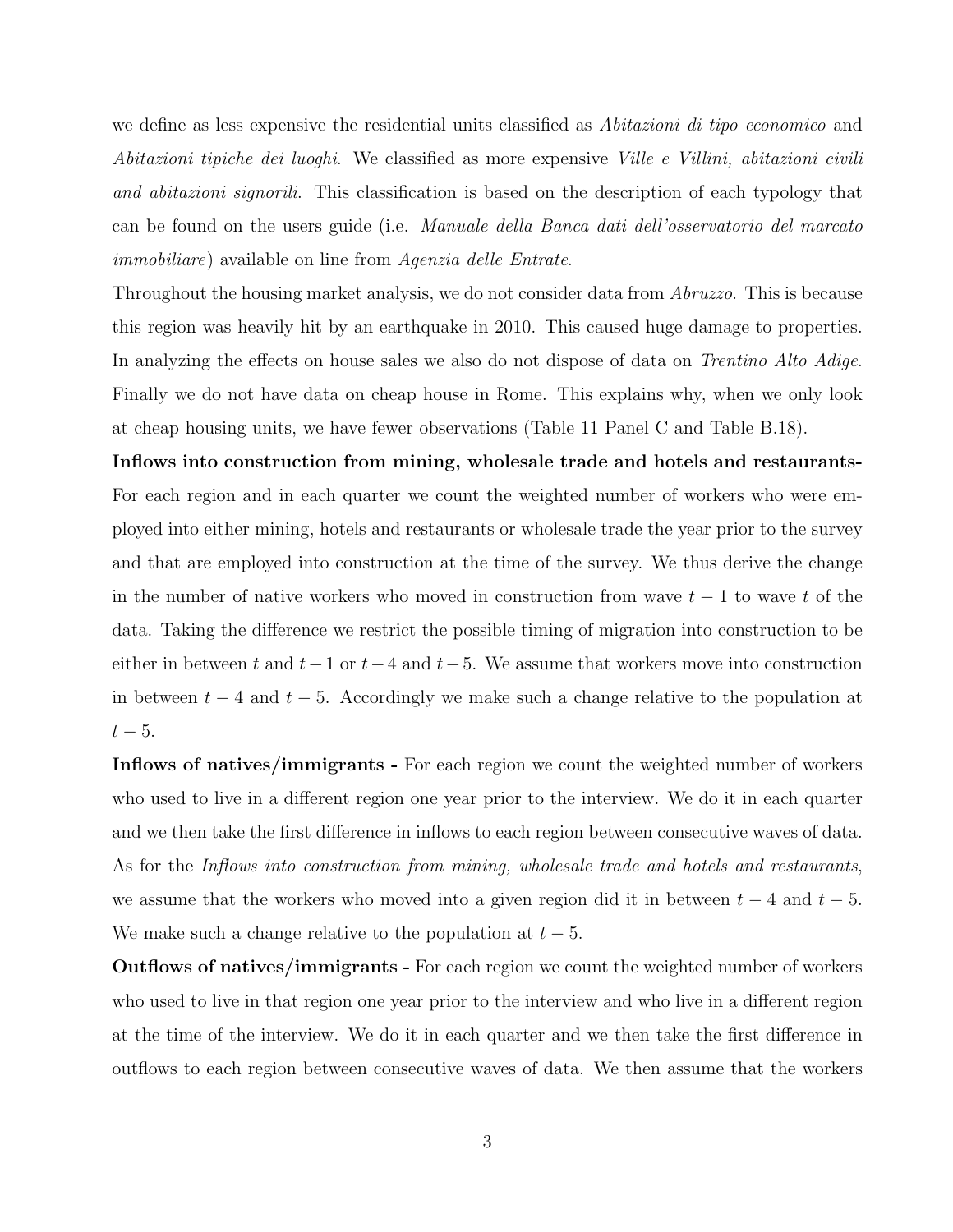who moved out of the region did it in between  $t-4$  and  $t-5$ . We make such a change relative to the population at  $t - 5$ . The change in the industry classification that occurred in 2011, makes it impossible to construct series of outflow rates for each industry that are consistent overtime. This is because there is no available bridge between old and and new industry classification on past employment (variable "ate2de"). This is why for outflow rates we only report total outflows.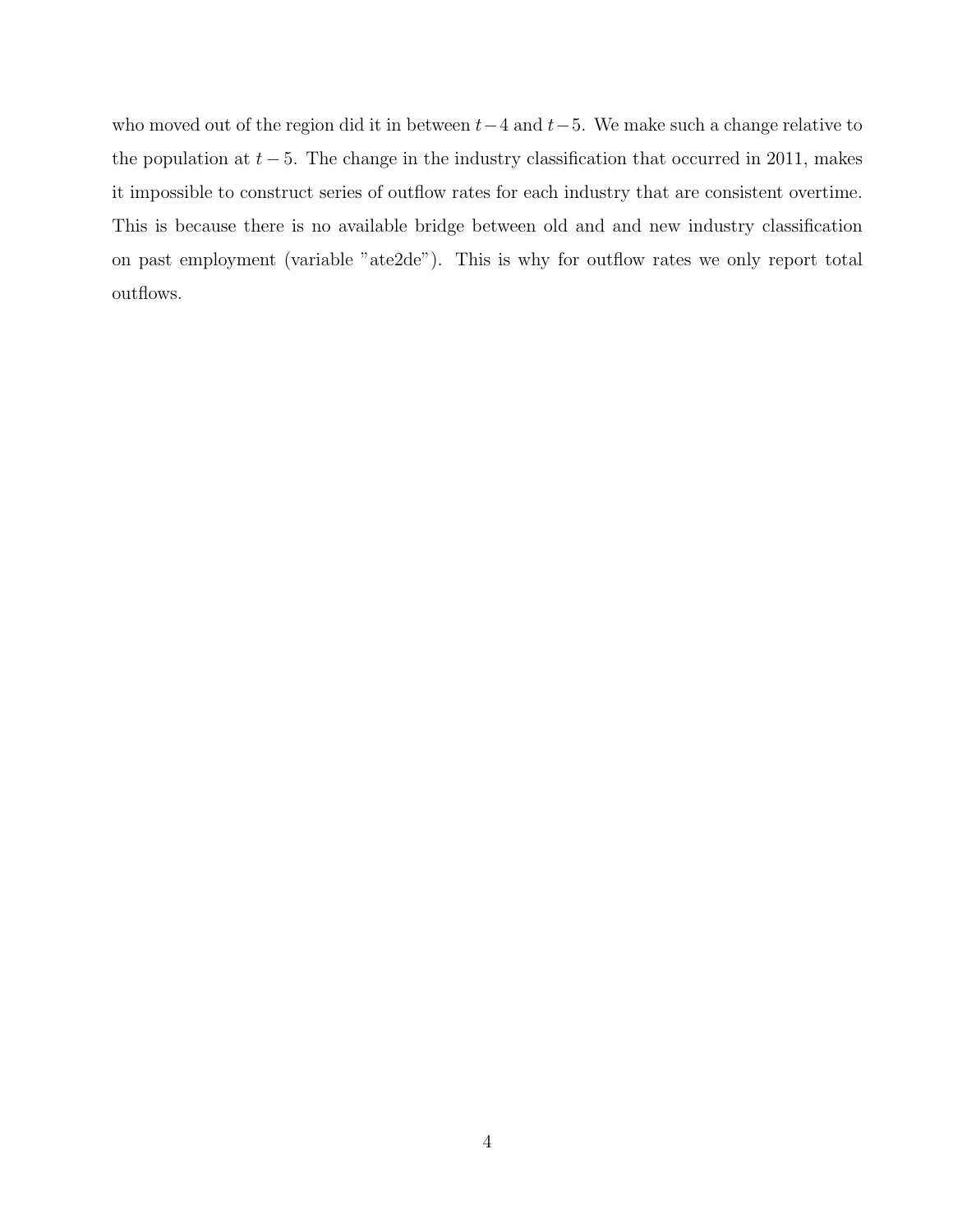# <span id="page-52-0"></span>B Appendix B: Supplmentary Tables and Figures



Figure B.1: Example of zones within a city - Naples

Notes: The red zone is Zone A, the yellow is Zone B. The blue zone is Zone C, the violet is Zone D.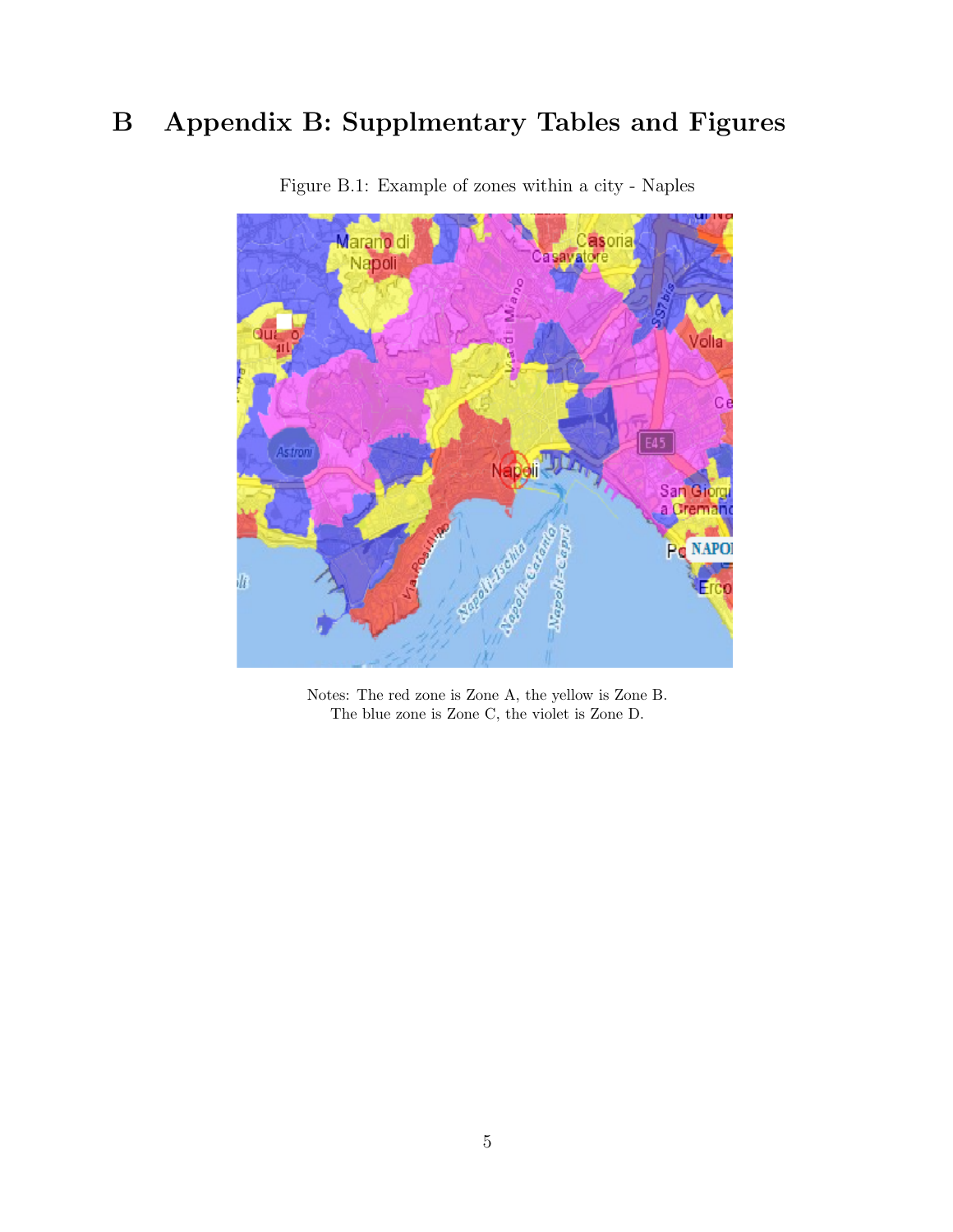| Native Employment (% native pop.)                                      |             |               |                    |              |              |  |  |  |  |  |
|------------------------------------------------------------------------|-------------|---------------|--------------------|--------------|--------------|--|--|--|--|--|
| All sectors                                                            | Obs.<br>320 | Mean<br>57.07 | Std. Dev.<br>10.47 | Min<br>38.39 | Max<br>70.29 |  |  |  |  |  |
| Agriculture, Forestry and Fishing                                      | 320         | 1.93          | 1.01               | 0.59         | 5.94         |  |  |  |  |  |
| Mining                                                                 | 320         | 0.09          | 0.06               | 0.00         | 0.33         |  |  |  |  |  |
| Construction                                                           | 320         | 4.21          | 0.65               | 2.62         | 8.42         |  |  |  |  |  |
| Manufacturing                                                          | 320         | 10.92         | 5.81               | 2.56         | 20.91        |  |  |  |  |  |
| Transportation, Communications,<br>Electric, Gas and Sanitary Services | 320         | 5.11          | 1.49               | 2.61         | 8.80         |  |  |  |  |  |
| Wholesale Trade                                                        | 320         | 2.45          | 0.88               | 0.58         | 4.47         |  |  |  |  |  |
| Retail Trade                                                           | 320         | 5.01          | 0.67               | 3.44         | 7.88         |  |  |  |  |  |
| Finance, Insurance and Real Estate                                     | 320         | 2.16          | 0.96               | 0.41         | 3.96         |  |  |  |  |  |
| Hotels and Restaurants                                                 | 320         | 2.81          | 0.72               | 1.15         | 7.18         |  |  |  |  |  |
| Public Administration                                                  | 320         | 3.85          | 1.28               | 1.98         | 8.69         |  |  |  |  |  |
| <b>Educational Services</b>                                            | 320         | 4.15          | 0.51               | 2.67         | 7.24         |  |  |  |  |  |
| Other Services                                                         | 320         | 14.37         | 2.99               | 8.52         | 19.82        |  |  |  |  |  |

Table B.1: Descriptive Statistics: Employment of natives by sector

Sources: Italian Labor Force Survey Data

Regional observations are weighted by the corresponding population shares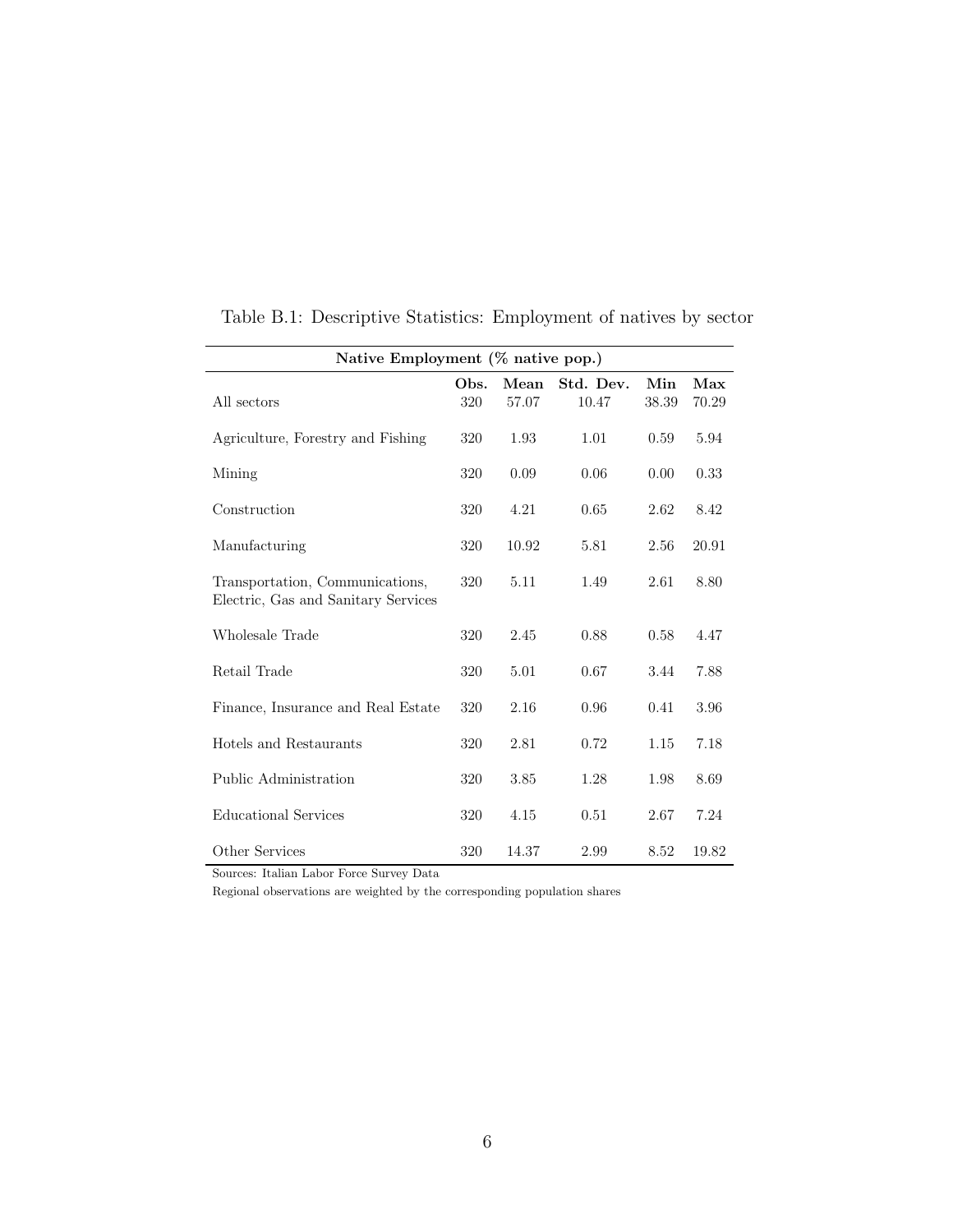| Average monthly earnings (euros)                                       |             |                 |                    |                |                |  |  |  |  |  |
|------------------------------------------------------------------------|-------------|-----------------|--------------------|----------------|----------------|--|--|--|--|--|
| All sectors                                                            | Obs.<br>320 | Mean<br>1256.16 | Std. Dev.<br>71.21 | Min<br>1103.06 | Max<br>1387.96 |  |  |  |  |  |
| Agriculture, Forestry and Fishing                                      | 319         | 1014.43         | 183.71             | 576.40         | 2000.00        |  |  |  |  |  |
| Mining                                                                 | 286         | 1424.43         | 356.14             | 541.44         | 3000.00        |  |  |  |  |  |
| Construction                                                           | 320         | 1219.41         | 101.00             | 968.35         | 1485.97        |  |  |  |  |  |
| Manufacturing                                                          | 320         | 1262.90         | 100.47             | 966.23         | 1489.86        |  |  |  |  |  |
| Transportation, Communications,<br>Electric, Gas and Sanitary Services | 320         | 1382.85         | 91.68              | 1168.33        | 1614.83        |  |  |  |  |  |
| Wholesale Trade                                                        | 320         | 1224.46         | 133.58             | 893.50         | 1876.35        |  |  |  |  |  |
| Retail Trade                                                           | 320         | 1009.14         | 76.73              | 810.21         | 1197.85        |  |  |  |  |  |
| Finance, Insurance and Real Estate                                     | 320         | 1639.39         | 127.46             | 1245.44        | 1970.78        |  |  |  |  |  |
| Hotels and Restaurants                                                 | 320         | 918.21          | 84.87              | 662.16         | 1183.16        |  |  |  |  |  |
| Public Administration                                                  | 320         | 1474.24         | 75.89              | 1245.16        | 1669.46        |  |  |  |  |  |
| <b>Educational Services</b>                                            | 320         | 1358.40         | 59.02              | 1218.90        | 1603.06        |  |  |  |  |  |
| Other Services                                                         | 320         | 1179.98         | 75.18              | 964.08         | 1361.75        |  |  |  |  |  |

Table B.2: Descriptive Statistics: Average Monthly Earnings

Sources: Italian Labor Force Survey Data - Istat

Regional observations are weighted by the corresponding population shares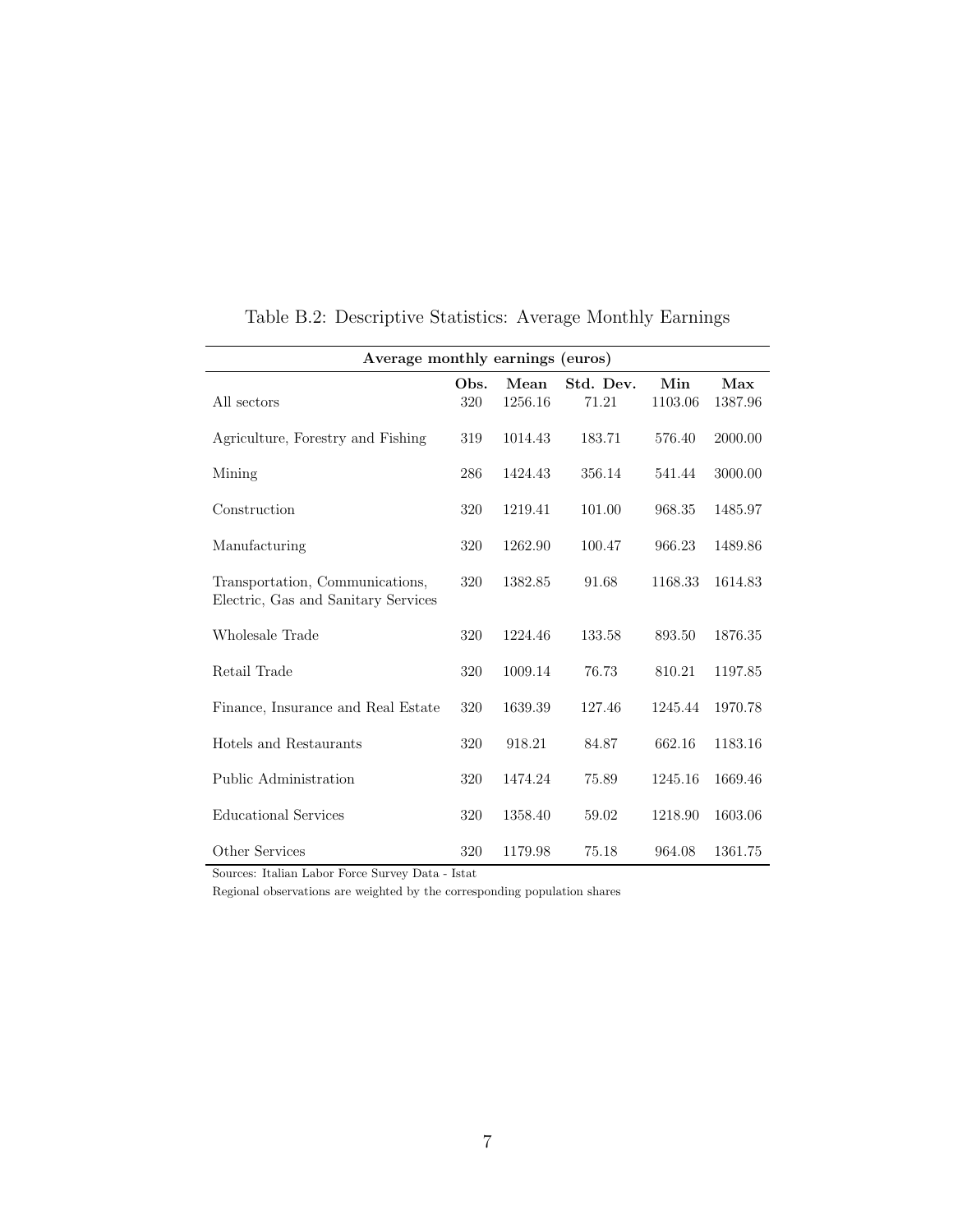|                                 | Obs. | Mean    | Std. Dev.                         | Min            | Max     |
|---------------------------------|------|---------|-----------------------------------|----------------|---------|
|                                 |      |         | House sales                       |                |         |
| Entire Region                   | 288  | 7678.36 | 6965.20                           | 335            | 35869   |
| Provinces                       | 288  | 1036.37 | 975.48                            | $\overline{0}$ | 4311    |
| Capital City County             | 288  | 3226.52 | 3571.68                           | 335            | 15243   |
| Capital City                    | 288  | 1356.37 | 1900.08                           | 60             | 9636    |
|                                 |      |         | House Prices (euros/square meter) |                |         |
| Zone A                          | 152  | 3116.51 | 1493.69                           | 1293.75        | 7024.24 |
| Zone B                          | 136  | 2499.13 | 858.55                            | 1183.75        | 4219.92 |
| Zone C                          | 144  | 2084.24 | 735.03                            | 969.17         | 3813.80 |
| Zone D                          | 128  | 1834.81 | 714.18                            | 658.75         | 3143.75 |
| Less expensive<br>housing units | 138  | 2359.42 | 1082.75                           | 1204.64        | 4917.50 |
| More expensive<br>housing units | 152  | 3349.04 | 1541.96                           | 1362.50        | 7024.24 |
|                                 |      |         | Rents (euros/square meter)        |                |         |
| Zone A                          | 152  | 10.30   | 5.16                              | 4.36           | 27.29   |
| Zone B                          | 136  | 8.16    | 2.88                              | 4.40           | 16.69   |
| Zone C                          | 144  | 6.61    | 2.75                              | 0.00           | 13.82   |
| Zone D                          | 128  | 6.00    | 3.10                              | 0.00           | 11.70   |

Table B.3: Descriptive Statistics - Housing market variables

We label the most central zone "zone A" (the red zone in Figure [B.1\)](#page-52-0). Moving away from the city center the remaining 3 zones (the yellow, blue and violet zone in Figure [B.1\)](#page-52-0) are labeled respectively as zone B, C and D. Provinces refers to the main cities (Province) of each Italian region.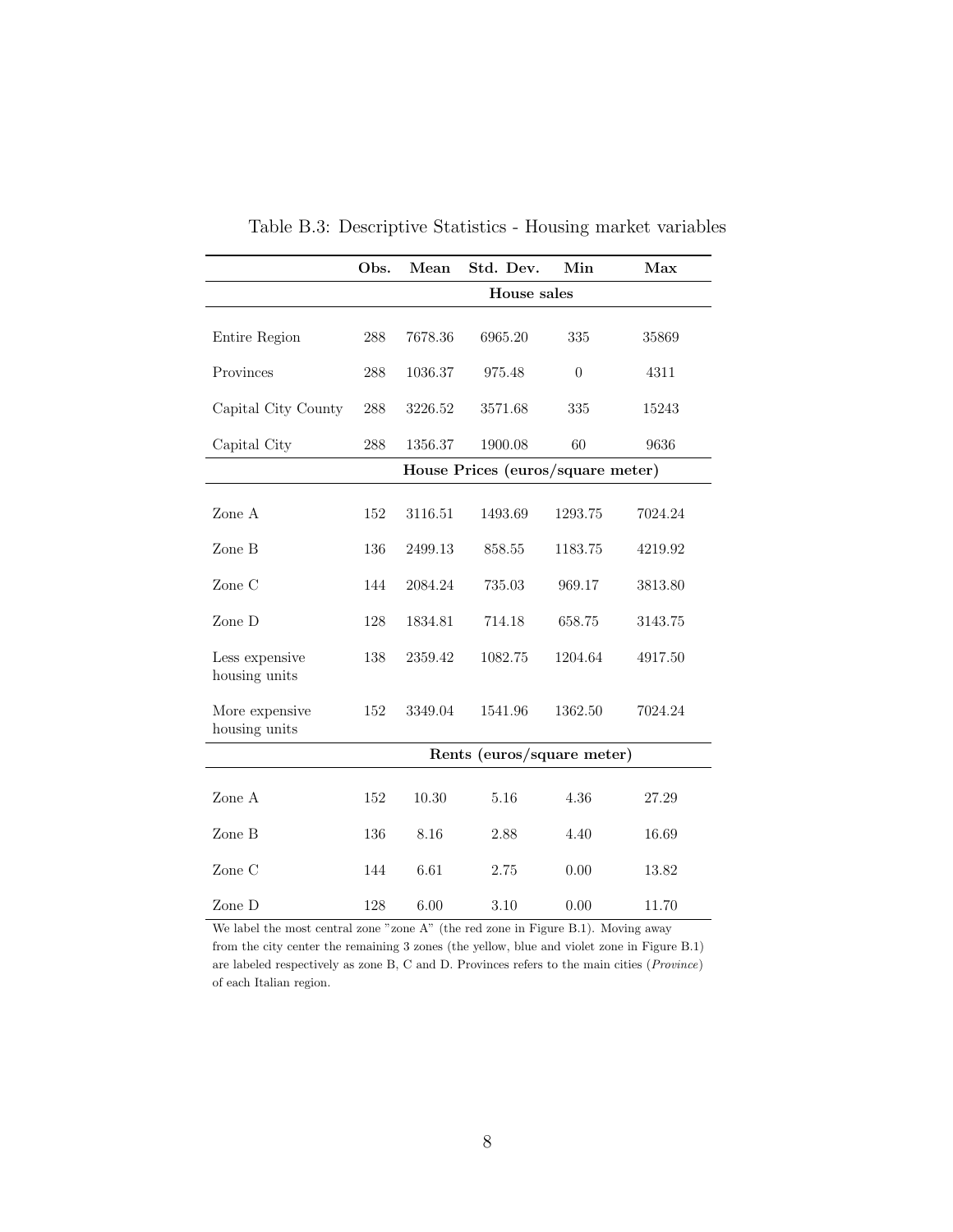| Second stage regressions<br>(Log) Average monthly earnings change |              |                   |              |                   |                           |  |  |
|-------------------------------------------------------------------|--------------|-------------------|--------------|-------------------|---------------------------|--|--|
|                                                                   | (1)<br>IV    | (1)<br><b>OLS</b> | (2)<br>IV    | (2)<br><b>OLS</b> | Number of<br>Observations |  |  |
| All sectors                                                       | $-0.0041$    | $-0.0053$         | $-0.0037$    | $-0.0053$         | 300                       |  |  |
|                                                                   | (0.0156)     | (0.0037)          | (0.0162)     | (0.0039)          |                           |  |  |
| Agriculture, Forestry and Fishing                                 | $-0.0281$    | $-0.0061$         | $-0.0293$    | $-0.0059$         | 298                       |  |  |
|                                                                   | (0.1041)     | (0.0304)          | (0.1061)     | (0.0313)          |                           |  |  |
| Mining                                                            | 0.2380       | 0.1636            | 0.2099       | 0.1695            | 247                       |  |  |
|                                                                   | (0.4400)     | (0.1086)          | (0.4589)     | (0.1150)          |                           |  |  |
| Construction                                                      | $-0.1491***$ | $-0.0365**$       | $-0.1479***$ | $-0.0370**$       | 300                       |  |  |
|                                                                   | (0.0413)     | (0.0136)          | (0.0422)     | (0.0142)          |                           |  |  |
| Manufacturing                                                     | 0.0675       | 0.0052            | 0.0676       | 0.0051            | 300                       |  |  |
|                                                                   | (0.0459)     | (0.0117)          | (0.0476)     | (0.0121)          |                           |  |  |
| Transportation, Communications,                                   | 0.0547       | $-0.0151*$        | 0.0548       | $-0.0152*$        | 300                       |  |  |
| Electric, Gas and Sanitary Services                               | (0.0559)     | (0.0085)          | (0.0582)     | (0.0087)          |                           |  |  |
|                                                                   |              |                   |              |                   |                           |  |  |
| Wholesale Trade                                                   | 0.0058       | $-0.0210$         | 0.0040       | $-0.0210$         | 300                       |  |  |
|                                                                   | (0.0507)     | (0.0170)          | (0.0523)     | (0.0178)          |                           |  |  |
| Retail Trade                                                      | 0.0075       | 0.0124            | 0.0084       | 0.0121            | 300                       |  |  |
|                                                                   | (0.0503)     | (0.0146)          | (0.0518)     | (0.0151)          |                           |  |  |
| Finance, Insurance and Real Estate                                | 0.0227       | 0.0183            | 0.0231       | 0.0184            | 300                       |  |  |
|                                                                   | (0.0794)     | (0.0243)          | (0.0823)     | (0.0252)          |                           |  |  |
| Hotels and Restaurants                                            | $-0.0086$    | $-0.0504**$       | $-0.0119$    | $-0.0506**$       | 300                       |  |  |
|                                                                   | (0.0831)     | (0.0222)          | (0.0868)     | (0.0233)          |                           |  |  |
| Public Administration                                             | 0.0146       | $-0.0097$         | 0.0147       | $-0.0095$         | 300                       |  |  |
|                                                                   | (0.0774)     | (0.0136)          | (0.0802)     | (0.0142)          |                           |  |  |
| <b>Educational Services</b>                                       | $-0.0416$    | $-0.0063$         | $-0.0412$    | $-0.0064$         | 300                       |  |  |
|                                                                   | (0.0283)     | (0.0127)          | (0.0295)     | (0.0130)          |                           |  |  |
| Other Services                                                    | 0.0066       | 0.0109            | 0.0073       | 0.0111            | 300                       |  |  |
|                                                                   | (0.0394)     | (0.0155)          | (0.0411)     | (0.0161)          |                           |  |  |
| Quarter and year fixed effects                                    | <b>YES</b>   | <b>YES</b>        | <b>YES</b>   | <b>YES</b>        |                           |  |  |
| Region fixed effects                                              | NO           | NO                | <b>YES</b>   | <b>YES</b>        |                           |  |  |
|                                                                   |              |                   |              |                   |                           |  |  |
| Estimated change                                                  | $-9.046$     |                   |              |                   |                           |  |  |
| in monthly earnings (euros)                                       | (2.504)      |                   |              |                   |                           |  |  |

### Table B.4: The effects of the Arab Spring migration on average earnings

Each cell is a different regression. Each regression contains the following controls: average age, the fraction of males,the regional population,

the fraction of full-time workers, the fraction of white collar and tenured workers, the fraction of high school and college graduates.

The Table only shows the coefficients relative to migration flows. Observations are weighted by quarter specific population shares.

Standard errors in parentheses. Standard errors are clustered at the regional level. \*, \*\* and \*\*\* are 10, 5 and 1 percent significance levels.

The estimated change in monthly earnings in construction is obtained as the product of the estimated coefficient (-0.1491), the average percentage change in immigrants from the Arab Spring countries in the fist six months of 2011 (0.05%) and the average Pre-Arab Spring earnings in construction (1202.832 euros)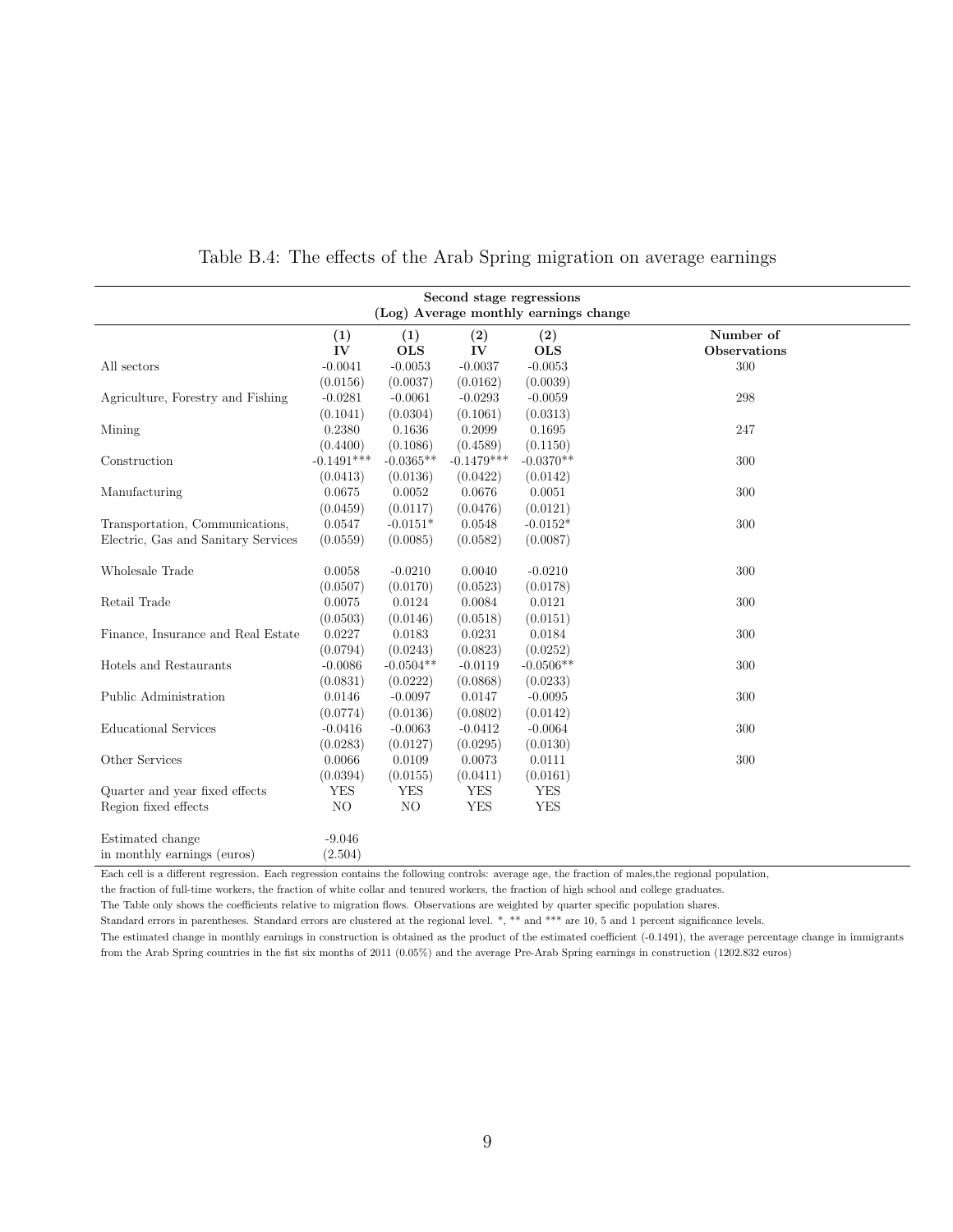| Second stage regressions<br>(Log) Average hours worked change |                        |                      |      |  |  |  |
|---------------------------------------------------------------|------------------------|----------------------|------|--|--|--|
|                                                               | $\left(1\right)$<br>IV | (2)<br>$\mathbf{IV}$ | Obs. |  |  |  |
| All sectors                                                   | 0.0049                 | 0.0050               | 300  |  |  |  |
|                                                               | (0.0093)               | (0.0096)             |      |  |  |  |
| Agriculture, Forestry and Fishing                             | $0.2417**$             | $0.2403**$           | 300  |  |  |  |
|                                                               | (0.1018)               | (0.1043)             |      |  |  |  |
| Mining                                                        | $-0.0202$              | $-0.0132$            | 262  |  |  |  |
|                                                               | (0.1229)               | (0.1237)             |      |  |  |  |
| Construction                                                  | $-0.0515$              | $-0.0516$            | 300  |  |  |  |
|                                                               | (0.0325)               | (0.0331)             |      |  |  |  |
| Manufacturing                                                 | 0.0340                 | 0.0346               | 300  |  |  |  |
|                                                               | (0.0228)               | (0.0240)             |      |  |  |  |
| Transportation, Communications,                               | 0.0281                 | 0.0278               | 300  |  |  |  |
| Electric, Gas and Sanitary Services                           | (0.0276)               | (0.0282)             |      |  |  |  |
|                                                               |                        |                      |      |  |  |  |
| Wholesale Trade                                               | 0.0039                 | 0.0036               | 300  |  |  |  |
|                                                               | (0.0480)               | (0.0495)             |      |  |  |  |
| Retail Trade                                                  | $-0.0331$              | $-0.0321$            | 300  |  |  |  |
|                                                               | (0.0210)               | (0.0215)             |      |  |  |  |
| Finance, Insurance and Real Estate                            | 0.0202                 | 0.0205               | 300  |  |  |  |
|                                                               | (0.0438)               | (0.0456)             |      |  |  |  |
| Hotels and Restaurants                                        | $-0.0294$              | $-0.0298$            | 300  |  |  |  |
|                                                               | (0.1386)               | (0.1436)             |      |  |  |  |
| Public Administration                                         | $-0.0197$              | $-0.0198$            | 300  |  |  |  |
|                                                               | (0.0331)               | (0.0344)             |      |  |  |  |
| <b>Educational Services</b>                                   | 0.0714                 | 0.0716               | 300  |  |  |  |
|                                                               | (0.0462)               | (0.0474)             |      |  |  |  |
| Other Services                                                | $0.0478*$              | $0.0477*$            | 300  |  |  |  |
|                                                               | (0.0231)               | (0.0241)             |      |  |  |  |
| Quarter and year fixed effects                                | YES                    | <b>YES</b>           |      |  |  |  |
| Region fixed effects                                          | $\rm NO$               | <b>YES</b>           |      |  |  |  |

Table B.5: The effects of the Arab Spring migration on hours worked

Each cell is a different regression. Each regression contains the following controls: average age, the fraction of males, the regional population, the fraction of full-time workers, white collar and tenured workers, the fraction of high school and college graduates. The table only shows the coefficients relative to migration flows.

Standard errors in parentheses. Observations are weighted by quarter specific population shares.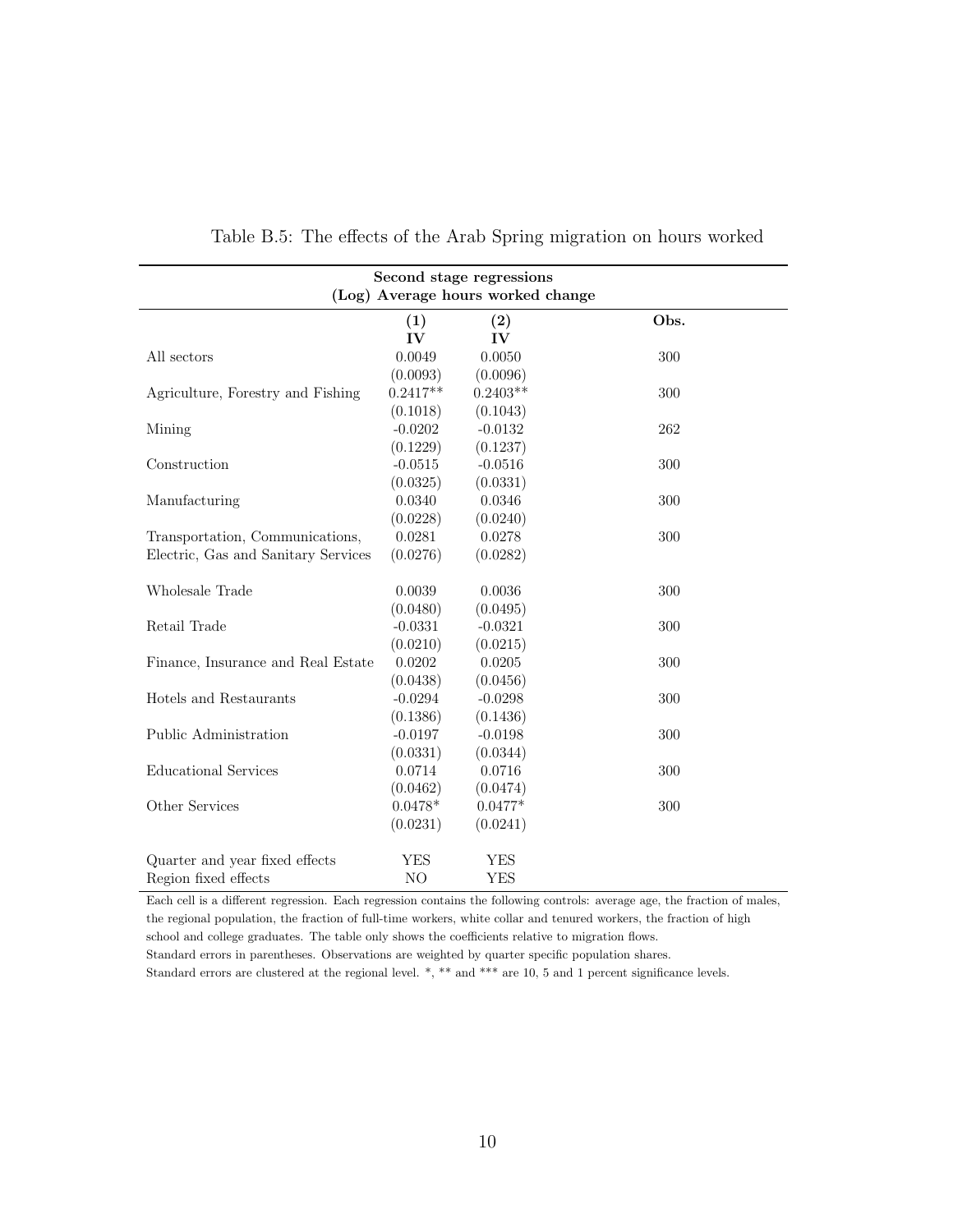| <b>Second Stage Regressions</b>                      |                          |                          |                         |                           |                          |  |  |  |  |
|------------------------------------------------------|--------------------------|--------------------------|-------------------------|---------------------------|--------------------------|--|--|--|--|
| Employment change (share of native working age pop.) |                          |                          |                         |                           |                          |  |  |  |  |
|                                                      | <b>Baseline</b>          | Males                    | Females                 | Elementary school         | High school<br>diploma   |  |  |  |  |
| Mining                                               | $-0.0015*$<br>(0.0007)   | $-0.0016*$<br>(0.0009)   |                         | $-0.0012**$<br>(0.0005)   | $-0.0004$<br>(0.0003)    |  |  |  |  |
| Construction                                         | $0.0117**$<br>(0.0041)   | 0.0046<br>(0.0037)       | $0.0071*$<br>(0.0034)   | 0.0057<br>(0.0039)        | 0.0058<br>(0.0054)       |  |  |  |  |
| Wholesale trade                                      | $-0.0174***$<br>(0.0043) | $-0.0095***$<br>(0.0030) | $-0.0080**$<br>(0.0033) | $-0.0068**$<br>(0.0024)   | $-0.0080***$<br>(0.0022) |  |  |  |  |
| Hotels and Restaurants                               | $-0.0121***$<br>(0.0034) | $-0.0064$<br>(0.0048)    | $-0.0056*$<br>(0.0030)  | $-0.0068$ ***<br>(0.0021) | $-0.0028$<br>(0.0034)    |  |  |  |  |
| Educational Services                                 | $0.0176***$<br>(0.0059)  | $0.0045*$<br>(0.0024)    | $0.0132**$<br>(0.0050)  | $0.0036**$<br>(0.0013)    | $0.0146***$<br>(0.0029)  |  |  |  |  |
| Quarter, year and region fixed effects               | YES                      | <b>YES</b>               | YES                     | <b>YES</b>                | <b>YES</b>               |  |  |  |  |

Table B.6: Breakdown of the employment effects by sex and educational attainments

Each cell is a different regression. Each regression contains the following controls: average age,

the fraction of males, the regional population, the fraction of full-time workers, white collar and tenured workers,

the fraction of high school and college graduates. Observations are weighted by quarter specific population shares.

The Table only shows the coefficients relative to migration flows. Elementary school is defined as primary (grade 1 to 5) and middle school (grade 6 to 8). High school follows middle school. It can consist of 3 or 5 years of schooling depending on the field of study. Standard errors in parentheses are clustered at the regional level. \*, \*\* and \*\*\* are 10, 5 and 1 percent significance levels.

| Table B.7: Robustness checks - First stage regressions |  |  |
|--------------------------------------------------------|--|--|
|                                                        |  |  |

<span id="page-58-0"></span>

|                            | Immigrants from AS<br>countries change $(\%)$ | Immigrants from AS<br>countries change $(\%)$ | Immigrants from AS<br>countries change $(\%)$ | Immigrants from AS<br>countries change $(\%)$ | Stock of immigr. from<br>AS countries at t-1 |
|----------------------------|-----------------------------------------------|-----------------------------------------------|-----------------------------------------------|-----------------------------------------------|----------------------------------------------|
|                            | (1)                                           | (2)                                           | (3)                                           | (4)                                           | (4)                                          |
| Instrument                 | 1.588***                                      | $1.590***$                                    | $1.961***$                                    | $1.6705***$                                   | $-0.0093**$                                  |
|                            | (0.228)                                       | (0.239)                                       | (0.402)                                       | (0.2038)                                      | (0.0039)                                     |
| 2003 Shares                |                                               |                                               |                                               | 0.0148                                        | $0.0259***$                                  |
|                            |                                               |                                               |                                               | (0.0215)                                      | (0.0036)                                     |
| $F$ (exclud. inst.)        | 6.973                                         | 6.667                                         | 4.878                                         | 41.49                                         | 26.13                                        |
| Obs.                       | 300                                           | 300                                           | 300                                           | 280                                           | 280                                          |
| R-squared                  | 0.173                                         | 0.182                                         | 0.216                                         | 0.136                                         | 0.741                                        |
| Year f.e.                  | <b>YES</b>                                    | <b>YES</b>                                    | <b>YES</b>                                    | <b>YES</b>                                    | <b>YES</b>                                   |
| Quarter f.e.               | <b>YES</b>                                    | <b>YES</b>                                    | NO.                                           | <b>YES</b>                                    | <b>YES</b>                                   |
| Region times year f.e.     | <b>YES</b>                                    | <b>YES</b>                                    | <b>YES</b>                                    | NO.                                           | NO                                           |
| Regional time trends       | NO                                            | <b>YES</b>                                    | <b>YES</b>                                    | NO.                                           | NO.                                          |
| Quarter times year f.e.    | NΟ                                            | NO.                                           | <b>YES</b>                                    | NO.                                           | NO.                                          |
| Region f.e.                | NO                                            | NO.                                           | NO.                                           | NO.                                           | NO.                                          |
| Stock of immigrants at t-1 | NO                                            | NO.                                           | NO.                                           | YES                                           | <b>YES</b>                                   |

Each cell is a different regression. Each regression contains the following controls: average age, the fraction of males, the regional population, the fraction of full-time workers, the fraction of white collar and tenured workers, the fraction of high school and college graduates.

Observations are weighted by quarter specific population shares. Standard errors in parentheses. \*, \*\* and \*\*\* are 10, 5 and 1 percent significance levels.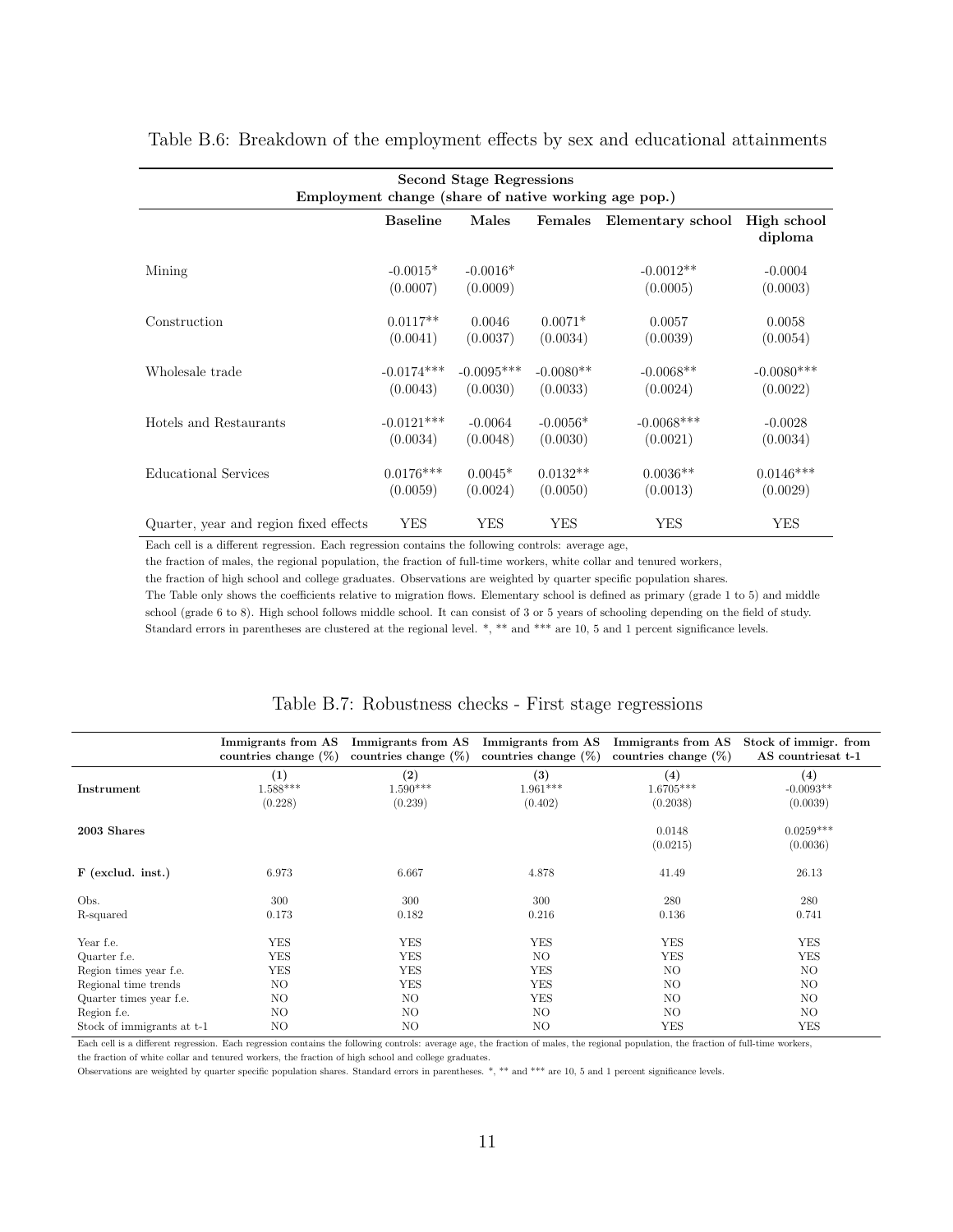|                                                              |                                         | Panel A: First stage regressions                               |                     |                       |                                        |              |  |  |
|--------------------------------------------------------------|-----------------------------------------|----------------------------------------------------------------|---------------------|-----------------------|----------------------------------------|--------------|--|--|
| Change in Arab Spring immigrants (% native working age pop.) |                                         |                                                                |                     |                       |                                        |              |  |  |
| (2)<br>(1)                                                   |                                         |                                                                |                     |                       |                                        |              |  |  |
| Instrument                                                   | Clustered s.e.<br>$1.590***$<br>(0.202) | Unclustered s.e.<br>$1.587***$<br>(0.611)                      | Observations<br>300 |                       |                                        |              |  |  |
| R-squared                                                    | 0.117                                   | 0.133                                                          |                     |                       |                                        |              |  |  |
|                                                              |                                         | Panel B: Second stage regressions                              |                     |                       |                                        |              |  |  |
|                                                              |                                         | Native employment change<br>(share of native working age pop.) |                     |                       | $(Log)$ Av. monthly<br>earnings change |              |  |  |
|                                                              | (1)<br>Clustered s.e.                   | $^{\rm (2)}$<br>Unclustered s.e.                               | <b>Observations</b> | (1)<br>Clustered s.e. | (2)<br>Unclustered s.e.                | Observations |  |  |
| All sectors                                                  | $-0.0034$                               | $-0.0034$                                                      | 300                 | $-0.0041$             | $-0.0041$                              | 300          |  |  |
|                                                              | (0.0202)                                | (0.0153)                                                       |                     | (0.0156)              | (0.0146)                               |              |  |  |
| Agriculture, Forestry and Fishing                            | 0.0074                                  | 0.0074                                                         | 300                 | $-0.0281$             | $-0.0281$                              | 300          |  |  |
|                                                              | (0.0066)                                | (0.0047)                                                       |                     | (0.1041)              | (0.2114)                               |              |  |  |
| Mining                                                       | $-0.0015*$                              | $-0.0015*$                                                     | 300                 | 0.2380                | 0.2380                                 | 300          |  |  |
|                                                              | (0.0007)                                | (0.0009)                                                       |                     | (0.4400)              | (0.3650)                               |              |  |  |
| Construction                                                 | $0.0117**$                              | $0.0117*$                                                      | 300                 | $-0.1491***$          | $-0.1491**$                            | 300          |  |  |
|                                                              | (0.0041)                                | (0.0064)                                                       |                     | (0.0413)              | (0.0633)                               |              |  |  |
| Manufacturing                                                | $-0.0003$                               | $-0.0003$                                                      | 300                 | 0.0675                | 0.0675                                 | 300          |  |  |
|                                                              | (0.0113)                                | (0.0103)                                                       |                     | (0.0459)              | (0.0493)                               |              |  |  |
| Transportation, Communications,                              | $-0.0004$                               | $-0.0004$                                                      | 300                 | 0.0547                | 0.0547                                 | 300          |  |  |
| Electric, Gas and Sanitary Services                          | (0.0099)                                | (0.0083)                                                       |                     | (0.0559)              | (0.0775)                               |              |  |  |
| Wholesale Trade                                              | $-0.0174***$                            | $-0.0174**$                                                    | 300                 | 0.0058                | 0.0058                                 | 300          |  |  |
|                                                              | (0.0043)                                | (0.0068)                                                       |                     | (0.0507)              | (0.1013)                               |              |  |  |
| Retail Trade                                                 | $-0.0008$                               | $-0.0008$                                                      | 300                 | 0.0075                | 0.0075                                 | 300          |  |  |
|                                                              | (0.0090)                                | (0.0064)                                                       |                     | (0.0503)              | (0.0652)                               |              |  |  |
| Finance, Insurance and Real Estate                           | $-0.0067$                               | $-0.0067$                                                      | 300                 | 0.0227                | 0.0227                                 | 300          |  |  |
|                                                              | (0.0055)                                | (0.0046)                                                       |                     | (0.0794)              | (0.0872)                               |              |  |  |
| Hotels and Restaurants                                       | $-0.0121***$                            | $-0.0121$                                                      | 300                 | $-0.0086$             | $-0.0086$                              | 300          |  |  |
|                                                              | (0.0034)                                | (0.0113)                                                       |                     | (0.0831)              | (0.1775)                               |              |  |  |
| Public Administration                                        | $-0.0048$                               | $-0.0048$                                                      | 300                 | 0.0146                | 0.0146                                 | 300          |  |  |
|                                                              | (0.0043)                                | (0.0077)                                                       |                     | (0.0774)              | (0.0816)                               |              |  |  |
| <b>Educational Services</b>                                  | $0.0176***$                             | $0.0176**$                                                     | 300                 | $-0.0416$             | $-0.0416$                              | 300          |  |  |
|                                                              | (0.0059)                                | (0.0084)                                                       |                     | (0.0283)              | (0.0338)                               |              |  |  |
| Other Services                                               | 0.0039                                  | 0.0039                                                         | 300                 | 0.0066                | 0.0066                                 | 300          |  |  |
|                                                              | (0.0138)                                | (0.0173)                                                       |                     | (0.0394)              | (0.0462)                               |              |  |  |
| Quarter, year f.e.                                           | <b>YES</b>                              | <b>YES</b>                                                     |                     | <b>YES</b>            | <b>YES</b>                             |              |  |  |

### Table B.8: Unclustred versus clustered standard errors

Each cell is a different regression. Each regression contains the following controls: average age, the fraction of males, the regional population, the fraction of full-time workers, the fraction of white collar and tenured workers, the fraction of high school and college graduates. Panel B only shows the coefficients relative to migration flows. Observations are weighted by quarter specific population shares. Standard errors in parentheses. \*, \*\* and \*\*\* are 10, 5 and 1 percent significance levels.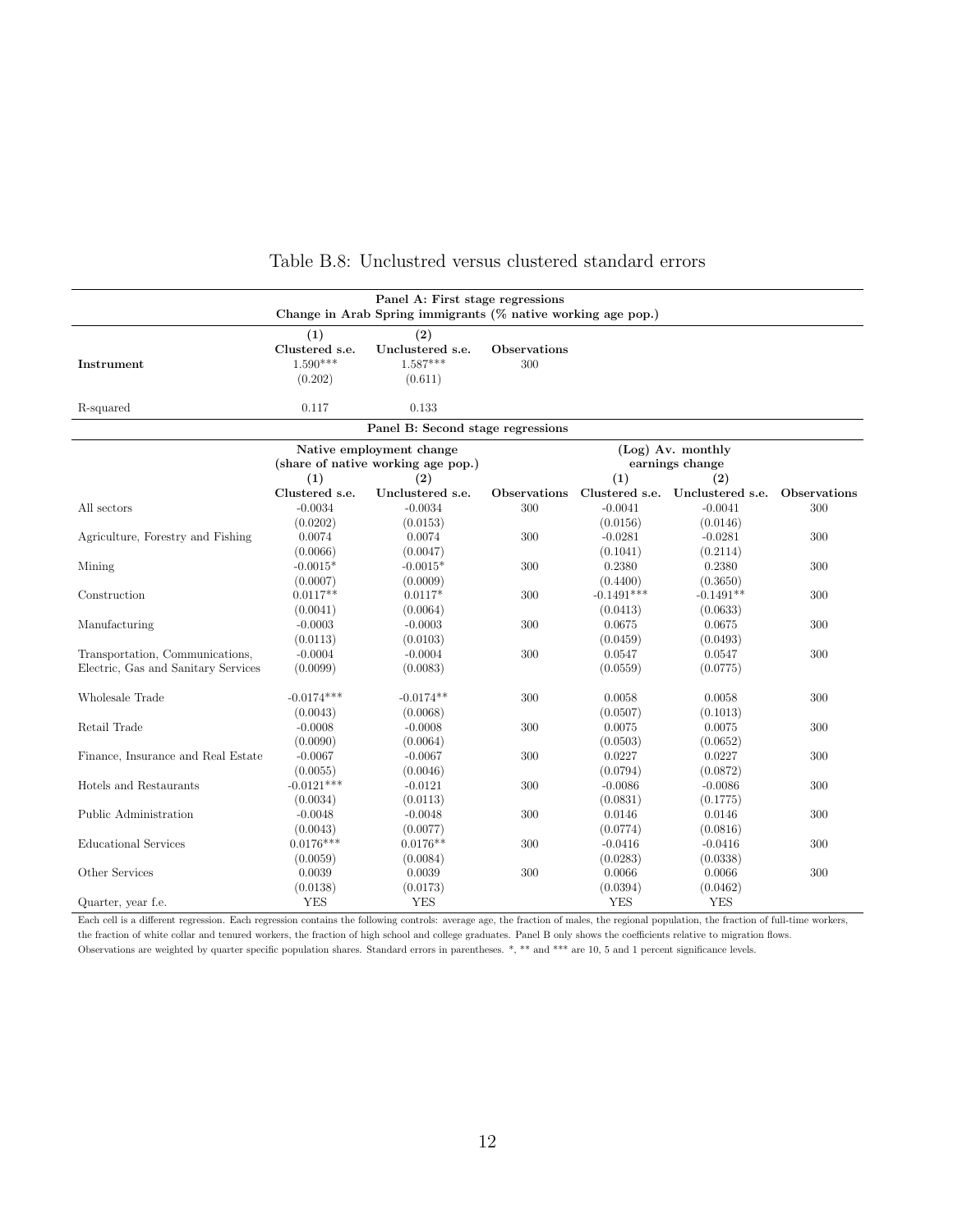| Panel A: First stage regressions<br>Change in Arab Spring immigrants $(\%$ native working age pop.)                                   |              |                                                                |                     |               |                                        |                     |  |  |
|---------------------------------------------------------------------------------------------------------------------------------------|--------------|----------------------------------------------------------------|---------------------|---------------|----------------------------------------|---------------------|--|--|
| (2)<br>(1)<br>2003 shares<br>1995 shares<br><b>Observations</b><br>$1.590***$<br>$1.227**$<br>300<br>Instrument<br>(0.202)<br>(0.505) |              |                                                                |                     |               |                                        |                     |  |  |
| R-squared                                                                                                                             | 0.117        | 0.120                                                          |                     |               |                                        |                     |  |  |
|                                                                                                                                       |              | Panel B: Second stage regressions                              |                     |               |                                        |                     |  |  |
|                                                                                                                                       |              | Native employment change<br>(share of native working age pop.) |                     |               | $(Log)$ Av. monthly<br>earnings change |                     |  |  |
|                                                                                                                                       | (1)          | (2)                                                            |                     | (1)           | (2)                                    |                     |  |  |
|                                                                                                                                       | 2003 shares  | 1995 shares                                                    | <b>Observations</b> | $2003$ shares | $1995$ shares                          | <b>Observations</b> |  |  |
| All sectors                                                                                                                           | $-0.0034$    | 0.0142                                                         | 300                 | $-0.0041$     | $-0.0172$                              | 300                 |  |  |
|                                                                                                                                       | (0.0202)     | (0.0342)                                                       |                     | (0.0156)      | (0.0279)                               |                     |  |  |
| Agriculture, Forestry and Fishing                                                                                                     | 0.0074       | 0.0107                                                         | 300                 | $-0.0281$     | $-0.0502$                              | 300                 |  |  |
|                                                                                                                                       | (0.0066)     | (0.0108)                                                       |                     | (0.1041)      | (0.1338)                               |                     |  |  |
| Mining                                                                                                                                | $-0.0015*$   | $-0.0015$                                                      | 300                 | 0.2380        | 0.1175                                 | 300                 |  |  |
|                                                                                                                                       | (0.0007)     | (0.0009)                                                       |                     | (0.4400)      | (0.5314)                               |                     |  |  |
| Construction                                                                                                                          | $0.0117**$   | $0.0113*$                                                      | 300                 | $-0.1491***$  | $-0.0986$                              | 300                 |  |  |
|                                                                                                                                       | (0.0041)     | (0.0065)                                                       |                     | (0.0413)      | (0.1391)                               |                     |  |  |
| Manufacturing                                                                                                                         | $-0.0003$    | 0.0136                                                         | 300                 | 0.0675        | 0.0723                                 | 300                 |  |  |
|                                                                                                                                       | (0.0113)     | (0.0209)                                                       |                     | (0.0459)      | (0.0886)                               |                     |  |  |
| Transportation, Communications,                                                                                                       | $-0.0004$    | 0.0049                                                         | 300                 | 0.0547        | 0.0560                                 | 300                 |  |  |
| Electric, Gas and Sanitary Services                                                                                                   | (0.0099)     | (0.0162)                                                       |                     | (0.0559)      | (0.0809)                               |                     |  |  |
|                                                                                                                                       |              |                                                                |                     |               |                                        |                     |  |  |
| Wholesale Trade                                                                                                                       | $-0.0174***$ | $-0.0191**$                                                    | 300                 | 0.0058        | $-0.0849$                              | 300                 |  |  |
|                                                                                                                                       | (0.0043)     | (0.0078)                                                       |                     | (0.0507)      | (0.1450)                               |                     |  |  |
| Retail Trade                                                                                                                          | $-0.0008$    | $-0.0051$                                                      | 300                 | 0.0075        | 0.0661                                 | 300                 |  |  |
|                                                                                                                                       | (0.0090)     | (0.0134)                                                       |                     | (0.0503)      | (0.1293)                               |                     |  |  |
| Finance, Insurance and Real Estate                                                                                                    | $-0.0067$    | $-0.0085$                                                      | 300                 | 0.0227        | 0.0671                                 | 300                 |  |  |
|                                                                                                                                       | (0.0055)     | (0.0076)                                                       |                     | (0.0794)      | (0.1181)                               |                     |  |  |
| Hotels and Restaurants                                                                                                                | $-0.0121***$ | $-0.0151**$                                                    | 300                 | $-0.0086$     | $-0.0653$                              | 300                 |  |  |
|                                                                                                                                       | (0.0034)     | (0.0062)                                                       |                     | (0.0831)      | (0.1301)                               |                     |  |  |
| Public Administration                                                                                                                 | $-0.0048$    | $-0.0139$                                                      | 300                 | 0.0146        | 0.0076                                 | 300                 |  |  |
|                                                                                                                                       | (0.0043)     | (0.0115)                                                       |                     | (0.0774)      | (0.0917)                               |                     |  |  |
| <b>Educational Services</b>                                                                                                           | $0.0176***$  | $0.0249**$                                                     | 300                 | $-0.0416$     | $-0.0454$                              | 300                 |  |  |
|                                                                                                                                       | (0.0059)     | (0.0111)                                                       |                     | (0.0283)      | (0.0446)                               |                     |  |  |
| Other Services                                                                                                                        | 0.0039       | 0.0119                                                         | 300                 | 0.0066        | $-0.0294$                              | 300                 |  |  |
|                                                                                                                                       | (0.0138)     | (0.0183)                                                       |                     | (0.0394)      | (0.0872)                               |                     |  |  |
| Quarter, year f.e.                                                                                                                    | YES          | <b>YES</b>                                                     |                     | <b>YES</b>    | <b>YES</b>                             |                     |  |  |

# Table B.9: The effect of the Arab Spring migration using 1995 shares

Each cell is a different regression. Each regression contains the following controls: average age, the fraction of males, the regional population, the fraction of full-time workers, the fraction of white collar and tenured workers, the fraction of high school and college graduates.

Panel B only shows the coefficients relative to migration flows. Observations are weighted by quarter specific population shares.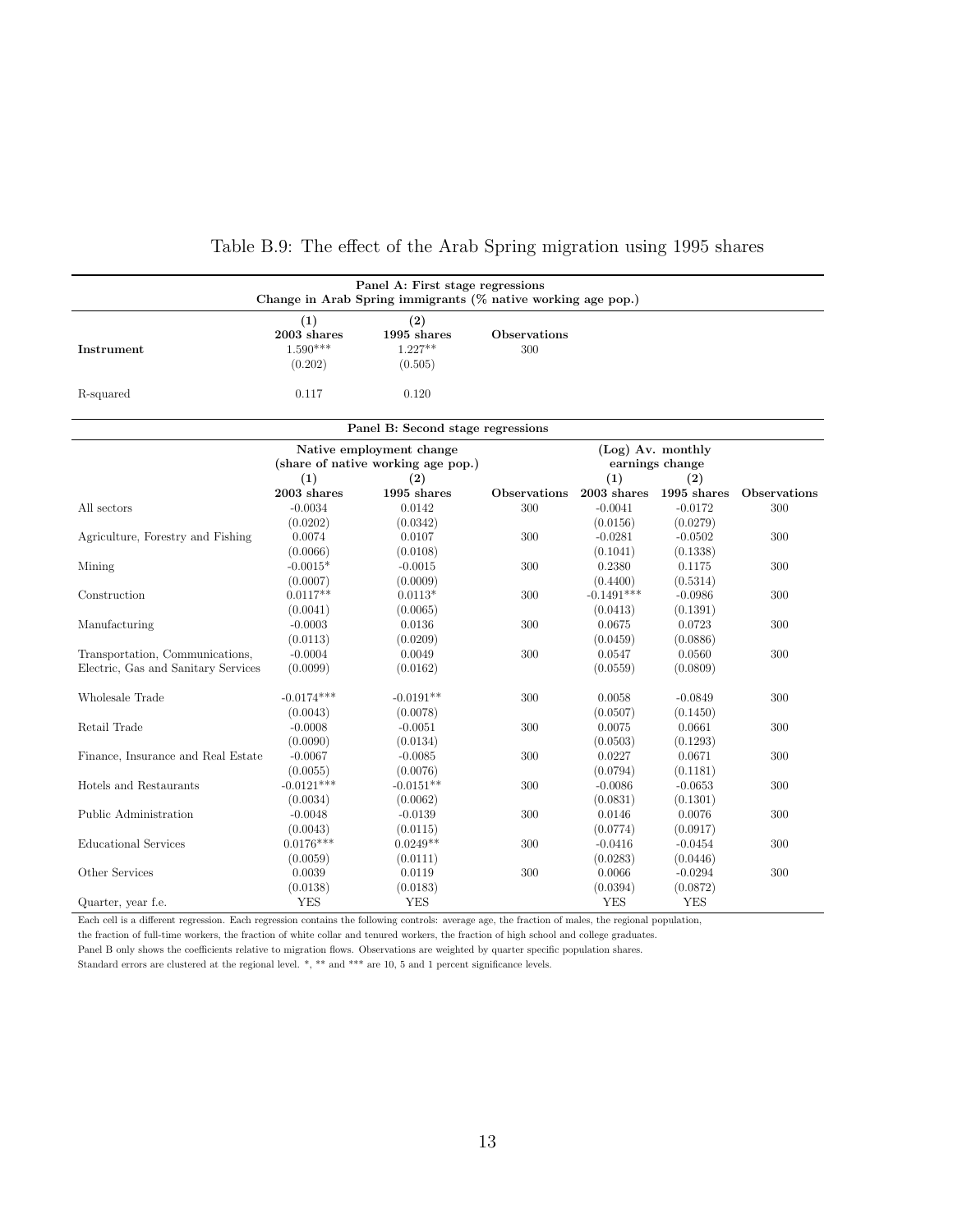| Panel A: First stage regressions<br>Change in Arab Spring immigrants (% native working age pop.) |                               |                                                                |             |                        |                                        |      |  |  |  |
|--------------------------------------------------------------------------------------------------|-------------------------------|----------------------------------------------------------------|-------------|------------------------|----------------------------------------|------|--|--|--|
| Instrument                                                                                       | <b>Baseline</b><br>$1.590***$ | Work. Age<br>$1.312***$                                        | Obs.<br>300 |                        |                                        |      |  |  |  |
|                                                                                                  | (0.202)                       | (0.164)                                                        |             |                        |                                        |      |  |  |  |
| R-squared                                                                                        | 0.136                         | 0.113                                                          |             |                        |                                        |      |  |  |  |
|                                                                                                  |                               | Panel B: Second stage regressions                              |             |                        |                                        |      |  |  |  |
|                                                                                                  |                               | Native employment change<br>(share of native working age pop.) |             |                        | $(Log)$ Av. monthly<br>earnings change |      |  |  |  |
|                                                                                                  | (1)<br><b>Baseline</b>        | (2)                                                            | Obs.        | (1)<br><b>Baseline</b> | (2)                                    | Obs. |  |  |  |
|                                                                                                  | $-0.0032$                     | Work. Age<br>$-0.0039$                                         | 300         | $-0.0037$              | Work. Age<br>$-0.0045$                 | 300  |  |  |  |
| All sectors                                                                                      | (0.0209)                      | (0.0255)                                                       |             | (0.0162)               | (0.0194)                               |      |  |  |  |
| Agriculture, Forestry and Fishing                                                                | 0.0074                        | 0.0090                                                         | 300         | $-0.0293$              | $-0.0355$                              | 298  |  |  |  |
|                                                                                                  | (0.0068)                      | (0.0083)                                                       |             | (0.1061)               | (0.1309)                               |      |  |  |  |
| Mining                                                                                           | $-0.0015*$                    | $-0.0018*$                                                     | 300         | 0.2099                 | 0.2550                                 | 247  |  |  |  |
|                                                                                                  | (0.0007)                      | (0.0010)                                                       |             | (0.4589)               | (0.5709)                               |      |  |  |  |
| Construction                                                                                     | $0.0117**$                    | $0.0142**$                                                     | 300         | $-0.1479***$           | $-0.1792***$                           | 300  |  |  |  |
|                                                                                                  | (0.0044)                      | (0.0050)                                                       |             | (0.0422)               | (0.0587)                               |      |  |  |  |
| Manufacturing                                                                                    | $-0.0003$                     | $-0.0004$                                                      | 300         | 0.0676                 | 0.0819                                 | 300  |  |  |  |
|                                                                                                  | (0.0119)                      | (0.0144)                                                       |             | (0.0476)               | (0.0573)                               |      |  |  |  |
| Transportation, Communications,                                                                  | $-0.0004$                     | $-0.0005$                                                      | 300         | 0.0548                 | 0.0664                                 | 300  |  |  |  |
| Electric, Gas and Sanitary Services                                                              | (0.0103)                      | (0.0125)                                                       |             | (0.0582)               | (0.0722)                               |      |  |  |  |
|                                                                                                  |                               |                                                                |             |                        |                                        |      |  |  |  |
| Wholesale Trade                                                                                  | $-0.0175***$                  | $-0.0212***$                                                   | 300         | 0.0040                 | 0.0048                                 | 300  |  |  |  |
|                                                                                                  | (0.0046)                      | (0.0047)                                                       |             | (0.0523)               | (0.0637)                               |      |  |  |  |
| Retail Trade                                                                                     | $-0.0005$                     | $-0.0006$                                                      | 300         | 0.0084                 | 0.0102                                 | 300  |  |  |  |
|                                                                                                  | (0.0092)                      | (0.0111)                                                       |             | (0.0518)               | (0.0624)                               |      |  |  |  |
| Finance, Insurance and Real Estate                                                               | $-0.0067$                     | $-0.0082$                                                      | 300         | 0.0231                 | 0.0279                                 | 300  |  |  |  |
|                                                                                                  | (0.0055)                      | (0.0065)                                                       |             | (0.0823)               | (0.0998)                               |      |  |  |  |
| Hotels and Restaurants                                                                           | $-0.0120***$                  | $-0.0145***$                                                   | 300         | $-0.0119$              | $-0.0145$                              | 300  |  |  |  |
|                                                                                                  | (0.0036)                      | (0.0043)                                                       |             | (0.0868)               | (0.1046)                               |      |  |  |  |
| Public Administration                                                                            | $-0.0048$                     | $-0.0058$                                                      | 300         | 0.0147                 | 0.0179                                 | 300  |  |  |  |
|                                                                                                  | (0.0044)                      | (0.0051)                                                       |             | (0.0802)               | (0.0968)                               |      |  |  |  |
| Educational Services                                                                             | $0.0176***$                   | $0.0214***$                                                    | 300         | $-0.0412$              | $-0.0500$                              | 300  |  |  |  |
|                                                                                                  | (0.0061)                      | (0.0074)                                                       |             | (0.0295)               | (0.0351)                               |      |  |  |  |
| Other Services                                                                                   | 0.0036                        | 0.0044                                                         | 300         | 0.0073                 | 0.0088                                 | 300  |  |  |  |
|                                                                                                  | (0.0142)                      | (0.0170)                                                       |             | (0.0411)               | (0.0502)                               |      |  |  |  |
| Quarter, year and region f. e.                                                                   | <b>YES</b>                    | <b>YES</b>                                                     |             | <b>YES</b>             | <b>YES</b>                             |      |  |  |  |

# Table B.10: The labor market effects of working age immigrants

Each cell is a different regression. Each regression contains the following controls: average age, the fraction of males, the regional population, the fraction of full-time workers, the fraction of white collar and tenured workers, the fraction of high school and college graduates. Panel B only shows the coefficients relative to migration flows. Observations are weighted by quarter specific population shares. Standard errors in parentheses. Standard errors are clustered at the regional level. \*, \*\* and \*\*\* are 10, 5 and 1 percent significance levels.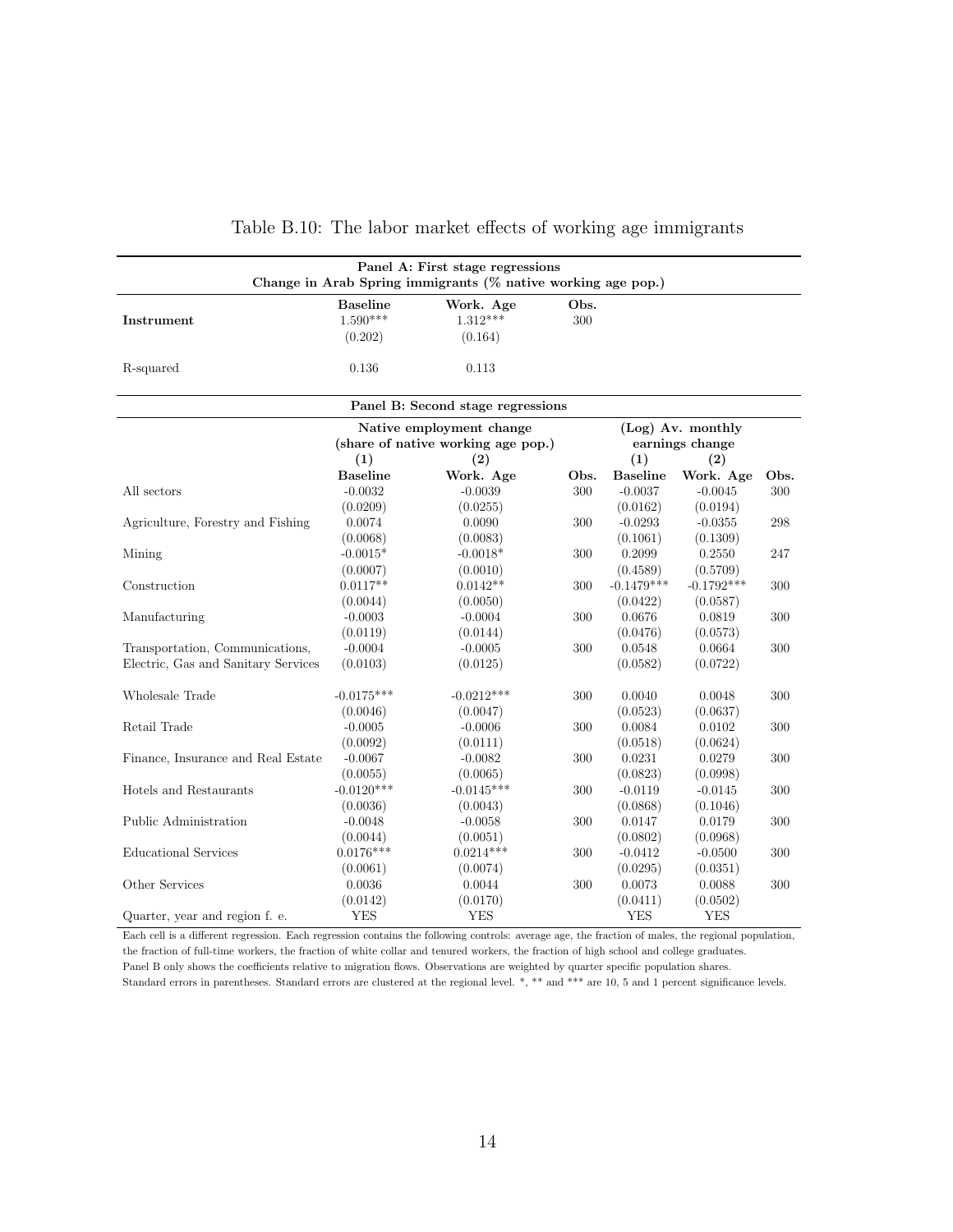Table B.11: The effect of the Arab Spring migration on employment and earnings of Italian born

| Second stage regressions                                                      |                                                 |                                         |                  |                 |                                       |                  |  |  |
|-------------------------------------------------------------------------------|-------------------------------------------------|-----------------------------------------|------------------|-----------------|---------------------------------------|------------------|--|--|
|                                                                               | Native employment change<br>$(Log)$ Av. monthly |                                         |                  |                 |                                       |                  |  |  |
|                                                                               |                                                 | (share of native working age pop.)      |                  | earnings change |                                       |                  |  |  |
|                                                                               | (1)                                             | $\left( 2\right)$                       |                  | (1)             | (2)                                   |                  |  |  |
|                                                                               | <b>Baseline</b>                                 | Italian born                            | Observations (2) | <b>Baseline</b> | Italian born                          | Observations (2) |  |  |
| All sectors                                                                   | $-0.0032$                                       | $-0.0032$                               | 300              | $-0.0037$       | $-0.0042$                             | 300              |  |  |
|                                                                               | (0.0209)                                        | (0.0209)                                |                  | (0.0162)        | (0.0183)                              |                  |  |  |
| Agriculture, Forestry and Fishing                                             | 0.0074                                          | 0.0081                                  | 300              | $-0.0293$       | $-0.0258$                             | 298              |  |  |
|                                                                               | (0.0068)                                        | (0.0068)                                |                  | (0.1061)        | (0.0939)                              |                  |  |  |
| Mining                                                                        | $-0.0015*$                                      | $-0.0015*$                              | 300              | 0.2099          | 0.3707                                | 245              |  |  |
|                                                                               | (0.0007)                                        | (0.0007)                                |                  | (0.4589)        | (0.3348)                              |                  |  |  |
| Construction                                                                  | $0.0117**$                                      | $0.0094**$                              | 300              | $-0.1479***$    | $-0.1266***$                          | 300              |  |  |
|                                                                               | (0.0044)                                        | (0.0043)                                |                  | (0.0422)        | (0.0431)                              |                  |  |  |
| Manufacturing                                                                 | $-0.0003$                                       | $-0.0028$                               | 300              | 0.0676          | 0.0551                                | 300              |  |  |
|                                                                               | (0.0119)                                        | (0.0122)                                |                  | (0.0476)        | (0.0435)                              |                  |  |  |
| Transportation, Communications,                                               | $-0.0004$                                       | 0.0004                                  | 300              | 0.0548          | 0.0475                                | 300              |  |  |
| Electric, Gas and Sanitary Services                                           | (0.0103)                                        | (0.0106)                                |                  | (0.0582)        | (0.0581)                              |                  |  |  |
| Wholesale Trade                                                               | $-0.0175***$                                    | $-0.0176***$                            | 300              | 0.0040          | 0.0152                                | 300              |  |  |
|                                                                               | (0.0046)                                        | (0.0045)                                |                  | (0.0523)        | (0.0497)                              |                  |  |  |
| Retail Trade                                                                  | $-0.0005$                                       | $-0.0009$                               | 300              | 0.0084          | $-0.0131$                             | 300              |  |  |
|                                                                               | (0.0092)                                        | (0.0101)                                |                  | (0.0518)        | (0.0522)                              |                  |  |  |
| Finance, Insurance and Real Estate                                            | $-0.0067$                                       | $-0.0063$                               | 300              | 0.0231          | 0.0287                                | 300              |  |  |
|                                                                               | (0.0055)                                        | (0.0055)                                |                  | (0.0823)        | (0.0908)                              |                  |  |  |
| Hotels and Restaurants                                                        | $-0.0120***$                                    | $-0.0132***$                            | 300              | $-0.0119$       | $-0.0206$                             | 300              |  |  |
|                                                                               | (0.0036)                                        | (0.0033)                                |                  | (0.0868)        | (0.0971)                              |                  |  |  |
| Public Administration                                                         | $-0.0048$                                       | $-0.0057$                               | 300              | 0.0147          | 0.0167                                | 300              |  |  |
|                                                                               | (0.0044)                                        | (0.0047)                                |                  | (0.0802)        | (0.0838)                              |                  |  |  |
| <b>Educational Services</b>                                                   | $0.0176***$                                     | $0.0169**$                              | 300              | $-0.0412$       | $-0.0423$                             | 300              |  |  |
|                                                                               | (0.0061)                                        | (0.0060)                                |                  | (0.0295)        | (0.0298)                              |                  |  |  |
| Other Services                                                                | 0.0036                                          | 0.0010                                  | 300              | 0.0073          | 0.0131                                | 300              |  |  |
|                                                                               | (0.0142)                                        | (0.0116)                                |                  | (0.0411)        | (0.0430)                              |                  |  |  |
| Quarter, year and region f. e.<br>$\mathbf{u}$ . $\mathbf{v}$<br>$\mathbf{r}$ | <b>YES</b>                                      | <b>YES</b><br>$\mathbf{u}$ $\mathbf{v}$ | $\mathbf{r}$     | <b>YES</b>      | <b>YES</b><br>$\cdot$ 1<br>$\epsilon$ | 0.0.11           |  |  |

Each cell is a different regression. Each regression contains the following controls: average age, the fraction of males, the regional population, the fraction of full-time workers, the fraction of white collar and tenured workers, the fraction of high school and college graduates. Observations are weighted by quarter specific population shares. The Table only shows the coefficients relative to migration flows. Observations are weighted by quarter specific population shares.

Standard errors in parentheses. Standard errors are clustered at the regional level. \*, \*\* and \*\*\* are 10, 5 and 1 percent significance levels.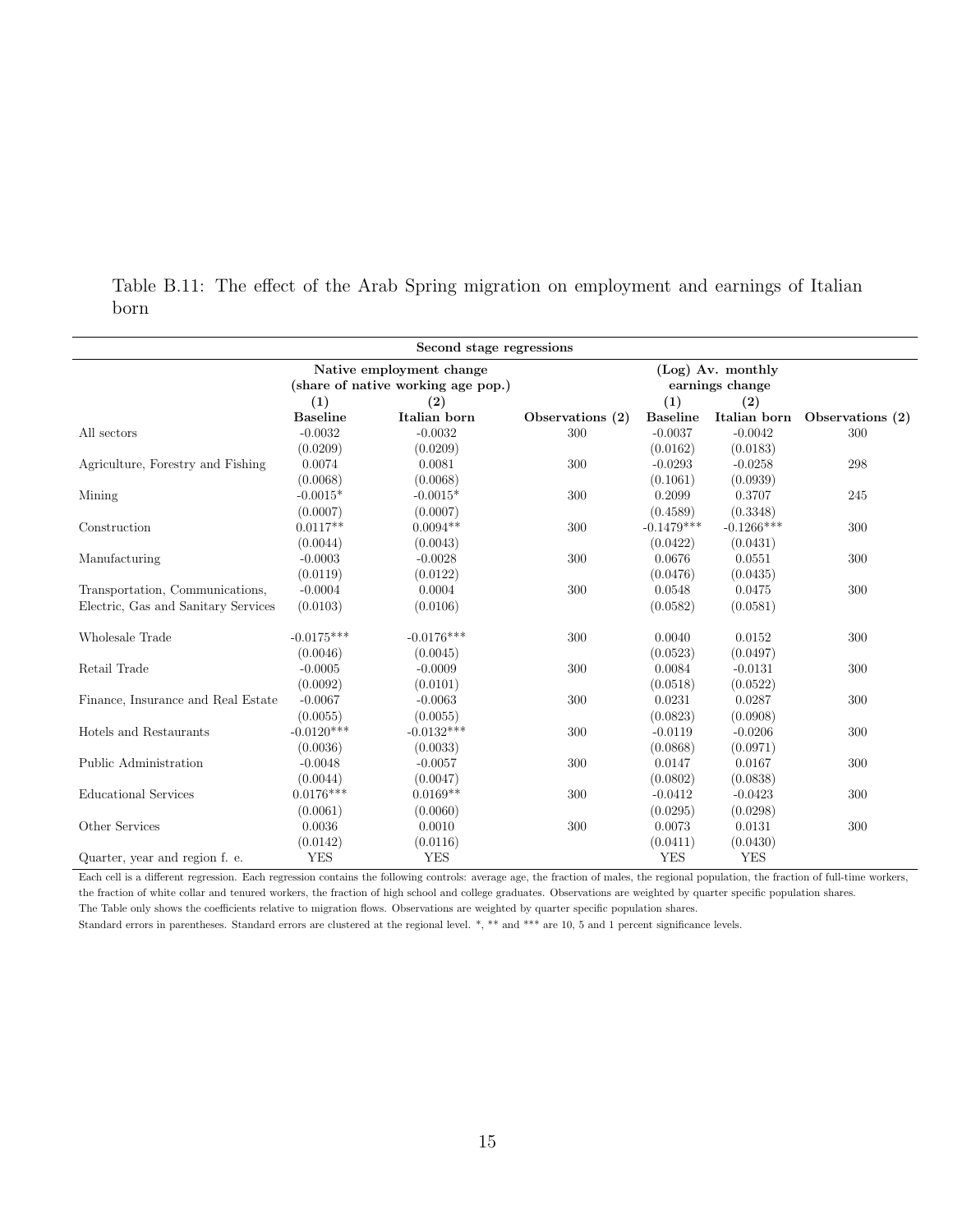| Panel A: First stage regression                                                                             |                                |                     |                                |                            |  |  |  |  |
|-------------------------------------------------------------------------------------------------------------|--------------------------------|---------------------|--------------------------------|----------------------------|--|--|--|--|
| Change in Arab Spring immigrants (% native working age pop.)                                                |                                |                     |                                |                            |  |  |  |  |
| Instrument                                                                                                  | (1)<br>$1.7553***$<br>(0.4426) | Observations<br>200 | (2)<br>$1.6820***$<br>(0.4542) | <b>Observations</b><br>200 |  |  |  |  |
| R-squared                                                                                                   | 0.235                          |                     | 0.240                          |                            |  |  |  |  |
| Panel B: Second stage regression<br>Regional outflow of Italians (share of native working age pop.)         |                                |                     |                                |                            |  |  |  |  |
| Arab Spring immigrants<br>change $(\%)$                                                                     | (1)<br>$-0.1090$<br>(0.1384)   | Observations<br>200 | (2)<br>$-0.1094$<br>(0.1494)   | Observations<br><b>200</b> |  |  |  |  |
| Panel C: Second stage regression<br>Regional outflow of other immigrants (share of native working age pop.) |                                |                     |                                |                            |  |  |  |  |
| Arab Spring immigrants<br>change $(\%)$                                                                     | (1)<br>$-0.0644$<br>(0.0443)   | Observations<br>200 | (2)<br>$-0.0723$<br>(0.0523)   | Observations<br><b>200</b> |  |  |  |  |
| Quarter and year f.e.<br>Region f. e.                                                                       | YES<br>NΟ                      |                     | YES<br>YES                     |                            |  |  |  |  |

### Table B.12: The effect of migration on mobility - Outflow rates

Each cell is a different regression. Each regression contains the following controls: average age, the fraction of males, the regional population, the fraction of full-time workers, white collar and tenured workers, the fraction of high school and college graduates, current, one and two periods lagged employment and average earnings. Observations are weighted by quarter specific population shares. Standard errors in parentheses.

Other immigrants include all the individuals who are born abroad except those who are born in Africa.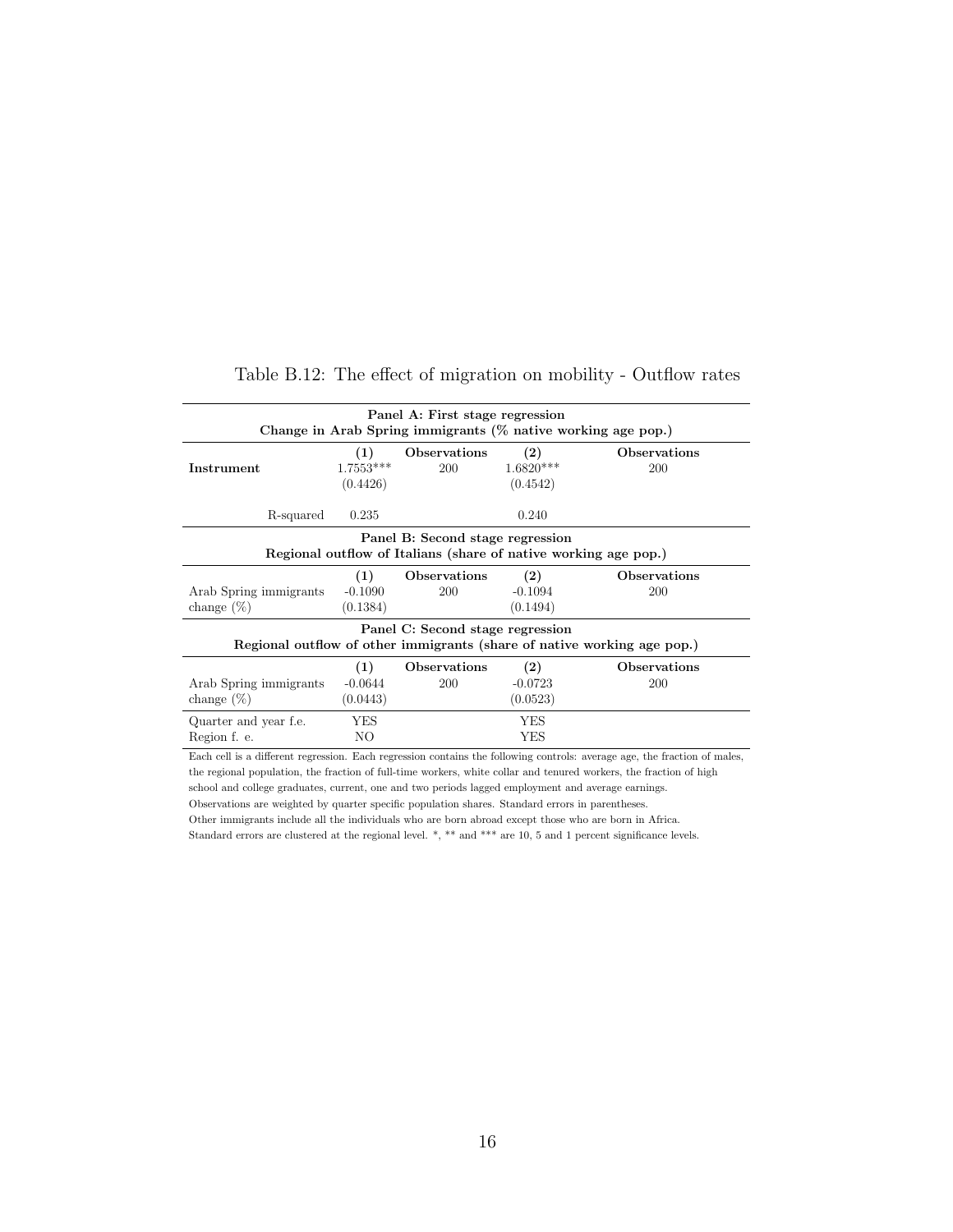<span id="page-64-0"></span>

| Panel A: First stage regression<br>Change in Arab Spring immigrants (% native working age pop.) |                                |                                  |                                |                                                                         |  |  |  |  |
|-------------------------------------------------------------------------------------------------|--------------------------------|----------------------------------|--------------------------------|-------------------------------------------------------------------------|--|--|--|--|
| Instrument                                                                                      | (1)<br>$1.6820***$<br>(0.4542) | <b>Observations</b><br>200       | (2)<br>$1.6733***$<br>(0.5074) | <b>Observations</b><br>200                                              |  |  |  |  |
| R-squared                                                                                       | 0.240                          |                                  | 0.248                          |                                                                         |  |  |  |  |
| Panel B: Second stage regression                                                                |                                |                                  |                                |                                                                         |  |  |  |  |
| Regional inflows of Italians (share of native working age pop.)                                 |                                |                                  |                                |                                                                         |  |  |  |  |
|                                                                                                 | (1)                            | <b>Observations</b>              | (2)                            | <b>Observations</b>                                                     |  |  |  |  |
| All sectors                                                                                     | $-0.3159$                      | 200                              | $-0.3558$                      | 200                                                                     |  |  |  |  |
|                                                                                                 | (0.3688)                       |                                  | (0.3893)                       |                                                                         |  |  |  |  |
| Construction                                                                                    | $-0.0040$                      | 200                              | $-0.0031$                      | 200                                                                     |  |  |  |  |
|                                                                                                 | (0.0238)                       |                                  | (0.0246)                       |                                                                         |  |  |  |  |
| Wholesale trade                                                                                 | $0.0400**$                     | 200                              | $0.0371*$                      | 200                                                                     |  |  |  |  |
|                                                                                                 | (0.0156)                       |                                  | (0.0183)                       |                                                                         |  |  |  |  |
| Hotels and Restaurants                                                                          | 0.0233                         | 200                              | 0.0240                         | 200                                                                     |  |  |  |  |
|                                                                                                 | (0.0232)                       |                                  | (0.0250)                       |                                                                         |  |  |  |  |
| Educational Services                                                                            | $-0.0256$                      | 200                              | $-0.0259$                      | 200                                                                     |  |  |  |  |
|                                                                                                 | (0.0939)                       |                                  | (0.0990)                       |                                                                         |  |  |  |  |
| Quarter and year f.e.                                                                           | <b>YES</b>                     |                                  | <b>YES</b>                     |                                                                         |  |  |  |  |
| Region f. e.                                                                                    | NO.                            |                                  | YES                            |                                                                         |  |  |  |  |
|                                                                                                 |                                | Panel C: Second stage regression |                                |                                                                         |  |  |  |  |
|                                                                                                 |                                |                                  |                                | Regional inflows of other immigrants (share of native working age pop.) |  |  |  |  |
|                                                                                                 | (1)                            | <b>Observations</b>              | (2)                            | <b>Observations</b>                                                     |  |  |  |  |
| All sectors                                                                                     | $-0.0045$                      | 200                              | $-0.0083$                      | 200                                                                     |  |  |  |  |
|                                                                                                 | (0.0472)                       |                                  | (0.0503)                       |                                                                         |  |  |  |  |
| Construction                                                                                    | $-0.0079$                      | 200                              | $-0.0083$                      | 200                                                                     |  |  |  |  |
|                                                                                                 | (0.0169)                       |                                  | (0.0177)                       |                                                                         |  |  |  |  |
| Wholesale trade                                                                                 | $-0.0000$                      | 200                              | 0.0000                         | 200                                                                     |  |  |  |  |
|                                                                                                 | (0.0004)                       |                                  | (0.0004)                       |                                                                         |  |  |  |  |
| Hotels and Restaurants                                                                          | $-0.0299**$                    | 200                              | $-0.0286**$                    | 200                                                                     |  |  |  |  |
|                                                                                                 | (0.0114)                       |                                  | (0.0124)                       |                                                                         |  |  |  |  |
| <b>Educational Services</b>                                                                     | 0.0008                         | 200                              | 0.0009                         | 200                                                                     |  |  |  |  |
|                                                                                                 | (0.0010)                       |                                  | (0.0012)                       |                                                                         |  |  |  |  |
|                                                                                                 |                                |                                  |                                |                                                                         |  |  |  |  |
| Quarter and year f.e.                                                                           | <b>YES</b>                     |                                  | <b>YES</b>                     |                                                                         |  |  |  |  |
| Region f. e.                                                                                    | N <sub>O</sub>                 |                                  | <b>YES</b>                     |                                                                         |  |  |  |  |

|  | Table B.13: The effect of migration on mobility - Inflow rates |  |
|--|----------------------------------------------------------------|--|
|  |                                                                |  |

Each cell is a different regression. Each regression contains the following controls: average age, the fraction of males, the regional population, the fraction of full-time workers, white collar and tenured workers, the fraction of high school and college graduates, current, one and two periods lagged employment and average earnings.

Panel B and Panel C only show the coefficients relative to migration flows.

Observations are weighted by quarter specific population shares.Standard errors in parentheses.

Other immigrants include all the individuals who are born abroad except those who are born in Africa. Standard errors are clustered at the regional level. \*, \*\* and \*\*\* are 10, 5 and 1 percent significance levels.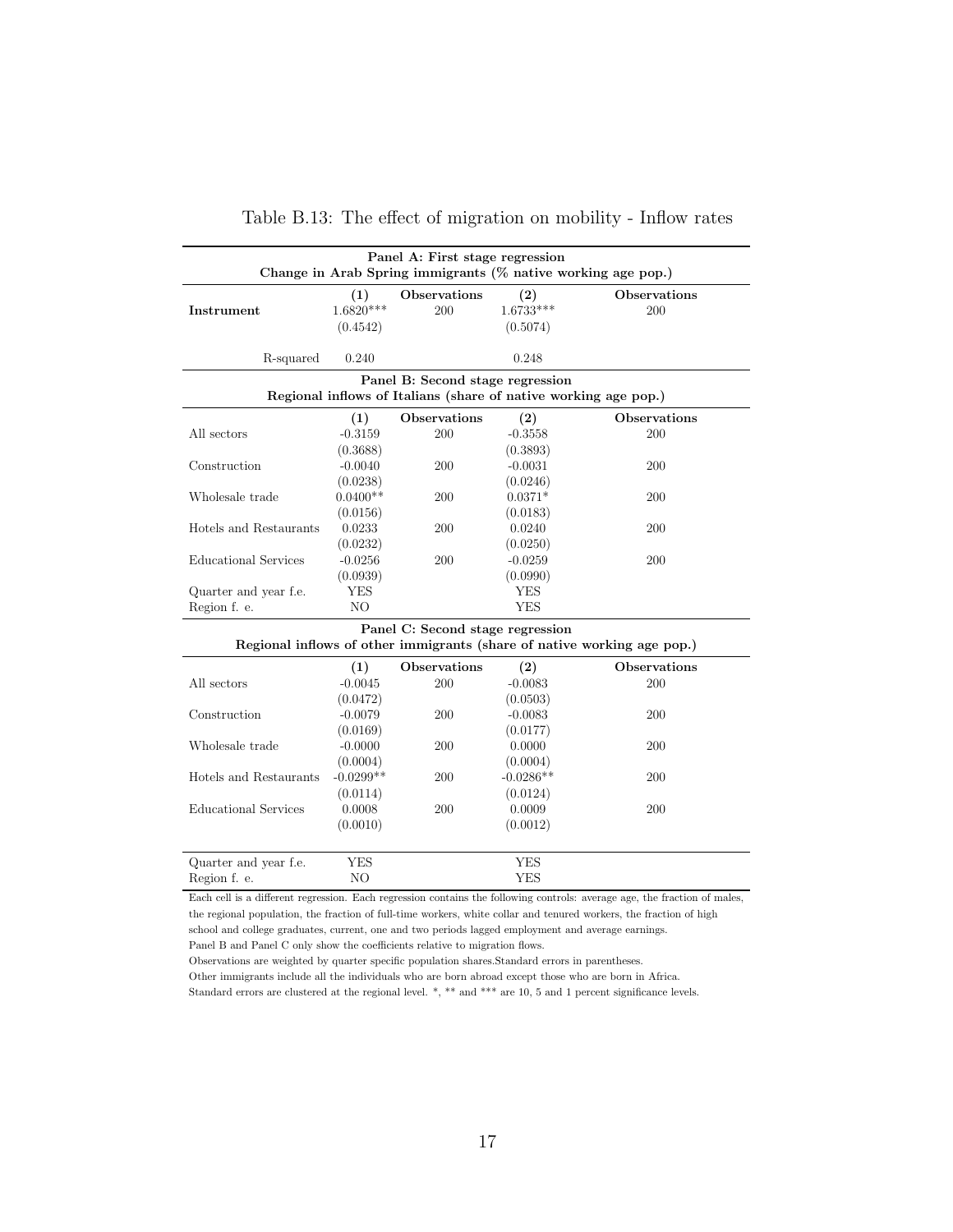| Panel A: First stage regressions<br>Change in Arab Spring immigrants $(\%$ native working age pop.) |                               |                                     |                                |             |  |  |  |  |  |
|-----------------------------------------------------------------------------------------------------|-------------------------------|-------------------------------------|--------------------------------|-------------|--|--|--|--|--|
| Instrument                                                                                          | <b>Baseline</b><br>$1.590***$ | Average population<br>$1.588***$    | 2009Q1 opulation<br>$1.586***$ | Obs.<br>300 |  |  |  |  |  |
|                                                                                                     | (0.202)                       | (0.203)                             | (0.205)                        |             |  |  |  |  |  |
| R-squared                                                                                           | 0.136                         | 0.136                               | 0.136                          |             |  |  |  |  |  |
| Panel B: Second stage regressions                                                                   |                               |                                     |                                |             |  |  |  |  |  |
| Native employment change (share of native working age pop.)                                         |                               |                                     |                                |             |  |  |  |  |  |
|                                                                                                     | <b>Baseline</b>               | Average population 2009Q1 opulation |                                | Obs.        |  |  |  |  |  |
| All sectors                                                                                         | $-0.0032$                     | $-0.0032$                           | $-0.0032$                      | 300         |  |  |  |  |  |
|                                                                                                     | (0.0209)                      | (0.0209)                            | (0.0209)                       |             |  |  |  |  |  |
| Agriculture, Forestry and Fishing                                                                   | 0.0074                        | 0.0075                              | 0.0076                         | 300         |  |  |  |  |  |
|                                                                                                     | (0.0068)                      | (0.0068)                            | (0.0068)                       |             |  |  |  |  |  |
| Mining                                                                                              | $-0.0015*$                    | $-0.0015*$                          | $-0.0015*$                     | 300         |  |  |  |  |  |
|                                                                                                     | (0.0007)                      | (0.0007)                            | (0.0007)                       |             |  |  |  |  |  |
| Construction                                                                                        | $0.0117**$                    | $0.0118**$                          | $0.0118**$                     | 300         |  |  |  |  |  |
|                                                                                                     | (0.0044)                      | (0.0044)                            | (0.0044)                       |             |  |  |  |  |  |
| Manufacturing                                                                                       | $-0.0003$                     | $-0.0004$                           | $-0.0004$                      | 300         |  |  |  |  |  |
|                                                                                                     | (0.0119)                      | (0.0118)                            | (0.0118)                       |             |  |  |  |  |  |
| Transportation, Communications,                                                                     | $-0.0004$                     | $-0.0005$                           | $-0.0005$                      | 300         |  |  |  |  |  |
| Electric, Gas and Sanitary Services                                                                 | (0.0103)                      | (0.0103)                            | (0.0102)                       |             |  |  |  |  |  |
| Wholesale Trade                                                                                     | $-0.0175***$                  | $-0.0175***$                        | $-0.0176***$                   | 300         |  |  |  |  |  |
|                                                                                                     | (0.0046)                      | (0.0046)                            | (0.0047)                       |             |  |  |  |  |  |
| Retail Trade                                                                                        | $-0.0005$                     | $-0.0004$                           | $-0.0005$                      | 300         |  |  |  |  |  |
|                                                                                                     | (0.0092)                      | (0.0092)                            | (0.0092)                       |             |  |  |  |  |  |
| Finance, Insurance and Real Estate                                                                  | $-0.0067$                     | $-0.0067$                           | $-0.0066$                      | 300         |  |  |  |  |  |
|                                                                                                     | (0.0055)                      | (0.0057)                            | (0.0057)                       |             |  |  |  |  |  |
| Hotels and Restaurants                                                                              | $-0.0120***$                  | $-0.0119***$                        | $-0.0119***$                   | 300         |  |  |  |  |  |
|                                                                                                     | (0.0036)                      | (0.0036)                            | (0.0036)                       |             |  |  |  |  |  |
| Public Administration                                                                               | $-0.0048$                     | $-0.0048$                           | $-0.0048$                      | 300         |  |  |  |  |  |
|                                                                                                     | (0.0044)                      | (0.0044)                            | (0.0044)                       |             |  |  |  |  |  |
| <b>Educational Services</b>                                                                         | $0.0176***$                   | $0.0178***$                         | $0.0178***$                    | 300         |  |  |  |  |  |
|                                                                                                     | (0.0061)                      | (0.0061)                            | (0.0062)                       |             |  |  |  |  |  |
| Other Services                                                                                      | 0.0036                        | 0.0035                              | 0.0034                         | 300         |  |  |  |  |  |
|                                                                                                     | (0.0142)                      | (0.0142)                            | (0.0142)                       |             |  |  |  |  |  |
| Quarter, year and region f. e.                                                                      | <b>YES</b>                    | <b>YES</b>                          | <b>YES</b>                     |             |  |  |  |  |  |

### Table B.14: Migration and employement - Robustness checks on pupulation

Each cell is a different regression. Each regression contains the following controls: average age, the fraction of males, the regional population, the fraction of full-time workers, white collar and tenured workers, the fraction of high school and college graduates, current, one and two periods lagged employment and average earnings. Panel B only shows the coefficients relative to migration flows.

Observations are weighted by quarter specific population shares.Standard errors in parentheses.

Other immigrants include all the individuals who are born abroad except those who are born in Africa.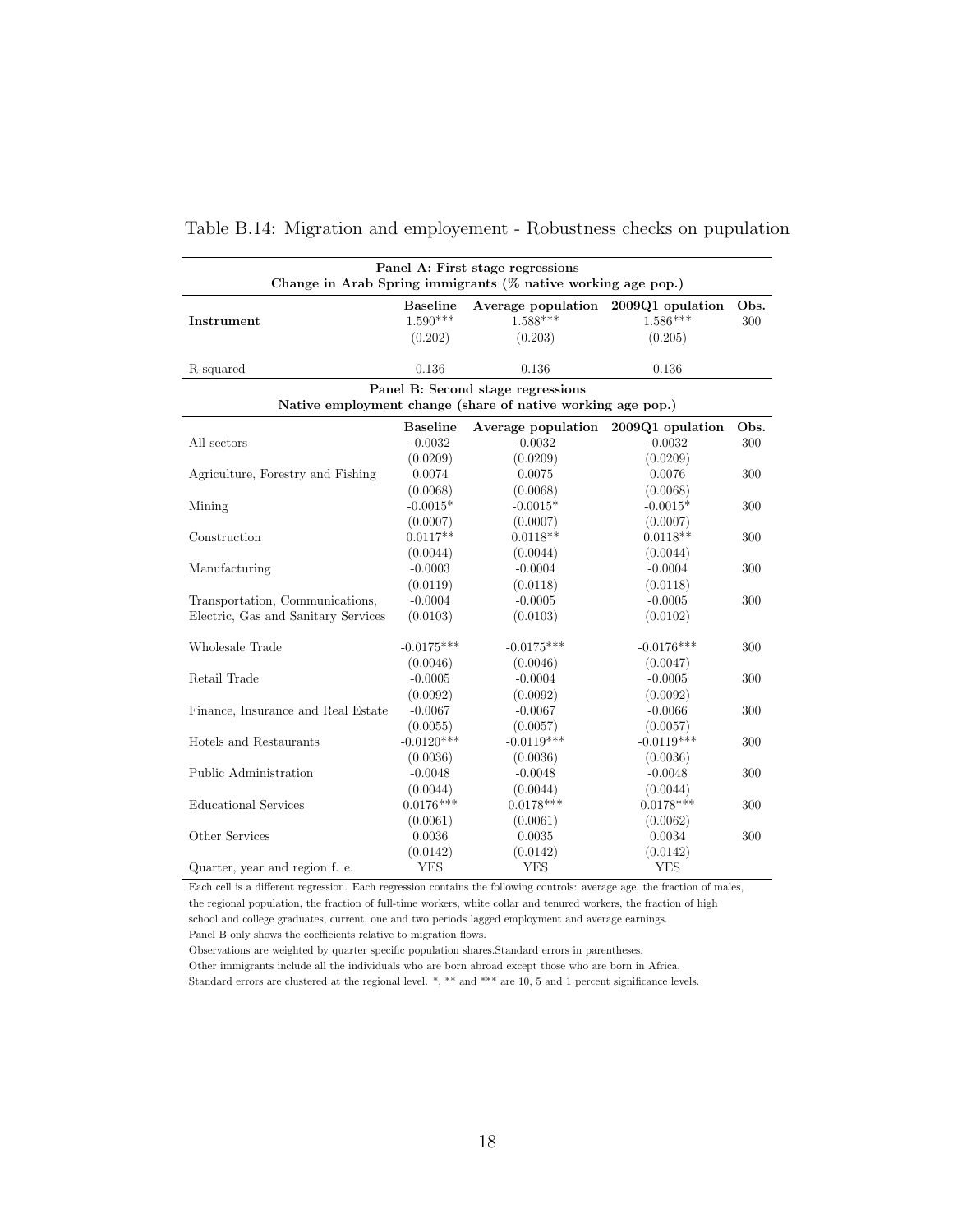|                                                    |                                             |                                         |                                        |                                | Panel A: First stage regression                                          |                                | Change in Arab Spring immigrants (% native working age pop.) |                                |
|----------------------------------------------------|---------------------------------------------|-----------------------------------------|----------------------------------------|--------------------------------|--------------------------------------------------------------------------|--------------------------------|--------------------------------------------------------------|--------------------------------|
|                                                    |                                             | Entire region                           |                                        | Provinces                      |                                                                          | Capital city county            |                                                              | Capital city only              |
| Instrument                                         | $\left(1\right)$<br>$1.6120***$<br>(0.2949) | (2)<br>$1.6084***$<br>(0.2421)          | (3)<br>$1.7171***$<br>(0.3661)         | (4)<br>$1.7303***$<br>(0.2926) | (5)<br>$1.9162***$<br>(0.3341)                                           | (6)<br>$1.8447***$<br>(0.2774) | (7)<br>$2.0145***$<br>(0.3818)                               | (8)<br>1.9265***<br>(0.2999)   |
| Obs.<br>R-squared                                  | 270<br>0.159                                | 270<br>0.178                            | 255<br>0.206                           | 255<br>0.230                   | 270<br>0.221                                                             | 270<br>0.240                   | 270<br>0.310                                                 | 270<br>0.331                   |
|                                                    |                                             |                                         |                                        |                                | Panel B: Second stage regression<br>Change in the number of transactions |                                |                                                              |                                |
|                                                    |                                             | Entire region                           |                                        | Provinces                      |                                                                          | Capital city county            |                                                              | Capital city only              |
| Arab Spring immigrants<br>change $(\%)$            | (1)<br>0.0562<br>(0.0573)                   | $\left( 2\right)$<br>0.0575<br>(0.0657) | $\left(3\right)$<br>0.2386<br>(0.1535) | (4)<br>0.2395<br>(0.1783)      | (5)<br>$0.1099**$<br>(0.0473)                                            | (6)<br>$0.1099*$<br>(0.0554)   | (7)<br>$0.1859^{***}\,$<br>(0.0567)                          | (8)<br>$0.1985***$<br>(0.0622) |
| Obs.<br>R-squared                                  | 270<br>0.921                                | 270<br>0.922                            | 255<br>0.796                           | 255<br>0.803                   | 270<br>0.899                                                             | 270<br>0.901                   | 270<br>0.821                                                 | 270<br>0.824                   |
| Estimated average change<br>number of transactions |                                             |                                         |                                        |                                | 32.64<br>(14.04)                                                         | 32.67<br>(16.46)               | 23.10<br>(7.046)                                             | 24.66<br>(7.726)               |
| Quarter and year f.e.<br>Region f. e.              | YES<br>NO                                   | <b>YES</b><br>YES                       | <b>YES</b><br>NO                       | <b>YES</b><br>YES              | <b>YES</b><br>NO                                                         | <b>YES</b><br>YES              | <b>YES</b><br>NO.                                            | <b>YES</b><br>YES              |

| Table B.15: The effect of migration on the number of transactions in the housing market |  |  |  |  |  |  |  |  |
|-----------------------------------------------------------------------------------------|--|--|--|--|--|--|--|--|
|-----------------------------------------------------------------------------------------|--|--|--|--|--|--|--|--|

Each cell is a different regression. Each regression contains the following controls: average age, one period lagged employment,

one period lagged (log)average earnings, the regional population, the fraction of white collar and tenured workers,the fraction of college graduates. Observations are weighted by quarter specific transaction shares. Standard errors in parentheses.

Standard errors are clustered at the regional level. \*, \*\* and \*\*\* are 10, 5 and 1 percent significance levels.

Entire region consists of all main cities and surrounding counties in a region. Provinces consists of all main cities in a region except the region capital city. The estimated average change in the number of transactions is derived as the product of the average number of transactions in the pre Arab Spring period, the estimated coefficient and the average change in the percentage of immigrants from the Arab Spring countries.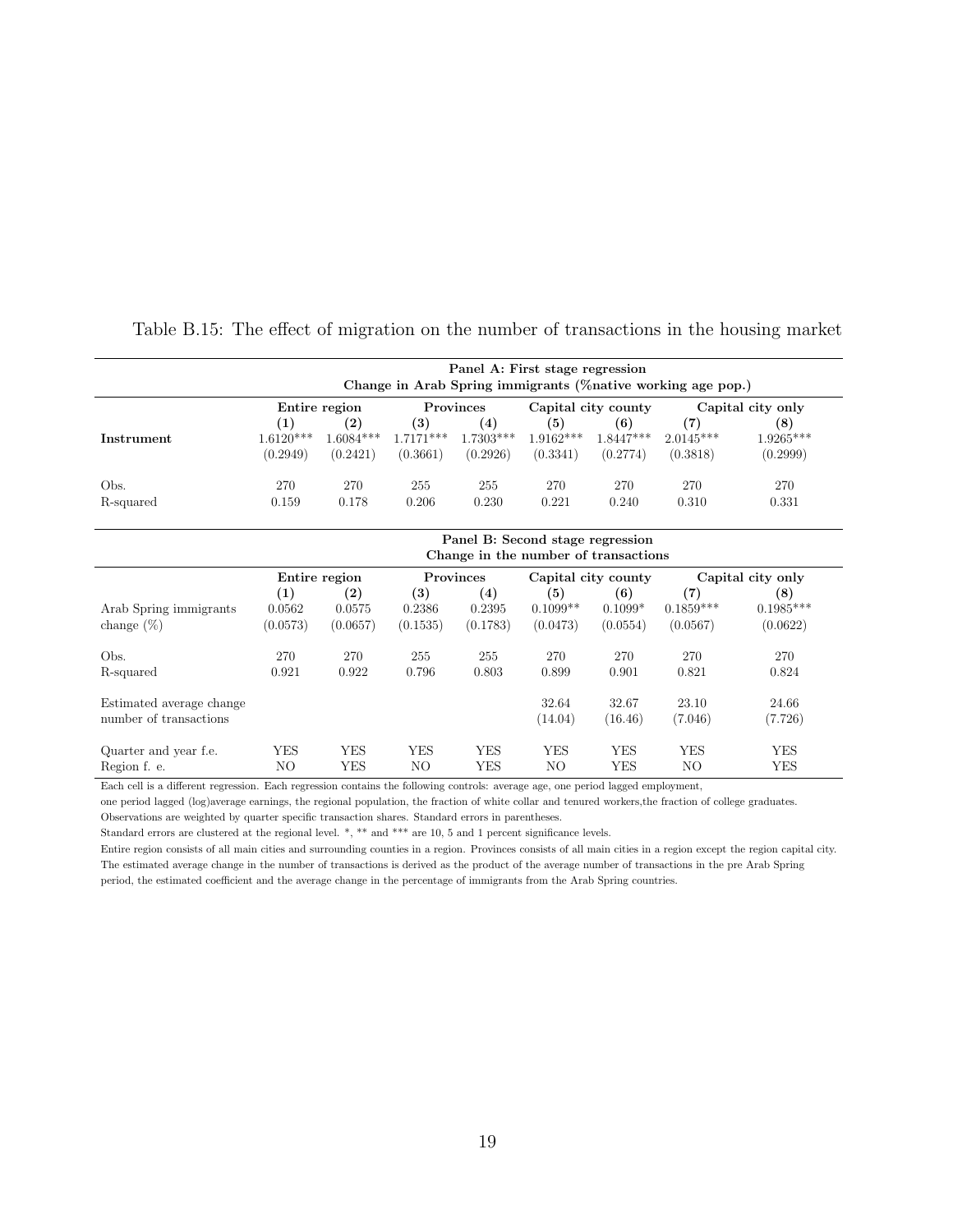<span id="page-67-0"></span>

|                                         |                              |                              |                           |                           | Panel A: First stage regression<br>Change in Arab Spring immigrants (% native working age pop.) |                           |                              |                              |
|-----------------------------------------|------------------------------|------------------------------|---------------------------|---------------------------|-------------------------------------------------------------------------------------------------|---------------------------|------------------------------|------------------------------|
| Instrument                              | (1)                          | (2)                          | (3)                       | (4)                       | (5)                                                                                             | (6)                       | (7)                          | (8)                          |
|                                         | $0.8646**$                   | $1.0055**$                   | $0.9713**$                | $1.0895**$                | $0.9726**$                                                                                      | $1.0768**$                | $0.8932**$                   | $1.0249**$                   |
|                                         | (0.4045)                     | (0.4326)                     | (0.4001)                  | (0.4173)                  | (0.4046)                                                                                        | (0.4215)                  | (0.3892)                     | (0.4127)                     |
| Obs.                                    | 112                          | 112                          | 126                       | 126                       | 119                                                                                             | 119                       | 133                          | 133                          |
| R-squared                               | 0.254                        | 0.339                        | 0.214                     | 0.303                     | 0.229                                                                                           | 0.309                     | 0.231                        | 0.320                        |
|                                         |                              |                              |                           |                           | Panel B: Second stage regression<br>Change in price per square-meter                            |                           |                              |                              |
|                                         |                              | D zone                       | C zone                    |                           | <b>B</b> zone                                                                                   |                           | A zone                       |                              |
| Arab Spring immigrants<br>change $(\%)$ | (1)<br>$-0.0042$<br>(0.0168) | (2)<br>$-0.0025$<br>(0.0109) | (3)<br>0.0115<br>(0.0101) | (4)<br>0.0100<br>(0.0093) | (5)<br>0.0050<br>(0.0149)                                                                       | (6)<br>0.0101<br>(0.0124) | (7)<br>$0.0355*$<br>(0.0186) | (8)<br>$0.0356*$<br>(0.0185) |
| Obs.                                    | 112                          | 112                          | 126                       | 126                       | 119                                                                                             | 119                       | 133                          | 133                          |
| R-squared                               | 0.147                        | 0.342                        | 0.192                     | 0.423                     | 0.198                                                                                           | 0.405                     | 0.134                        | 0.324                        |
| Semester and year f.e.                  | <b>YES</b>                   | <b>YES</b>                   | <b>YES</b>                | YES                       | <b>YES</b>                                                                                      | <b>YES</b>                | <b>YES</b>                   | <b>YES</b>                   |
| Region f. e.                            | NΟ                           | YES                          | NO                        | YES                       | NO                                                                                              | YES                       | NO                           | YES                          |

# Table B.16: The effect of migration on house prices

Each cell is a different regression. Each regression contains the following controls: average age, one period lagged employment,

one period lagged (log)average earnings, the regional population, the fraction of white collar and tenured workers, the fraction of college graduates. Observations are weighted by quarter specific population shares. Standard errors in parentheses.

Standard errors are clustered at the regional level. \*, \*\* and \*\*\* are 10, 5 and 1 percent significance levels.

A zone is the most central zone of the city. D zone is the most peripheral one.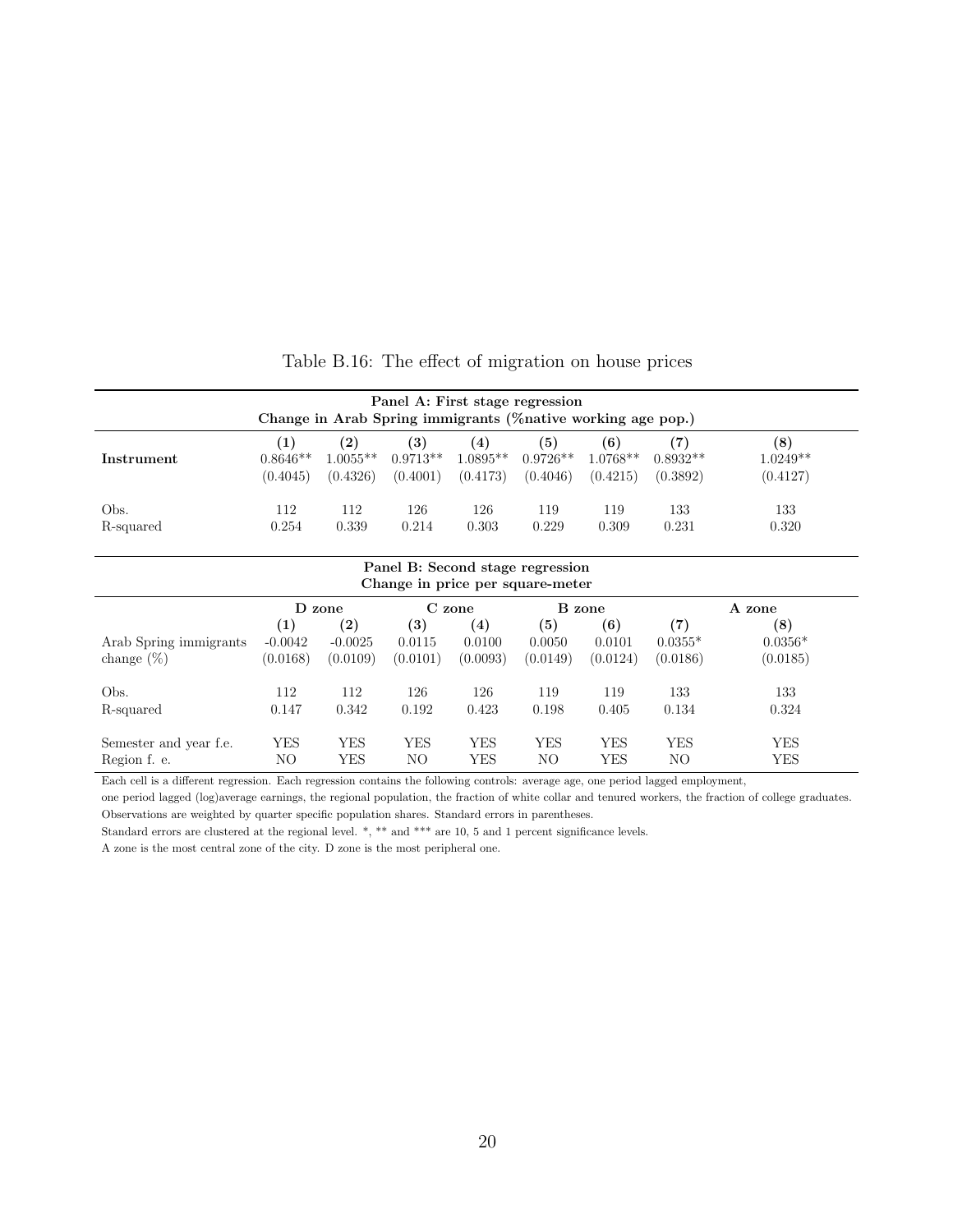<span id="page-68-0"></span>

| Panel A: First stage regression                              |                                                                                  |            |            |            |               |            |            |            |
|--------------------------------------------------------------|----------------------------------------------------------------------------------|------------|------------|------------|---------------|------------|------------|------------|
| Change in Arab Spring immigrants (% native working age pop.) |                                                                                  |            |            |            |               |            |            |            |
|                                                              | (5)<br>(8)<br>$\left( 1\right)$<br>(2)<br>(3)<br>$\left( 4\right)$<br>(6)<br>(7) |            |            |            |               |            |            |            |
| Instrument                                                   | $0.8736*$                                                                        | $1.0177**$ | $0.9739**$ | $1.0934**$ | $0.9726**$    | $1.0768**$ | $0.8932**$ | $1.0249**$ |
|                                                              | (0.4114)                                                                         | (0.4399)   | (0.4041)   | (0.4231)   | (0.4046)      | (0.4215)   | (0.3892)   | (0.4127)   |
| Obs.                                                         | 105                                                                              | 105        | 121        | 121        | 119           | 119        | 133        | 133        |
| R-squared                                                    | 0.256                                                                            | 0.344      | 0.215      | 0.305      | 0.229         | 0.309      | 0.231      | 0.320      |
| Panel B: Second stage regression                             |                                                                                  |            |            |            |               |            |            |            |
| Change in rent per square-meter                              |                                                                                  |            |            |            |               |            |            |            |
|                                                              |                                                                                  |            |            |            |               |            |            |            |
|                                                              |                                                                                  | D zone     | C zone     |            | <b>B</b> zone |            | A zone     |            |
|                                                              | (1)                                                                              | (2)        | (3)        | (4)        | (5)           | (6)        | (7)        | (8)        |
| Arab Spring immigrants                                       | $-0.0224$                                                                        | $-0.0187$  | $-0.0030$  | $-0.0013$  | $-0.0127$     | $-0.0117$  | 0.0140     | 0.0089     |
| change $(\%)$                                                | (0.0229)                                                                         | (0.0209)   | (0.0115)   | (0.0122)   | (0.0130)      | (0.0139)   | (0.0242)   | (0.0261)   |
| Obs.                                                         | 105                                                                              | 105        | 121        | 121        | 119           | 119        | 133        | 133        |
| R-squared                                                    | 0.127                                                                            | 0.242      | 0.130      | 0.292      | 0.142         | 0.236      | 0.106      | 0.238      |
| Semester and year f.e.                                       | YES                                                                              | YES        | <b>YES</b> | <b>YES</b> | YES           | <b>YES</b> | YES        | <b>YES</b> |
| Region f. e.                                                 | NO                                                                               | YES        | NO         | YES        | NO            | <b>YES</b> | NO         | YES        |

Table B.17: The effect of migration on rents

Each cell is a different regression. Each regression contains the following controls: average age, one period lagged employment,

one period lagged (log)average earnings, the regional population, the fraction of white collar and tenured workers, the fraction of college graduates. Observations are weighted by quarter specific population shares. Standard errors in parentheses.

Standard errors are clustered at the regional level. \*, \*\* and \*\*\* are 10, 5 and 1 percent significance levels.

A zone is the most central zone of the city. D zone is the most peripheral one.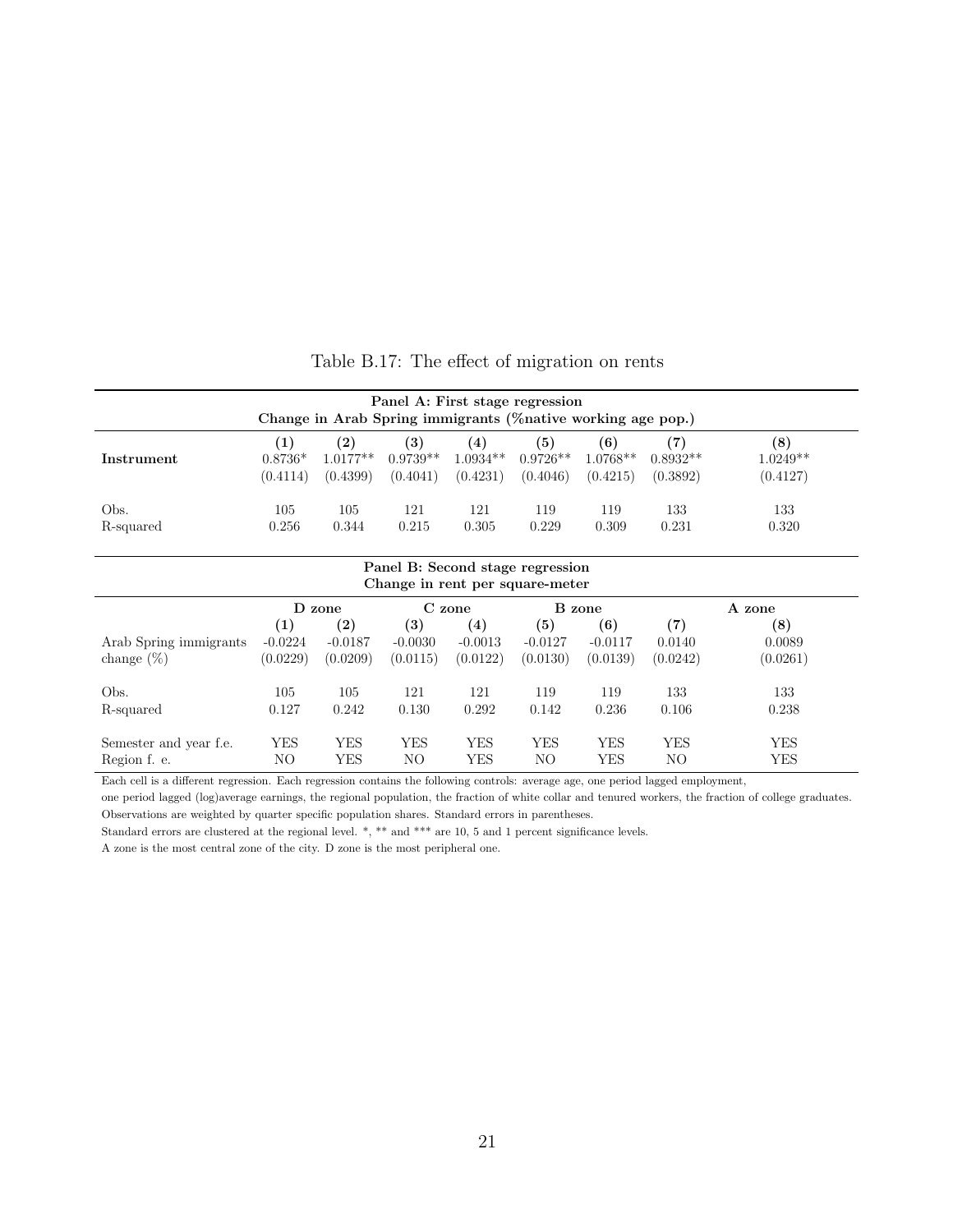<span id="page-69-0"></span>

| Panel A: First stage regression  |                                                         |                                                         |                                                                                                                 |                                                                                                                                                                             |                                                                                                                                                                              |  |  |  |
|----------------------------------|---------------------------------------------------------|---------------------------------------------------------|-----------------------------------------------------------------------------------------------------------------|-----------------------------------------------------------------------------------------------------------------------------------------------------------------------------|------------------------------------------------------------------------------------------------------------------------------------------------------------------------------|--|--|--|
|                                  |                                                         |                                                         |                                                                                                                 |                                                                                                                                                                             |                                                                                                                                                                              |  |  |  |
|                                  |                                                         |                                                         |                                                                                                                 |                                                                                                                                                                             |                                                                                                                                                                              |  |  |  |
|                                  |                                                         |                                                         |                                                                                                                 |                                                                                                                                                                             | (6)<br>$0.8230**$                                                                                                                                                            |  |  |  |
|                                  |                                                         |                                                         |                                                                                                                 |                                                                                                                                                                             |                                                                                                                                                                              |  |  |  |
|                                  |                                                         |                                                         |                                                                                                                 |                                                                                                                                                                             | (0.3379)                                                                                                                                                                     |  |  |  |
| 133                              | 133                                                     | 133                                                     | 120                                                                                                             | 120                                                                                                                                                                         | 120                                                                                                                                                                          |  |  |  |
| 0.223                            | 0.231                                                   |                                                         | 0.237                                                                                                           | 0.239                                                                                                                                                                       | 0.361                                                                                                                                                                        |  |  |  |
|                                  |                                                         |                                                         |                                                                                                                 |                                                                                                                                                                             |                                                                                                                                                                              |  |  |  |
|                                  |                                                         |                                                         |                                                                                                                 |                                                                                                                                                                             |                                                                                                                                                                              |  |  |  |
| Change in price per square-meter |                                                         |                                                         |                                                                                                                 |                                                                                                                                                                             |                                                                                                                                                                              |  |  |  |
|                                  |                                                         |                                                         |                                                                                                                 |                                                                                                                                                                             |                                                                                                                                                                              |  |  |  |
| (6)                              |                                                         |                                                         |                                                                                                                 |                                                                                                                                                                             |                                                                                                                                                                              |  |  |  |
| 0.0153                           | 0.0133                                                  | 0.0132                                                  |                                                                                                                 | $0.0482*$                                                                                                                                                                   | 0.0472                                                                                                                                                                       |  |  |  |
|                                  |                                                         |                                                         |                                                                                                                 |                                                                                                                                                                             | (0.0318)                                                                                                                                                                     |  |  |  |
|                                  |                                                         |                                                         |                                                                                                                 |                                                                                                                                                                             |                                                                                                                                                                              |  |  |  |
| 133                              | 133                                                     | 133                                                     | 120                                                                                                             | 120                                                                                                                                                                         | 120                                                                                                                                                                          |  |  |  |
| 0.0829                           | 0.158                                                   | 0.376                                                   | 0.0725                                                                                                          | 0.119                                                                                                                                                                       | 0.277                                                                                                                                                                        |  |  |  |
|                                  |                                                         |                                                         |                                                                                                                 |                                                                                                                                                                             |                                                                                                                                                                              |  |  |  |
|                                  |                                                         |                                                         |                                                                                                                 |                                                                                                                                                                             |                                                                                                                                                                              |  |  |  |
|                                  |                                                         |                                                         |                                                                                                                 |                                                                                                                                                                             |                                                                                                                                                                              |  |  |  |
|                                  |                                                         |                                                         |                                                                                                                 |                                                                                                                                                                             |                                                                                                                                                                              |  |  |  |
|                                  |                                                         | (3)                                                     | (4)                                                                                                             |                                                                                                                                                                             | (6)                                                                                                                                                                          |  |  |  |
| $-0.0228$                        | $-0.0327$                                               | $-0.0307$                                               | $0.0967*$                                                                                                       | 0.1070                                                                                                                                                                      | 0.0886                                                                                                                                                                       |  |  |  |
| (0.0206)                         | (0.0251)                                                | (0.0276)                                                | (0.0550)                                                                                                        | (0.0652)                                                                                                                                                                    | (0.0621)                                                                                                                                                                     |  |  |  |
|                                  |                                                         |                                                         |                                                                                                                 |                                                                                                                                                                             |                                                                                                                                                                              |  |  |  |
| 133                              | 133                                                     | 133                                                     | 120                                                                                                             | 120                                                                                                                                                                         | 120                                                                                                                                                                          |  |  |  |
| 0.0519                           | 0.0719                                                  | 0.196                                                   | 0.0543                                                                                                          | 0.104                                                                                                                                                                       | 0.270                                                                                                                                                                        |  |  |  |
|                                  |                                                         |                                                         |                                                                                                                 |                                                                                                                                                                             |                                                                                                                                                                              |  |  |  |
| <b>YES</b>                       | <b>YES</b>                                              | <b>YES</b>                                              | <b>YES</b>                                                                                                      | <b>YES</b>                                                                                                                                                                  | <b>YES</b>                                                                                                                                                                   |  |  |  |
| N <sub>O</sub>                   | <b>YES</b>                                              | <b>YES</b>                                              | NO                                                                                                              | <b>YES</b>                                                                                                                                                                  | <b>YES</b>                                                                                                                                                                   |  |  |  |
| N <sub>O</sub>                   | N <sub>O</sub>                                          | <b>YES</b>                                              | N <sub>O</sub>                                                                                                  | N <sub>O</sub>                                                                                                                                                              | <b>YES</b>                                                                                                                                                                   |  |  |  |
|                                  | (1)<br>$0.8997**$<br>(0.3815)<br>(1)<br>(0.0161)<br>(1) | (2)<br>$0.8932**$<br>(0.3892)<br>(2)<br>(0.0145)<br>(2) | More expensive<br>(3)<br>$1.0249**$<br>(0.4127)<br>0.320<br>More expensive<br>(3)<br>(0.0115)<br>More expensive | (4)<br>$0.7345**$<br>(0.3130)<br>Panel B1: Second stage regression<br>(4)<br>$0.0508**$<br>(0.0236)<br>Panel B2: Second stage regression<br>Change in rent per square-meter | Change in Arab Spring immigrants (%native working age pop.)<br>Less expensive<br>(5)<br>$0.7238**$<br>(0.3113)<br>Less expensive<br>(5)<br>(0.0253)<br>Less expensive<br>(5) |  |  |  |

### Table B.18: The effect of migration: cheap versus expensive houses

Each cell is a different regression. Each regression contains the following controls: average age,

one period lagged employment, one period lagged (log)average earnings, the regional population,

the fraction of white collars and tenured workers, the fraction of college graduates.

Observations are weighted by quarter specific population shares. Standard errors in parentheses.

Standard errors are clustered at the regional level. \*, \*\* and \*\*\* are 10, 5 and 1 percent significance levels. A zone is the most central zone of the city. D zone is the most peripheral one.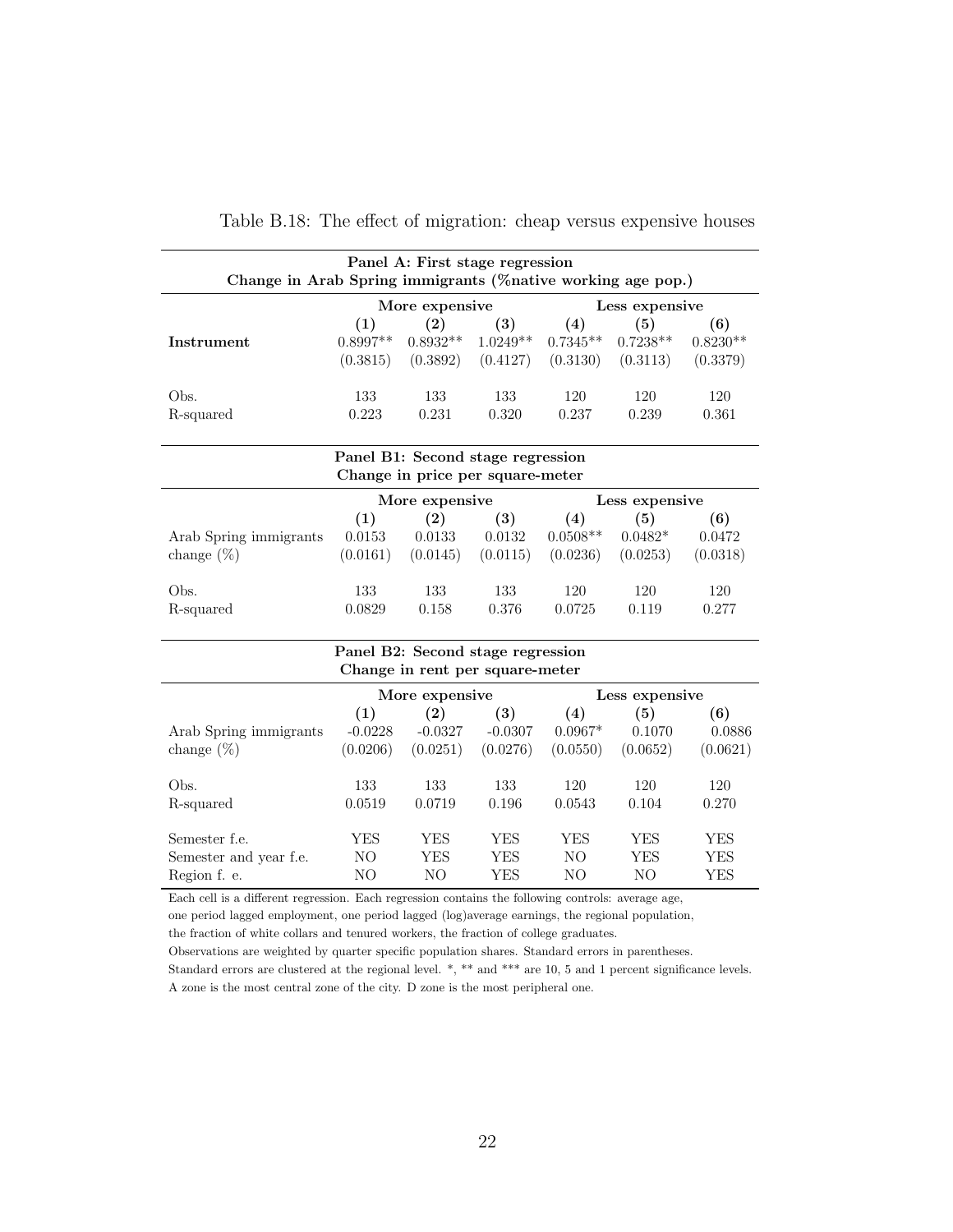| Second stage regressions<br>(Log) Average monthly earnings change |              |              |             |              |      |  |  |
|-------------------------------------------------------------------|--------------|--------------|-------------|--------------|------|--|--|
|                                                                   |              |              |             |              |      |  |  |
|                                                                   | (1)          | (2)          | (3)         | (4)          | Obs. |  |  |
| All sectors                                                       | $-0.0035$    | $-0.0033$    | 0.0259      | $-0.0075$    | 300  |  |  |
|                                                                   | (0.0173)     | (0.0179)     | (0.0190)    | (0.0143)     |      |  |  |
| Agriculture, Forestry and Fishing                                 | $-0.0425$    | $-0.0449$    | $-0.0379$   | $-0.0555$    | 298  |  |  |
|                                                                   | (0.1104)     | (0.1151)     | (0.1659)    | (0.0835)     |      |  |  |
| Mining                                                            | 0.1598       | 0.1892       | 0.5664      | 0.1847       | 247  |  |  |
|                                                                   | (0.5529)     | (0.5682)     | (0.7793)    | (0.4076)     |      |  |  |
| Construction                                                      | $-0.1474***$ | $-0.1464***$ | $-0.1767**$ | $-0.1375***$ | 300  |  |  |
|                                                                   | (0.0477)     | (0.0493)     | (0.0635)    | (0.0358)     |      |  |  |
| Manufacturing                                                     | 0.0718       | 0.0714       | 0.0472      | 0.0469       | 300  |  |  |
|                                                                   | (0.0518)     | (0.0533)     | (0.0601)    | (0.0417)     |      |  |  |
| Transportation, Communications,                                   | 0.0550       | 0.0570       | 0.1363      | 0.0450       | 300  |  |  |
| Electric, Gas and Sanitary Services                               | (0.0622)     | (0.0646)     | (0.1066)    | (0.0500)     |      |  |  |
| Wholesale Trade                                                   | 0.0064       | 0.0043       | $-0.0586$   | $-0.0058$    | 300  |  |  |
|                                                                   | (0.0584)     | (0.0621)     | (0.1038)    | (0.0473)     |      |  |  |
| Retail Trade                                                      | 0.0100       | 0.0117       | $-0.0928$   | 0.0094       | 300  |  |  |
|                                                                   | (0.0601)     | (0.0631)     | (0.0984)    | (0.0451)     |      |  |  |
| Finance, Insurance and Real Estate                                | 0.0227       | 0.0227       | 0.0227      | 0.0191       | 300  |  |  |
|                                                                   | (0.0794)     | (0.0794)     | (0.0794)    | (0.0656)     |      |  |  |
| Hotels and Restaurants                                            | $-0.0212$    | $-0.0263$    | 0.0252      | $-0.0218$    | 300  |  |  |
|                                                                   | (0.0951)     | (0.1006)     | (0.1693)    | (0.0824)     |      |  |  |
| Public Administration                                             | 0.0197       | 0.0169       | 0.0347      | $-0.0018$    | 300  |  |  |
|                                                                   | (0.0906)     | (0.0944)     | (0.1094)    | (0.0748)     |      |  |  |
| <b>Educational Services</b>                                       | $-0.0406$    | $-0.0393$    | 0.0106      | $-0.0371$    | 300  |  |  |
|                                                                   | (0.0308)     | (0.0317)     | (0.0383)    | (0.0278)     |      |  |  |
| Other Services                                                    | 0.0062       | 0.0065       | 0.0790      | 0.0104       | 300  |  |  |
|                                                                   | (0.0449)     | (0.0471)     | (0.0553)    | (0.0327)     |      |  |  |
| Year f.e.                                                         | <b>YES</b>   | <b>YES</b>   | YES         | <b>YES</b>   |      |  |  |
| Quarter f.e.                                                      | <b>YES</b>   | <b>YES</b>   | $\rm NO$    | <b>YES</b>   |      |  |  |
| Region times year f.e.                                            | <b>YES</b>   | <b>YES</b>   | <b>YES</b>  | NO           |      |  |  |
| Regional time trends                                              | $\rm NO$     | <b>YES</b>   | <b>YES</b>  | NO           |      |  |  |
| Quarter times year f.e.                                           | NO           | NO           | <b>YES</b>  | NO           |      |  |  |
| Region f.e.                                                       | NO           | NO           | NO          | NO           |      |  |  |
| Stock of immigrants at t-1                                        | NO           | NO           | NO          | <b>YES</b>   |      |  |  |

| Table B.19: The effects of migration on earnings: robustness checks |  |  |  |  |  |
|---------------------------------------------------------------------|--|--|--|--|--|
|                                                                     |  |  |  |  |  |

Each cell is a different regression. Each regression contains the following controls: average age, the fraction of males, the regional population, the fraction of full-time workers, white collar and tenured workers, the fraction of high school and college graduates. Observations are weighted by quarter specific population shares. Specification (4) is based on 280 observations for all sectors except Agriculture (279 obs.) and Mining (230 obs.). The Table only shows the coefficients relative to migration flows. Table [B.7](#page-58-0) shows the first stage regressions. Standard errors in parentheses. Standard errors are clustered at the regional level. \*, \*\* and \*\*\* are 10, 5 and 1 percent significance levels.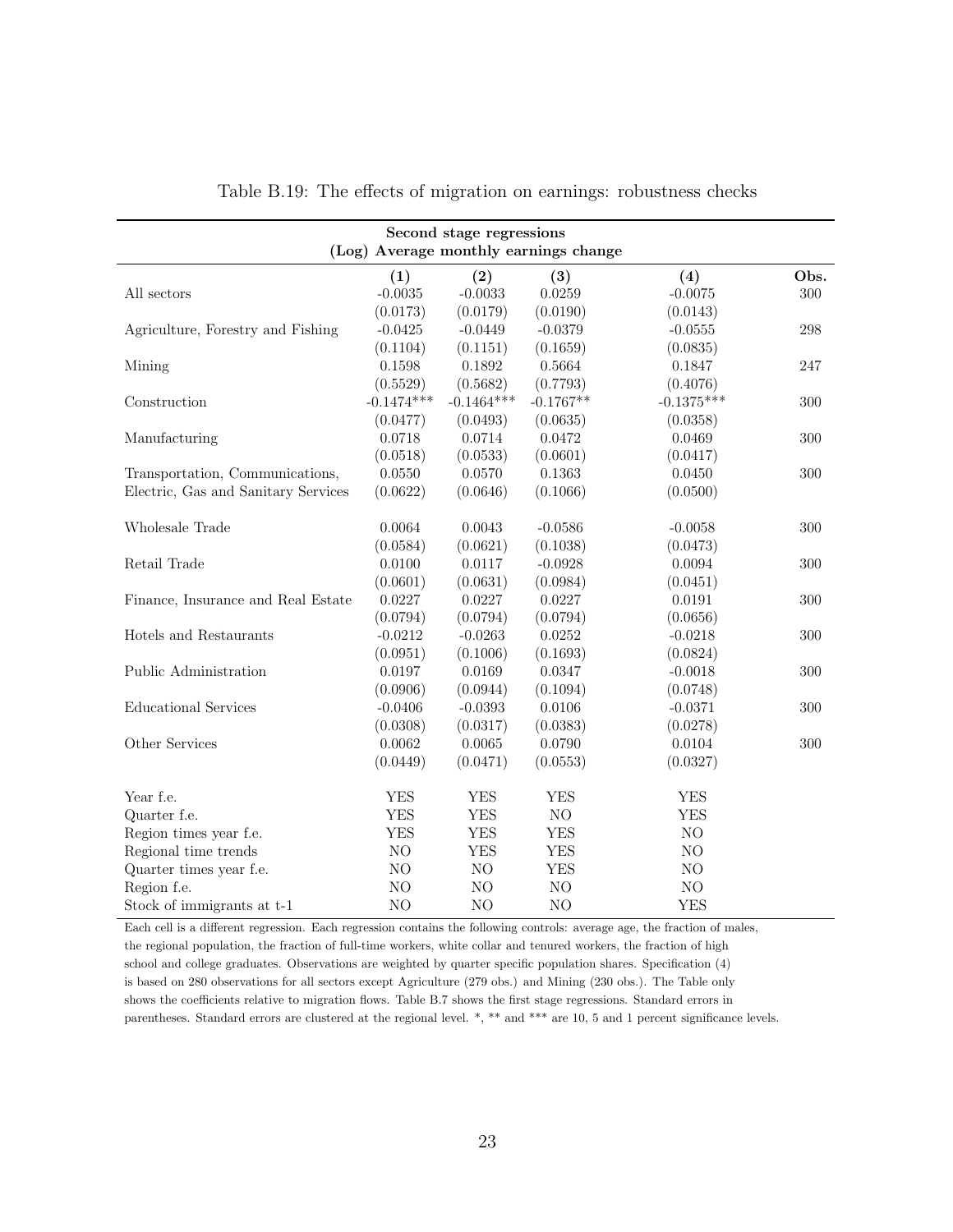| Panel A: First stage regressions<br>Change in Arab Spring immigrants (% native working age pop.) |              |                                   |  |  |  |  |
|--------------------------------------------------------------------------------------------------|--------------|-----------------------------------|--|--|--|--|
|                                                                                                  |              | Observations                      |  |  |  |  |
| Instrument                                                                                       | $-19.279***$ | 120                               |  |  |  |  |
|                                                                                                  | (3.459)      |                                   |  |  |  |  |
|                                                                                                  |              |                                   |  |  |  |  |
| R-squared                                                                                        | 0.285        |                                   |  |  |  |  |
|                                                                                                  |              | Panel B: Second stage regressions |  |  |  |  |
|                                                                                                  |              | (Log) Average earnings change     |  |  |  |  |
|                                                                                                  |              | Observations                      |  |  |  |  |
| All sectors                                                                                      | 0.004        | 120                               |  |  |  |  |
|                                                                                                  | (0.013)      |                                   |  |  |  |  |
| Agriculture, Forestry and Fishing                                                                | 0.086        | 120                               |  |  |  |  |
|                                                                                                  | (0.136)      |                                   |  |  |  |  |
| Mining                                                                                           | 0.768        | 118                               |  |  |  |  |
|                                                                                                  | (0.687)      |                                   |  |  |  |  |
| Construction                                                                                     | 0.016        | 100                               |  |  |  |  |
|                                                                                                  | (0.065)      |                                   |  |  |  |  |
| Manufacturing                                                                                    | 0.059        | 120                               |  |  |  |  |
|                                                                                                  | (0.034)      |                                   |  |  |  |  |
| Transportation, Communications,                                                                  | $-0.065$     | 120                               |  |  |  |  |
| Electric, Gas and Sanitary Services                                                              | (0.050)      |                                   |  |  |  |  |
| Wholesale Trade                                                                                  | $-0.203**$   | 120                               |  |  |  |  |
|                                                                                                  | (0.087)      |                                   |  |  |  |  |
| Retail Trade                                                                                     | $-0.038$     | 120                               |  |  |  |  |
|                                                                                                  | (0.093)      |                                   |  |  |  |  |
| Finance, Insurance and Real Estate                                                               | $-0.135$     | 120                               |  |  |  |  |
|                                                                                                  | (0.128)      |                                   |  |  |  |  |
| Hotels and Restaurants                                                                           | $-0.137$     | 120                               |  |  |  |  |
|                                                                                                  | (0.131)      |                                   |  |  |  |  |
| Public Administration                                                                            | 0.038        | 120                               |  |  |  |  |
|                                                                                                  | (0.066)      |                                   |  |  |  |  |
| <b>Educational Services</b>                                                                      | $-0.016$     | 120                               |  |  |  |  |
|                                                                                                  | (0.045)      |                                   |  |  |  |  |
| Other Services                                                                                   | 0.069        | 120                               |  |  |  |  |
|                                                                                                  | (0.060)      |                                   |  |  |  |  |
| Quarter and year f. e.                                                                           | <b>YES</b>   |                                   |  |  |  |  |

Table B.20: Placebo Test-Pre-Arab Spring period only (09Q1-10Q3)- Earnings

Each cell is a different regression. Each regression contains the following controls: average age, the fraction of males, the regional population, the fraction of full-time workers, white collar and tenured workers, the fraction of high school and college graduates. Observations are weighted by quarter specific population shares.

Panel B only shows the coefficients relative to migration flows. Standard errors in parentheses.